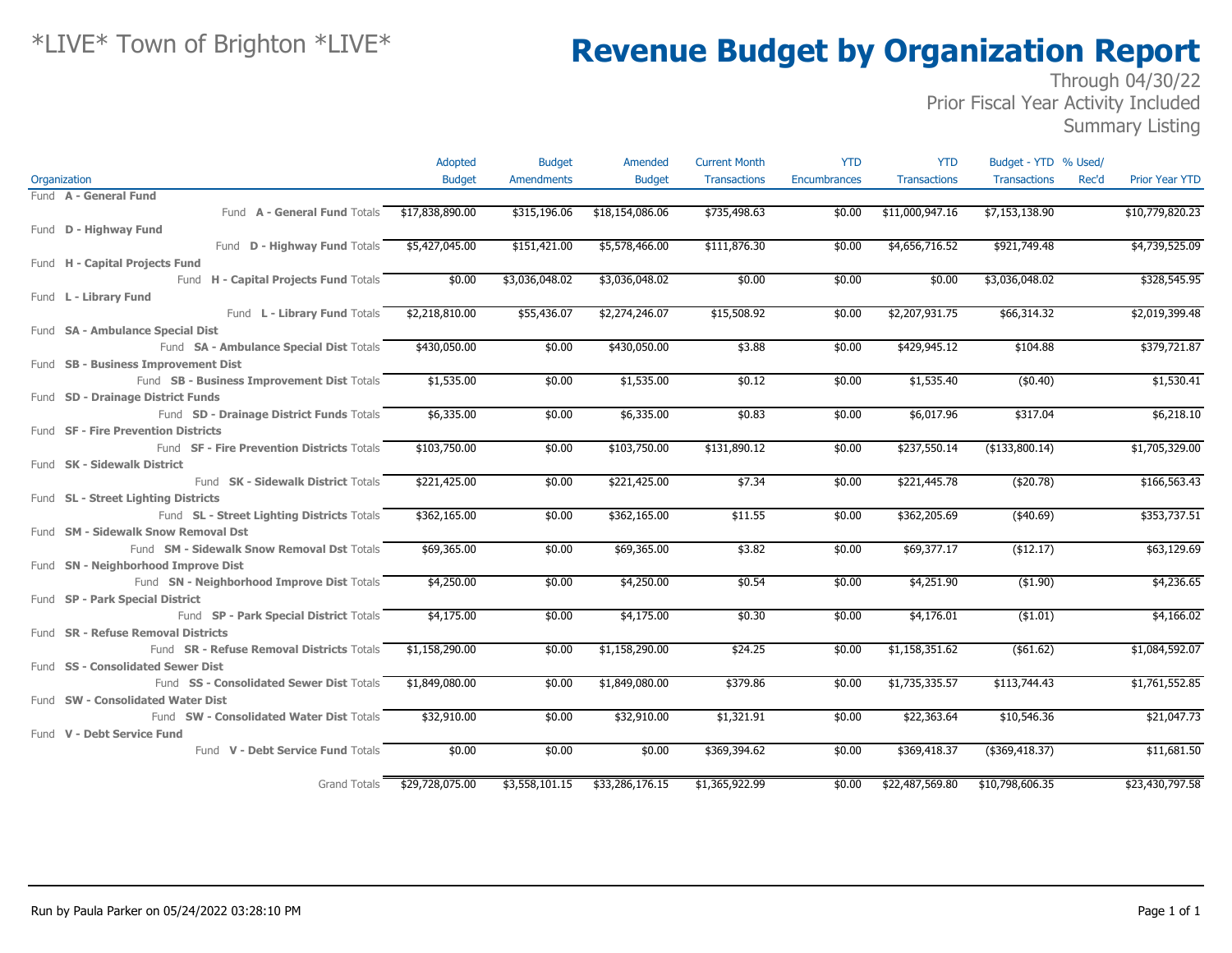### Through 04/30/22 Prior Fiscal Year Activity Included

Summary Listing

|                                                   | Adopted         | <b>Budget</b>     | Amended         | <b>Current Month</b> | <b>YTD</b>     | <b>YTD</b>          | Budget - YTD % Used/ |       |                       |
|---------------------------------------------------|-----------------|-------------------|-----------------|----------------------|----------------|---------------------|----------------------|-------|-----------------------|
| Organization                                      | <b>Budget</b>   | <b>Amendments</b> | <b>Budget</b>   | <b>Transactions</b>  | Encumbrances   | <b>Transactions</b> | <b>Transactions</b>  | Rec'd | <b>Prior Year YTD</b> |
| Fund A - General Fund                             |                 |                   |                 |                      |                |                     |                      |       |                       |
| Fund A - General Fund Totals                      | \$19,134,410.00 | \$715,743.01      | \$19,850,153.01 | \$1,123,385.36       | \$1,239,759.13 | \$4,991,763.56      | \$13,618,630.32      |       | \$5,435,536.73        |
| Fund D - Highway Fund                             |                 |                   |                 |                      |                |                     |                      |       |                       |
| Fund D - Highway Fund Totals                      | \$5,877,045.00  | \$260,793.01      | \$6,137,838.01  | \$318,933.09         | \$1,174,078.88 | \$1,632,302.09      | \$3,331,457.04       |       | \$1,611,955.96        |
| Fund H - Capital Projects Fund                    |                 |                   |                 |                      |                |                     |                      |       |                       |
| Fund H - Capital Projects Fund Totals             | \$0.00          | \$4,795,706.70    | \$4,795,706.70  | \$586,701.55         | \$1,502,786.22 | \$599,486.55        | \$2,693,433.93       |       | \$502,594.41          |
| Fund L - Library Fund                             |                 |                   |                 |                      |                |                     |                      |       |                       |
| Fund L - Library Fund Totals                      | \$2,293,810.00  | \$58,413.49       | \$2,352,223.49  | \$150,224.18         | \$228,192.08   | \$583,660.03        | \$1,540,371.38       |       | \$573,972.72          |
| Fund SA - Ambulance Special Dist                  |                 |                   |                 |                      |                |                     |                      |       |                       |
| Fund SA - Ambulance Special Dist Totals           | \$442,050.00    | \$0.00            | \$442,050.00    | \$2,612.84           | \$0.00         | \$343,698.50        | \$98,351.50          |       | \$290,259.67          |
| Fund SB - Business Improvement Dist               |                 |                   |                 |                      |                |                     |                      |       |                       |
| Fund SB - Business Improvement Dist Totals        | \$1,635.00      | \$0.00            | \$1,635.00      | \$0.00               | \$1,250.00     | \$0.00              | \$385.00             |       | \$0.00                |
| Fund SD - Drainage District Funds                 |                 |                   |                 |                      |                |                     |                      |       |                       |
| Fund SD - Drainage District Funds Totals          | \$6,335.00      | \$0.00            | \$6,335.00      | \$0.00               | \$1,600.00     | \$58.88             | \$4,676.12           |       | \$57.78               |
| Fund SF - Fire Prevention Districts               |                 |                   |                 |                      |                |                     |                      |       |                       |
| Fund <b>SF - Fire Prevention Districts Totals</b> | \$103,750.00    | \$26,662.00       | \$130,412.00    | \$434.52             | \$0.00         | \$4,245.06          | \$126,166.94         |       | \$799,908.58          |
| Fund SK - Sidewalk District                       |                 |                   |                 |                      |                |                     |                      |       |                       |
| Fund SK - Sidewalk District Totals                | \$226,425.00    | \$13,871.15       | \$240,296.15    | \$0.00               | \$213,871.15   | \$0.00              | \$26,425.00          |       | \$0.00                |
| Fund SL - Street Lighting Districts               |                 |                   |                 |                      |                |                     |                      |       |                       |
| Fund SL - Street Lighting Districts Totals        | \$370,665.00    | \$0.00            | \$370,665.00    | \$0.00               | \$0.00         | \$68,043.45         | \$302,621.55         |       | \$83,502.93           |
| Fund SM - Sidewalk Snow Removal Dst               |                 |                   |                 |                      |                |                     |                      |       |                       |
| Fund SM - Sidewalk Snow Removal Dst Totals        | \$69,365.00     | \$0.00            | \$69,365.00     | \$0.00               | \$0.00         | \$0.00              | \$69,365.00          |       | \$25,077.42           |
| Fund SN - Neighborhood Improve Dist               |                 |                   |                 |                      |                |                     |                      |       |                       |
| Fund SN - Neighborhood Improve Dist Totals        | \$5,450.00      | \$11,200.00       | \$16,650.00     | \$0.00               | \$0.00         | \$0.00              | \$16,650.00          |       | \$0.00                |
| Fund SP - Park Special District                   |                 |                   |                 |                      |                |                     |                      |       |                       |
| Fund SP - Park Special District Totals            | \$5,175.00      | \$0.00            | \$5,175.00      | \$0.00               | \$3,925.00     | \$0.00              | \$1,250.00           |       | \$0.00                |
| Fund SR - Refuse Removal Districts                |                 |                   |                 |                      |                |                     |                      |       |                       |
| Fund SR - Refuse Removal Districts Totals         | \$1,158,290.00  | \$0.00            | \$1,158,290.00  | \$93,904.26          | \$845,138.34   | \$281,712.78        | \$31,438.88          |       | \$263,703.45          |
| Fund SS - Consolidated Sewer Dist                 |                 |                   |                 |                      |                |                     |                      |       |                       |
| Fund SS - Consolidated Sewer Dist Totals          | \$1,904,080.00  | \$161,641.10      | \$2,065,721.10  | \$98,267.27          | \$479,482.22   | \$332,521.33        | \$1,253,717.55       |       | \$415,078.40          |
| Fund SW - Consolidated Water Dist                 |                 |                   |                 |                      |                |                     |                      |       |                       |
| Fund SW - Consolidated Water Dist Totals          | \$32,910.00     | \$0.00            | \$32,910.00     | \$0.00               | \$0.00         | \$0.00              | \$32,910.00          |       | \$0.00                |
| Fund V - Debt Service Fund                        |                 |                   |                 |                      |                |                     |                      |       |                       |
| Fund V - Debt Service Fund Totals                 | \$54,340.00     | \$51,895.00       | \$106,235.00    | \$0.00               | \$0.00         | \$0.00              | \$106,235.00         |       | \$0.00                |
| <b>Grand Totals</b>                               | \$31,685,735.00 | \$6,095,925.46    | \$37,781,660.46 | \$2,374,463.07       | \$5,690,083.02 | \$8,837,492.23      | \$23,254,085.21      |       | \$10,001,648.05       |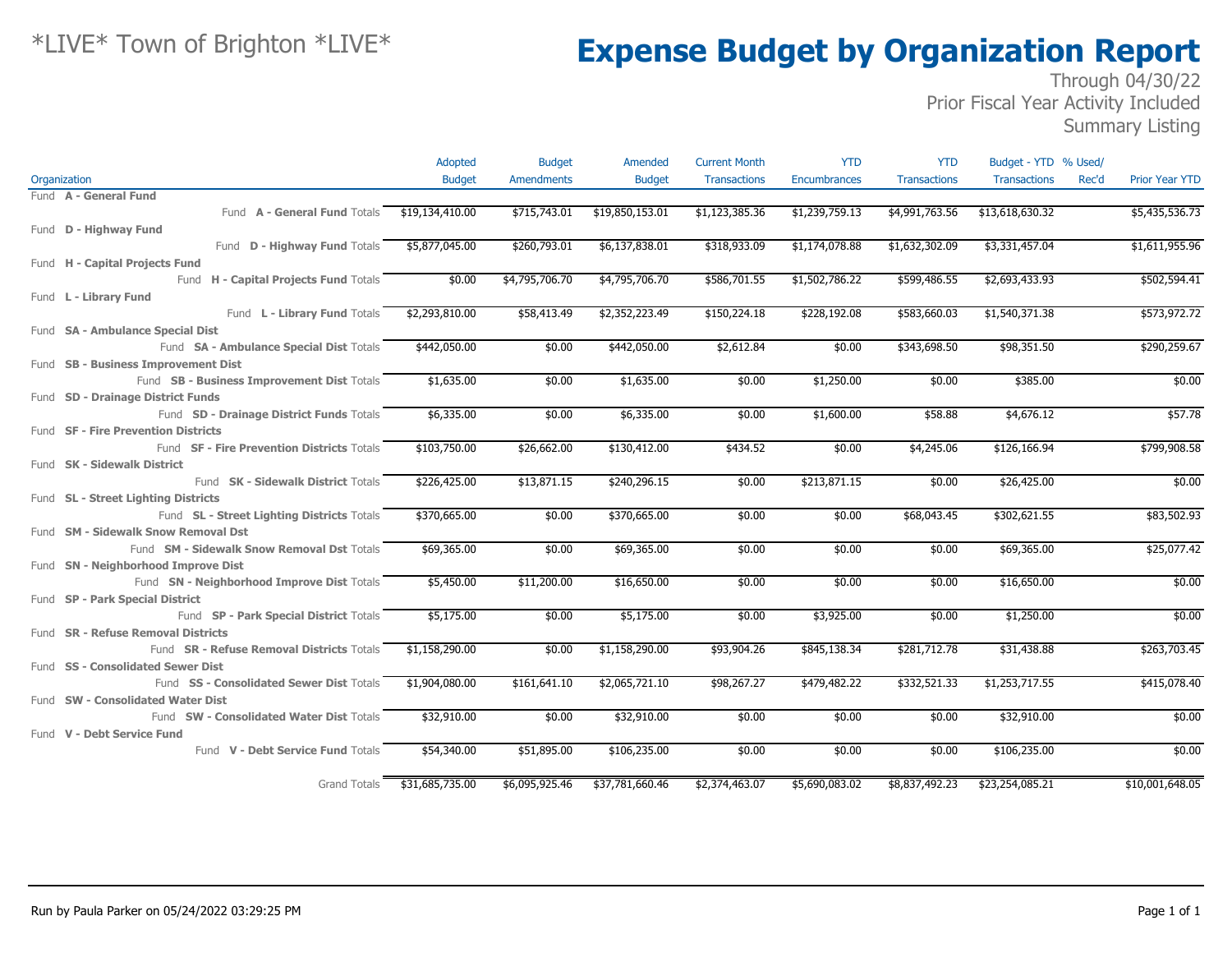|                                                     | Adopted       | <b>Budget</b>     | Amended       | <b>Current Month</b> | <b>YTD</b>   | <b>YTD</b>          | Budget - YTD % Used/ |                  |                       |
|-----------------------------------------------------|---------------|-------------------|---------------|----------------------|--------------|---------------------|----------------------|------------------|-----------------------|
| Classification                                      | <b>Budget</b> | <b>Amendments</b> | <b>Budget</b> | <b>Transactions</b>  | Encumbrances | <b>Transactions</b> | <b>Transactions</b>  | Rec'd            | <b>Prior Year YTD</b> |
| Fund A - General Fund                               |               |                   |               |                      |              |                     |                      |                  |                       |
| <b>REVENUE</b>                                      |               |                   |               |                      |              |                     |                      |                  |                       |
| Use of Money and Property                           | .00           | .00.              | .00.          | 5.90                 | .00          | 22.12               | (22.12)              | $+++$            | 23.84                 |
| Department ASSOR - Town Assessor                    |               |                   |               |                      |              |                     |                      |                  |                       |
| Miscellaneous                                       | .00.          | .00.              | .00           | .00                  | .00          | .00                 | .00                  | $^{+++}$         | .00                   |
| Interfund/Special Dist Revenue                      | .00           | .00.              | .00           | .00.                 | .00          | .00.                | .00                  | $+++$            | .00                   |
| New York State Aid                                  | .00           | .00.              | .00.          | .00.                 | .00          | .00.                | .00                  | $+++$            | .00                   |
| <b>Interfund Transfers-Revenue</b>                  | .00           | .00               | .00           | .00.                 | .00          | .00.                | .00                  | $^{+++}$         | .00                   |
| Department ASSOR - Town Assessor Totals             | \$0.00        | \$0.00            | \$0.00        | \$0.00               | \$0.00       | \$0.00              | \$0.00               | $+++$            | \$0.00                |
| Department ATTY - Town Attorney                     |               |                   |               |                      |              |                     |                      |                  |                       |
| Departmental Income                                 | .00           | .00.              | .00           | .00.                 | .00          | .00.                | .00                  | $^{+++}$         | .00                   |
| Department ATTY - Town Attorney Totals              | \$0.00        | \$0.00            | \$0.00        | \$0.00               | \$0.00       | \$0.00              | \$0.00               | $^{+++}$         | \$0.00                |
| Department CABLE - Brighton Cable Commission        |               |                   |               |                      |              |                     |                      |                  |                       |
| Non-Property Taxes                                  | 400,000.00    | .00.              | 400,000.00    | 399,686.48           | .00          | 399,686.48          | 313.52               | 100              | 414,022.19            |
| <b>Intergovernmental Charges</b>                    | .00           | .00.              | .00           | .00.                 | .00          | .00.                | .00                  | $^{+++}$         | .00                   |
| Department CABLE - Brighton Cable Commission Totals | \$400,000.00  | \$0.00            | \$400,000.00  | \$399,686.48         | \$0.00       | \$399,686.48        | \$313.52             | 100%             | \$414,022.19          |
| Department CLERK - Town Clerk                       |               |                   |               |                      |              |                     |                      |                  |                       |
| Departmental Income                                 | 20,000.00     | .00.              | 20,000.00     | 1,757.50             | .00          | 4,044.50            | 15,955.50            | 20               | 923.50                |
| <b>Intergovernmental Charges</b>                    | 5,000.00      | .00.              | 5,000.00      | .00.                 | .00          | .00.                | 5,000.00             | $\boldsymbol{0}$ | .00                   |
| Fines, Sales, Comp for Losses                       | .00           | .00.              | .00           | .00.                 | .00          | .00.                | .00                  | $^{+++}$         | .00                   |
| Miscellaneous                                       | .00           | .00.              | .00           | .00.                 | .00          | .00.                | .00                  | $+++$            | .00                   |
| New York State Aid                                  | .00           | .00.              | .00           | .00.                 | .00          | .00.                | .00                  | $^{+++}$         | .00                   |
| Department CLERK - Town Clerk Totals                | \$25,000.00   | \$0.00            | \$25,000.00   | \$1,757.50           | \$0.00       | \$4,044.50          | \$20,955.50          | 16%              | \$923.50              |
| Department DPW - Public Works Department            |               |                   |               |                      |              |                     |                      |                  |                       |
| Departmental Income                                 | 44,850.00     | .00.              | 44,850.00     | 5,677.50             | .00          | 20,908.50           | 23,941.50            | 47               | 7,340.00              |
| Licenses and Permits                                | 188,700.00    | .00               | 188,700.00    | 8,471.00             | .00          | 62,509.50           | 126,190.50           | 33               | 66,900.50             |
| Fines, Sales, Comp for Losses                       | .00.          | .00               | .00.          | .00.                 | .00          | .00.                | .00                  | $^{+++}$         | .00                   |
| Miscellaneous                                       | .00.          | 18,504.00         | 18,504.00     | .00.                 | .00          | 18,504.00           | .00                  | 100              | .00                   |
| Interfund/Special Dist Revenue                      | 63,360.00     | .00               | 63,360.00     | .00.                 | .00          | .00.                | 63,360.00            | $\bf{0}$         | 25,077.42             |
| New York State Aid                                  | .00.          | 223,290.00        | 223,290.00    | .00.                 | .00          | .00.                | 223,290.00           | $\boldsymbol{0}$ | .00                   |
| <b>Federal Aid</b>                                  | .00           | 10,296.08         | 10,296.08     | .00.                 | .00          | .00.                | 10,296.08            | $\mathbf 0$      | .00                   |
| <b>Interfund Transfers-Revenue</b>                  | 6,260.00      | .00               | 6,260.00      | .00.                 | .00          | .00.                | 6,260.00             | $\mathbf 0$      | .00                   |
| Department DPW - Public Works Department Totals     | \$303,170.00  | \$252,090.08      | \$555,260.08  | \$14,148.50          | \$0.00       | \$101,922.00        | \$453,338.08         | 18%              | \$99,317.92           |
| Department FINCE - Finance Department               |               |                   |               |                      |              |                     |                      |                  |                       |
| New York State Aid                                  | .00.          | .00.              | .00           | .00.                 | .00          | .00.                | .00                  | $^{+++}$         | .00                   |
| Department FINCE - Finance Department Totals        | \$0.00        | \$0.00            | \$0.00        | \$0.00               | \$0.00       | \$0.00              | \$0.00               | $+++$            | \$0.00                |
| Department HIST - Town Historian                    |               |                   |               |                      |              |                     |                      |                  |                       |
| New York State Aid                                  | .00           | .00.              | .00           | .00.                 | .00          | .00.                | .00                  | $^{+++}$         | .00                   |
| Department HIST - Town Historian Totals             | \$0.00        | \$0.00            | \$0.00        | \$0.00               | \$0.00       | \$0.00              | \$0.00               | $+++$            | \$0.00                |
| Department HWY - Highway Department                 |               |                   |               |                      |              |                     |                      |                  |                       |
| Departmental Income                                 | .00           | .00               | .00           | .00.                 | .00          | .00.                | .00                  | $^{+++}$         | .00                   |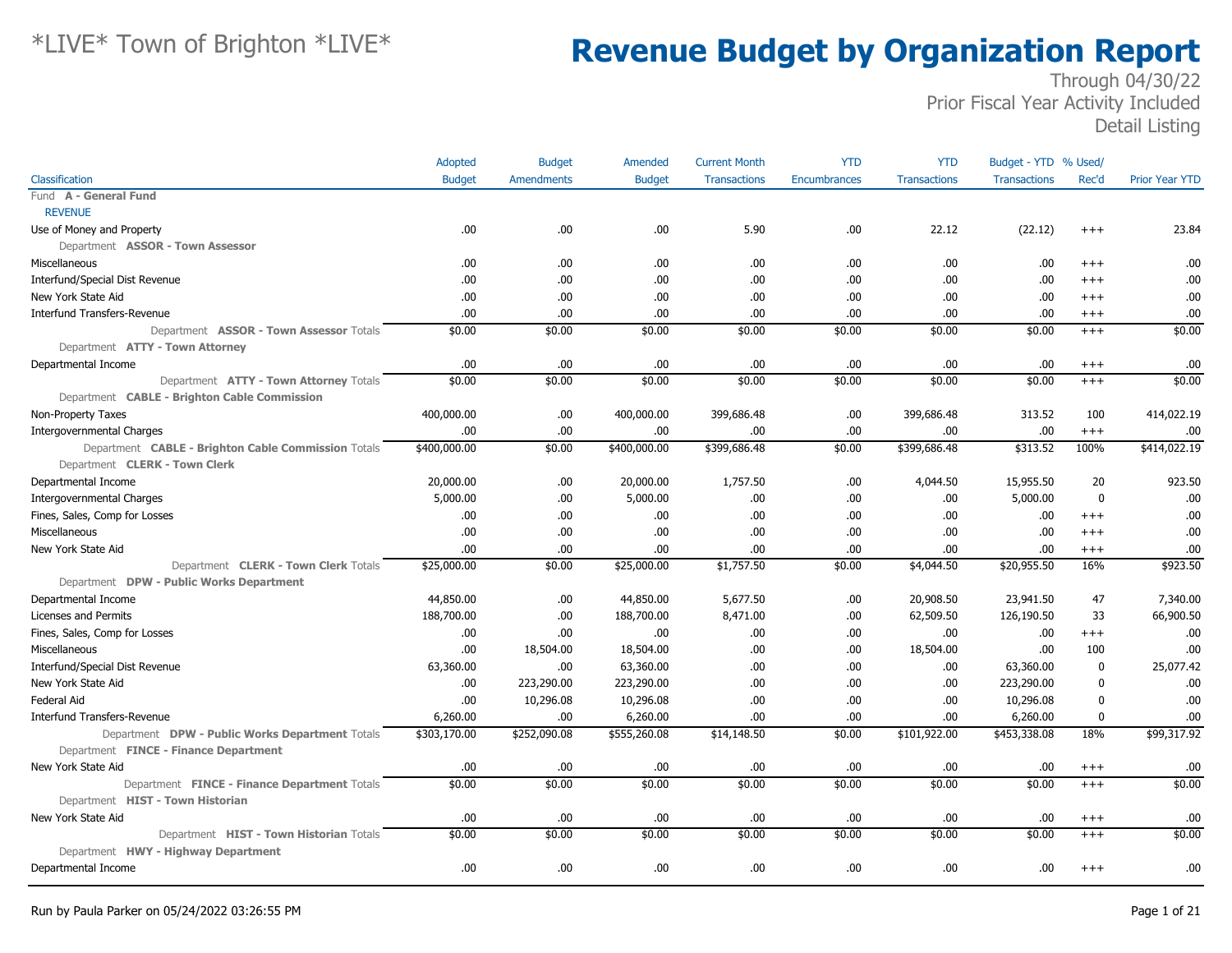|                                             | Adopted       | <b>Budget</b>     | Amended       | <b>Current Month</b> | <b>YTD</b>   | <b>YTD</b>          | Budget - YTD % Used/ |              |                       |
|---------------------------------------------|---------------|-------------------|---------------|----------------------|--------------|---------------------|----------------------|--------------|-----------------------|
| Classification                              | <b>Budget</b> | <b>Amendments</b> | <b>Budget</b> | <b>Transactions</b>  | Encumbrances | <b>Transactions</b> | <b>Transactions</b>  | Rec'd        | <b>Prior Year YTD</b> |
| Fund A - General Fund                       |               |                   |               |                      |              |                     |                      |              |                       |
| <b>REVENUE</b>                              |               |                   |               |                      |              |                     |                      |              |                       |
| Department HWY - Highway Department         |               |                   |               |                      |              |                     |                      |              |                       |
| <b>Intergovernmental Charges</b>            | .00           | .00.              | .00.          | .00                  | .00          | .00.                | .00                  | $+++$        | .00                   |
| Use of Money and Property                   | 105,570.00    | .00.              | 105,570.00    | 3,887.31             | .00          | 29,197.87           | 76,372.13            | 28           | 28,271.53             |
| Licenses and Permits                        | .00           | .00.              | .00.          | .00.                 | .00          | .00                 | .00                  | $+++$        | .00                   |
| Fines, Sales, Comp for Losses               | .00           | .00.              | .00.          | .00.                 | .00          | .00.                | .00                  | $+++$        | .00                   |
| Miscellaneous                               | .00           | .00.              | .00           | .00.                 | .00          | .00.                | .00                  | $^{+++}$     | .00                   |
| Interfund/Special Dist Revenue              | 37,940.00     | .00.              | 37,940.00     | .00.                 | .00          | .00.                | 37,940.00            | $\mathbf 0$  | .00                   |
| New York State Aid                          | .00           | .00.              | .00.          | .00                  | .00          | .00                 | .00.                 | $+++$        | .00                   |
| Federal Aid                                 | .00           | .00.              | .00           | .00                  | .00          | .00.                | .00                  | $^{+++}$     | .00                   |
| <b>Interfund Transfers-Revenue</b>          | 7,360.00      | .00.              | 7,360.00      | 00.                  | .00          | .00                 | 7,360.00             | $\mathbf{0}$ | .00                   |
| Department HWY - Highway Department Totals  | \$150,870.00  | \$0.00            | \$150,870.00  | \$3,887.31           | \$0.00       | \$29,197.87         | \$121,672.13         | 19%          | \$28,271.53           |
| Department JSTCE - Town Justices            |               |                   |               |                      |              |                     |                      |              |                       |
| <b>Intergovernmental Charges</b>            | 5,000.00      | .00.              | 5,000.00      | .00.                 | .00          | .00.                | 5,000.00             | 0            | 130.00                |
| Fines, Sales, Comp for Losses               | 135,000.00    | .00.              | 135,000.00    | 21,545.00            | .00          | 21,545.00           | 113,455.00           | 16           | 15,750.50             |
| New York State Aid                          | .00           | 11,210.98         | 11,210.98     | 00.                  | .00          | 11,210.98           | .00                  | 100          | .00                   |
| Department JSTCE - Town Justices Totals     | \$140,000.00  | \$11,210.98       | \$151,210.98  | \$21,545.00          | \$0.00       | \$32,755.98         | \$118,455.00         | 22%          | \$15,880.50           |
| Department PARKS - Parks                    |               |                   |               |                      |              |                     |                      |              |                       |
| Departmental Income                         | 107,390.00    | .00.              | 107,390.00    | 10,579.00            | .00          | 36,798.00           | 70,592.00            | 34           | 22,785.10             |
| Fines, Sales, Comp for Losses               | 5,000.00      | .00.              | 5,000.00      | .00.                 | .00          | .00.                | 5,000.00             | $\mathbf 0$  | .00                   |
| Miscellaneous                               | .00           | .00.              | .00           | .00.                 | .00          | .00                 | .00                  | $+++$        | 250.00                |
| Federal Aid                                 | .00           | .00.              | .00           | .00.                 | .00          | .00.                | .00                  | $^{+++}$     | .00                   |
| <b>Interfund Transfers-Revenue</b>          | 9,775.00      | 51,895.00         | 61,670.00     | 144,054.91           | .00          | 144,054.91          | (82, 384.91)         | 234          | .00                   |
| Department PARKS - Parks Totals             | \$122,165.00  | \$51,895.00       | \$174,060.00  | \$154,633.91         | \$0.00       | \$180,852.91        | ( \$6,792.91)        | 104%         | \$23,035.10           |
| Department POLCE - Police Department        |               |                   |               |                      |              |                     |                      |              |                       |
| Departmental Income                         | 20,350.00     | .00.              | 20,350.00     | 1,396.75             | .00          | 4,304.25            | 16,045.75            | 21           | 9,765.34              |
| <b>Intergovernmental Charges</b>            | .00           | .00.              | .00           | .00.                 | .00          | 5,261.57            | (5,261.57)           | $+++$        | .00                   |
| Use of Money and Property                   | .00           | .00.              | .00           | 4.14                 | .00          | 15.57               | (15.57)              | $^{+++}$     | 16.11                 |
| Licenses and Permits                        | 17,000.00     | .00.              | 17,000.00     | 1,632.00             | .00          | 4,740.00            | 12,260.00            | 28           | 4,751.00              |
| Fines, Sales, Comp for Losses               | 15,050.00     | .00.              | 15,050.00     | 3,189.15             | .00          | 4,345.33            | 10,704.67            | 29           | 10,881.70             |
| Miscellaneous                               | 300.00        | .00.              | 300.00        | .00.                 | .00          | 500.00              | (200.00)             | 167          | 1,850.44              |
| New York State Aid                          | 18,050.00     | .00.              | 18,050.00     | .00.                 | .00          | .00.                | 18,050.00            | $\mathbf 0$  | 14,854.24             |
| Federal Aid                                 | 1,500.00      | .00.              | 1,500.00      | .00                  | .00          | .00                 | 1,500.00             | $\mathbf{0}$ | .00                   |
| <b>Interfund Transfers-Revenue</b>          | .00           | .00.              | .00.          | .00.                 | .00          | .00.                | .00                  | $^{+++}$     | .00                   |
| Department POLCE - Police Department Totals | \$72,250.00   | \$0.00            | \$72,250.00   | \$6,222.04           | \$0.00       | \$19,166.72         | \$53,083.28          | 27%          | \$42,118.83           |
| Department REC - Recreation Department      |               |                   |               |                      |              |                     |                      |              |                       |
| Departmental Income                         | 436,910.00    | .00.              | 436,910.00    | 92,289.00            | .00          | 187,905.50          | 249,004.50           | 43           | 151,720.88            |
| Fines, Sales, Comp for Losses               | .00           | .00.              | .00           | .00.                 | .00          | .00.                | .00                  | $^{+++}$     | .00                   |
| Miscellaneous                               | 13,700.00     | .00.              | 13,700.00     | 99.00                | .00          | 4,168.48            | 9,531.52             | 30           | 4,887.75              |
| New York State Aid                          | 7,085.00      | .00.              | 7,085.00      | .00                  | .00          | .00                 | 7,085.00             | 0            | .00                   |
|                                             |               |                   |               |                      |              |                     |                      |              |                       |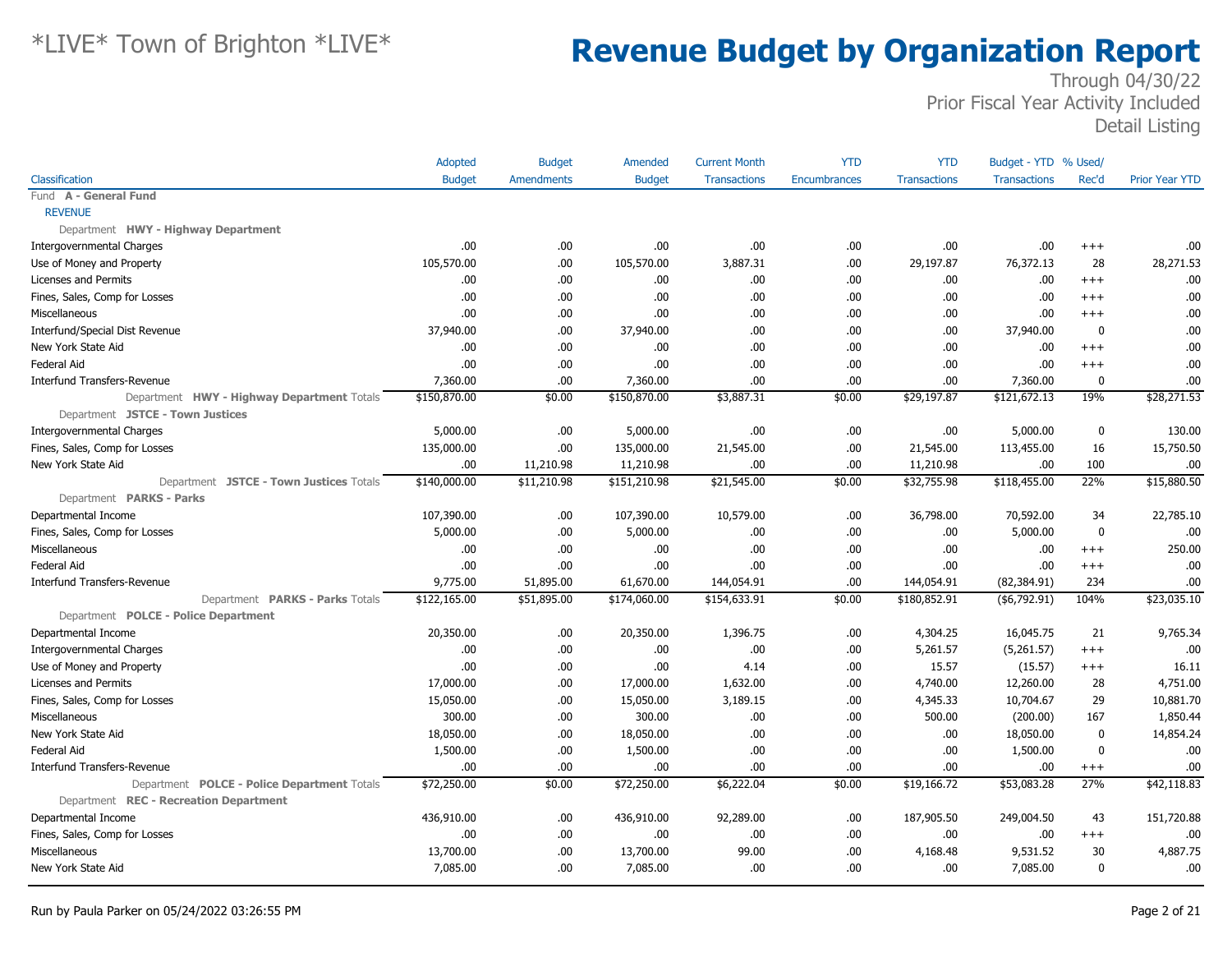|                                                  | Adopted         | <b>Budget</b> | Amended         | <b>Current Month</b> | <b>YTD</b>   | <b>YTD</b>          | Budget - YTD % Used/ |              |                       |
|--------------------------------------------------|-----------------|---------------|-----------------|----------------------|--------------|---------------------|----------------------|--------------|-----------------------|
| Classification                                   | <b>Budget</b>   | Amendments    | <b>Budget</b>   | <b>Transactions</b>  | Encumbrances | <b>Transactions</b> | <b>Transactions</b>  | Rec'd        | <b>Prior Year YTD</b> |
| Fund A - General Fund                            |                 |               |                 |                      |              |                     |                      |              |                       |
| <b>REVENUE</b>                                   |                 |               |                 |                      |              |                     |                      |              |                       |
| Department REC - Recreation Department           |                 |               |                 |                      |              |                     |                      |              |                       |
| Federal Aid                                      | .00             | .00.          | .00.            | .00.                 | .00          | .00.                | .00                  | $+++$        | .00                   |
| Interfund Transfers-Revenue                      | 2,500.00        | .00.          | 2,500.00        | .00.                 | .00          | .00                 | 2,500.00             | 0            | .00                   |
| Department REC - Recreation Department Totals    | \$460,195.00    | \$0.00        | \$460,195.00    | \$92,388.00          | \$0.00       | \$192,073.98        | \$268,121.02         | 42%          | \$156,608.63          |
| Department UNDST - Undistributed Expenses        |                 |               |                 |                      |              |                     |                      |              |                       |
| Real Property Taxes                              | 10,189,615.00   | .00.          | 10,189,615.00   | 40,161.37            | .00          | 10,034,162.43       | 155,452.57           | 98           | 9,993,285.31          |
| Non-Property Taxes                               | 4,400,000.00    | .00.          | 4,400,000.00    | .00.                 | .00          | .00.                | 4,400,000.00         | 0            | .00                   |
| Departmental Income                              | 3,000.00        | .00.          | 3,000.00        | 15.00                | .00          | 194.00              | 2,806.00             | 6            | 124.00                |
| <b>Intergovernmental Charges</b>                 | .00             | .00.          | .00.            | .00.                 | .00          | .00.                | .00                  | $+++$        | .00                   |
| Use of Money and Property                        | 10,000.00       | .00.          | 10,000.00       | 1,047.62             | .00          | 3,005.02            | 6,994.98             | 30           | 3,256.88              |
| Fines, Sales, Comp for Losses                    | 300.00          | .00.          | 300.00          | .00.                 | .00          | .00                 | 300.00               | 0            | .00                   |
| Miscellaneous                                    | 241,000.00      | .00.          | 241,000.00      | .00.                 | .00          | 3,863.15            | 237,136.85           | 2            | 2,952.00              |
| Interfund/Special Dist Revenue                   | 196,325.00      | .00.          | 196,325.00      | .00.                 | .00          | .00.                | 196,325.00           | $\mathbf{0}$ | .00                   |
| New York State Aid                               | 1,125,000.00    | .00.          | 1,125,000.00    | .00.                 | .00          | .00.                | 1,125,000.00         | 0            | .00                   |
| Federal Aid                                      | .00             | .00.          | .00.            | .00.                 | .00          | .00.                | .00                  | $+++$        | .00                   |
| Interfund Transfers-Revenue                      | .00             | .00.          | .00.            | .00.                 | .00          | .00.                | .00                  | $+++$        | .00                   |
| Department UNDST - Undistributed Expenses Totals | \$16,165,240.00 | \$0.00        | \$16,165,240.00 | \$41,223.99          | \$0.00       | \$10,041,224.60     | \$6,124,015.40       | 62%          | \$9,999,618.19        |
| <b>REVENUE TOTALS</b>                            | \$17,838,890.00 | \$315,196.06  | \$18,154,086.06 | \$735,498.63         | \$0.00       | \$11,000,947.16     | \$7,153,138.90       | 61%          | \$10,779,820.23       |
| Fund A - General Fund Totals                     | \$17,838,890.00 | \$315,196.06  | \$18,154,086.06 | \$735,498.63         | \$0.00       | \$11,000,947.16     | \$7,153,138.90       |              | \$10,779,820.23       |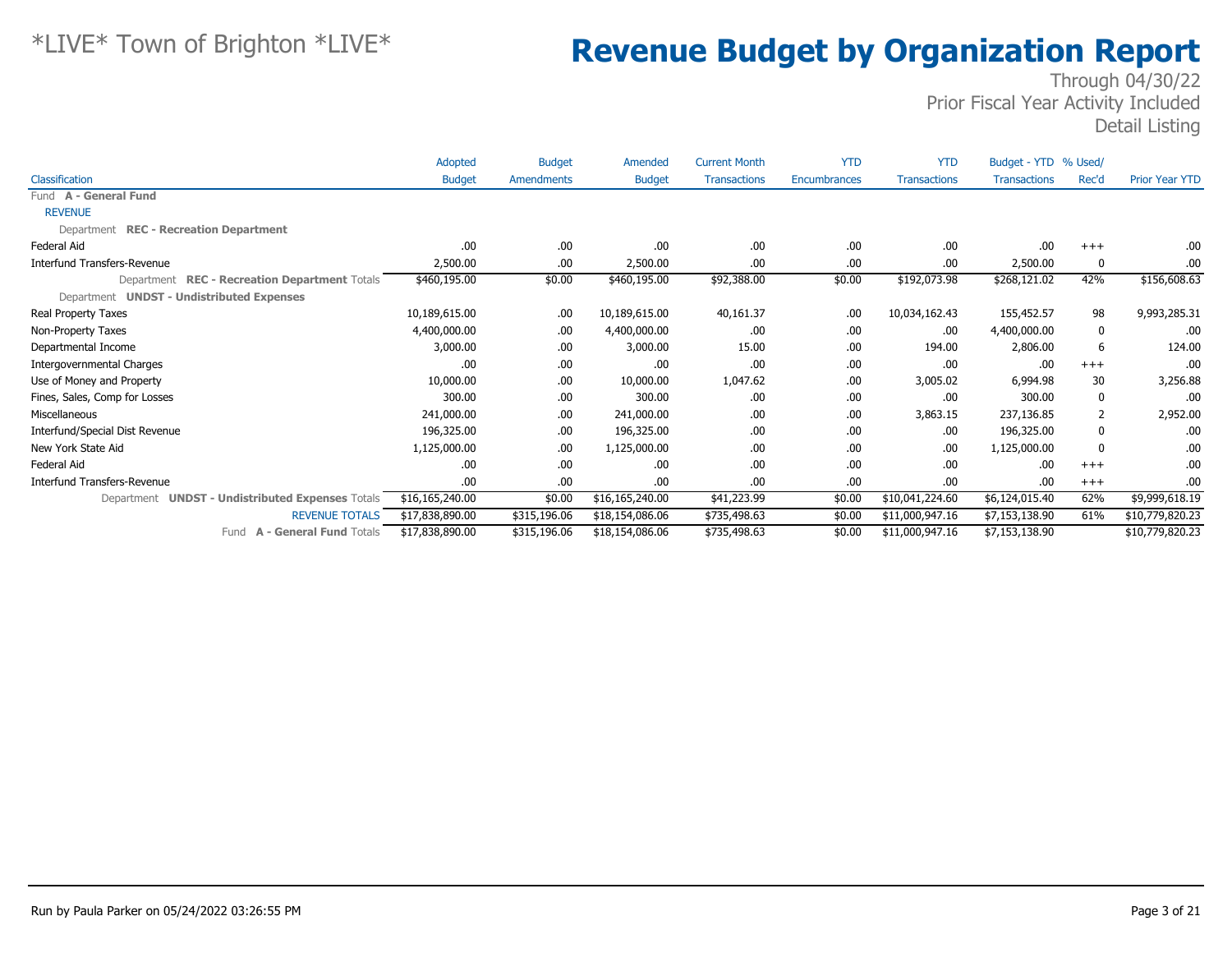|                                            | Adopted        | <b>Budget</b> | Amended        | <b>Current Month</b> | <b>YTD</b>   | <b>YTD</b>          | Budget - YTD % Used/ |       |                       |
|--------------------------------------------|----------------|---------------|----------------|----------------------|--------------|---------------------|----------------------|-------|-----------------------|
| <b>Classification</b>                      | <b>Budget</b>  | Amendments    | <b>Budget</b>  | <b>Transactions</b>  | Encumbrances | <b>Transactions</b> | <b>Transactions</b>  | Rec'd | <b>Prior Year YTD</b> |
| Fund D - Highway Fund                      |                |               |                |                      |              |                     |                      |       |                       |
| <b>REVENUE</b>                             |                |               |                |                      |              |                     |                      |       |                       |
| Department HWY - Highway Department        |                |               |                |                      |              |                     |                      |       |                       |
| Real Property Taxes                        | 4,327,055.00   | .00.          | 4,327,055.00   | .00.                 | .00          | 4,327,055.00        | .00                  | 100   | 4,244,945.00          |
| Departmental Income                        | 2,630.00       | .00.          | 2,630.00       | 150.00               | .00          | 635.00              | 1,995.00             | 24    | 540.00                |
| Intergovernmental Charges                  | 533,880.00     | .00.          | 533,880.00     | 83,721.49            | .00          | 253,701.49          | 280,178.51           | 48    | 430,959.93            |
| Use of Money and Property                  | 7,000.00       | .00.          | 7,000.00       | 197.32               | .00          | 576.88              | 6,423.12             | 8     | 996.04                |
| Licenses and Permits                       | 16,040.00      | .00.          | 16,040.00      | 6,852.10             | .00          | 9,561.80            | 6,478.20             | 60    | 8,335.00              |
| Fines, Sales, Comp for Losses              | 72,355.00      | .00.          | 72,355.00      | 6,831.71             | .00          | 29,651.98           | 42,703.02            | 41    | 27,630.19             |
| Miscellaneous                              | .00            | .00.          | .00.           | .00.                 | .00          | .00.                | .00                  | $+++$ | 427.31                |
| Interfund/Special Dist Revenue             | 159,920.00     | .00.          | 159,920.00     | 14,123.68            | .00          | 35,534.37           | 124,385.63           | 22    | 25,691.62             |
| New York State Aid                         | 291,435.00     | 151,421.00    | 442,856.00     | .00.                 | .00          | .00.                | 442,856.00           | 0     | .00                   |
| Federal Aid                                | .00.           | .00.          | .00.           | .00.                 | .00          | .00.                | .00                  | $+++$ | .00                   |
| Interfund Transfers-Revenue                | 16,730.00      | .00.          | 16,730.00      | .00.                 | .00          | .00.                | 16,730.00            | 0     | .00                   |
| Department HWY - Highway Department Totals | \$5,427,045.00 | \$151,421.00  | \$5,578,466.00 | \$111,876.30         | \$0.00       | \$4,656,716.52      | \$921,749.48         | 83%   | \$4,739,525.09        |
| <b>REVENUE TOTALS</b>                      | \$5,427,045.00 | \$151,421.00  | \$5,578,466.00 | \$111,876.30         | \$0.00       | \$4,656,716.52      | \$921,749.48         | 83%   | \$4,739,525.09        |
| <b>D - Highway Fund Totals</b><br>Fund     | \$5,427,045.00 | \$151,421.00  | \$5,578,466.00 | \$111,876.30         | \$0.00       | \$4,656,716.52      | \$921,749.48         |       | \$4,739,525.09        |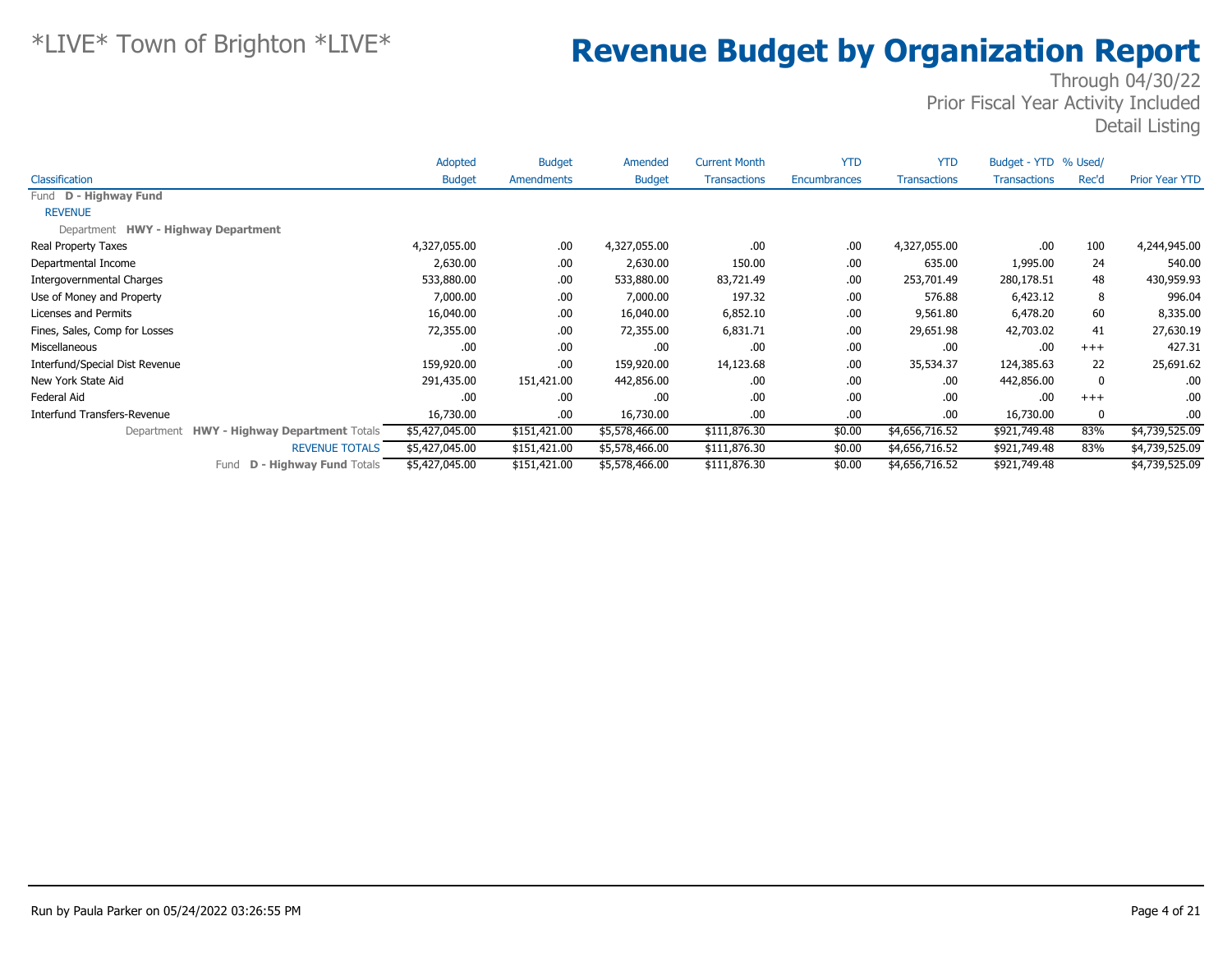| Classification<br><b>Budget</b><br>Amendments<br><b>Budget</b><br><b>Transactions</b><br>Rec'd<br><b>Prior Year YTD</b><br><b>Transactions</b><br>Encumbrances<br><b>Transactions</b><br><b>REVENUE</b><br>Use of Money and Property<br>.00<br>.00.<br>.00<br>.00.<br>.00<br>.00<br>.00<br>.00<br>$^{+++}$<br>.00<br>.00.<br>.00<br>.00.<br>.00<br>.00.<br>.00<br>.00<br>Miscellaneous<br>$+++$<br>.00<br>.00.<br>.00<br>.00.<br>.00<br>.00.<br>.00<br>.00<br><b>Interfund Transfers-Revenue</b><br>$^{+++}$<br>Department BLDGS - Facility Improvements<br>Use of Money and Property<br>.00<br>.00.<br>.00<br>.00.<br>.00<br>.00.<br>.00<br>.00<br>$^{+++}$<br>Miscellaneous<br>.00<br>.00.<br>.00<br>.00.<br>.00<br>.00<br>.00<br>.00<br>$^{+++}$<br>.00<br>.00.<br>.00<br>.00<br>.00.<br>.00<br>.00.<br>.00<br>Obligations<br>$^{+++}$<br>\$0.00<br>\$0.00<br>\$0.00<br>Department BLDGS - Facility Improvements Totals<br>\$0.00<br>\$0.00<br>\$0.00<br>\$0.00<br>\$0.00<br>$+++$<br>Department BRIDG - Bridge Construction/Repar<br>New York State Aid<br>.00<br>.00.<br>.00<br>.00.<br>.00<br>.00.<br>.00<br>.00<br>$^{+++}$<br>.00<br>.00.<br>.00<br>.00.<br>.00<br>.00.<br>.00<br>.00<br>Federal Aid<br>$^{++}$<br>.00<br>.00<br>.00<br>.00<br><b>Interfund Transfers-Revenue</b><br>.00.<br>.00.<br>.00.<br>.00<br>$^{+++}$<br>\$0.00<br>\$0.00<br>\$0.00<br>\$0.00<br>\$0.00<br>\$0.00<br>\$0.00<br>Department BRIDG - Bridge Construction/Repar Totals<br>\$0.00<br>$+++$<br>Department CANAL - Canal Development<br>Licenses and Permits<br>.00<br>.00.<br>.00<br>.00.<br>.00<br>.00<br>.00<br>.00<br>$^{++}$<br>.00<br>.00.<br>.00<br>.00.<br>.00<br>.00<br>.00<br>.00<br>New York State Aid<br>$^{+++}$<br>\$0.00<br>\$0.00<br>\$0.00<br>\$0.00<br>\$0.00<br>\$0.00<br>Department CANAL - Canal Development Totals<br>\$0.00<br>\$0.00<br>$+++$<br>Department CAPRJ - Capital Projects<br>.00<br>.00.<br>.00<br>.00.<br>.00<br>.00<br>.00<br>.00<br>Use of Money and Property<br>$^{++}$<br>.00<br>.00<br><b>Miscellaneous</b><br>.00<br>.00.<br>.00<br>.00<br>.00<br>.00<br>$^{++}$<br>.00<br>.00<br><b>Interfund Transfers-Revenue</b><br>.00<br>.00.<br>.00.<br>.00<br>.00<br>.00<br>$^{+++}$<br>\$0.00<br>\$0.00<br>\$0.00<br>\$0.00<br>\$0.00<br>\$0.00<br>Department CAPRJ - Capital Projects Totals<br>\$0.00<br>\$0.00<br>$^{+++}$<br>Department CULVT - Culvert<br>.00<br>.00.<br>.00<br>.00.<br>.00<br>.00<br>.00<br>.00<br>$^{+++}$<br>\$0.00<br>\$0.00<br>\$0.00<br>\$0.00<br>\$0.00<br>\$0.00<br>\$0.00<br>\$0.00<br>Department CULVT - Culvert Totals<br>$+++$<br>Department DPWOP - DPW Operations Center<br><b>Interfund Transfers-Revenue</b><br>.00<br>.00.<br>.00<br>.00.<br>.00<br>.00<br>.00<br>.00<br>$^{+++}$<br>.00.<br>.00<br>.00<br>.00<br>.00<br>.00<br>.00<br>.00<br>Obligations<br>$^{+++}$<br>Department DPWOP - DPW Operations Center Totals<br>\$0.00<br>\$0.00<br>\$0.00<br>\$0.00<br>\$0.00<br>\$0.00<br>\$0.00<br>\$0.00<br>$+++$<br>Department DRAIN - Drainage Project<br>Obligations<br>.00<br>.00.<br>.00<br>.00.<br>.00<br>.00<br>.00<br>.00<br>$^{+++}$<br>\$0.00<br>\$0.00<br>\$0.00<br>\$0.00<br>\$0.00<br>\$0.00<br>\$0.00<br>\$0.00<br>Department DRAIN - Drainage Project Totals<br>$^{+++}$<br>Department GIGP - Green Innovation GrantPrg<br>.00<br>.00.<br>.00<br>.00.<br>.00<br>.00.<br>.00<br>.00<br>Use of Money and Property<br>$+++$<br>.00.<br>New York State Aid<br>.00<br>.00<br>.00.<br>.00<br>.00<br>.00<br>.00<br>$^{+++}$<br>\$0.00<br>\$0.00<br>\$0.00<br>\$0.00<br>Department GIGP - Green Innovation GrantPrg Totals<br>\$0.00<br>\$0.00<br>\$0.00<br>\$0.00<br>$+++$<br>Department LIBRY - Brighton Memorial Library<br><b>Interfund Transfers-Revenue</b><br>.00<br>.00.<br>.00<br>.00.<br>.00<br>.00<br>.00<br>.00<br>$+++$<br>.00<br>.00.<br>.00<br>.00.<br>.00<br>.00.<br>.00<br>.00<br>Obligations<br>$^{+++}$ |                                | Adopted | <b>Budget</b> | Amended | <b>Current Month</b> | <b>YTD</b> | <b>YTD</b> | Budget - YTD % Used/ |  |
|----------------------------------------------------------------------------------------------------------------------------------------------------------------------------------------------------------------------------------------------------------------------------------------------------------------------------------------------------------------------------------------------------------------------------------------------------------------------------------------------------------------------------------------------------------------------------------------------------------------------------------------------------------------------------------------------------------------------------------------------------------------------------------------------------------------------------------------------------------------------------------------------------------------------------------------------------------------------------------------------------------------------------------------------------------------------------------------------------------------------------------------------------------------------------------------------------------------------------------------------------------------------------------------------------------------------------------------------------------------------------------------------------------------------------------------------------------------------------------------------------------------------------------------------------------------------------------------------------------------------------------------------------------------------------------------------------------------------------------------------------------------------------------------------------------------------------------------------------------------------------------------------------------------------------------------------------------------------------------------------------------------------------------------------------------------------------------------------------------------------------------------------------------------------------------------------------------------------------------------------------------------------------------------------------------------------------------------------------------------------------------------------------------------------------------------------------------------------------------------------------------------------------------------------------------------------------------------------------------------------------------------------------------------------------------------------------------------------------------------------------------------------------------------------------------------------------------------------------------------------------------------------------------------------------------------------------------------------------------------------------------------------------------------------------------------------------------------------------------------------------------------------------------------------------------------------------------------------------------------------------------------------------------------------------------------------------------------------------------------------------------------------------------------------------------------------------------------------------------------------------------------------------------------------------------------------------------------------------------------------------------------------------------------------------------------------------------------------------------------------------------------------------------------------------------------------------------------------------------------------------------------------------|--------------------------------|---------|---------------|---------|----------------------|------------|------------|----------------------|--|
|                                                                                                                                                                                                                                                                                                                                                                                                                                                                                                                                                                                                                                                                                                                                                                                                                                                                                                                                                                                                                                                                                                                                                                                                                                                                                                                                                                                                                                                                                                                                                                                                                                                                                                                                                                                                                                                                                                                                                                                                                                                                                                                                                                                                                                                                                                                                                                                                                                                                                                                                                                                                                                                                                                                                                                                                                                                                                                                                                                                                                                                                                                                                                                                                                                                                                                                                                                                                                                                                                                                                                                                                                                                                                                                                                                                                                                                                                                    |                                |         |               |         |                      |            |            |                      |  |
|                                                                                                                                                                                                                                                                                                                                                                                                                                                                                                                                                                                                                                                                                                                                                                                                                                                                                                                                                                                                                                                                                                                                                                                                                                                                                                                                                                                                                                                                                                                                                                                                                                                                                                                                                                                                                                                                                                                                                                                                                                                                                                                                                                                                                                                                                                                                                                                                                                                                                                                                                                                                                                                                                                                                                                                                                                                                                                                                                                                                                                                                                                                                                                                                                                                                                                                                                                                                                                                                                                                                                                                                                                                                                                                                                                                                                                                                                                    | Fund H - Capital Projects Fund |         |               |         |                      |            |            |                      |  |
|                                                                                                                                                                                                                                                                                                                                                                                                                                                                                                                                                                                                                                                                                                                                                                                                                                                                                                                                                                                                                                                                                                                                                                                                                                                                                                                                                                                                                                                                                                                                                                                                                                                                                                                                                                                                                                                                                                                                                                                                                                                                                                                                                                                                                                                                                                                                                                                                                                                                                                                                                                                                                                                                                                                                                                                                                                                                                                                                                                                                                                                                                                                                                                                                                                                                                                                                                                                                                                                                                                                                                                                                                                                                                                                                                                                                                                                                                                    |                                |         |               |         |                      |            |            |                      |  |
|                                                                                                                                                                                                                                                                                                                                                                                                                                                                                                                                                                                                                                                                                                                                                                                                                                                                                                                                                                                                                                                                                                                                                                                                                                                                                                                                                                                                                                                                                                                                                                                                                                                                                                                                                                                                                                                                                                                                                                                                                                                                                                                                                                                                                                                                                                                                                                                                                                                                                                                                                                                                                                                                                                                                                                                                                                                                                                                                                                                                                                                                                                                                                                                                                                                                                                                                                                                                                                                                                                                                                                                                                                                                                                                                                                                                                                                                                                    |                                |         |               |         |                      |            |            |                      |  |
|                                                                                                                                                                                                                                                                                                                                                                                                                                                                                                                                                                                                                                                                                                                                                                                                                                                                                                                                                                                                                                                                                                                                                                                                                                                                                                                                                                                                                                                                                                                                                                                                                                                                                                                                                                                                                                                                                                                                                                                                                                                                                                                                                                                                                                                                                                                                                                                                                                                                                                                                                                                                                                                                                                                                                                                                                                                                                                                                                                                                                                                                                                                                                                                                                                                                                                                                                                                                                                                                                                                                                                                                                                                                                                                                                                                                                                                                                                    |                                |         |               |         |                      |            |            |                      |  |
|                                                                                                                                                                                                                                                                                                                                                                                                                                                                                                                                                                                                                                                                                                                                                                                                                                                                                                                                                                                                                                                                                                                                                                                                                                                                                                                                                                                                                                                                                                                                                                                                                                                                                                                                                                                                                                                                                                                                                                                                                                                                                                                                                                                                                                                                                                                                                                                                                                                                                                                                                                                                                                                                                                                                                                                                                                                                                                                                                                                                                                                                                                                                                                                                                                                                                                                                                                                                                                                                                                                                                                                                                                                                                                                                                                                                                                                                                                    |                                |         |               |         |                      |            |            |                      |  |
|                                                                                                                                                                                                                                                                                                                                                                                                                                                                                                                                                                                                                                                                                                                                                                                                                                                                                                                                                                                                                                                                                                                                                                                                                                                                                                                                                                                                                                                                                                                                                                                                                                                                                                                                                                                                                                                                                                                                                                                                                                                                                                                                                                                                                                                                                                                                                                                                                                                                                                                                                                                                                                                                                                                                                                                                                                                                                                                                                                                                                                                                                                                                                                                                                                                                                                                                                                                                                                                                                                                                                                                                                                                                                                                                                                                                                                                                                                    |                                |         |               |         |                      |            |            |                      |  |
|                                                                                                                                                                                                                                                                                                                                                                                                                                                                                                                                                                                                                                                                                                                                                                                                                                                                                                                                                                                                                                                                                                                                                                                                                                                                                                                                                                                                                                                                                                                                                                                                                                                                                                                                                                                                                                                                                                                                                                                                                                                                                                                                                                                                                                                                                                                                                                                                                                                                                                                                                                                                                                                                                                                                                                                                                                                                                                                                                                                                                                                                                                                                                                                                                                                                                                                                                                                                                                                                                                                                                                                                                                                                                                                                                                                                                                                                                                    |                                |         |               |         |                      |            |            |                      |  |
|                                                                                                                                                                                                                                                                                                                                                                                                                                                                                                                                                                                                                                                                                                                                                                                                                                                                                                                                                                                                                                                                                                                                                                                                                                                                                                                                                                                                                                                                                                                                                                                                                                                                                                                                                                                                                                                                                                                                                                                                                                                                                                                                                                                                                                                                                                                                                                                                                                                                                                                                                                                                                                                                                                                                                                                                                                                                                                                                                                                                                                                                                                                                                                                                                                                                                                                                                                                                                                                                                                                                                                                                                                                                                                                                                                                                                                                                                                    |                                |         |               |         |                      |            |            |                      |  |
|                                                                                                                                                                                                                                                                                                                                                                                                                                                                                                                                                                                                                                                                                                                                                                                                                                                                                                                                                                                                                                                                                                                                                                                                                                                                                                                                                                                                                                                                                                                                                                                                                                                                                                                                                                                                                                                                                                                                                                                                                                                                                                                                                                                                                                                                                                                                                                                                                                                                                                                                                                                                                                                                                                                                                                                                                                                                                                                                                                                                                                                                                                                                                                                                                                                                                                                                                                                                                                                                                                                                                                                                                                                                                                                                                                                                                                                                                                    |                                |         |               |         |                      |            |            |                      |  |
|                                                                                                                                                                                                                                                                                                                                                                                                                                                                                                                                                                                                                                                                                                                                                                                                                                                                                                                                                                                                                                                                                                                                                                                                                                                                                                                                                                                                                                                                                                                                                                                                                                                                                                                                                                                                                                                                                                                                                                                                                                                                                                                                                                                                                                                                                                                                                                                                                                                                                                                                                                                                                                                                                                                                                                                                                                                                                                                                                                                                                                                                                                                                                                                                                                                                                                                                                                                                                                                                                                                                                                                                                                                                                                                                                                                                                                                                                                    |                                |         |               |         |                      |            |            |                      |  |
|                                                                                                                                                                                                                                                                                                                                                                                                                                                                                                                                                                                                                                                                                                                                                                                                                                                                                                                                                                                                                                                                                                                                                                                                                                                                                                                                                                                                                                                                                                                                                                                                                                                                                                                                                                                                                                                                                                                                                                                                                                                                                                                                                                                                                                                                                                                                                                                                                                                                                                                                                                                                                                                                                                                                                                                                                                                                                                                                                                                                                                                                                                                                                                                                                                                                                                                                                                                                                                                                                                                                                                                                                                                                                                                                                                                                                                                                                                    |                                |         |               |         |                      |            |            |                      |  |
|                                                                                                                                                                                                                                                                                                                                                                                                                                                                                                                                                                                                                                                                                                                                                                                                                                                                                                                                                                                                                                                                                                                                                                                                                                                                                                                                                                                                                                                                                                                                                                                                                                                                                                                                                                                                                                                                                                                                                                                                                                                                                                                                                                                                                                                                                                                                                                                                                                                                                                                                                                                                                                                                                                                                                                                                                                                                                                                                                                                                                                                                                                                                                                                                                                                                                                                                                                                                                                                                                                                                                                                                                                                                                                                                                                                                                                                                                                    |                                |         |               |         |                      |            |            |                      |  |
|                                                                                                                                                                                                                                                                                                                                                                                                                                                                                                                                                                                                                                                                                                                                                                                                                                                                                                                                                                                                                                                                                                                                                                                                                                                                                                                                                                                                                                                                                                                                                                                                                                                                                                                                                                                                                                                                                                                                                                                                                                                                                                                                                                                                                                                                                                                                                                                                                                                                                                                                                                                                                                                                                                                                                                                                                                                                                                                                                                                                                                                                                                                                                                                                                                                                                                                                                                                                                                                                                                                                                                                                                                                                                                                                                                                                                                                                                                    |                                |         |               |         |                      |            |            |                      |  |
|                                                                                                                                                                                                                                                                                                                                                                                                                                                                                                                                                                                                                                                                                                                                                                                                                                                                                                                                                                                                                                                                                                                                                                                                                                                                                                                                                                                                                                                                                                                                                                                                                                                                                                                                                                                                                                                                                                                                                                                                                                                                                                                                                                                                                                                                                                                                                                                                                                                                                                                                                                                                                                                                                                                                                                                                                                                                                                                                                                                                                                                                                                                                                                                                                                                                                                                                                                                                                                                                                                                                                                                                                                                                                                                                                                                                                                                                                                    |                                |         |               |         |                      |            |            |                      |  |
|                                                                                                                                                                                                                                                                                                                                                                                                                                                                                                                                                                                                                                                                                                                                                                                                                                                                                                                                                                                                                                                                                                                                                                                                                                                                                                                                                                                                                                                                                                                                                                                                                                                                                                                                                                                                                                                                                                                                                                                                                                                                                                                                                                                                                                                                                                                                                                                                                                                                                                                                                                                                                                                                                                                                                                                                                                                                                                                                                                                                                                                                                                                                                                                                                                                                                                                                                                                                                                                                                                                                                                                                                                                                                                                                                                                                                                                                                                    |                                |         |               |         |                      |            |            |                      |  |
|                                                                                                                                                                                                                                                                                                                                                                                                                                                                                                                                                                                                                                                                                                                                                                                                                                                                                                                                                                                                                                                                                                                                                                                                                                                                                                                                                                                                                                                                                                                                                                                                                                                                                                                                                                                                                                                                                                                                                                                                                                                                                                                                                                                                                                                                                                                                                                                                                                                                                                                                                                                                                                                                                                                                                                                                                                                                                                                                                                                                                                                                                                                                                                                                                                                                                                                                                                                                                                                                                                                                                                                                                                                                                                                                                                                                                                                                                                    |                                |         |               |         |                      |            |            |                      |  |
|                                                                                                                                                                                                                                                                                                                                                                                                                                                                                                                                                                                                                                                                                                                                                                                                                                                                                                                                                                                                                                                                                                                                                                                                                                                                                                                                                                                                                                                                                                                                                                                                                                                                                                                                                                                                                                                                                                                                                                                                                                                                                                                                                                                                                                                                                                                                                                                                                                                                                                                                                                                                                                                                                                                                                                                                                                                                                                                                                                                                                                                                                                                                                                                                                                                                                                                                                                                                                                                                                                                                                                                                                                                                                                                                                                                                                                                                                                    |                                |         |               |         |                      |            |            |                      |  |
|                                                                                                                                                                                                                                                                                                                                                                                                                                                                                                                                                                                                                                                                                                                                                                                                                                                                                                                                                                                                                                                                                                                                                                                                                                                                                                                                                                                                                                                                                                                                                                                                                                                                                                                                                                                                                                                                                                                                                                                                                                                                                                                                                                                                                                                                                                                                                                                                                                                                                                                                                                                                                                                                                                                                                                                                                                                                                                                                                                                                                                                                                                                                                                                                                                                                                                                                                                                                                                                                                                                                                                                                                                                                                                                                                                                                                                                                                                    |                                |         |               |         |                      |            |            |                      |  |
|                                                                                                                                                                                                                                                                                                                                                                                                                                                                                                                                                                                                                                                                                                                                                                                                                                                                                                                                                                                                                                                                                                                                                                                                                                                                                                                                                                                                                                                                                                                                                                                                                                                                                                                                                                                                                                                                                                                                                                                                                                                                                                                                                                                                                                                                                                                                                                                                                                                                                                                                                                                                                                                                                                                                                                                                                                                                                                                                                                                                                                                                                                                                                                                                                                                                                                                                                                                                                                                                                                                                                                                                                                                                                                                                                                                                                                                                                                    |                                |         |               |         |                      |            |            |                      |  |
|                                                                                                                                                                                                                                                                                                                                                                                                                                                                                                                                                                                                                                                                                                                                                                                                                                                                                                                                                                                                                                                                                                                                                                                                                                                                                                                                                                                                                                                                                                                                                                                                                                                                                                                                                                                                                                                                                                                                                                                                                                                                                                                                                                                                                                                                                                                                                                                                                                                                                                                                                                                                                                                                                                                                                                                                                                                                                                                                                                                                                                                                                                                                                                                                                                                                                                                                                                                                                                                                                                                                                                                                                                                                                                                                                                                                                                                                                                    |                                |         |               |         |                      |            |            |                      |  |
|                                                                                                                                                                                                                                                                                                                                                                                                                                                                                                                                                                                                                                                                                                                                                                                                                                                                                                                                                                                                                                                                                                                                                                                                                                                                                                                                                                                                                                                                                                                                                                                                                                                                                                                                                                                                                                                                                                                                                                                                                                                                                                                                                                                                                                                                                                                                                                                                                                                                                                                                                                                                                                                                                                                                                                                                                                                                                                                                                                                                                                                                                                                                                                                                                                                                                                                                                                                                                                                                                                                                                                                                                                                                                                                                                                                                                                                                                                    |                                |         |               |         |                      |            |            |                      |  |
|                                                                                                                                                                                                                                                                                                                                                                                                                                                                                                                                                                                                                                                                                                                                                                                                                                                                                                                                                                                                                                                                                                                                                                                                                                                                                                                                                                                                                                                                                                                                                                                                                                                                                                                                                                                                                                                                                                                                                                                                                                                                                                                                                                                                                                                                                                                                                                                                                                                                                                                                                                                                                                                                                                                                                                                                                                                                                                                                                                                                                                                                                                                                                                                                                                                                                                                                                                                                                                                                                                                                                                                                                                                                                                                                                                                                                                                                                                    |                                |         |               |         |                      |            |            |                      |  |
|                                                                                                                                                                                                                                                                                                                                                                                                                                                                                                                                                                                                                                                                                                                                                                                                                                                                                                                                                                                                                                                                                                                                                                                                                                                                                                                                                                                                                                                                                                                                                                                                                                                                                                                                                                                                                                                                                                                                                                                                                                                                                                                                                                                                                                                                                                                                                                                                                                                                                                                                                                                                                                                                                                                                                                                                                                                                                                                                                                                                                                                                                                                                                                                                                                                                                                                                                                                                                                                                                                                                                                                                                                                                                                                                                                                                                                                                                                    |                                |         |               |         |                      |            |            |                      |  |
|                                                                                                                                                                                                                                                                                                                                                                                                                                                                                                                                                                                                                                                                                                                                                                                                                                                                                                                                                                                                                                                                                                                                                                                                                                                                                                                                                                                                                                                                                                                                                                                                                                                                                                                                                                                                                                                                                                                                                                                                                                                                                                                                                                                                                                                                                                                                                                                                                                                                                                                                                                                                                                                                                                                                                                                                                                                                                                                                                                                                                                                                                                                                                                                                                                                                                                                                                                                                                                                                                                                                                                                                                                                                                                                                                                                                                                                                                                    |                                |         |               |         |                      |            |            |                      |  |
|                                                                                                                                                                                                                                                                                                                                                                                                                                                                                                                                                                                                                                                                                                                                                                                                                                                                                                                                                                                                                                                                                                                                                                                                                                                                                                                                                                                                                                                                                                                                                                                                                                                                                                                                                                                                                                                                                                                                                                                                                                                                                                                                                                                                                                                                                                                                                                                                                                                                                                                                                                                                                                                                                                                                                                                                                                                                                                                                                                                                                                                                                                                                                                                                                                                                                                                                                                                                                                                                                                                                                                                                                                                                                                                                                                                                                                                                                                    |                                |         |               |         |                      |            |            |                      |  |
|                                                                                                                                                                                                                                                                                                                                                                                                                                                                                                                                                                                                                                                                                                                                                                                                                                                                                                                                                                                                                                                                                                                                                                                                                                                                                                                                                                                                                                                                                                                                                                                                                                                                                                                                                                                                                                                                                                                                                                                                                                                                                                                                                                                                                                                                                                                                                                                                                                                                                                                                                                                                                                                                                                                                                                                                                                                                                                                                                                                                                                                                                                                                                                                                                                                                                                                                                                                                                                                                                                                                                                                                                                                                                                                                                                                                                                                                                                    | Obligations                    |         |               |         |                      |            |            |                      |  |
|                                                                                                                                                                                                                                                                                                                                                                                                                                                                                                                                                                                                                                                                                                                                                                                                                                                                                                                                                                                                                                                                                                                                                                                                                                                                                                                                                                                                                                                                                                                                                                                                                                                                                                                                                                                                                                                                                                                                                                                                                                                                                                                                                                                                                                                                                                                                                                                                                                                                                                                                                                                                                                                                                                                                                                                                                                                                                                                                                                                                                                                                                                                                                                                                                                                                                                                                                                                                                                                                                                                                                                                                                                                                                                                                                                                                                                                                                                    |                                |         |               |         |                      |            |            |                      |  |
|                                                                                                                                                                                                                                                                                                                                                                                                                                                                                                                                                                                                                                                                                                                                                                                                                                                                                                                                                                                                                                                                                                                                                                                                                                                                                                                                                                                                                                                                                                                                                                                                                                                                                                                                                                                                                                                                                                                                                                                                                                                                                                                                                                                                                                                                                                                                                                                                                                                                                                                                                                                                                                                                                                                                                                                                                                                                                                                                                                                                                                                                                                                                                                                                                                                                                                                                                                                                                                                                                                                                                                                                                                                                                                                                                                                                                                                                                                    |                                |         |               |         |                      |            |            |                      |  |
|                                                                                                                                                                                                                                                                                                                                                                                                                                                                                                                                                                                                                                                                                                                                                                                                                                                                                                                                                                                                                                                                                                                                                                                                                                                                                                                                                                                                                                                                                                                                                                                                                                                                                                                                                                                                                                                                                                                                                                                                                                                                                                                                                                                                                                                                                                                                                                                                                                                                                                                                                                                                                                                                                                                                                                                                                                                                                                                                                                                                                                                                                                                                                                                                                                                                                                                                                                                                                                                                                                                                                                                                                                                                                                                                                                                                                                                                                                    |                                |         |               |         |                      |            |            |                      |  |
|                                                                                                                                                                                                                                                                                                                                                                                                                                                                                                                                                                                                                                                                                                                                                                                                                                                                                                                                                                                                                                                                                                                                                                                                                                                                                                                                                                                                                                                                                                                                                                                                                                                                                                                                                                                                                                                                                                                                                                                                                                                                                                                                                                                                                                                                                                                                                                                                                                                                                                                                                                                                                                                                                                                                                                                                                                                                                                                                                                                                                                                                                                                                                                                                                                                                                                                                                                                                                                                                                                                                                                                                                                                                                                                                                                                                                                                                                                    |                                |         |               |         |                      |            |            |                      |  |
|                                                                                                                                                                                                                                                                                                                                                                                                                                                                                                                                                                                                                                                                                                                                                                                                                                                                                                                                                                                                                                                                                                                                                                                                                                                                                                                                                                                                                                                                                                                                                                                                                                                                                                                                                                                                                                                                                                                                                                                                                                                                                                                                                                                                                                                                                                                                                                                                                                                                                                                                                                                                                                                                                                                                                                                                                                                                                                                                                                                                                                                                                                                                                                                                                                                                                                                                                                                                                                                                                                                                                                                                                                                                                                                                                                                                                                                                                                    |                                |         |               |         |                      |            |            |                      |  |
|                                                                                                                                                                                                                                                                                                                                                                                                                                                                                                                                                                                                                                                                                                                                                                                                                                                                                                                                                                                                                                                                                                                                                                                                                                                                                                                                                                                                                                                                                                                                                                                                                                                                                                                                                                                                                                                                                                                                                                                                                                                                                                                                                                                                                                                                                                                                                                                                                                                                                                                                                                                                                                                                                                                                                                                                                                                                                                                                                                                                                                                                                                                                                                                                                                                                                                                                                                                                                                                                                                                                                                                                                                                                                                                                                                                                                                                                                                    |                                |         |               |         |                      |            |            |                      |  |
|                                                                                                                                                                                                                                                                                                                                                                                                                                                                                                                                                                                                                                                                                                                                                                                                                                                                                                                                                                                                                                                                                                                                                                                                                                                                                                                                                                                                                                                                                                                                                                                                                                                                                                                                                                                                                                                                                                                                                                                                                                                                                                                                                                                                                                                                                                                                                                                                                                                                                                                                                                                                                                                                                                                                                                                                                                                                                                                                                                                                                                                                                                                                                                                                                                                                                                                                                                                                                                                                                                                                                                                                                                                                                                                                                                                                                                                                                                    |                                |         |               |         |                      |            |            |                      |  |
|                                                                                                                                                                                                                                                                                                                                                                                                                                                                                                                                                                                                                                                                                                                                                                                                                                                                                                                                                                                                                                                                                                                                                                                                                                                                                                                                                                                                                                                                                                                                                                                                                                                                                                                                                                                                                                                                                                                                                                                                                                                                                                                                                                                                                                                                                                                                                                                                                                                                                                                                                                                                                                                                                                                                                                                                                                                                                                                                                                                                                                                                                                                                                                                                                                                                                                                                                                                                                                                                                                                                                                                                                                                                                                                                                                                                                                                                                                    |                                |         |               |         |                      |            |            |                      |  |
|                                                                                                                                                                                                                                                                                                                                                                                                                                                                                                                                                                                                                                                                                                                                                                                                                                                                                                                                                                                                                                                                                                                                                                                                                                                                                                                                                                                                                                                                                                                                                                                                                                                                                                                                                                                                                                                                                                                                                                                                                                                                                                                                                                                                                                                                                                                                                                                                                                                                                                                                                                                                                                                                                                                                                                                                                                                                                                                                                                                                                                                                                                                                                                                                                                                                                                                                                                                                                                                                                                                                                                                                                                                                                                                                                                                                                                                                                                    |                                |         |               |         |                      |            |            |                      |  |
|                                                                                                                                                                                                                                                                                                                                                                                                                                                                                                                                                                                                                                                                                                                                                                                                                                                                                                                                                                                                                                                                                                                                                                                                                                                                                                                                                                                                                                                                                                                                                                                                                                                                                                                                                                                                                                                                                                                                                                                                                                                                                                                                                                                                                                                                                                                                                                                                                                                                                                                                                                                                                                                                                                                                                                                                                                                                                                                                                                                                                                                                                                                                                                                                                                                                                                                                                                                                                                                                                                                                                                                                                                                                                                                                                                                                                                                                                                    |                                |         |               |         |                      |            |            |                      |  |
|                                                                                                                                                                                                                                                                                                                                                                                                                                                                                                                                                                                                                                                                                                                                                                                                                                                                                                                                                                                                                                                                                                                                                                                                                                                                                                                                                                                                                                                                                                                                                                                                                                                                                                                                                                                                                                                                                                                                                                                                                                                                                                                                                                                                                                                                                                                                                                                                                                                                                                                                                                                                                                                                                                                                                                                                                                                                                                                                                                                                                                                                                                                                                                                                                                                                                                                                                                                                                                                                                                                                                                                                                                                                                                                                                                                                                                                                                                    |                                |         |               |         |                      |            |            |                      |  |
|                                                                                                                                                                                                                                                                                                                                                                                                                                                                                                                                                                                                                                                                                                                                                                                                                                                                                                                                                                                                                                                                                                                                                                                                                                                                                                                                                                                                                                                                                                                                                                                                                                                                                                                                                                                                                                                                                                                                                                                                                                                                                                                                                                                                                                                                                                                                                                                                                                                                                                                                                                                                                                                                                                                                                                                                                                                                                                                                                                                                                                                                                                                                                                                                                                                                                                                                                                                                                                                                                                                                                                                                                                                                                                                                                                                                                                                                                                    |                                |         |               |         |                      |            |            |                      |  |
|                                                                                                                                                                                                                                                                                                                                                                                                                                                                                                                                                                                                                                                                                                                                                                                                                                                                                                                                                                                                                                                                                                                                                                                                                                                                                                                                                                                                                                                                                                                                                                                                                                                                                                                                                                                                                                                                                                                                                                                                                                                                                                                                                                                                                                                                                                                                                                                                                                                                                                                                                                                                                                                                                                                                                                                                                                                                                                                                                                                                                                                                                                                                                                                                                                                                                                                                                                                                                                                                                                                                                                                                                                                                                                                                                                                                                                                                                                    |                                |         |               |         |                      |            |            |                      |  |
|                                                                                                                                                                                                                                                                                                                                                                                                                                                                                                                                                                                                                                                                                                                                                                                                                                                                                                                                                                                                                                                                                                                                                                                                                                                                                                                                                                                                                                                                                                                                                                                                                                                                                                                                                                                                                                                                                                                                                                                                                                                                                                                                                                                                                                                                                                                                                                                                                                                                                                                                                                                                                                                                                                                                                                                                                                                                                                                                                                                                                                                                                                                                                                                                                                                                                                                                                                                                                                                                                                                                                                                                                                                                                                                                                                                                                                                                                                    |                                |         |               |         |                      |            |            |                      |  |
|                                                                                                                                                                                                                                                                                                                                                                                                                                                                                                                                                                                                                                                                                                                                                                                                                                                                                                                                                                                                                                                                                                                                                                                                                                                                                                                                                                                                                                                                                                                                                                                                                                                                                                                                                                                                                                                                                                                                                                                                                                                                                                                                                                                                                                                                                                                                                                                                                                                                                                                                                                                                                                                                                                                                                                                                                                                                                                                                                                                                                                                                                                                                                                                                                                                                                                                                                                                                                                                                                                                                                                                                                                                                                                                                                                                                                                                                                                    |                                |         |               |         |                      |            |            |                      |  |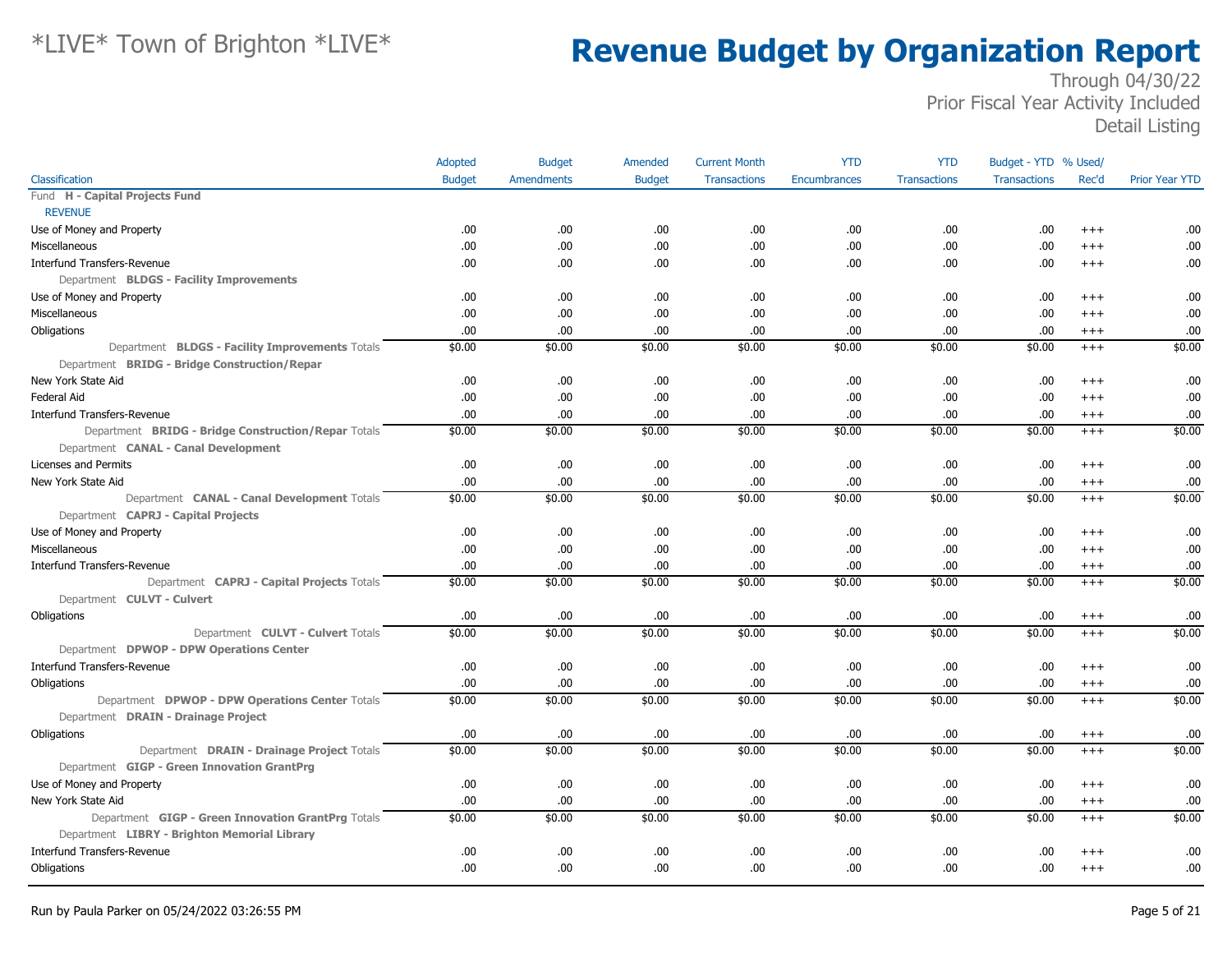|                                                     | Adopted       | <b>Budget</b>     | Amended        | <b>Current Month</b> | <b>YTD</b>   | <b>YTD</b>          | Budget - YTD % Used/ |             |                       |
|-----------------------------------------------------|---------------|-------------------|----------------|----------------------|--------------|---------------------|----------------------|-------------|-----------------------|
| Classification                                      | <b>Budget</b> | <b>Amendments</b> | <b>Budget</b>  | <b>Transactions</b>  | Encumbrances | <b>Transactions</b> | <b>Transactions</b>  | Rec'd       | <b>Prior Year YTD</b> |
| Fund H - Capital Projects Fund                      |               |                   |                |                      |              |                     |                      |             |                       |
| <b>REVENUE</b>                                      |               |                   |                |                      |              |                     |                      |             |                       |
| Department LIBRY - Brighton Memorial Library Totals | \$0.00        | \$0.00            | \$0.00         | \$0.00               | \$0.00       | \$0.00              | \$0.00               | $^{+++}$    | \$0.00                |
| Department LOAD - Loader Purchase                   |               |                   |                |                      |              |                     |                      |             |                       |
| Obligations                                         | .00.          | .00               | .00.           | .00                  | .00.         | .00                 | .00                  | $^{+++}$    | .00                   |
| Department LOAD - Loader Purchase Totals            | \$0.00        | \$0.00            | \$0.00         | \$0.00               | \$0.00       | \$0.00              | \$0.00               | $^{+++}$    | \$0.00                |
| Department PARKS - Parks                            |               |                   |                |                      |              |                     |                      |             |                       |
| <b>Intergovernmental Charges</b>                    | .00.          | .00               | .00.           | .00                  | .00.         | .00                 | .00                  | $^{+++}$    | .00                   |
| Use of Money and Property                           | .00.          | .00               | .00.           | .00                  | .00.         | .00                 | .00                  | $+++$       | .00                   |
| Miscellaneous                                       | .00.          | .00               | .00.           | .00                  | .00.         | .00.                | .00                  | $+++$       | .00                   |
| New York State Aid                                  | .00.          | 1,024,448.02      | 1,024,448.02   | .00                  | .00.         | .00                 | 1,024,448.02         | $\mathbf 0$ | 328,545.95            |
| <b>Federal Aid</b>                                  | .00           | .00               | .00.           | .00                  | .00.         | .00.                | .00                  | $^{++}$     | .00                   |
| Interfund Transfers-Revenue                         | .00.          | .00               | .00.           | .00                  | .00.         | .00.                | .00                  | $++++$      | .00                   |
| Obligations                                         | .00.          | 1,895,000.00      | 1,895,000.00   | .00                  | .00.         | .00.                | 1,895,000.00         | 0           | .00                   |
| Department PARKS - Parks Totals                     | \$0.00        | \$2,919,448.02    | \$2,919,448.02 | \$0.00               | \$0.00       | \$0.00              | \$2,919,448.02       | $0\%$       | \$328,545.95          |
| Department PSFTY - Public Safety Wing               |               |                   |                |                      |              |                     |                      |             |                       |
| <b>Interfund Transfers-Revenue</b>                  | .00.          | .00               | .00.           | .00                  | .00.         | .00                 | .00                  | $^{+++}$    | .00                   |
| Obligations                                         | .00           | .00               | .00.           | .00                  | .00.         | .00                 | .00                  | $^{+++}$    | .00                   |
| Department PSFTY - Public Safety Wing Totals        | \$0.00        | \$0.00            | \$0.00         | \$0.00               | \$0.00       | \$0.00              | \$0.00               | $^{+++}$    | \$0.00                |
| Department REVAL - Revaluation Project              |               |                   |                |                      |              |                     |                      |             |                       |
| Use of Money and Property                           | .00.          | .00               | .00.           | .00                  | .00.         | .00                 | .00                  | $++++$      | .00                   |
| New York State Aid                                  | .00.          | .00               | .00.           | .00                  | .00.         | .00                 | .00                  | $^{++}$     | .00                   |
| <b>Interfund Transfers-Revenue</b>                  | .00.          | .00               | .00            | .00                  | .00.         | .00                 | .00                  | $^{+++}$    | .00                   |
| Obligations                                         | .00.          | .00               | .00.           | .00                  | .00.         | .00.                | .00                  | $^{+++}$    | .00                   |
| Department REVAL - Revaluation Project Totals       | \$0.00        | \$0.00            | \$0.00         | \$0.00               | \$0.00       | \$0.00              | \$0.00               | $^{+++}$    | \$0.00                |
| Department ROADS - Road Construction/Repair         |               |                   |                |                      |              |                     |                      |             |                       |
| Use of Money and Property                           | .00.          | .00               | .00.           | .00                  | .00.         | .00                 | .00                  | $^{+++}$    | .00                   |
| New York State Aid                                  | .00.          | .00               | .00.           | .00                  | .00.         | .00.                | .00                  | $^{+++}$    | .00                   |
| <b>Federal Aid</b>                                  | .00.          | .00               | .00.           | .00                  | .00.         | .00                 | .00                  | $^{+++}$    | .00                   |
| Interfund Transfers-Revenue                         | .00.          | .00               | .00.           | .00                  | .00.         | .00                 | .00                  | $+++$       | .00                   |
| Obligations                                         | .00.          | .00               | .00.           | .00                  | .00.         | .00.                | .00                  | $^{+++}$    | .00                   |
| Department ROADS - Road Construction/Repair Totals  | \$0.00        | \$0.00            | \$0.00         | \$0.00               | \$0.00       | \$0.00              | \$0.00               | $^{+++}$    | \$0.00                |
| Department SEWER - Consolidated Sewer Dist          |               |                   |                |                      |              |                     |                      |             |                       |
| <b>Intergovernmental Charges</b>                    | .00.          | .00               | .00.           | .00                  | .00.         | .00                 | .00                  | $^{+++}$    | .00                   |
| New York State Aid                                  | .00.          | .00               | .00.           | .00                  | .00.         | .00                 | .00                  | $^{++}$     | .00                   |
| <b>Federal Aid</b>                                  | .00.          | .00               | .00.           | .00                  | .00.         | .00                 | .00                  | $^{+++}$    | .00                   |
| Interfund Transfers-Revenue                         | .00           | .00               | .00            | .00                  | .00.         | .00                 | .00                  | $^{+++}$    | .00                   |
| Obligations                                         | .00           | .00               | .00.           | .00                  | .00.         | .00.                | .00                  | $^{+++}$    | .00                   |
| Department SEWER - Consolidated Sewer Dist Totals   | \$0.00        | \$0.00            | \$0.00         | \$0.00               | \$0.00       | \$0.00              | \$0.00               | $^{+++}$    | \$0.00                |
| Department SWALK - Townwide Sidewalk Network        |               |                   |                |                      |              |                     |                      |             |                       |
| Use of Money and Property                           | .00.          | .00               | .00.           | .00                  | .00.         | .00                 | .00                  | $^{+++}$    | .00                   |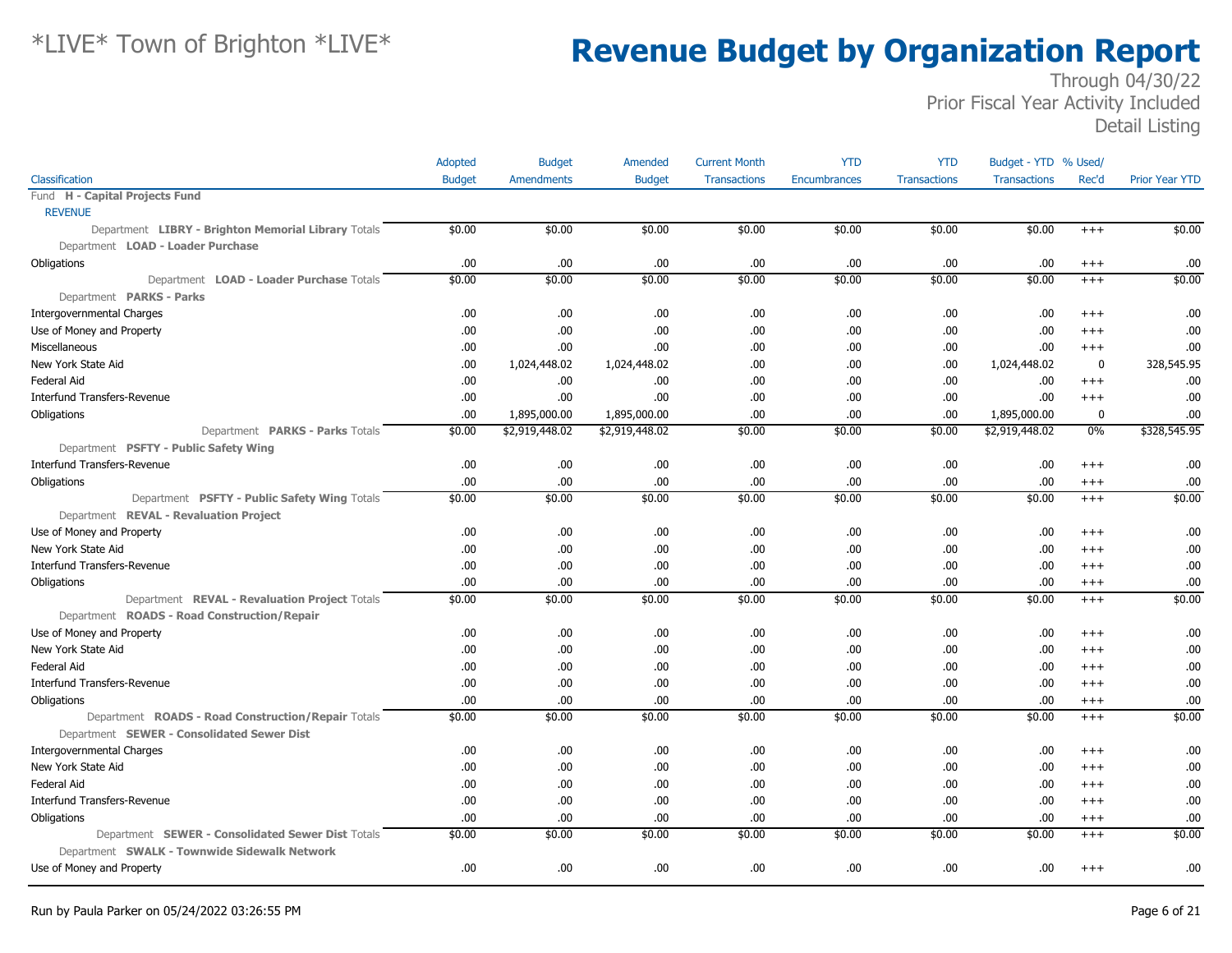|                                                     | Adopted       | <b>Budget</b>     | Amended        | <b>Current Month</b> | <b>YTD</b>   | <b>YTD</b>          | Budget - YTD % Used/ |          |                       |
|-----------------------------------------------------|---------------|-------------------|----------------|----------------------|--------------|---------------------|----------------------|----------|-----------------------|
| Classification                                      | <b>Budget</b> | <b>Amendments</b> | <b>Budget</b>  | <b>Transactions</b>  | Encumbrances | <b>Transactions</b> | <b>Transactions</b>  | Rec'd    | <b>Prior Year YTD</b> |
| Fund H - Capital Projects Fund                      |               |                   |                |                      |              |                     |                      |          |                       |
| <b>REVENUE</b>                                      |               |                   |                |                      |              |                     |                      |          |                       |
| Department SWALK - Townwide Sidewalk Network        |               |                   |                |                      |              |                     |                      |          |                       |
| New York State Aid                                  | .00.          | .00               | .00.           | .00                  | .00          | .00                 | .00                  | $+++$    | .00                   |
| <b>Interfund Transfers-Revenue</b>                  | .00.          | .00               | .00.           | .00                  | .00          | .00                 | .00                  | $+++$    | .00.                  |
| Department SWALK - Townwide Sidewalk Network Totals | \$0.00        | \$0.00            | \$0.00         | \$0.00               | \$0.00       | \$0.00              | \$0.00               | $+++$    | \$0.00                |
| Department SWEEP - Street Sweeper                   |               |                   |                |                      |              |                     |                      |          |                       |
| Obligations                                         | .00.          | .00               | .00            | .00                  | .00          | .00                 | .00                  | $^{+++}$ | .00.                  |
| Department SWEEP - Street Sweeper Totals            | \$0.00        | \$0.00            | \$0.00         | \$0.00               | \$0.00       | \$0.00              | \$0.00               | $+++$    | \$0.00                |
| Department TECH - Technology Improvements           |               |                   |                |                      |              |                     |                      |          |                       |
| <b>Interfund Transfers-Revenue</b>                  | .00.          | .00               | .00.           | .00                  | .00          | .00                 | .00                  | $+++$    | .00.                  |
| Obligations                                         | .00.          | .00               | .00.           | .00                  | .00          | .00                 | .00                  | $+++$    | .00                   |
| Department TECH - Technology Improvements Totals    | \$0.00        | \$0.00            | \$0.00         | \$0.00               | \$0.00       | \$0.00              | \$0.00               | $+++$    | \$0.00                |
| Department THALL - Town Hall                        |               |                   |                |                      |              |                     |                      |          |                       |
| <b>Interfund Transfers-Revenue</b>                  | .00.          | 116,600.00        | 116,600.00     | .00                  | .00          | .00                 | 116,600.00           | 0        | .00                   |
| Department THALL - Town Hall Totals                 | \$0.00        | \$116,600.00      | \$116,600.00   | \$0.00               | \$0.00       | \$0.00              | \$116,600.00         | $0\%$    | \$0.00                |
| Department TRACT - Tractor Purchase                 |               |                   |                |                      |              |                     |                      |          |                       |
| Obligations                                         | .00.          | .00               | .00            | .00                  | .00.         | .00                 | .00                  | $^{+++}$ | .00.                  |
| Department <b>TRACT - Tractor Purchase Totals</b>   | \$0.00        | \$0.00            | \$0.00         | \$0.00               | \$0.00       | \$0.00              | \$0.00               | $+++$    | \$0.00                |
| Department TRUCK - Truck Purchase                   |               |                   |                |                      |              |                     |                      |          |                       |
| Miscellaneous                                       | .00.          | .00               | .00.           | .00                  | .00.         | .00                 | .00                  | $+++$    | .00.                  |
| Interfund Transfers-Revenue                         | .00.          | .00               | .00.           | .00                  | .00          | .00                 | .00                  | $+++$    | .00                   |
| Obligations                                         | .00.          | .00               | .00            | .00                  | .00          | .00                 | .00                  | $+++$    | .00                   |
| Department TRUCK - Truck Purchase Totals            | \$0.00        | \$0.00            | \$0.00         | \$0.00               | \$0.00       | \$0.00              | \$0.00               | $+++$    | \$0.00                |
| <b>REVENUE TOTALS</b>                               | \$0.00        | \$3,036,048.02    | \$3,036,048.02 | \$0.00               | \$0.00       | \$0.00              | \$3,036,048.02       | $0\%$    | \$328,545.95          |
| Fund H - Capital Projects Fund Totals               | \$0.00        | \$3,036,048.02    | \$3,036,048.02 | \$0.00               | \$0.00       | \$0.00              | \$3,036,048.02       |          | \$328,545.95          |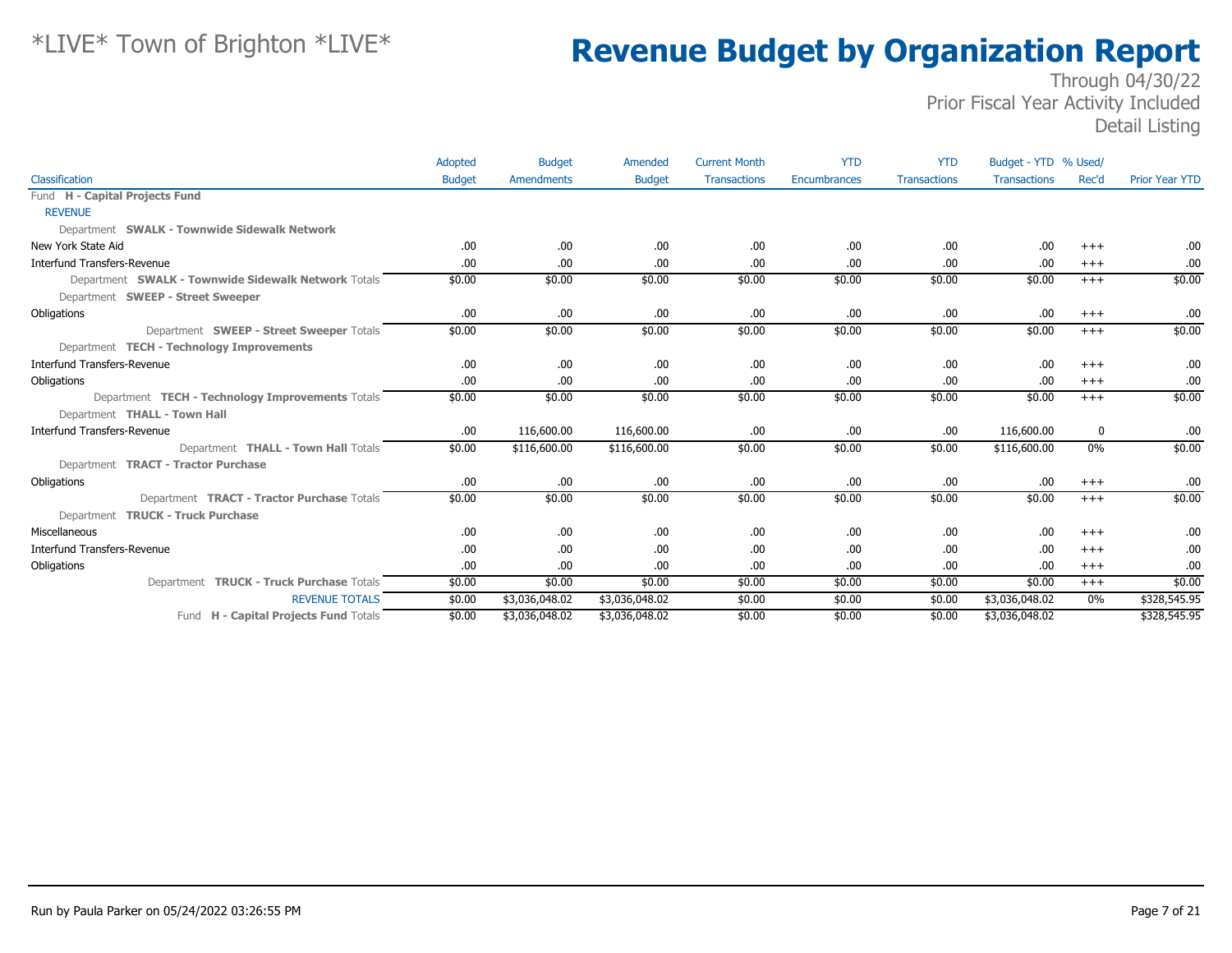|                                                     | Adopted        | <b>Budget</b> | Amended        | <b>Current Month</b> | <b>YTD</b>   | <b>YTD</b>          | Budget - YTD % Used/ |       |                       |
|-----------------------------------------------------|----------------|---------------|----------------|----------------------|--------------|---------------------|----------------------|-------|-----------------------|
| Classification                                      | <b>Budget</b>  | Amendments    | <b>Budget</b>  | <b>Transactions</b>  | Encumbrances | <b>Transactions</b> | <b>Transactions</b>  | Rec'd | <b>Prior Year YTD</b> |
| Fund L - Library Fund                               |                |               |                |                      |              |                     |                      |       |                       |
| <b>REVENUE</b>                                      |                |               |                |                      |              |                     |                      |       |                       |
| Department LIBRY - Brighton Memorial Library        |                |               |                |                      |              |                     |                      |       |                       |
| Real Property Taxes                                 | 2,133,355.00   | .00.          | 2,133,355.00   | .00.                 | .00          | 2,133,355.00        | .00                  | 100   | 2,002,455.00          |
| Departmental Income                                 | 72,000.00      | .00.          | 72,000.00      | 4,465.59             | .00          | 18,582.82           | 53,417.18            | 26    | 14,245.35             |
| Use of Money and Property                           | 2,000.00       | .00.          | 2,000.00       | 86.96                | .00          | 239.86              | 1,760.14             | 12    | 363.90                |
| Fines, Sales, Comp for Losses                       | 1,000.00       | .00.          | 1,000.00       | 46.50                | .00          | 269.00              | 731.00               | 27    | 173.00                |
| Miscellaneous                                       | .00            | 10,113.07     | 10,113.07      | 10,124.87            | .00          | 10,156.07           | (43.00)              | 100   | 70.23                 |
| New York State Aid                                  | 10,455.00      | 45,323.00     | 55,778.00      | 785.00               | .00          | 45,329.00           | 10,449.00            | 81    | 2,092.00              |
| Federal Aid                                         | .00            | .00.          | .00            | .00.                 | .00          | .00                 | .00                  | $+++$ | .00                   |
| Interfund Transfers-Revenue                         | .00            | .00.          | .00.           | .00.                 | .00          | .00                 | .00                  | $+++$ | .00                   |
| Department LIBRY - Brighton Memorial Library Totals | \$2,218,810.00 | \$55,436.07   | \$2,274,246.07 | \$15,508.92          | \$0.00       | \$2,207,931.75      | \$66,314.32          | 97%   | \$2,019,399.48        |
| <b>REVENUE TOTALS</b>                               | \$2,218,810.00 | \$55,436.07   | \$2,274,246.07 | \$15,508.92          | \$0.00       | \$2,207,931.75      | \$66,314.32          | 97%   | \$2,019,399.48        |
| L - Library Fund Totals<br>Fund                     | \$2,218,810.00 | \$55,436.07   | \$2,274,246.07 | \$15,508.92          | \$0.00       | \$2,207,931.75      | \$66,314.32          |       | \$2,019,399.48        |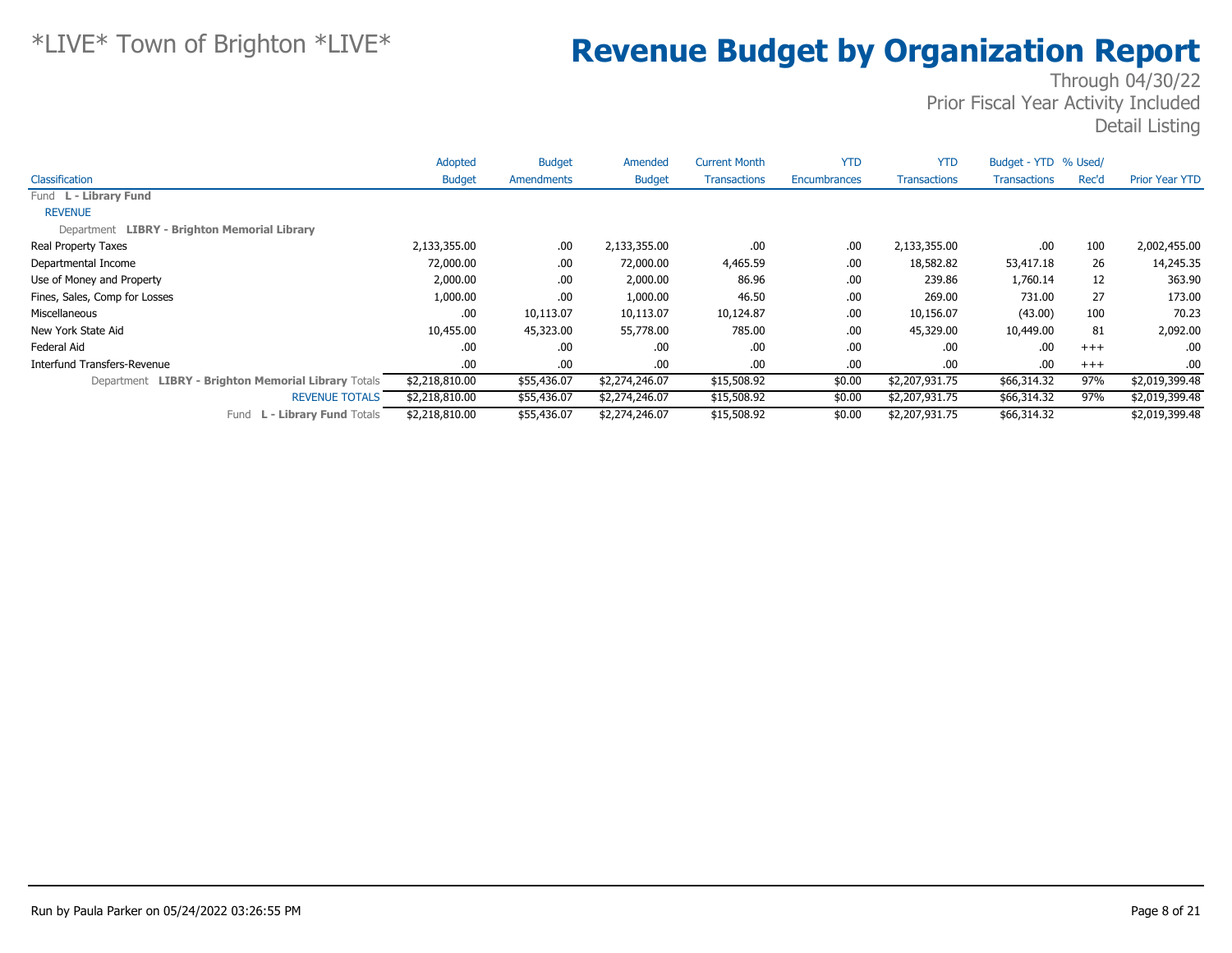|                                                         | Adopted       | <b>Budget</b> | Amended       | <b>Current Month</b> | <b>YTD</b>   | <b>YTD</b>          | Budget - YTD % Used/ |          |                       |
|---------------------------------------------------------|---------------|---------------|---------------|----------------------|--------------|---------------------|----------------------|----------|-----------------------|
| Classification                                          | <b>Budget</b> | Amendments    | <b>Budget</b> | <b>Transactions</b>  | Encumbrances | <b>Transactions</b> | <b>Transactions</b>  | Rec'd    | <b>Prior Year YTD</b> |
| Fund SA - Ambulance Special Dist                        |               |               |               |                      |              |                     |                      |          |                       |
| <b>REVENUE</b>                                          |               |               |               |                      |              |                     |                      |          |                       |
| Department AMBUD - Ambulance Special Dist               |               |               |               |                      |              |                     |                      |          |                       |
| Real Property Taxes                                     | 429,925.00    | .00.          | 429,925.00    | .00                  | .00          | 429,925.94          | (.94)                | 100      | 379,673.15            |
| Use of Money and Property                               | 125.00        | .00.          | 125.00        | 3.88                 | .00          | 19.18               | 105.82               | 15       | 48.72                 |
| Fines, Sales, Comp for Losses                           | .00.          | .00.          | .00.          | .00                  | .00          | .00                 | .00                  | $^{+++}$ | .00.                  |
| Miscellaneous                                           | .00           | .00.          | .00.          | .00                  | .00          | .00                 | .00                  | $^{+++}$ | .00.                  |
| Interfund Transfers-Revenue                             | .00.          | .00.          | .00.          | .00                  | .00          | .00                 | .00                  | $+++$    | .00.                  |
| Department <b>AMBUD - Ambulance Special Dist Totals</b> | \$430,050.00  | \$0.00        | \$430,050.00  | \$3.88               | \$0.00       | \$429,945.12        | \$104.88             | 100%     | \$379,721.87          |
| <b>REVENUE TOTALS</b>                                   | \$430,050.00  | \$0.00        | \$430,050.00  | \$3.88               | \$0.00       | \$429,945.12        | \$104.88             | 100%     | \$379,721.87          |
| <b>SA - Ambulance Special Dist Totals</b><br>Fund       | \$430,050,00  | \$0.00        | \$430,050.00  | \$3.88               | \$0.00       | \$429,945.12        | \$104.88             |          | \$379,721.87          |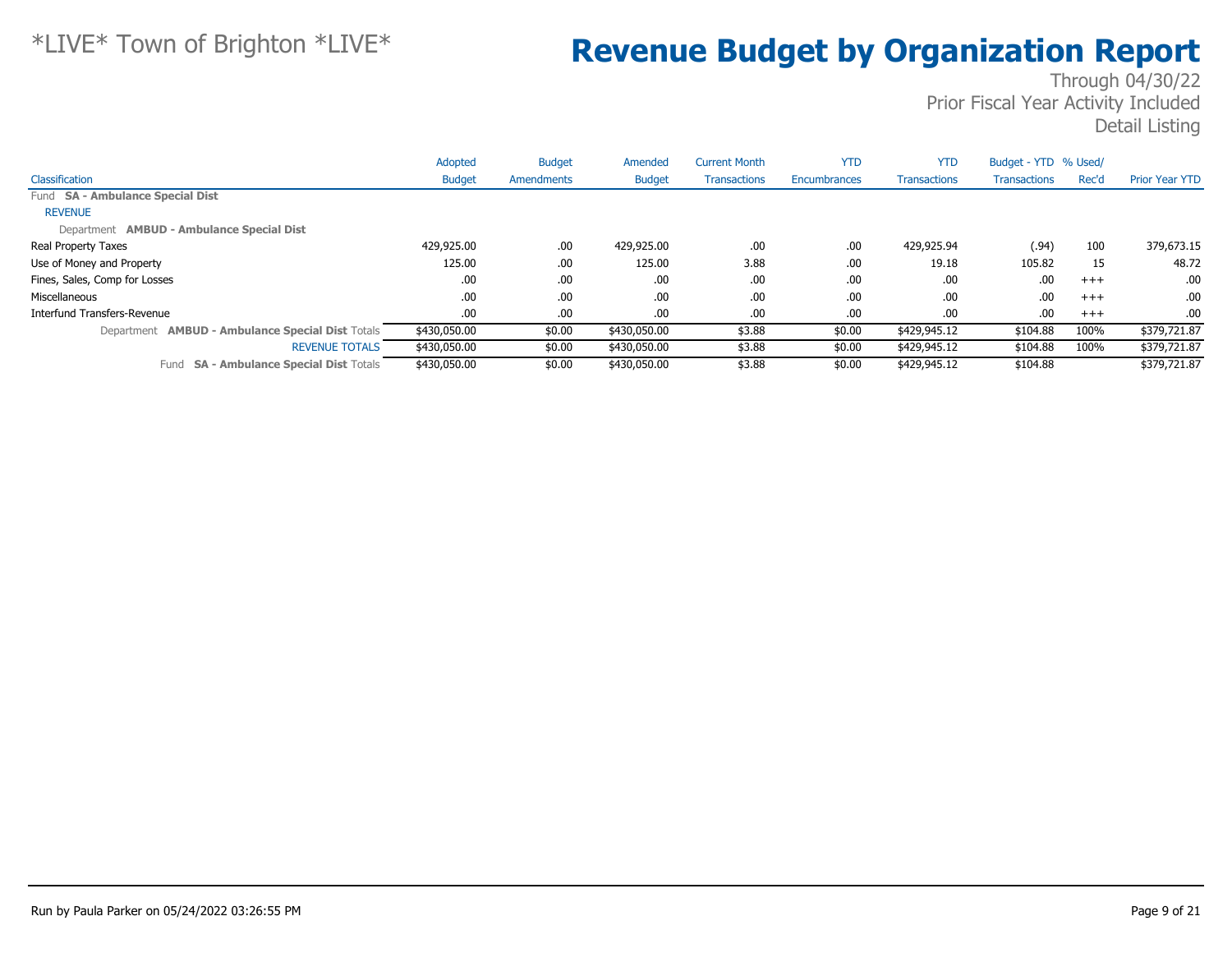|                                                             | Adopted       | <b>Budget</b> | Amended       | <b>Current Month</b> | <b>YTD</b>   | <b>YTD</b>          | Budget - YTD % Used/ |       |                       |
|-------------------------------------------------------------|---------------|---------------|---------------|----------------------|--------------|---------------------|----------------------|-------|-----------------------|
| Classification                                              | <b>Budget</b> | Amendments    | <b>Budget</b> | <b>Transactions</b>  | Encumbrances | <b>Transactions</b> | <b>Transactions</b>  | Rec'd | <b>Prior Year YTD</b> |
| Fund SB - Business Improvement Dist                         |               |               |               |                      |              |                     |                      |       |                       |
| <b>REVENUE</b>                                              |               |               |               |                      |              |                     |                      |       |                       |
| Department BID - Business Improvement Dist                  |               |               |               |                      |              |                     |                      |       |                       |
| Real Property Taxes                                         | 1,535.00      | .00.          | 1,535.00      | .00                  | .00          | 1,535.00            | .00                  | 100   | 1,530.00              |
| Use of Money and Property                                   | .00           | .00.          | .00           | .12                  | .00          | .40                 | (.40)                | $+++$ | .41                   |
| Interfund Transfers-Revenue                                 | .00.          | .00.          | .00           | .00                  | .00          | .00                 | .00                  | $+++$ | .00                   |
| <b>BID - Business Improvement Dist Totals</b><br>Department | \$1,535.00    | \$0.00        | \$1,535.00    | \$0.12               | \$0.00       | \$1,535.40          | (\$0.40)             | 100%  | \$1,530.41            |
| <b>REVENUE TOTALS</b>                                       | \$1,535.00    | \$0.00        | \$1,535.00    | \$0.12               | \$0.00       | \$1,535.40          | $($ \$0.40)          | 100%  | \$1,530.41            |
| <b>SB - Business Improvement Dist Totals</b><br>Fund        | \$1,535.00    | \$0.00        | \$1,535.00    | \$0.12               | \$0.00       | \$1,535.40          | $($ \$0.40)          |       | \$1,530.41            |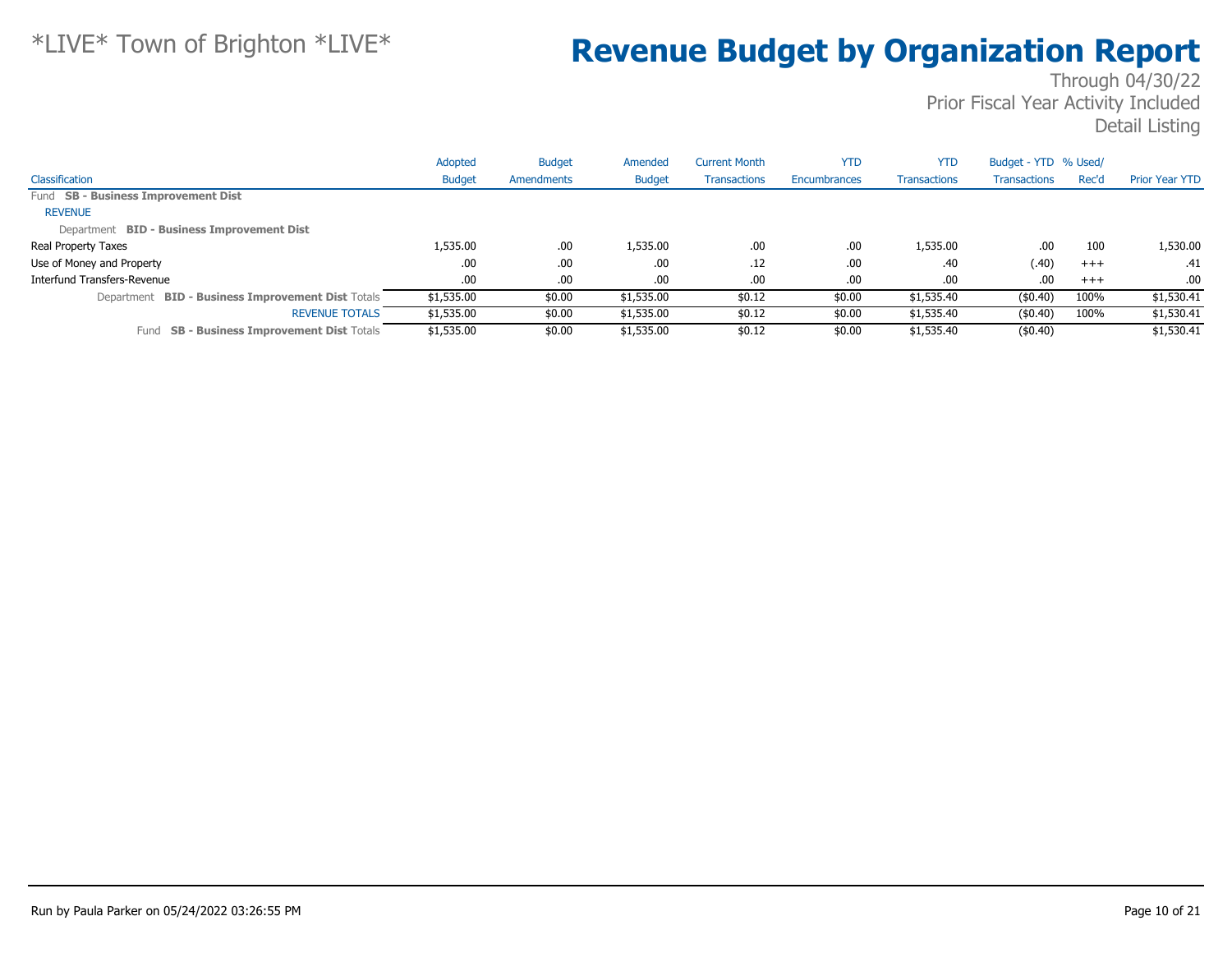|                                                    | Adopted       | <b>Budget</b> | Amended       | <b>Current Month</b> | <b>YTD</b>   | <b>YTD</b>          | Budget - YTD % Used/ |       |                       |
|----------------------------------------------------|---------------|---------------|---------------|----------------------|--------------|---------------------|----------------------|-------|-----------------------|
| Classification                                     | <b>Budget</b> | Amendments    | <b>Budget</b> | <b>Transactions</b>  | Encumbrances | <b>Transactions</b> | <b>Transactions</b>  | Rec'd | <b>Prior Year YTD</b> |
| Fund SD - Drainage District Funds                  |               |               |               |                      |              |                     |                      |       |                       |
| <b>REVENUE</b>                                     |               |               |               |                      |              |                     |                      |       |                       |
| Department DRAND - Drainage Special Dists          |               |               |               |                      |              |                     |                      |       |                       |
| <b>Real Property Taxes</b>                         | 6,015.00      | .00.          | 6,015.00      | .00.                 | .00          | 6,015.00            | .00                  | 100   | 6,215.00              |
| Departmental Income                                | .00           | .00.          | .00.          | .00.                 | .00          | .00                 | .00                  | $+++$ | .00.                  |
| Use of Money and Property                          | .00           | .00.          | .00           | .83                  | .00          | 2.96                | (2.96)               | $+++$ | 3.10                  |
| Fines, Sales, Comp for Losses                      | .00           | .00.          | .00.          | .00.                 | .00          | .00                 | .00                  | $+++$ | .00                   |
| Interfund Transfers-Revenue                        | 320.00        | .00.          | 320.00        | .00.                 | .00          | .00.                | 320.00               | 0     | .00                   |
| Department DRAND - Drainage Special Dists Totals   | \$6,335.00    | \$0.00        | \$6,335.00    | \$0.83               | \$0.00       | \$6,017.96          | \$317.04             | 95%   | \$6,218.10            |
| <b>REVENUE TOTALS</b>                              | \$6,335.00    | \$0.00        | \$6,335.00    | \$0.83               | \$0.00       | \$6,017.96          | \$317.04             | 95%   | \$6,218.10            |
| <b>SD - Drainage District Funds Totals</b><br>Fund | \$6,335.00    | \$0.00        | \$6,335.00    | \$0.83               | \$0.00       | \$6,017.96          | \$317.04             |       | \$6,218.10            |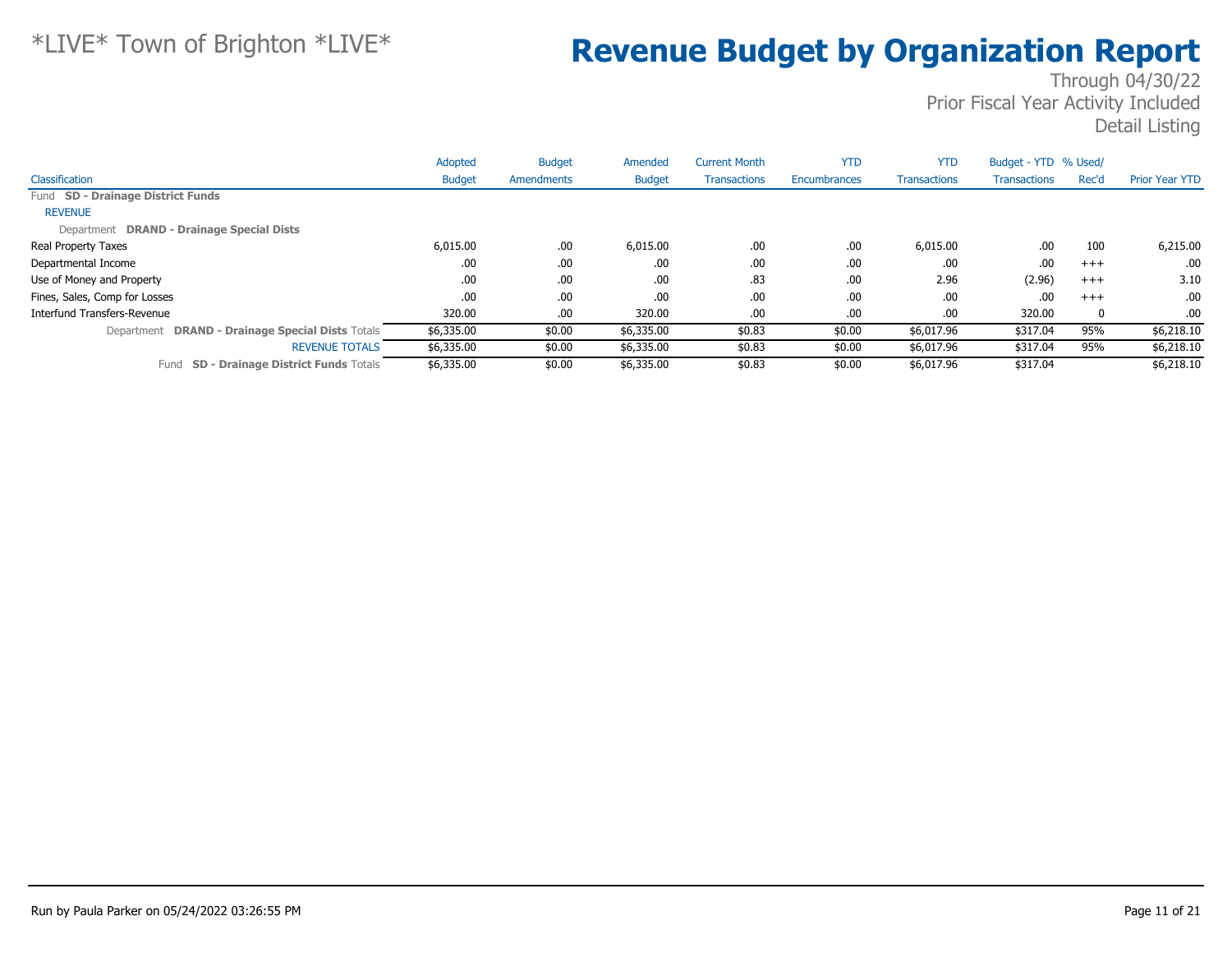|                                                      | Adopted       | <b>Budget</b> | Amended       | <b>Current Month</b> | <b>YTD</b>   | <b>YTD</b>          | Budget - YTD % Used/ |       |                       |
|------------------------------------------------------|---------------|---------------|---------------|----------------------|--------------|---------------------|----------------------|-------|-----------------------|
| Classification                                       | <b>Budget</b> | Amendments    | <b>Budget</b> | <b>Transactions</b>  | Encumbrances | <b>Transactions</b> | <b>Transactions</b>  | Rec'd | <b>Prior Year YTD</b> |
| Fund SF - Fire Prevention Districts                  |               |               |               |                      |              |                     |                      |       |                       |
| <b>REVENUE</b>                                       |               |               |               |                      |              |                     |                      |       |                       |
| Department FIRED - Fire Control Special Dsts         |               |               |               |                      |              |                     |                      |       |                       |
| Real Property Taxes                                  | 103,750.00    | .00.          | 103,750.00    | .00.                 | .00          | 103,750.00          | .00                  | 100   | 1,705,161.93          |
| Use of Money and Property                            | .00           | .00.          | .00.          | 8.81                 | .00          | 28.33               | (28.33)              | $+++$ | 167.07                |
| Fines, Sales, Comp for Losses                        | .00           | .00.          | .00.          | 131,881.31           | .00          | 131,881.31          | (131,881.31)         | $+++$ | .00                   |
| Miscellaneous                                        | .00           | .00.          | .00           | .00.                 | .00          | 1,890.50            | (1,890.50)           | $+++$ | .00                   |
| New York State Aid                                   | .00           | .00.          | .00           | .00.                 | .00          | .00                 | .00                  | $+++$ | .00                   |
| Interfund Transfers-Revenue                          | .00           | .00.          | .00.          | .00.                 | .00          | .00                 | .00                  | $+++$ | .00                   |
| Department FIRED - Fire Control Special Dsts Totals  | \$103,750.00  | \$0.00        | \$103,750.00  | \$131,890.12         | \$0.00       | \$237,550.14        | ( \$133,800.14)      | 229%  | \$1,705,329.00        |
| <b>REVENUE TOTALS</b>                                | \$103,750.00  | \$0.00        | \$103,750.00  | \$131,890.12         | \$0.00       | \$237,550.14        | $($ \$133,800.14)    | 229%  | \$1,705,329.00        |
| <b>SF - Fire Prevention Districts Totals</b><br>Fund | \$103,750.00  | \$0.00        | \$103,750.00  | \$131,890.12         | \$0.00       | \$237,550.14        | $($ \$133,800.14)    |       | \$1,705,329.00        |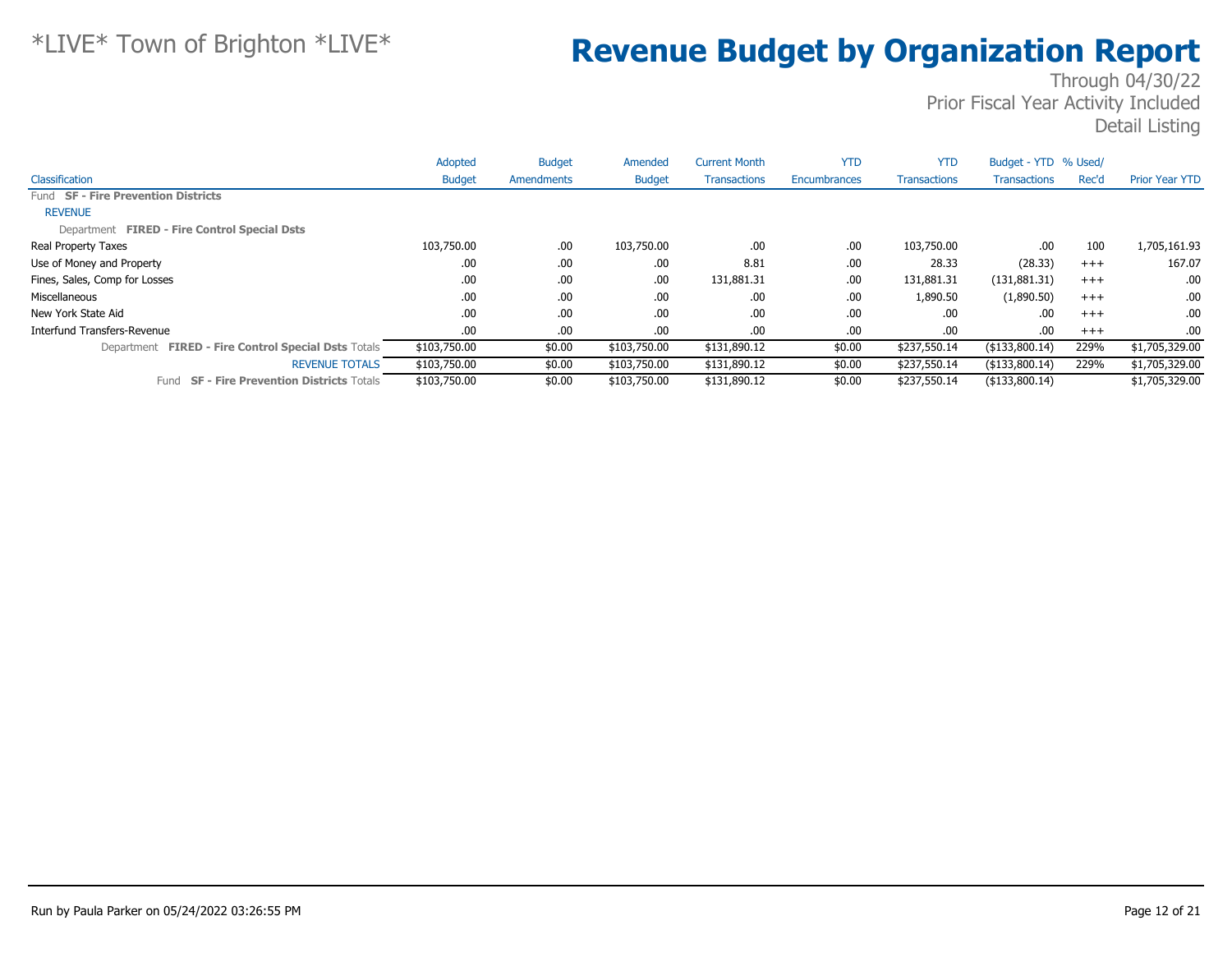|                                                     | Adopted       | <b>Budget</b> | Amended       | <b>Current Month</b> | <b>YTD</b>   | <b>YTD</b>          | Budget - YTD % Used/ |          |                       |
|-----------------------------------------------------|---------------|---------------|---------------|----------------------|--------------|---------------------|----------------------|----------|-----------------------|
| Classification                                      | <b>Budget</b> | Amendments    | <b>Budget</b> | <b>Transactions</b>  | Encumbrances | <b>Transactions</b> | <b>Transactions</b>  | Rec'd    | <b>Prior Year YTD</b> |
| Fund SK - Sidewalk District                         |               |               |               |                      |              |                     |                      |          |                       |
| <b>REVENUE</b>                                      |               |               |               |                      |              |                     |                      |          |                       |
| Department SWLKD - Consolidated Sidewalk Dst        |               |               |               |                      |              |                     |                      |          |                       |
| Real Property Taxes                                 | 221,425.00    | .00           | 221,425.00    | .00                  | .00          | 221,425.00          | .00.                 | 100      | 166,545.00            |
| Departmental Income                                 | .00           | .00           | .00           | .00                  | .00          | .00                 | .00.                 | $+++$    | .00.                  |
| Use of Money and Property                           | .00           | .00           | .00           | 7.34                 | .00          | 20.78               | (20.78)              | $^{+++}$ | 18.43                 |
| Fines, Sales, Comp for Losses                       | .00           | .00           | .00           | .00                  | .00          | .00.                | .00.                 | $+++$    | .00.                  |
| Miscellaneous                                       | .00           | .00           | .00           | .00                  | .00          | .00.                | .00.                 | $+++$    | .00.                  |
| Interfund Transfers-Revenue                         | .00           | .00           | .00           | .00.                 | .00          | .00.                | .00.                 | $+++$    | $.00\,$               |
| Department SWLKD - Consolidated Sidewalk Dst Totals | \$221,425.00  | \$0.00        | \$221,425.00  | \$7.34               | \$0.00       | \$221,445.78        | ( \$20.78)           | 100%     | \$166,563.43          |
| <b>REVENUE TOTALS</b>                               | \$221,425.00  | \$0.00        | \$221,425.00  | \$7.34               | \$0.00       | \$221,445.78        | ( \$20.78)           | 100%     | \$166,563.43          |
| <b>SK - Sidewalk District Totals</b><br>Fund        | \$221,425.00  | \$0.00        | \$221,425.00  | \$7.34               | \$0.00       | \$221,445.78        | ( \$20.78)           |          | \$166,563.43          |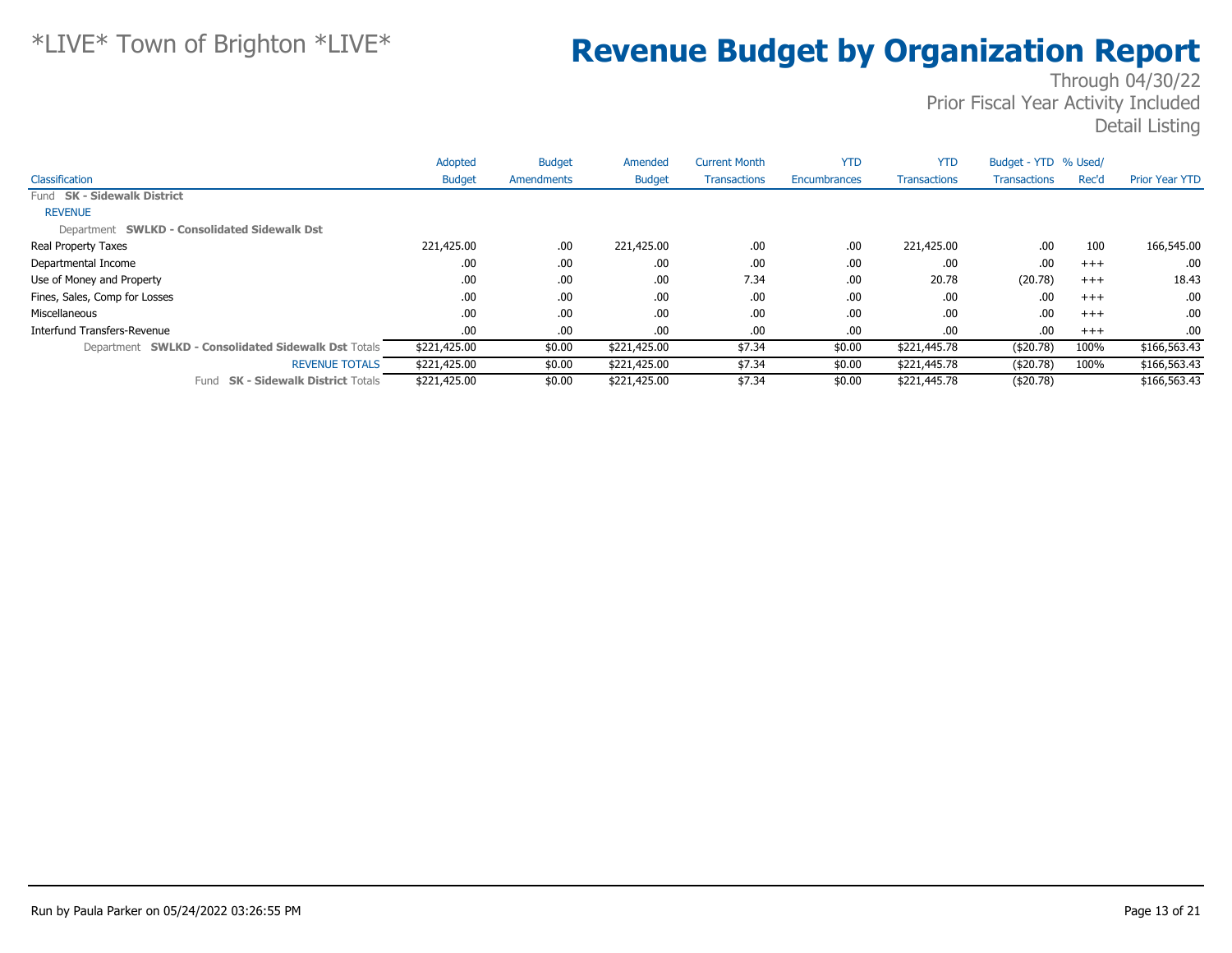|                                                      | Adopted       | <b>Budget</b> | Amended       | <b>Current Month</b> | <b>YTD</b>          | <b>YTD</b>          | Budget - YTD % Used/ |          |                          |
|------------------------------------------------------|---------------|---------------|---------------|----------------------|---------------------|---------------------|----------------------|----------|--------------------------|
| Classification                                       | <b>Budget</b> | Amendments    | <b>Budget</b> | <b>Transactions</b>  | <b>Encumbrances</b> | <b>Transactions</b> | Transactions         | Rec'd    | <b>Prior Year YTD</b>    |
| Fund SL - Street Lighting Districts                  |               |               |               |                      |                     |                     |                      |          |                          |
| <b>REVENUE</b>                                       |               |               |               |                      |                     |                     |                      |          |                          |
| Department LGHTD - Lighting Special Dists            |               |               |               |                      |                     |                     |                      |          |                          |
| <b>Real Property Taxes</b>                           | 362,165.00    | .00           | 362,165.00    | .00                  | .00                 | 362,169.15          | (4.15)               | 100      | 353,696.68               |
| Departmental Income                                  | .00.          | .00           | .00           | .00                  | .00                 | .00                 | .00                  | $+++$    | .00.                     |
| Use of Money and Property                            | .00           | .00           | .00           | 11.55                | .00                 | 36.54               | (36.54)              | $+++$    | 40.83                    |
| Licenses and Permits                                 | .00           | .00           | .00           | .00                  | .00                 | .00                 | .00                  | $^{+++}$ | .00.                     |
| Miscellaneous                                        | .00.          | .00           | .00           | .00                  | .00                 | .00                 | .00                  | $+++$    | .00.                     |
| Department LGHTD - Lighting Special Dists Totals     | \$362,165.00  | \$0.00        | \$362,165.00  | \$11.55              | \$0.00              | \$362,205.69        | (40.69)              | 100%     | \$353,737.51             |
| <b>REVENUE TOTALS</b>                                | \$362,165.00  | \$0.00        | \$362,165.00  | \$11.55              | \$0.00              | \$362,205.69        | (40.69)              | 100%     | $\overline{$353,737.51}$ |
| <b>SL - Street Lighting Districts Totals</b><br>Fund | \$362,165.00  | \$0.00        | \$362,165.00  | \$11.55              | \$0.00              | \$362,205.69        | (40.69)              |          | \$353,737.51             |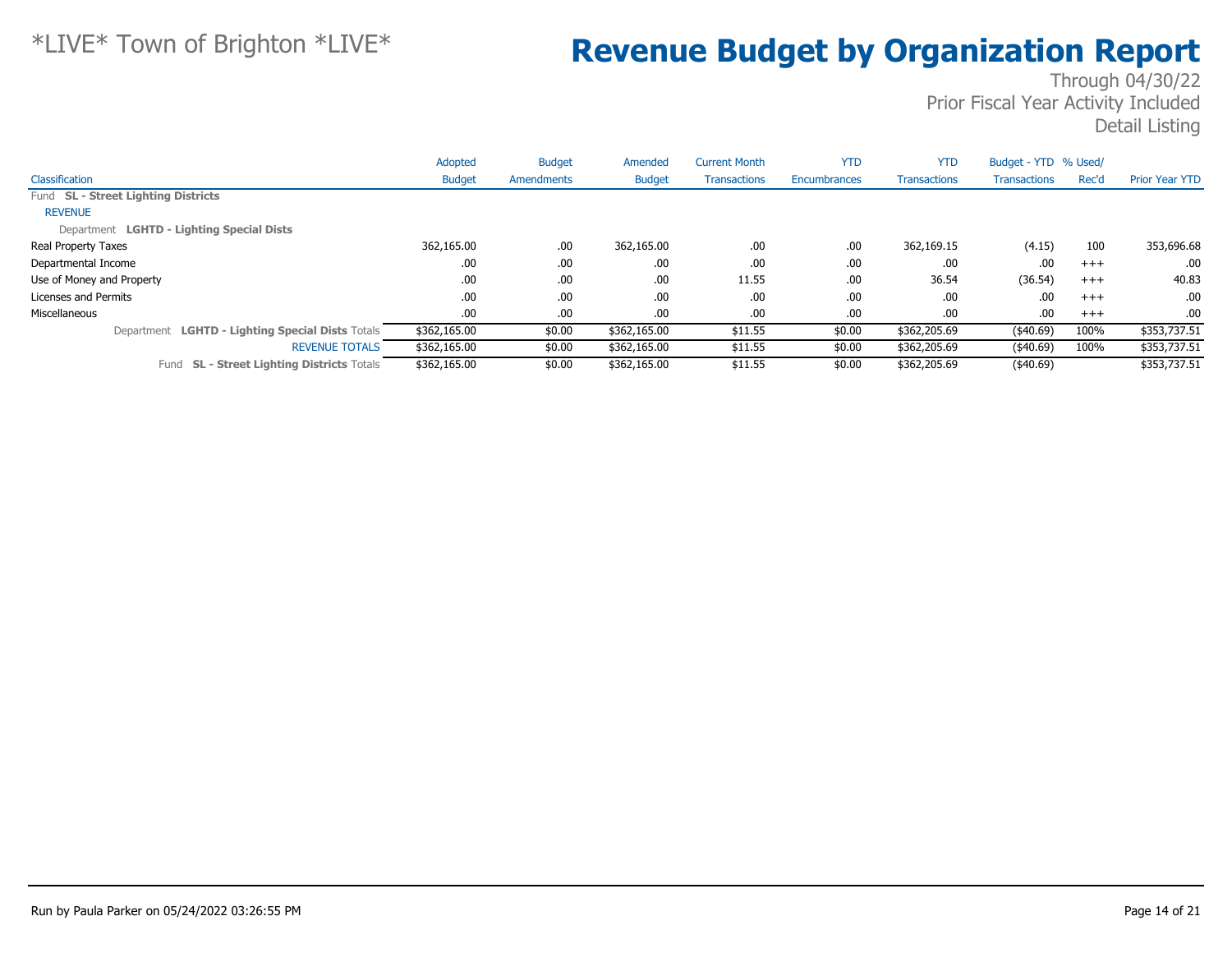|                                                     | Adopted       | <b>Budget</b> | Amended       | <b>Current Month</b> | <b>YTD</b>   | <b>YTD</b>          | Budget - YTD % Used/ |       |                       |
|-----------------------------------------------------|---------------|---------------|---------------|----------------------|--------------|---------------------|----------------------|-------|-----------------------|
| Classification                                      | <b>Budget</b> | Amendments    | <b>Budget</b> | <b>Transactions</b>  | Encumbrances | <b>Transactions</b> | <b>Transactions</b>  | Rec'd | <b>Prior Year YTD</b> |
| Fund SM - Sidewalk Snow Removal Dst                 |               |               |               |                      |              |                     |                      |       |                       |
| <b>REVENUE</b>                                      |               |               |               |                      |              |                     |                      |       |                       |
| Department SNOWD - Sidewalk Snow Removl Dist        |               |               |               |                      |              |                     |                      |       |                       |
| Real Property Taxes                                 | 69,365.00     | .00.          | 69,365.00     | .00                  | .00          | 69,365.00           | .00                  | 100   | 63,120.00             |
| Departmental Income                                 | .00           | .00           | .00           | .00                  | .00          | .00                 | .00                  | $+++$ | .00                   |
| Use of Money and Property                           | .00.          | .00.          | .00           | 3.82                 | .00          | 12.17               | (12.17)              | $+++$ | 9.69                  |
| Department SNOWD - Sidewalk Snow Removl Dist Totals | \$69,365.00   | \$0.00        | \$69,365.00   | \$3.82               | \$0.00       | \$69,377.17         | ( \$12.17)           | 100%  | \$63,129.69           |
| <b>REVENUE TOTALS</b>                               | \$69,365.00   | \$0.00        | \$69,365.00   | \$3.82               | \$0.00       | \$69,377.17         | ( \$12.17)           | 100%  | \$63,129.69           |
| Fund SM - Sidewalk Snow Removal Dst Totals          | \$69,365.00   | \$0.00        | \$69,365.00   | \$3.82               | \$0.00       | \$69,377.17         | ( \$12.17)           |       | \$63,129.69           |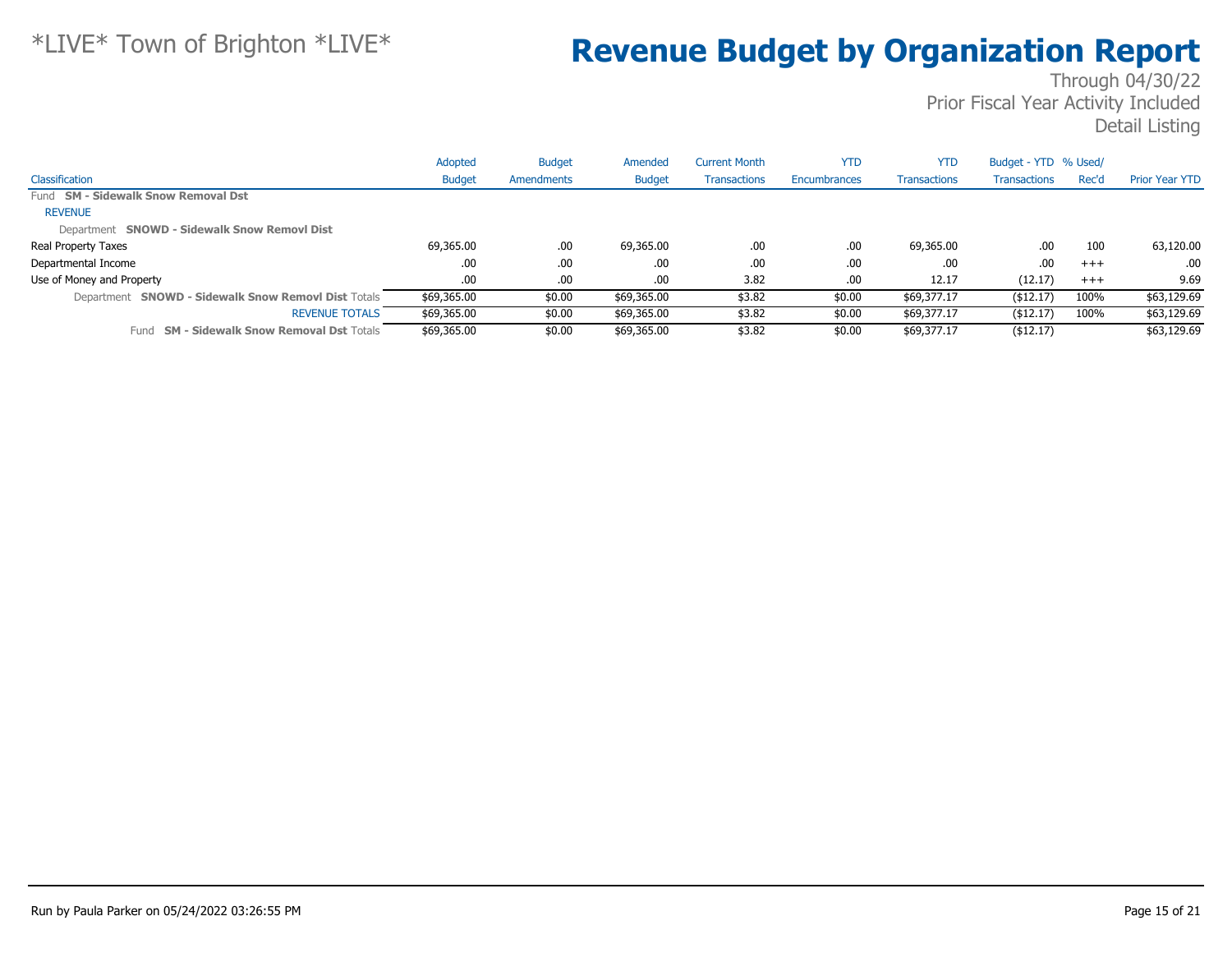|                                                      | Adopted       | <b>Budget</b> | Amended       | <b>Current Month</b> | <b>YTD</b>          | <b>YTD</b>          | Budget - YTD % Used/ |       |                       |
|------------------------------------------------------|---------------|---------------|---------------|----------------------|---------------------|---------------------|----------------------|-------|-----------------------|
| Classification                                       | <b>Budget</b> | Amendments    | <b>Budget</b> | <b>Transactions</b>  | <b>Encumbrances</b> | <b>Transactions</b> | <b>Transactions</b>  | Rec'd | <b>Prior Year YTD</b> |
| Fund SN - Neighborhood Improve Dist                  |               |               |               |                      |                     |                     |                      |       |                       |
| <b>REVENUE</b>                                       |               |               |               |                      |                     |                     |                      |       |                       |
| Department NID - Neighborhood Improve Dist           |               |               |               |                      |                     |                     |                      |       |                       |
| Real Property Taxes                                  | 4,250.00      | .00           | 4,250.00      | .00                  | .00                 | 4,250.00            | .00                  | 100   | 4,235.00              |
| Use of Money and Property                            | .00           | .00           | .00           | .54                  | .00                 | 1.90                | (1.90)               | $+++$ | 1.65                  |
| Fines, Sales, Comp for Losses                        | .00.          | .00           | .00           | .00                  | .00                 | .00                 | .00                  | $+++$ | .00.                  |
| Interfund Transfers-Revenue                          | .00.          | .00           | .00           | .00                  | .00                 | .00                 | .00                  | $+++$ | .00.                  |
| Department NID - Neighborhood Improve Dist Totals    | \$4,250.00    | \$0.00        | \$4,250.00    | \$0.54               | \$0.00              | \$4,251.90          | $($ \$1.90)          | 100%  | \$4,236.65            |
| <b>REVENUE TOTALS</b>                                | \$4,250.00    | \$0.00        | \$4,250.00    | \$0.54               | \$0.00              | \$4,251.90          | ( \$1.90)            | 100%  | \$4,236.65            |
| <b>SN - Neighborhood Improve Dist Totals</b><br>Fund | \$4,250.00    | \$0.00        | \$4,250.00    | \$0.54               | \$0.00              | \$4,251.90          | $($ \$1.90)          |       | \$4,236.65            |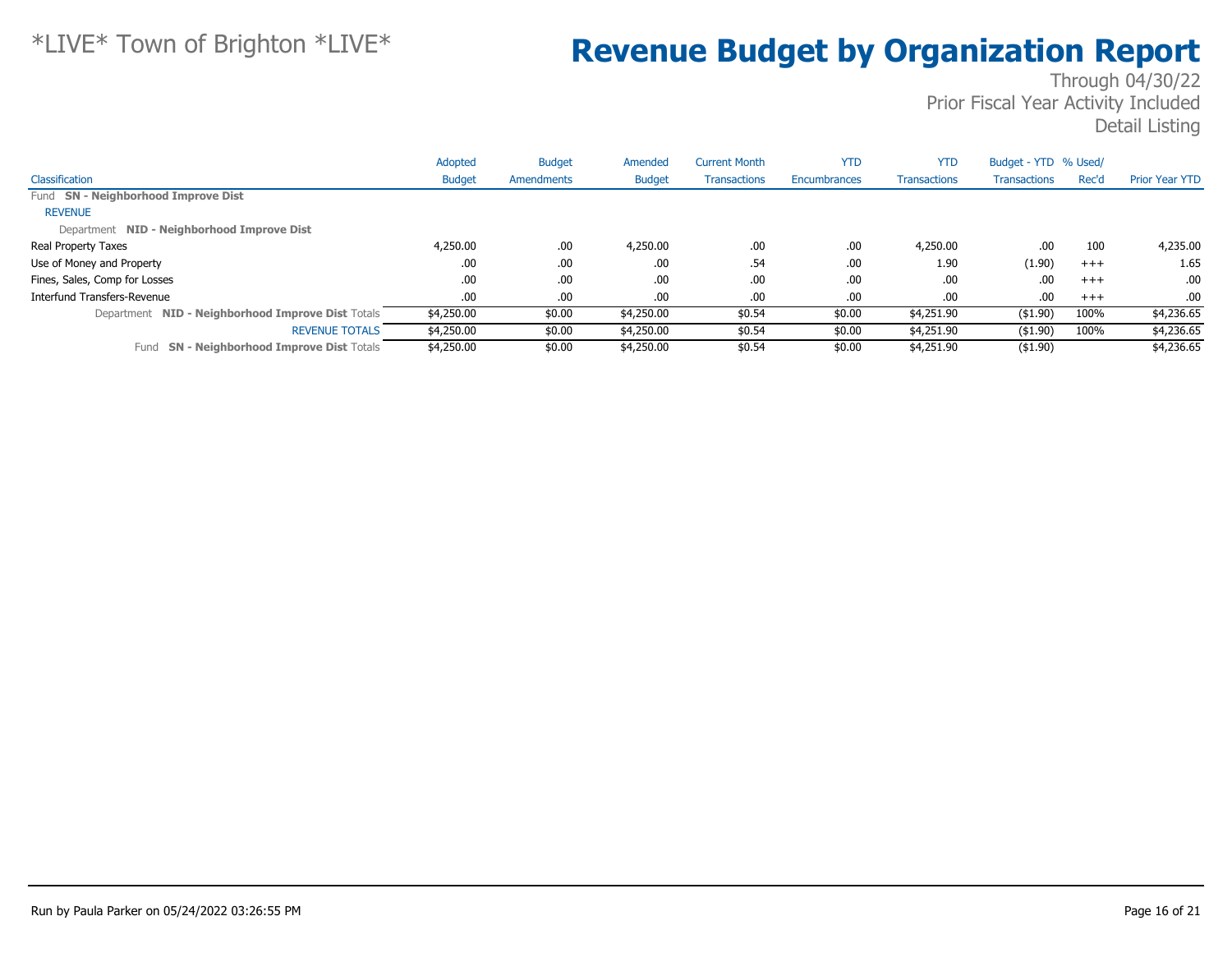|                                                 | Adopted       | <b>Budget</b> | Amended       | <b>Current Month</b> | <b>YTD</b>   | <b>YTD</b>          | Budget - YTD % Used/ |          |                       |
|-------------------------------------------------|---------------|---------------|---------------|----------------------|--------------|---------------------|----------------------|----------|-----------------------|
| Classification                                  | <b>Budget</b> | Amendments    | <b>Budget</b> | <b>Transactions</b>  | Encumbrances | <b>Transactions</b> | Transactions         | Rec'd    | <b>Prior Year YTD</b> |
| Fund SP - Park Special District                 |               |               |               |                      |              |                     |                      |          |                       |
| <b>REVENUE</b>                                  |               |               |               |                      |              |                     |                      |          |                       |
| Department PARKD - Park Special District        |               |               |               |                      |              |                     |                      |          |                       |
| Real Property Taxes                             | 4,175.00      | .00.          | 4,175.00      | .00                  | .00          | 4,175.00            | .00                  | 100      | 4,165.00              |
| Departmental Income                             | .00           | .00.          | .00           | .00                  | .00.         | .00                 | .00                  | $+++$    | $.00 \cdot$           |
| Use of Money and Property                       | .00.          | .00.          | .00.          | .30                  | .00          | 1.01                | (1.01)               | $^{+++}$ | 1.02                  |
| Miscellaneous                                   | .00.          | .00.          | .00.          | .00                  | .00.         | .00                 | .00                  | $+++$    | .00.                  |
| Department PARKD - Park Special District Totals | \$4,175.00    | \$0.00        | \$4,175.00    | \$0.30               | \$0.00       | \$4,176.01          | ( \$1.01)            | 100%     | \$4,166.02            |
| <b>REVENUE TOTALS</b>                           | \$4,175.00    | \$0.00        | \$4,175.00    | \$0.30               | \$0.00       | \$4,176.01          | ( \$1.01)            | 100%     | \$4,166.02            |
| Fund SP - Park Special District Totals          | \$4,175.00    | \$0.00        | \$4,175.00    | \$0.30               | \$0.00       | \$4,176.01          | $($ \$1.01)          |          | \$4,166.02            |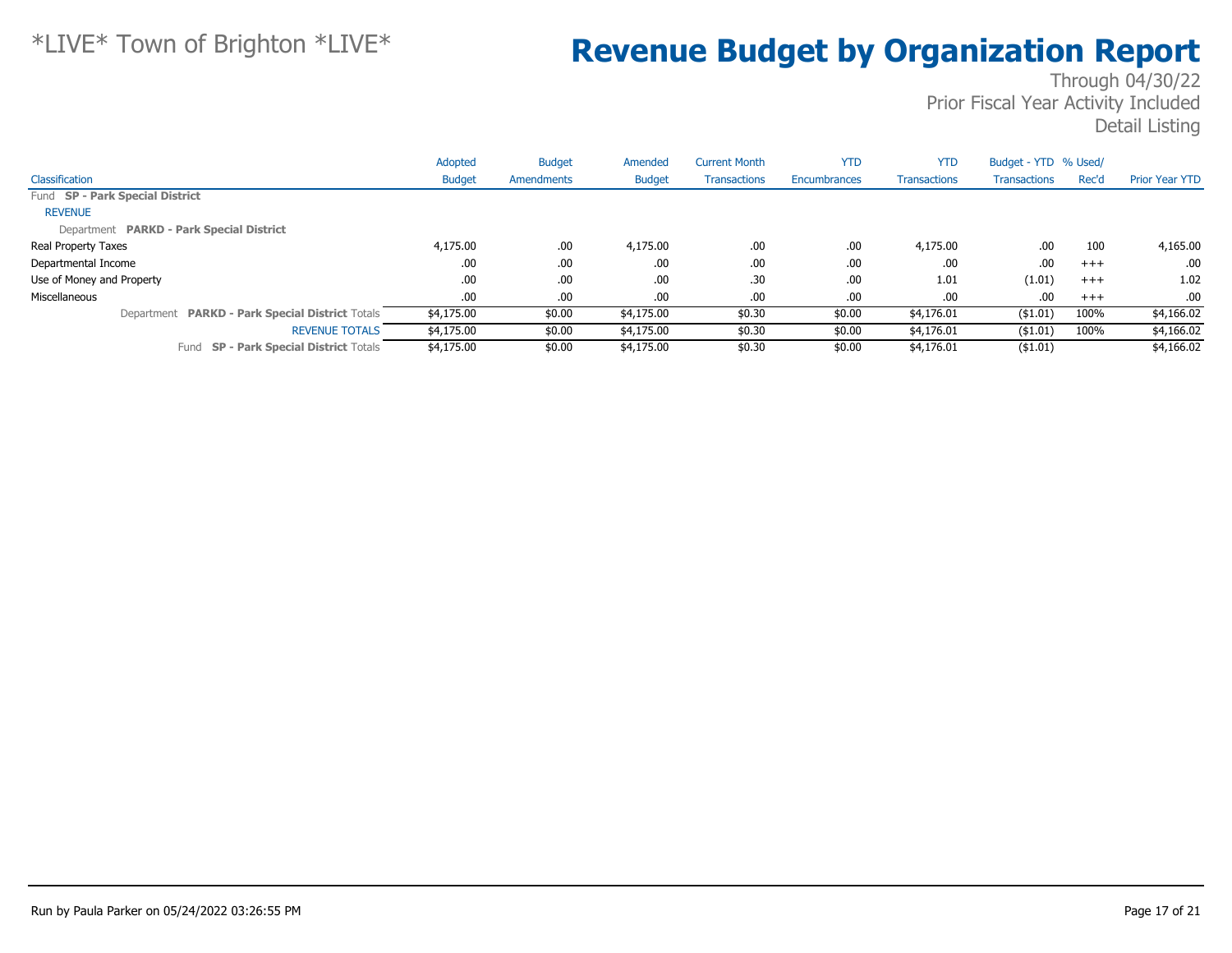|                                                     | Adopted        | <b>Budget</b> | Amended        | Current Month       | YTD                 | YTD                 | Budget - YTD % Used/ |       |                       |
|-----------------------------------------------------|----------------|---------------|----------------|---------------------|---------------------|---------------------|----------------------|-------|-----------------------|
| Classification                                      | <b>Budget</b>  | Amendments    | <b>Budget</b>  | <b>Transactions</b> | <b>Encumbrances</b> | <b>Transactions</b> | <b>Transactions</b>  | Rec'd | <b>Prior Year YTD</b> |
| Fund SR - Refuse Removal Districts                  |                |               |                |                     |                     |                     |                      |       |                       |
| <b>REVENUE</b>                                      |                |               |                |                     |                     |                     |                      |       |                       |
| Department RFUSD - Refuse Removal Districts         |                |               |                |                     |                     |                     |                      |       |                       |
| Real Property Taxes                                 | 1,158,290.00   | .00           | 1,158,290.00   | .00                 | .00                 | 1,158,290.00        | .00                  | 100   | 1,084,520.00          |
| Use of Money and Property                           | .00            | .00           | .00            | 24.25               | .00.                | 61.62               | (61.62)              | $+++$ | 72.07                 |
| Department RFUSD - Refuse Removal Districts Totals  | \$1,158,290.00 | \$0.00        | \$1,158,290.00 | \$24.25             | \$0.00              | \$1,158,351.62      | ( \$61.62)           | 100%  | \$1,084,592.07        |
| <b>REVENUE TOTALS</b>                               | \$1,158,290.00 | \$0.00        | \$1,158,290.00 | \$24.25             | \$0.00              | \$1,158,351.62      | ( \$61.62)           | 100%  | \$1,084,592.07        |
| <b>SR - Refuse Removal Districts Totals</b><br>Fund | \$1,158,290.00 | \$0.00        | \$1,158,290.00 | \$24.25             | \$0.00              | \$1,158,351.62      | $($ \$61.62)         |       | \$1,084,592.07        |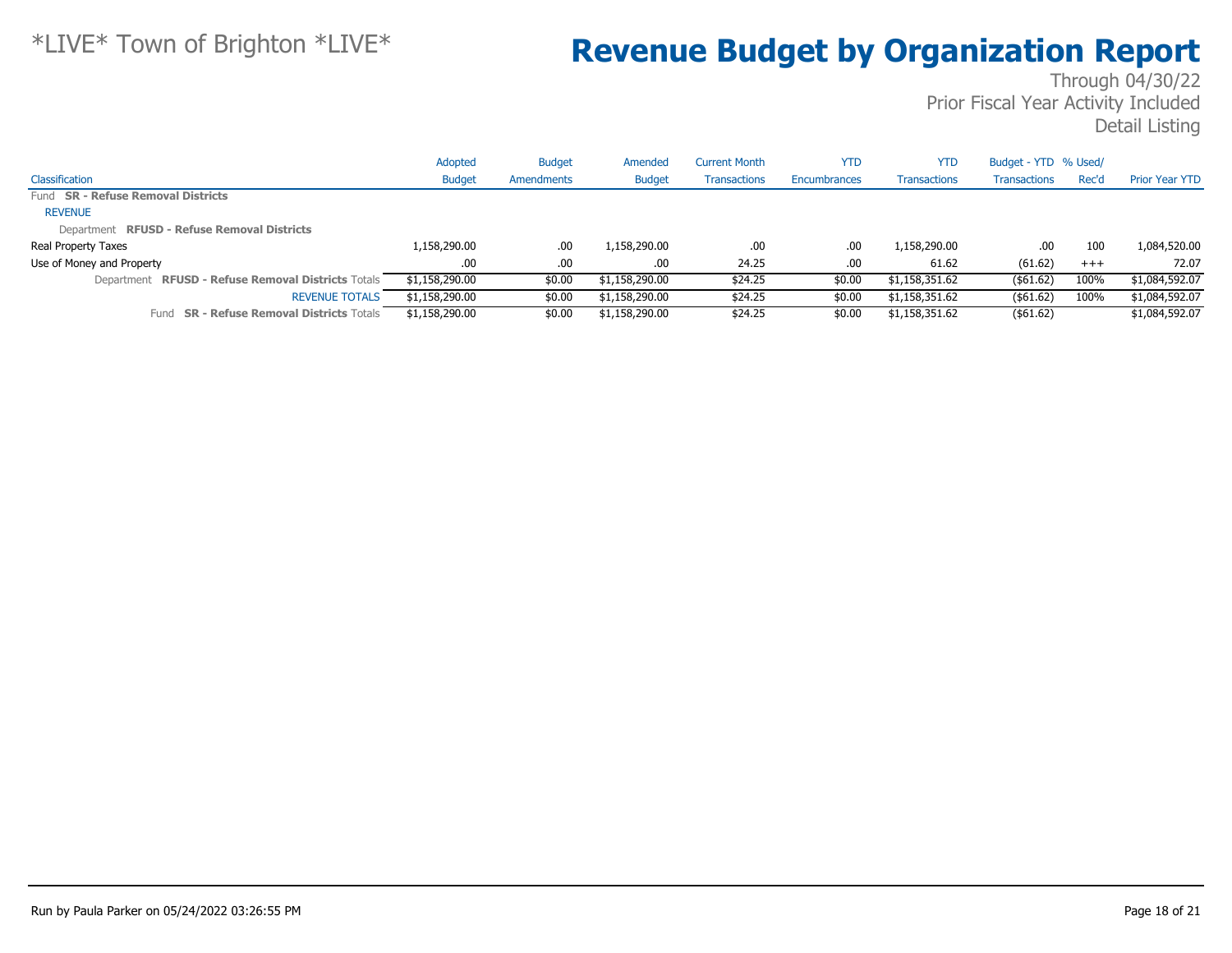|                                                             | Adopted        | <b>Budget</b> | Amended        | <b>Current Month</b> | <b>YTD</b>   | <b>YTD</b>          | Budget - YTD % Used/ |          |                       |
|-------------------------------------------------------------|----------------|---------------|----------------|----------------------|--------------|---------------------|----------------------|----------|-----------------------|
| Classification                                              | <b>Budget</b>  | Amendments    | <b>Budget</b>  | <b>Transactions</b>  | Encumbrances | <b>Transactions</b> | <b>Transactions</b>  | Rec'd    | <b>Prior Year YTD</b> |
| Fund SS - Consolidated Sewer Dist                           |                |               |                |                      |              |                     |                      |          |                       |
| <b>REVENUE</b>                                              |                |               |                |                      |              |                     |                      |          |                       |
| Use of Money and Property                                   | .00            | .00.          | .00.           | .00                  | .00          | .00                 | .00                  | $^{+++}$ | .00.                  |
| Department SEWER - Consolidated Sewer Dist                  |                |               |                |                      |              |                     |                      |          |                       |
| Real Property Taxes                                         | 1,734,600.00   | .00.          | 1,734,600.00   | .00                  | .00          | 1,734,600.00        | .00                  | 100      | 1,751,615.00          |
| Departmental Income                                         | 23,485.00      | .00.          | 23,485.00      | 250.00               | .00          | 372.85              | 23,112.15            | 2        | 1,938.76              |
| Intergovernmental Charges                                   | .00            | .00.          | .00            | .00                  | .00          | .00                 | .00                  | $+++$    | .00                   |
| Use of Money and Property                                   | 1,500.00       | .00.          | 1,500.00       | 129.86               | .00          | 362.72              | 1,137.28             | 24       | 399.09                |
| Licenses and Permits                                        | .00            | .00.          | .00.           | .00                  | .00          | .00                 | .00                  | $+++$    | .00                   |
| Fines, Sales, Comp for Losses                               | 75,600.00      | .00.          | 75,600.00      | .00                  | .00          | .00                 | 75,600.00            | 0        | 7,600.00              |
| Miscellaneous                                               | .00.           | .00.          | .00.           | .00                  | .00          | .00                 | .00                  | $+++$    | .00.                  |
| Interfund/Special Dist Revenue                              | .00            | .00.          | .00.           | .00                  | .00          | .00                 | .00                  | $+++$    | .00.                  |
| New York State Aid                                          | .00            | .00.          | .00.           | .00                  | .00          | .00                 | .00                  | $+++$    | .00.                  |
| Federal Aid                                                 | .00            | .00           | .00.           | .00                  | .00          | .00                 | .00                  | $+++$    | .00.                  |
| <b>Interfund Transfers-Revenue</b>                          | 13,895.00      | .00.          | 13,895.00      | .00                  | .00          | .00                 | 13,895.00            | 0        | .00                   |
| <b>SEWER - Consolidated Sewer Dist Totals</b><br>Department | \$1,849,080.00 | \$0.00        | \$1,849,080.00 | \$379.86             | \$0.00       | \$1,735,335.57      | \$113,744.43         | 94%      | \$1,761,552.85        |
| <b>REVENUE TOTALS</b>                                       | \$1,849,080.00 | \$0.00        | \$1,849,080.00 | \$379.86             | \$0.00       | \$1,735,335.57      | \$113,744.43         | 94%      | \$1,761,552.85        |
| <b>SS - Consolidated Sewer Dist Totals</b><br>Fund          | \$1,849,080.00 | \$0.00        | \$1,849,080.00 | \$379.86             | \$0.00       | \$1,735,335.57      | \$113,744.43         |          | \$1,761,552.85        |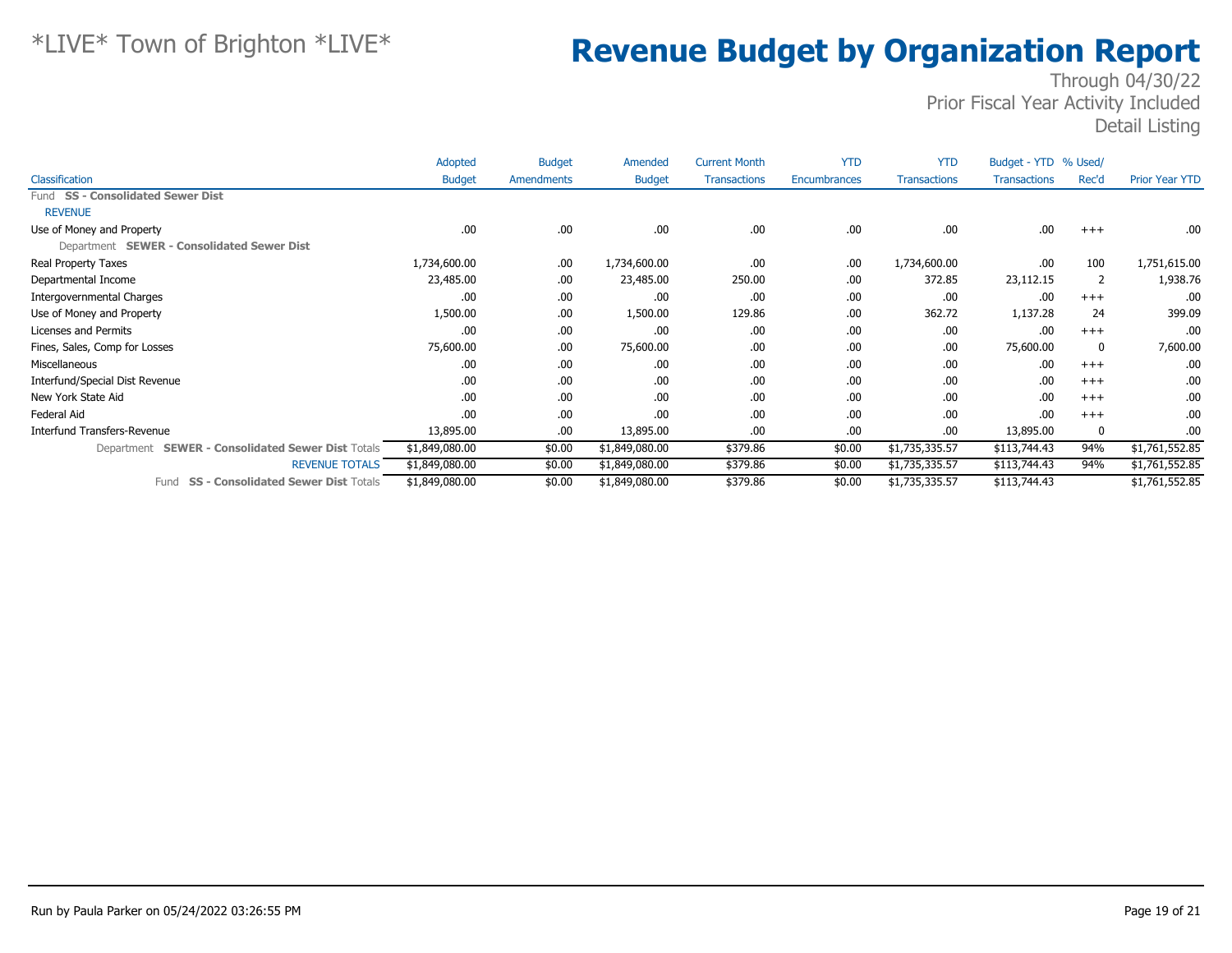|                                                             | Adopted       | <b>Budget</b> | Amended       | <b>Current Month</b> | <b>YTD</b>   | <b>YTD</b>          | Budget - YTD % Used/ |          |                       |
|-------------------------------------------------------------|---------------|---------------|---------------|----------------------|--------------|---------------------|----------------------|----------|-----------------------|
| Classification                                              | <b>Budget</b> | Amendments    | <b>Budget</b> | <b>Transactions</b>  | Encumbrances | <b>Transactions</b> | <b>Transactions</b>  | Rec'd    | <b>Prior Year YTD</b> |
| Fund SW - Consolidated Water Dist                           |               |               |               |                      |              |                     |                      |          |                       |
| <b>REVENUE</b>                                              |               |               |               |                      |              |                     |                      |          |                       |
| Use of Money and Property                                   | .00.          | .00           | .00           | .00                  | .00          | 1,206.00            | (1,206.00)           | $^{+++}$ | 1,212.00              |
| Department WATRD - Consolidated Water Dist                  |               |               |               |                      |              |                     |                      |          |                       |
| Real Property Taxes                                         | .00           | .00.          | .00.          | .00                  | .00          | .00.                | .00                  | $+++$    | .00                   |
| Departmental Income                                         | .00           | .00           | .00.          | .00                  | .00          | .00.                | .00                  | $+++$    | .00                   |
| Use of Money and Property                                   | 32,910.00     | .00           | 32,910.00     | 1,321.91             | .00          | 21,157.64           | 11,752.36            | 64       | 19,835.73             |
| Miscellaneous                                               | .00           | .00           | .00.          | .00                  | .00          | .00                 | .00                  | $+++$    | .00                   |
| <b>WATRD - Consolidated Water Dist Totals</b><br>Department | \$32,910.00   | \$0.00        | \$32,910.00   | \$1,321.91           | \$0.00       | \$21,157.64         | \$11,752.36          | 64%      | \$19,835.73           |
| <b>REVENUE TOTALS</b>                                       | \$32,910.00   | \$0.00        | \$32,910.00   | \$1,321.91           | \$0.00       | \$22,363.64         | \$10,546.36          | 68%      | \$21,047.73           |
| <b>SW - Consolidated Water Dist Totals</b><br>Fund          | \$32,910.00   | \$0.00        | \$32,910.00   | \$1,321.91           | \$0.00       | \$22,363.64         | \$10,546.36          |          | \$21,047.73           |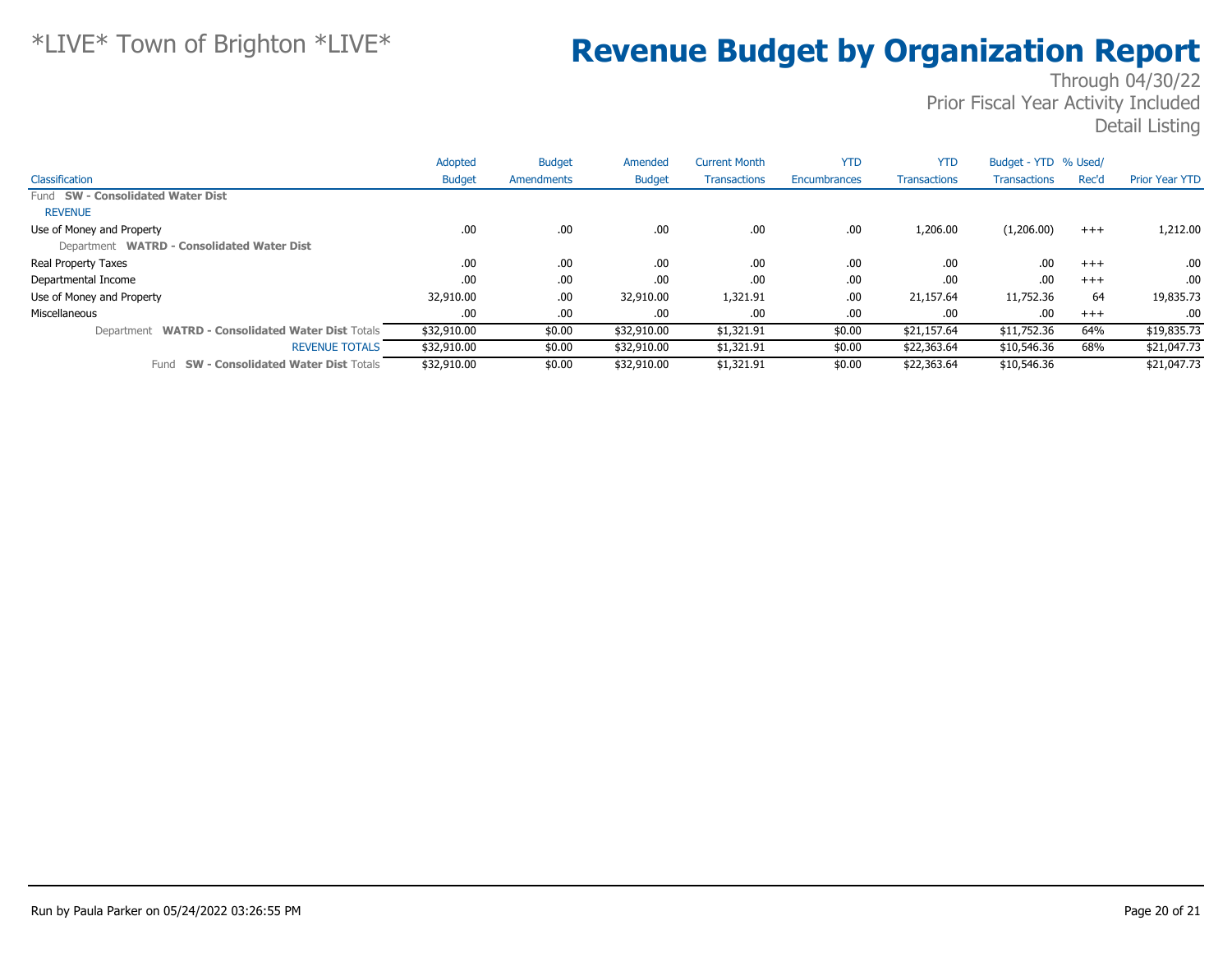|                                       | Adopted         | <b>Budget</b>  | Amended         | <b>Current Month</b> | <b>YTD</b>   | <b>YTD</b>          | Budget - YTD % Used/ |       |                       |
|---------------------------------------|-----------------|----------------|-----------------|----------------------|--------------|---------------------|----------------------|-------|-----------------------|
| Classification                        | <b>Budget</b>   | Amendments     | <b>Budget</b>   | <b>Transactions</b>  | Encumbrances | <b>Transactions</b> | <b>Transactions</b>  | Rec'd | <b>Prior Year YTD</b> |
| Fund V - Debt Service Fund            |                 |                |                 |                      |              |                     |                      |       |                       |
| <b>REVENUE</b>                        |                 |                |                 |                      |              |                     |                      |       |                       |
| Department DEBT - Debt Service        |                 |                |                 |                      |              |                     |                      |       |                       |
| Use of Money and Property             | .00.            | .00.           | .00.            | 14.11                | .00          | 37.86               | (37.86)              | $+++$ | 39.36                 |
| Miscellaneous                         | .00.            | .00.           | .00.            | .00                  | .00          | .00                 | .00                  | $+++$ | .00.                  |
| Interfund Transfers-Revenue           | .00.            | .00.           | .00.            | 369,380.51           | .00          | 369,380.51          | (369, 380.51)        | $+++$ | 11,642.14             |
| Department DEBT - Debt Service Totals | \$0.00          | \$0.00         | \$0.00          | \$369,394.62         | \$0.00       | \$369,418.37        | $($ \$369,418.37)    | $+++$ | \$11,681.50           |
| <b>REVENUE TOTALS</b>                 | \$0.00          | \$0.00         | \$0.00          | \$369,394.62         | \$0.00       | \$369,418.37        | $($ \$369,418.37)    | $+++$ | \$11,681.50           |
| Fund V - Debt Service Fund Totals     | \$0.00          | \$0.00         | \$0.00          | \$369,394.62         | \$0.00       | \$369,418.37        | (\$369,418.37)       |       | \$11,681.50           |
| <b>Grand Totals</b>                   | \$29,728,075.00 | \$3,558,101.15 | \$33,286,176.15 | \$1,365,922.99       | \$0.00       | \$22,487,569.80     | \$10,798,606.35      |       | \$23,430,797.58       |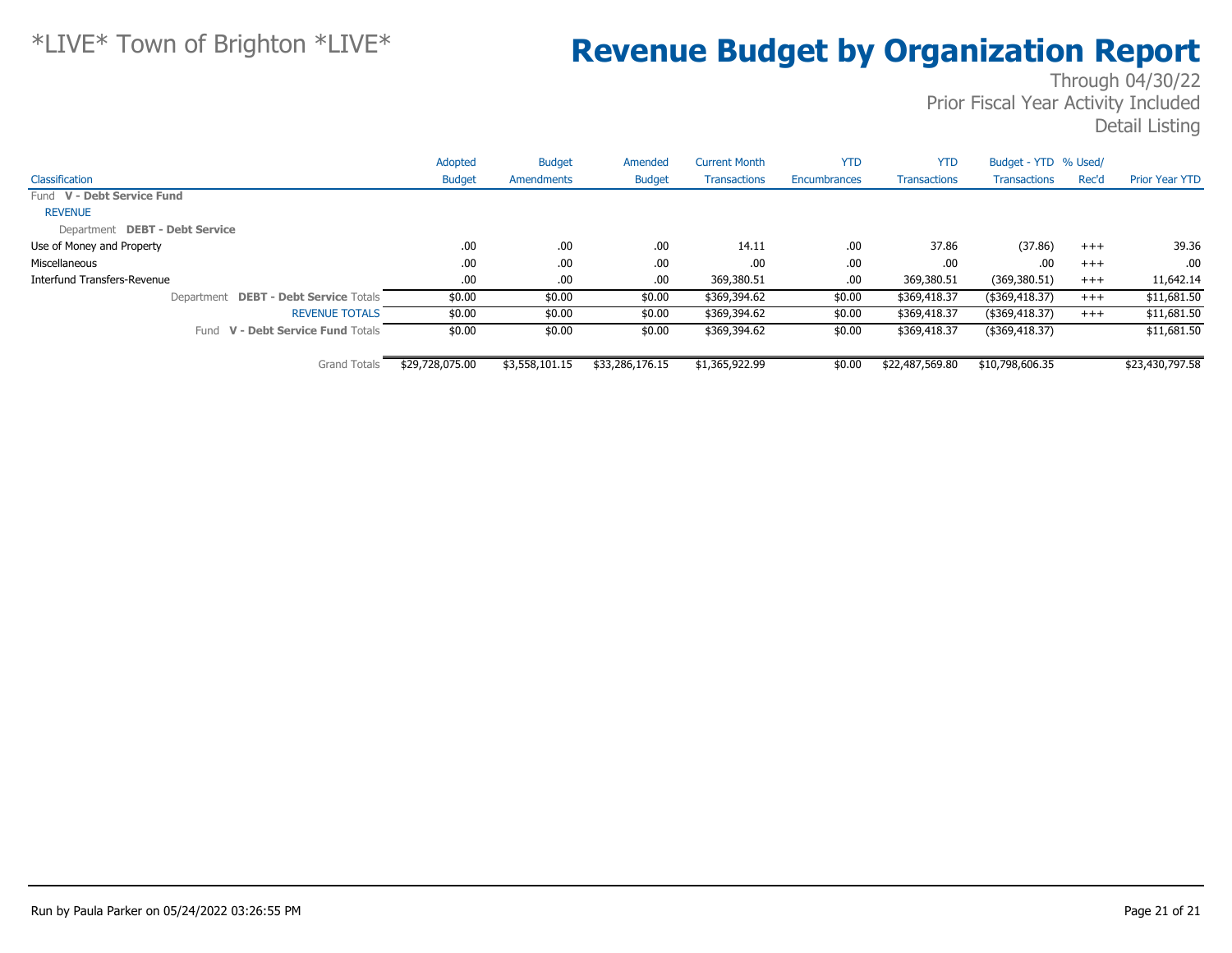|                                                     | Adopted       | <b>Budget</b>     | Amended       | <b>Current Month</b> | <b>YTD</b>          | <b>YTD</b>          | Budget - YTD % Used/ |                  |                       |
|-----------------------------------------------------|---------------|-------------------|---------------|----------------------|---------------------|---------------------|----------------------|------------------|-----------------------|
| Classification                                      | <b>Budget</b> | <b>Amendments</b> | <b>Budget</b> | <b>Transactions</b>  | <b>Encumbrances</b> | <b>Transactions</b> | <b>Transactions</b>  | Rec'd            | <b>Prior Year YTD</b> |
| Fund A - General Fund                               |               |                   |               |                      |                     |                     |                      |                  |                       |
| <b>EXPENSE</b>                                      |               |                   |               |                      |                     |                     |                      |                  |                       |
| Department ASSOR - Town Assessor                    |               |                   |               |                      |                     |                     |                      |                  |                       |
| Sub-Department 1355 - Assessor Office               |               |                   |               |                      |                     |                     |                      |                  |                       |
| Personal Services - Wages                           | 163,120.00    | .00               | 163,120.00    | 11,356.56            | .00.                | 60,474.93           | 102,645.07           | 37               | 48,678.48             |
| Equipment and Capital Outlay                        | .00.          | .00               | .00           | .00                  | .00                 | .00                 | .00                  | $^{+++}$         | .00                   |
| Supplies and Contractual Exp                        | 45,180.00     | 3,625.25          | 48,805.25     | .00                  | 41,889.10           | 6,433.90            | 482.25               | 99               | 8,683.68              |
| <b>Utility Expenses</b>                             | 480.00        | .00.              | 480.00        | 39.99                | 360.03              | 119.97              | .00                  | 100              | 120.03                |
| Principal on Indebtedness                           | .00.          | .00.              | .00.          | .00                  | .00                 | .00                 | .00                  | $^{++}$          | .00                   |
| Interest on Indebtedness                            | .00.          | .00.              | .00.          | .00                  | .00                 | .00                 | .00                  | $+++$            | .00                   |
| <b>Employee Benefits</b>                            | 77,670.00     | .00.              | 77,670.00     | 4,170.63             | .00                 | 21,570.19           | 56,099.81            | 28               | 26,835.44             |
| Interfund Transfers - Expense                       | .00           | .00               | .00.          | .00                  | .00                 | .00                 | .00                  | $^{+++}$         | .00                   |
| Sub-Department 1355 - Assessor Office Totals        | \$286,450.00  | \$3,625.25        | \$290,075.25  | \$15,567.18          | \$42,249.13         | \$88,598.99         | \$159,227.13         | 45%              | \$84,317.63           |
| Department ASSOR - Town Assessor Totals             | \$286,450.00  | \$3,625.25        | \$290,075.25  | \$15,567.18          | \$42,249.13         | \$88,598.99         | \$159,227.13         | 45%              | \$84,317.63           |
| Department ATTY - Town Attorney                     |               |                   |               |                      |                     |                     |                      |                  |                       |
| Sub-Department 1420 - Town Attorney                 |               |                   |               |                      |                     |                     |                      |                  |                       |
| Personal Services - Wages                           | 98,575.00     | .00               | 98,575.00     | 7,582.52             | .00                 | 30,330.08           | 68,244.92            | 31               | 28,252.16             |
| Supplies and Contractual Exp                        | 152,890.00    | .00.              | 152,890.00    | 32,415.03            | 1,445.00            | 48,458.53           | 102,986.47           | 33               | 85,725.34             |
| <b>Employee Benefits</b>                            | 21,165.00     | .00               | 21,165.00     | 580.06               | .00                 | 2,320.24            | 18,844.76            | 11               | 2,161.28              |
| Sub-Department 1420 - Town Attorney Totals          | \$272,630.00  | \$0.00            | \$272,630.00  | \$40,577.61          | \$1,445.00          | \$81,108.85         | \$190,076.15         | 30%              | \$116,138.78          |
| Department ATTY - Town Attorney Totals              | \$272,630.00  | \$0.00            | \$272,630.00  | \$40,577.61          | \$1,445.00          | \$81,108.85         | \$190,076.15         | 30%              | \$116,138.78          |
| Department BOARD - Town Council                     |               |                   |               |                      |                     |                     |                      |                  |                       |
| Sub-Department 1010 - Town Council                  |               |                   |               |                      |                     |                     |                      |                  |                       |
| Personal Services - Wages                           | 97,885.00     | .00.              | 97,885.00     | 7,529.52             | .00                 | 30,118.08           | 67,766.92            | 31               | 29,527.36             |
| Supplies and Contractual Exp                        | 10,120.00     | .00.              | 10,120.00     | 252.00               | 6,721.00            | 2,016.00            | 1,383.00             | 86               | 2,542.00              |
| <b>Employee Benefits</b>                            | 85,595.00     | .00               | 85,595.00     | 6,021.17             | .00                 | 29,649.39           | 55,945.61            | 35               | 22,590.54             |
| Sub-Department 1010 - Town Council Totals           | \$193,600.00  | \$0.00            | \$193,600.00  | \$13,802.69          | \$6,721.00          | \$61,783.47         | \$125,095.53         | 35%              | \$54,659.90           |
| Department BOARD - Town Council Totals              | \$193,600.00  | \$0.00            | \$193,600.00  | \$13,802.69          | \$6,721.00          | \$61,783.47         | \$125,095.53         | 35%              | \$54,659.90           |
| Department CABLE - Brighton Cable Commission        |               |                   |               |                      |                     |                     |                      |                  |                       |
| Sub-Department 8060 - Cable Television              |               |                   |               |                      |                     |                     |                      |                  |                       |
| Equipment and Capital Outlay                        | 6,000.00      | .00.              | 6,000.00      | .00                  | .00                 | .00                 | 6,000.00             | $\boldsymbol{0}$ | .00                   |
| Supplies and Contractual Exp                        | 53,500.00     | .00.              | 53,500.00     | 4,333.33             | 39,000.01           | 12,999.99           | 1,500.00             | 97               | 12,999.99             |
| Utility Expenses                                    | .00.          | .00               | .00.          | .00.                 | .00.                | .00                 | .00                  | $+++$            | .00                   |
| Sub-Department 8060 - Cable Television Totals       | \$59,500.00   | \$0.00            | \$59,500.00   | \$4,333.33           | \$39,000.01         | \$12,999.99         | \$7,500.00           | 87%              | \$12,999.99           |
| Department CABLE - Brighton Cable Commission Totals | \$59,500.00   | \$0.00            | \$59,500.00   | \$4,333.33           | \$39,000.01         | \$12,999.99         | \$7,500.00           | 87%              | \$12,999.99           |
| Department CLERK - Town Clerk                       |               |                   |               |                      |                     |                     |                      |                  |                       |
| Sub-Department 1330 - Receiver of Taxes             |               |                   |               |                      |                     |                     |                      |                  |                       |
| Personal Services - Wages                           | 82,995.00     | .00               | 82,995.00     | 6,284.46             | .00                 | 25,137.84           | 57,857.16            | 30               | 24,645.44             |
| Equipment and Capital Outlay                        | .00.          | .00.              | .00.          | .00                  | .00                 | .00                 | .00                  | $+++$            | .00                   |
| Supplies and Contractual Exp                        | 13,605.00     | .00               | 13,605.00     | 3,466.50             | 1,730.00            | 3,566.50            | 8,308.50             | 39               | 3,344.85              |
| Commercial Insurance                                | .00           | .00.              | 00.           | .00                  | .00                 | .00                 | .00                  | $^{++}$          | .00                   |
|                                                     |               |                   |               |                      |                     |                     |                      |                  |                       |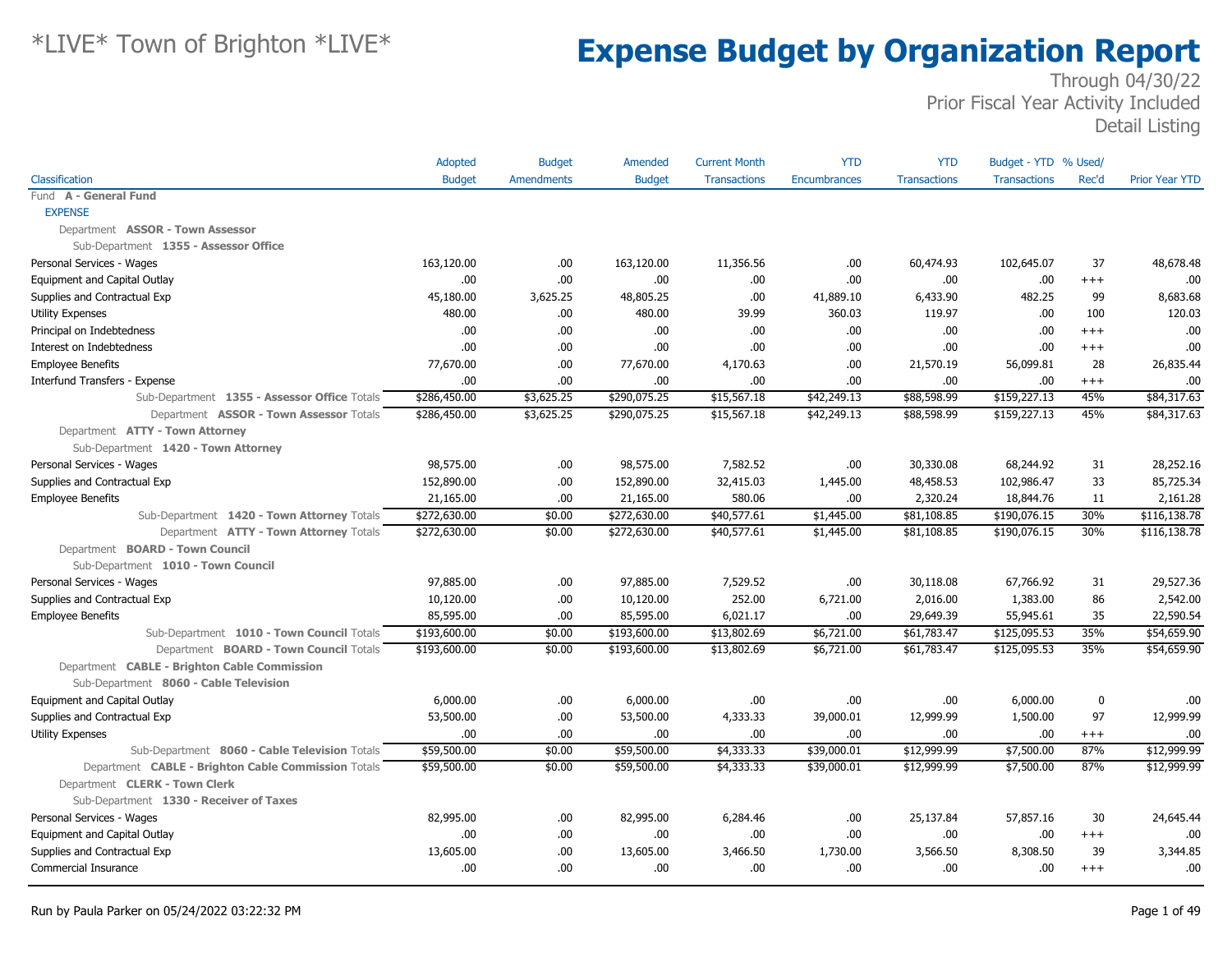|                                                  | Adopted       | <b>Budget</b>     | Amended       | <b>Current Month</b> | <b>YTD</b>   | <b>YTD</b>          | Budget - YTD % Used/ |          |                       |
|--------------------------------------------------|---------------|-------------------|---------------|----------------------|--------------|---------------------|----------------------|----------|-----------------------|
| Classification                                   | <b>Budget</b> | <b>Amendments</b> | <b>Budget</b> | <b>Transactions</b>  | Encumbrances | <b>Transactions</b> | <b>Transactions</b>  | Rec'd    | <b>Prior Year YTD</b> |
| Fund A - General Fund                            |               |                   |               |                      |              |                     |                      |          |                       |
| <b>EXPENSE</b>                                   |               |                   |               |                      |              |                     |                      |          |                       |
| Department CLERK - Town Clerk                    |               |                   |               |                      |              |                     |                      |          |                       |
| Sub-Department 1330 - Receiver of Taxes          |               |                   |               |                      |              |                     |                      |          |                       |
| <b>Employee Benefits</b>                         | 34,680,00     | .00.              | 34,680.00     | 1,991.03             | .00.         | 9,503,77            | 25,176.23            | 27       | 11,289.77             |
| Sub-Department 1330 - Receiver of Taxes Totals   | \$131,280.00  | \$0.00            | \$131,280.00  | \$11,741.99          | \$1,730.00   | \$38,208.11         | \$91,341.89          | 30%      | \$39,280.06           |
| Sub-Department 1410 - Town Clerk's Office        |               |                   |               |                      |              |                     |                      |          |                       |
| Personal Services - Wages                        | 148,695.00    | .00               | 148,695.00    | 10,857.91            | .00.         | 40,392.57           | 108,302.43           | 27       | 40,096.79             |
| Equipment and Capital Outlay                     | 1,500.00      | 763.62            | 2,263.62      | .00                  | 763.62       | .00.                | 1,500.00             | 34       | .00                   |
| Supplies and Contractual Exp                     | 30,685.00     | .00.              | 30,685.00     | 2,617.03             | .00.         | 6,643.21            | 24,041.79            | 22       | 10,081.80             |
| <b>Utility Expenses</b>                          | 480.00        | .00               | 480.00        | 40.01                | .00.         | 120.01              | 359.99               | 25       | 96.00                 |
| <b>Employee Benefits</b>                         | 24,885.00     | .00               | 24,885.00     | 814.66               | .00.         | 3,026.09            | 21,858.91            | 12       | 7,054.61              |
| Sub-Department 1410 - Town Clerk's Office Totals | \$206,245.00  | \$763.62          | \$207,008.62  | \$14,329.61          | \$763.62     | \$50,181.88         | \$156,063.12         | 25%      | \$57,329.20           |
| Sub-Department 1450 - Elections                  |               |                   |               |                      |              |                     |                      |          |                       |
| Supplies and Contractual Exp                     | .00.          | .00               | .00.          | .00                  | .00.         | .00                 | .00.                 | $^{+++}$ | .00                   |
| Sub-Department 1450 - Elections Totals           | \$0.00        | \$0.00            | \$0.00        | \$0.00               | \$0.00       | \$0.00              | \$0.00               | $+++$    | \$0.00                |
| Sub-Department 1610 - Central Services           |               |                   |               |                      |              |                     |                      |          |                       |
| Personal Services - Wages                        | 32,080.00     | .00.              | 32,080.00     | 2,356.80             | .00.         | 9,065.97            | 23,014.03            | 28       | 7,576.80              |
| Equipment and Capital Outlay                     | 00.           | .00               | .00.          | .00                  | .00.         | .00                 | .00                  | $+++$    | .00                   |
| Supplies and Contractual Exp                     | 39,680.00     | .00.              | 39,680.00     | 4,037.14             | .00.         | 11,478.95           | 28,201.05            | 29       | 15,005.58             |
| <b>Utility Expenses</b>                          | 00.           | .00               | 00.           | .00                  | .00.         | .00                 | .00                  | $+++$    | .00                   |
| <b>Employee Benefits</b>                         | 2,455.00      | .00               | 2,455.00      | 180.29               | .00.         | 693.52              | 1,761.48             | 28       | 579.61                |
| Sub-Department 1610 - Central Services Totals    | \$74,215.00   | \$0.00            | \$74,215.00   | \$6,574.23           | \$0.00       | \$21,238.44         | \$52,976.56          | 29%      | \$23,161.99           |
| Department CLERK - Town Clerk Totals             | \$411,740.00  | \$763.62          | \$412,503.62  | \$32,645.83          | \$2,493.62   | \$109,628.43        | \$300,381.57         | 27%      | \$119,771.25          |
| Department DPW - Public Works Department         |               |                   |               |                      |              |                     |                      |          |                       |
| Sub-Department 1490 - Public Works Office        |               |                   |               |                      |              |                     |                      |          |                       |
| Personal Services - Wages                        | 377,435.00    | .00.              | 377,435.00    | 28,437.20            | .00.         | 113,748.80          | 263,686.20           | 30       | 108,123.84            |
| Equipment and Capital Outlay                     | 7,500.00      | (7,500.00)        | .00.          | .00                  | .00.         | .00                 | .00.                 | $+++$    | 763.14                |
| Supplies and Contractual Exp                     | 35,570.00     | 83,480.26         | 119,050.26    | 10,576.51            | 69,710.22    | 13,511.70           | 35,828.34            | 70       | 4,111.05              |
| <b>Utility Expenses</b>                          | 480.00        | .00.              | 480.00        | .00                  | 480.00       | .00                 | .00.                 | 100      | .00                   |
| <b>Employee Benefits</b>                         | 163,165.00    | .00.              | 163,165.00    | 7,543.63             | .00.         | 36,685.65           | 126,479.35           | 22       | 53,961.80             |
| Sub-Department 1490 - Public Works Office Totals | \$584,150.00  | \$75,980.26       | \$660,130.26  | \$46,557.34          | \$70,190.22  | \$163,946.15        | \$425,993.89         | 35%      | \$166,959.83          |
| Sub-Department 1620 - Facility Operations        |               |                   |               |                      |              |                     |                      |          |                       |
| Personal Services - Wages                        | 154,060.00    | .00.              | 154,060.00    | 11,393.07            | .00.         | 43,887.87           | 110,172.13           | 28       | 41,077.27             |
| Equipment and Capital Outlay                     | 3,600.00      | 4,700.00          | 8,300.00      | .00                  | 5,800.00     | .00.                | 2,500.00             | 70       | 3,875.51              |
| Supplies and Contractual Exp                     | 80,955.00     | 1,131.84          | 82,086.84     | 7,867.09             | 34,830.31    | 22,356.02           | 24,900.51            | 70       | 17,261.85             |
| <b>Utility Expenses</b>                          | 115,930.00    | .00.              | 115,930.00    | 553.97               | 2,142.83     | 7,619.38            | 106,167.79           | 8        | 24,693.84             |
| Commercial Insurance                             | 18,680.00     | .00               | 18,680.00     | .00                  | .00.         | 7,280.61            | 11,399.39            | 39       | 6,389.73              |
| Principal on Indebtedness                        | 110,200.00    | .00.              | 110,200.00    | .00                  | .00.         | .00                 | 110,200.00           | $\bf{0}$ | .00.                  |
| Interest on Indebtedness                         | 4,210.00      | .00.              | 4,210.00      | 652.00               | .00.         | 652.00              | 3,558.00             | 15       | 1,184.00              |
| <b>Employee Benefits</b>                         | 65,560.00     | .00.              | 65,560.00     | 3,708.33             | .00.         | 18,052.36           | 47,507.64            | 28       | 21,913.46             |
|                                                  |               |                   |               |                      |              |                     |                      |          |                       |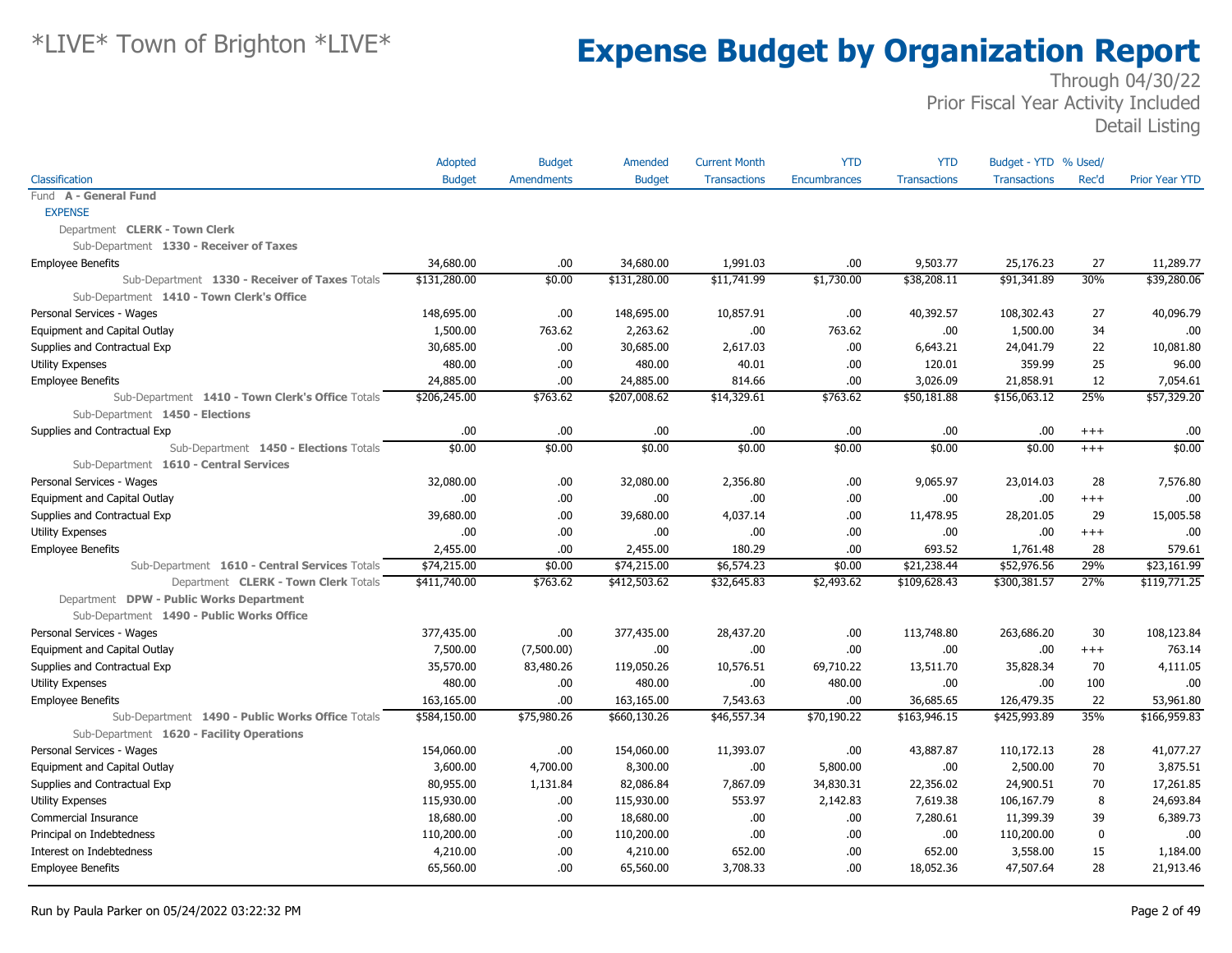|                                                         | Adopted       | <b>Budget</b>     | Amended       | <b>Current Month</b> | <b>YTD</b>          | <b>YTD</b>          | Budget - YTD % Used/ |              |                       |
|---------------------------------------------------------|---------------|-------------------|---------------|----------------------|---------------------|---------------------|----------------------|--------------|-----------------------|
| Classification                                          | <b>Budget</b> | <b>Amendments</b> | <b>Budget</b> | <b>Transactions</b>  | <b>Encumbrances</b> | <b>Transactions</b> | <b>Transactions</b>  | Rec'd        | <b>Prior Year YTD</b> |
| Fund A - General Fund                                   |               |                   |               |                      |                     |                     |                      |              |                       |
| <b>EXPENSE</b>                                          |               |                   |               |                      |                     |                     |                      |              |                       |
| Department DPW - Public Works Department                |               |                   |               |                      |                     |                     |                      |              |                       |
| Sub-Department 1620 - Facility Operations               |               |                   |               |                      |                     |                     |                      |              |                       |
| Interfund Transfers - Expense                           | .00           | .00               | .00           | .00                  | .00                 | .00                 | .00                  | $^{+++}$     | .00.                  |
| Sub-Department 1620 - Facility Operations Totals        | \$553,195.00  | \$5,831.84        | \$559,026.84  | \$24,174.46          | \$42,773.14         | \$99,848.24         | \$416,405.46         | 26%          | \$116,395.66          |
| Sub-Department 3410 - Fire Marshal's Office             |               |                   |               |                      |                     |                     |                      |              |                       |
| Personal Services - Wages                               | 126,905.00    | .00.              | 126,905.00    | 7,714.15             | .00                 | 33,115.14           | 93,789.86            | 26           | 33,603.05             |
| Equipment and Capital Outlay                            | .00           | .00.              | .00.          | .00                  | .00                 | .00                 | .00                  | $^{+++}$     | .00                   |
| Supplies and Contractual Exp                            | 12,625.00     | .00.              | 12,625.00     | 795.43               | 1,664.76            | 4,269.39            | 6,690.85             | 47           | 2,145.08              |
| <b>Utility Expenses</b>                                 | 3,420.00      | .00.              | 3,420.00      | 225.57               | 2,732.26            | 687.74              | .00                  | 100          | 862.84                |
| Commercial Insurance                                    | .00.          | .00               | .00.          | .00                  | .00                 | .00                 | .00                  | $+++$        | .00                   |
| <b>Employee Benefits</b>                                | 43,505.00     | .00               | 43,505.00     | 2,357.81             | .00                 | 11,405.14           | 32,099.86            | 26           | 14,370.25             |
| Sub-Department 3410 - Fire Marshal's Office Totals      | \$186,455.00  | \$0.00            | \$186,455.00  | \$11,092.96          | \$4,397.02          | \$49,477.41         | \$132,580.57         | 29%          | \$50,981.22           |
| Sub-Department 5182 - Townwide Street Lighting          |               |                   |               |                      |                     |                     |                      |              |                       |
| Equipment and Capital Outlay                            | .00           | 125,000.00        | 125,000.00    | .00                  | .00                 | .00                 | 125,000.00           | 0            | .00                   |
| Supplies and Contractual Exp                            | 11,000.00     | 12,900.00         | 23,900.00     | 2,900.00             | 19,571.02           | 3,028.98            | 1,300.00             | 95           | 3,333.40              |
| <b>Utility Expenses</b>                                 | 117,885.00    | .00               | 117,885.00    | .00                  | .00                 | 25,814.20           | 92,070.80            | 22           | 29,379.57             |
| Sub-Department 5182 - Townwide Street Lighting Totals   | \$128,885.00  | \$137,900.00      | \$266,785.00  | \$2,900.00           | \$19,571.02         | \$28,843.18         | \$218,370.80         | 18%          | \$32,712.97           |
| Sub-Department 5410 - Townwide Sidewalks                |               |                   |               |                      |                     |                     |                      |              |                       |
| Equipment and Capital Outlay                            | .00           | 21,883.62         | 21,883.62     | .00                  | .00                 | 13,360.37           | 8,523.25             | 61           | 3,550.00              |
| Supplies and Contractual Exp                            | 26,720.00     | 12,876.90         | 39,596.90     | .00                  | 37,876.90           | .00                 | 1,720.00             | 96           | 174.91                |
| Interfund Transfers - Expense                           | .00           | .00               | .00.          | .00                  | .00                 | .00                 | .00                  | $^{+++}$     | .00.                  |
| Sub-Department 5410 - Townwide Sidewalks Totals         | \$26,720.00   | \$34,760.52       | \$61,480.52   | \$0.00               | \$37,876.90         | \$13,360.37         | \$10,243.25          | 83%          | \$3,724.91            |
| Sub-Department 5415 - Sidewalk Snow Removal             |               |                   |               |                      |                     |                     |                      |              |                       |
| Personal Services - Wages                               | 26,235.00     | .00.              | 26,235.00     | .00                  | .00                 | 24,802.27           | 1,432.73             | 95           | 20,292.70             |
| Supplies and Contractual Exp                            | 5,040.00      | .00               | 5,040.00      | 84.90                | .00                 | 2,017.09            | 3,022.91             | 40           | 1,638.59              |
| Sub-Department 5415 - Sidewalk Snow Removal Totals      | \$31,275.00   | \$0.00            | \$31,275.00   | \$84.90              | \$0.00              | \$26,819.36         | \$4,455.64           | 86%          | \$21,931.29           |
| Sub-Department 8020 - Building & Planning Office        |               |                   |               |                      |                     |                     |                      |              |                       |
| Personal Services - Wages                               | 426,995.00    | .00               | 426,995.00    | 36,515.80            | .00                 | 136,894.00          | 290,101.00           | 32           | 121,228.32            |
| Equipment and Capital Outlay                            | 750.00        | 24,131.52         | 24,881.52     | .00                  | 24,131.52           | .00                 | 750.00               | 97           | .00.                  |
| Supplies and Contractual Exp                            | 44,525.00     | 118,583.05        | 163,108.05    | 4,461.83             | 31,739.38           | 7,376.94            | 123,991.73           | 24           | 6,331.13              |
| <b>Utility Expenses</b>                                 | 1,080.00      | .00.              | 1,080.00      | 80.31                | 838.60              | 241.40              | .00                  | 100          | 251.95                |
| Principal on Indebtedness                               | .00           | .00.              | .00.          | .00                  | .00                 | .00                 | .00                  | $^{+++}$     | .00                   |
| Interest on Indebtedness                                | .00           | .00               | .00           | .00                  | .00                 | .00                 | .00                  | $+++$        | .00                   |
| <b>Employee Benefits</b>                                | 145,735.00    | .00.              | 145,735.00    | 9,780.84             | .00                 | 42,646.98           | 103,088.02           | 29           | 48,208.61             |
| Sub-Department 8020 - Building & Planning Office Totals | \$619,085.00  | \$142,714.57      | \$761,799.57  | \$50,838.78          | \$56,709.50         | \$187,159.32        | \$517,930.75         | 32%          | \$176,020.01          |
| Sub-Department 8510 - Streetscape Improvements          |               |                   |               |                      |                     |                     |                      |              |                       |
| Equipment and Capital Outlay                            | .00           | .00.              | .00.          | .00.                 | .00                 | .00                 | .00                  | $+++$        | .00                   |
| Supplies and Contractual Exp                            | 48,990,00     | 314.25            | 49,304.25     | .00                  | 314.25              | .00.                | 48,990.00            | $\mathbf{1}$ | .00.                  |
| Interfund Transfers - Expense                           | .00           | .00               | .00.          | .00.                 | .00                 | .00.                | .00                  | $+++$        | .00.                  |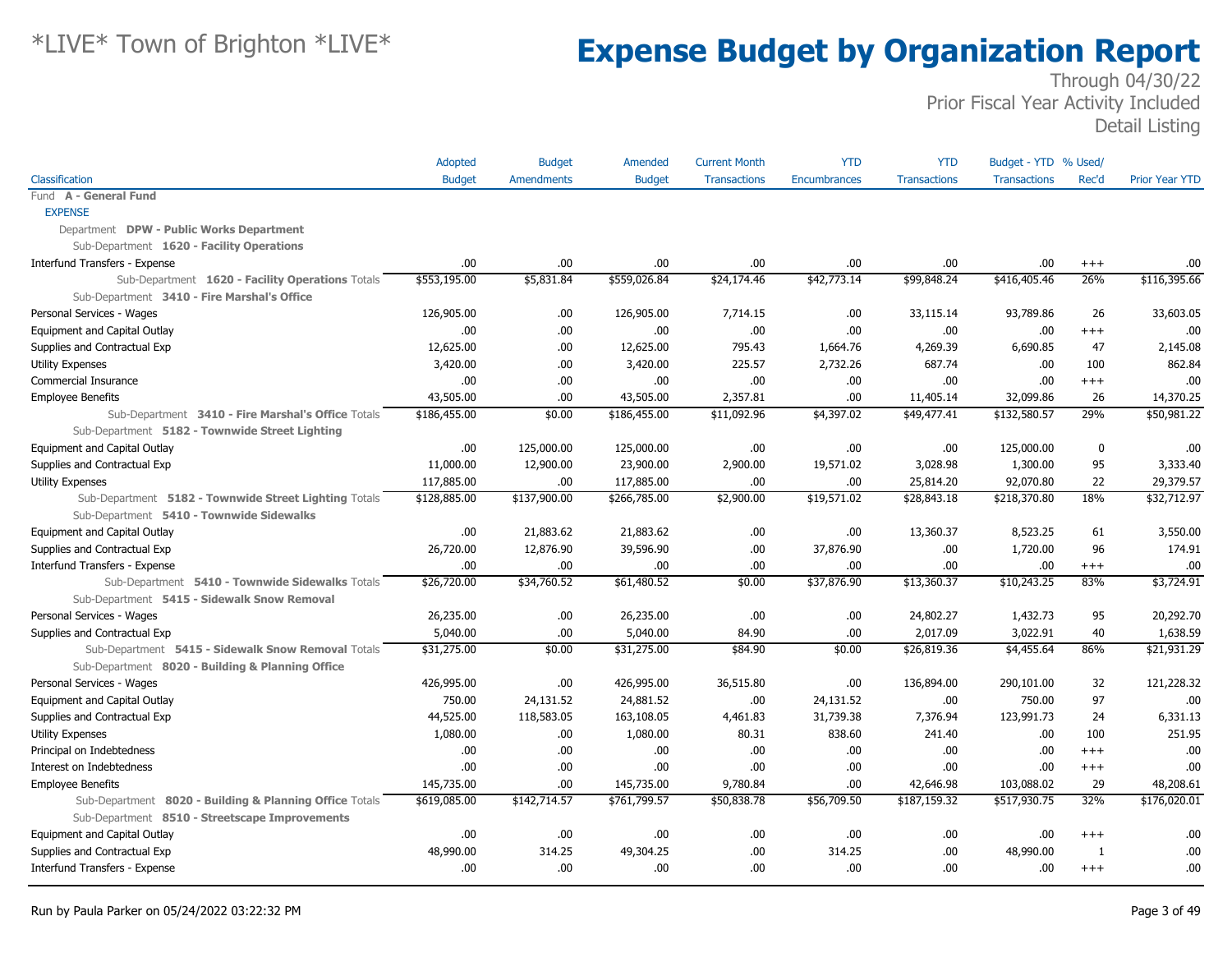|                                                          | Adopted        | <b>Budget</b> | Amended        | <b>Current Month</b> | <b>YTD</b>          | <b>YTD</b>          | Budget - YTD % Used/ |              |                       |
|----------------------------------------------------------|----------------|---------------|----------------|----------------------|---------------------|---------------------|----------------------|--------------|-----------------------|
| Classification                                           | <b>Budget</b>  | Amendments    | <b>Budget</b>  | <b>Transactions</b>  | <b>Encumbrances</b> | <b>Transactions</b> | <b>Transactions</b>  | Rec'd        | <b>Prior Year YTD</b> |
| Fund A - General Fund                                    |                |               |                |                      |                     |                     |                      |              |                       |
| <b>EXPENSE</b>                                           |                |               |                |                      |                     |                     |                      |              |                       |
| Department DPW - Public Works Department                 |                |               |                |                      |                     |                     |                      |              |                       |
| Sub-Department 8510 - Streetscape Improvements<br>Totals | \$48,990.00    | \$314.25      | \$49,304.25    | \$0.00               | \$314.25            | \$0.00              | \$48,990.00          | $1\%$        | \$0.00                |
| Sub-Department 8560 - Tree Replacement Program           |                |               |                |                      |                     |                     |                      |              |                       |
| <b>Equipment and Capital Outlay</b>                      | .00.           | 60,000.00     | 60,000.00      | .00.                 | .00.                | .00                 | 60,000.00            | 0            | .00                   |
| Supplies and Contractual Exp                             | 129,970.00     | 8,244.40      | 138,214.40     | .00                  | 118,839.40          | 1,359.60            | 18,015.40            | 87           | 19,624.00             |
| Sub-Department 8560 - Tree Replacement Program<br>Totals | \$129,970.00   | \$68,244.40   | \$198,214.40   | \$0.00               | \$118,839.40        | \$1,359.60          | \$78,015.40          | 61%          | \$19,624.00           |
| Sub-Department 8982 - Green Brighton Task Force          |                |               |                |                      |                     |                     |                      |              |                       |
| Supplies and Contractual Exp                             | .00            | .00           | .00            | .00                  | .00                 | .00                 | .00.                 | $+++$        | .00                   |
| Sub-Department 8982 - Green Brighton Task Force Totals   | \$0.00         | \$0.00        | \$0.00         | \$0.00               | \$0.00              | \$0.00              | \$0.00               | $^{+++}$     | \$0.00                |
| Department DPW - Public Works Department Totals          | \$2,308,725.00 | \$465,745.84  | \$2,774,470.84 | \$135,648.44         | \$350,671.45        | \$570,813.63        | \$1,852,985.76       | 33%          | \$588,349.89          |
| Department FINCE - Finance Department                    |                |               |                |                      |                     |                     |                      |              |                       |
| Sub-Department 1310 - Finance Office                     |                |               |                |                      |                     |                     |                      |              |                       |
| Personal Services - Wages                                | 299,715.00     | .00.          | 299,715.00     | 22,478.58            | .00.                | 89,914.32           | 209,800.68           | 30           | 89,835.92             |
| Equipment and Capital Outlay                             | .00            | .00.          | .00            | .00                  | .00.                | .00                 | .00                  | $^{+++}$     | .00                   |
| Supplies and Contractual Exp                             | 79,440.00      | 2,250.00      | 81,690.00      | 19,325.89            | 36,401.79           | 44,661.34           | 626.87               | 99           | 29,300.25             |
| <b>Employee Benefits</b>                                 | 110,985.00     | .00           | 110,985.00     | 4,975.93             | .00                 | 23,353.99           | 87,631.01            | 21           | 37,183.14             |
| Sub-Department 1310 - Finance Office Totals              | \$490,140.00   | \$2,250.00    | \$492,390.00   | \$46,780.40          | \$36,401.79         | \$157,929.65        | \$298,058.56         | 39%          | \$156,319.31          |
| Sub-Department 1320 - Independent Audit                  |                |               |                |                      |                     |                     |                      |              |                       |
| Supplies and Contractual Exp                             | 28,200.00      | .00.          | 28,200.00      | 8,000,00             | 16,545.00           | 8,000.00            | 3,655.00             | 87           | 8,000.00              |
| Sub-Department 1320 - Independent Audit Totals           | \$28,200.00    | \$0.00        | \$28,200.00    | \$8,000.00           | \$16,545.00         | \$8,000.00          | \$3,655.00           | 87%          | \$8,000.00            |
| Department FINCE - Finance Department Totals             | \$518,340.00   | \$2,250.00    | \$520,590.00   | \$54,780.40          | \$52,946.79         | \$165,929.65        | \$301,713.56         | 42%          | \$164,319.31          |
| Department HIST - Town Historian                         |                |               |                |                      |                     |                     |                      |              |                       |
| Sub-Department 7510 - Town Historian                     |                |               |                |                      |                     |                     |                      |              |                       |
| Personal Services - Wages                                | 5,285.00       | .00           | 5,285.00       | 406.46               | .00                 | 1,625.84            | 3,659.16             | 31           | 1,593.84              |
| Equipment and Capital Outlay                             | .00.           | .00.          | .00            | .00                  | .00.                | .00                 | .00                  | $+++$        | .00                   |
| Supplies and Contractual Exp                             | 850.00         | .00           | 850.00         | 28.39                | .00.                | 28.39               | 821.61               | 3            | 10.49                 |
| <b>Employee Benefits</b>                                 | 10,155.00      | .00.          | 10,155.00      | 794.11               | .00                 | 3,946.25            | 6,208.75             | 39           | 3,873.41              |
| Sub-Department 7510 - Town Historian Totals              | \$16,290.00    | \$0.00        | \$16,290.00    | \$1,228.96           | \$0.00              | \$5,600.48          | \$10,689.52          | 34%          | \$5,477.74            |
| Sub-Department 7515 - Historic Preservation Com          |                |               |                |                      |                     |                     |                      |              |                       |
| Equipment and Capital Outlay                             | .00            | .00.          | .00            | .00                  | .00.                | .00                 | .00                  | $^{+++}$     | .00                   |
| Supplies and Contractual Exp                             | 10,100.00      | 3,500.00      | 13,600.00      | 546.33               | 3,500.00            | 612.66              | 9,487.34             | 30           | 1,901.56              |
| Interfund Transfers - Expense                            | .00.           | .00.          | .00            | .00                  | .00.                | .00                 | .00.                 | $+++$        | .00                   |
| Sub-Department 7515 - Historic Preservation Com Totals   | \$10,100.00    | \$3,500.00    | \$13,600.00    | \$546.33             | \$3,500.00          | \$612.66            | \$9,487.34           | 30%          | \$1,901.56            |
| Department HIST - Town Historian Totals                  | \$26,390.00    | \$3,500.00    | \$29,890.00    | \$1,775.29           | \$3,500.00          | \$6,213.14          | \$20,176.86          | 32%          | \$7,379.30            |
| Department HWY - Highway Department                      |                |               |                |                      |                     |                     |                      |              |                       |
| Sub-Department 3310 - Traffic Signs/Markings             |                |               |                |                      |                     |                     |                      |              |                       |
| Personal Services - Wages                                | 46,170.00      | .00.          | 46,170.00      | 3,400.46             | .00.                | 21,991.44           | 24,178.56            | 48           | 20,129.46             |
| Equipment and Capital Outlay                             | 7,100.00       | .00.          | 7,100.00       | .00                  | .00.                | .00                 | 7,100.00             | $\mathbf{0}$ | .00                   |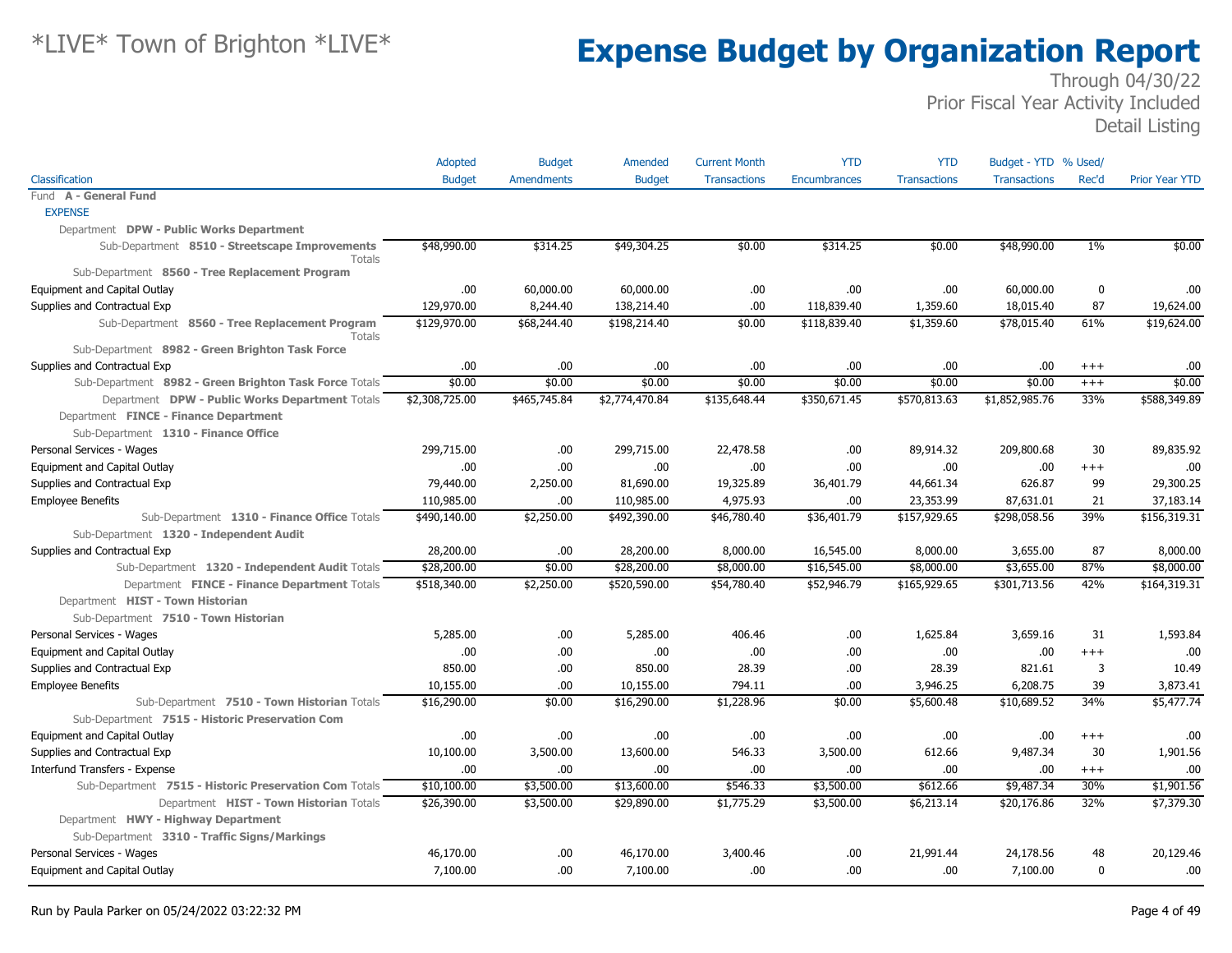|                                                     | <b>Adopted</b> | <b>Budget</b> | Amended       | <b>Current Month</b> | <b>YTD</b>          | <b>YTD</b>          | Budget - YTD % Used/ |                |                       |
|-----------------------------------------------------|----------------|---------------|---------------|----------------------|---------------------|---------------------|----------------------|----------------|-----------------------|
| Classification                                      | <b>Budget</b>  | Amendments    | <b>Budget</b> | <b>Transactions</b>  | <b>Encumbrances</b> | <b>Transactions</b> | <b>Transactions</b>  | Rec'd          | <b>Prior Year YTD</b> |
| Fund A - General Fund                               |                |               |               |                      |                     |                     |                      |                |                       |
| <b>EXPENSE</b>                                      |                |               |               |                      |                     |                     |                      |                |                       |
| Department HWY - Highway Department                 |                |               |               |                      |                     |                     |                      |                |                       |
| Sub-Department 3310 - Traffic Signs/Markings        |                |               |               |                      |                     |                     |                      |                |                       |
| Supplies and Contractual Exp                        | 58,050.00      | 6,654.88      | 64,704.88     | 8,145.67             | 39,064.10           | 10,070.78           | 15,570.00            | 76             | 4,402.75              |
| Utility Expenses                                    | 150.00         | .00           | 150.00        | .00                  | .00                 | 43.53               | 106.47               | 29             | 36.48                 |
| Sub-Department 3310 - Traffic Signs/Markings Totals | \$111,470.00   | \$6,654.88    | \$118,124.88  | \$11,546.13          | \$39,064.10         | \$32,105.75         | \$46,955.03          | 60%            | \$24,568.69           |
| Sub-Department 5010 - Highway Superintendent        |                |               |               |                      |                     |                     |                      |                |                       |
| Personal Services - Wages                           | 131,670.00     | .00           | 131,670.00    | 10,051.60            | .00                 | 40,206.40           | 91,463.60            | 31             | 58,512.78             |
| Sub-Department 5010 - Highway Superintendent Totals | \$131,670.00   | \$0.00        | \$131,670.00  | \$10,051.60          | \$0.00              | \$40,206.40         | \$91,463.60          | 31%            | \$58,512.78           |
| Sub-Department 5132 - Highway/Sewer Facility        |                |               |               |                      |                     |                     |                      |                |                       |
| Personal Services - Wages                           | 30,335.00      | .00           | 30,335.00     | 773.09               | .00                 | 18,946.42           | 11,388.58            | 62             | 27,462.25             |
| Equipment and Capital Outlay                        | 600.00         | 58,690.25     | 59,290.25     | .00                  | 5,410.25            | .00                 | 53,880.00            | 9              | 1,025.61              |
| Supplies and Contractual Exp                        | 58,650.00      | 27,595.00     | 86,245.00     | 1,414.81             | 25,867.17           | 28,117.99           | 32,259.84            | 63             | 14,996.15             |
| <b>Utility Expenses</b>                             | 61,190.00      | .00.          | 61,190.00     | 1,842.99             | 6,198.92            | 5,980.64            | 49,010.44            | 20             | 19,438.22             |
| Commercial Insurance                                | 18,870.00      | .00.          | 18,870.00     | .00                  | .00.                | 7,201.82            | 11,668.18            | 38             | 7,602.73              |
| Principal on Indebtedness                           | 38,650.00      | .00           | 38,650.00     | .00                  | .00.                | .00                 | 38,650.00            | $\mathbf 0$    | .00                   |
| Interest on Indebtedness                            | 2,290.00       | .00.          | 2,290.00      | 484.25               | .00                 | 722.52              | 1,567.48             | 32             | 1,022.53              |
| <b>Employee Benefits</b>                            | 2,325.00       | .00           | 2,325.00      | 58.39                | .00.                | 1,399.72            | 925.28               | 60             | 2,061.31              |
| Interfund Transfers - Expense                       | .00            | .00           | .00.          | .00                  | .00.                | .00                 | .00.                 | $^{+++}$       | .00                   |
| Sub-Department 5132 - Highway/Sewer Facility Totals | \$212,910.00   | \$86,285.25   | \$299,195.25  | \$4,573.53           | \$37,476.34         | \$62,369.11         | \$199,349.80         | 33%            | \$73,608.80           |
| Sub-Department 7110 - Parks                         |                |               |               |                      |                     |                     |                      |                |                       |
| Personal Services - Wages                           | 31,605.00      | .00.          | 31,605.00     | 567.54               | .00.                | 2,080.95            | 29,524.05            | $\overline{7}$ | 7,238.35              |
| Equipment and Capital Outlay                        | 8,575.00       | .00           | 8,575.00      | .00                  | .00.                | .00                 | 8,575.00             | 0              | .00                   |
| Supplies and Contractual Exp                        | 27,600.00      | .00           | 27,600.00     | 23.01                | 21,682.09           | 77.01               | 5,840.90             | 79             | 627.29                |
| <b>Utility Expenses</b>                             | 2,590.00       | .00           | 2,590.00      | .00                  | 556.55              | 120.14              | 1,913.31             | 26             | 177.25                |
| Principal on Indebtedness                           | .00.           | .00.          | .00.          | .00                  | .00.                | .00                 | .00.                 | $^{+++}$       | .00                   |
| Interest on Indebtedness                            | .00            | .00           | .00.          | .00                  | .00.                | .00                 | .00.                 | $+++$          | .00                   |
| Interfund Transfers - Expense                       | .00.           | .00           | .00.          | .00                  | .00.                | .00                 | .00.                 | $+++$          | .00                   |
| Sub-Department 7110 - Parks Totals                  | \$70,370.00    | \$0.00        | \$70,370.00   | \$590.55             | \$22,238.64         | \$2,278.10          | \$45,853.26          | 35%            | \$8,042.89            |
| Sub-Department 8160 - Town Landfill                 |                |               |               |                      |                     |                     |                      |                |                       |
| Personal Services - Wages                           | 645,400.00     | .00.          | 645,400.00    | 40,645.67            | .00                 | 97,612.90           | 547,787.10           | 15             | 91,160.92             |
| Equipment and Capital Outlay                        | 1,925.00       | .00.          | 1,925.00      | .00                  | .00.                | .00                 | 1,925.00             | $\bf{0}$       | .00                   |
| Supplies and Contractual Exp                        | 41,500.00      | .00           | 41,500.00     | .00                  | 26,818.30           | 1,116.88            | 13,564.82            | 67             | 2,070.85              |
| <b>Utility Expenses</b>                             | 5,200.00       | .00.          | 5,200.00      | 188.64               | 1,215.52            | 1,074.39            | 2,910.09             | 44             | 1,624.75              |
| Commercial Insurance                                | .00.           | .00           | .00.          | .00                  | .00                 | .00                 | .00.                 | $+++$          | .00                   |
| <b>Employee Benefits</b>                            | .00            | .00           | .00.          | .00                  | .00.                | .00                 | .00.                 | $^{+++}$       | .00                   |
| Interfund Transfers - Expense                       | 00.            | .00           | .00.          | .00                  | .00.                | .00                 | .00.                 | $+++$          | .00.                  |
| Sub-Department 8160 - Town Landfill Totals          | \$694,025.00   | \$0.00        | \$694,025.00  | \$40,834.31          | \$28,033.82         | \$99,804.17         | \$566,187.01         | 18%            | \$94,856.52           |
| Sub-Department 8760 - Emergency Disaster            |                |               |               |                      |                     |                     |                      |                |                       |
| Personal Services - Wages                           | .00.           | .00           | .00.          | .00                  | .00.                | .00                 | .00                  | $^{+++}$       | .00                   |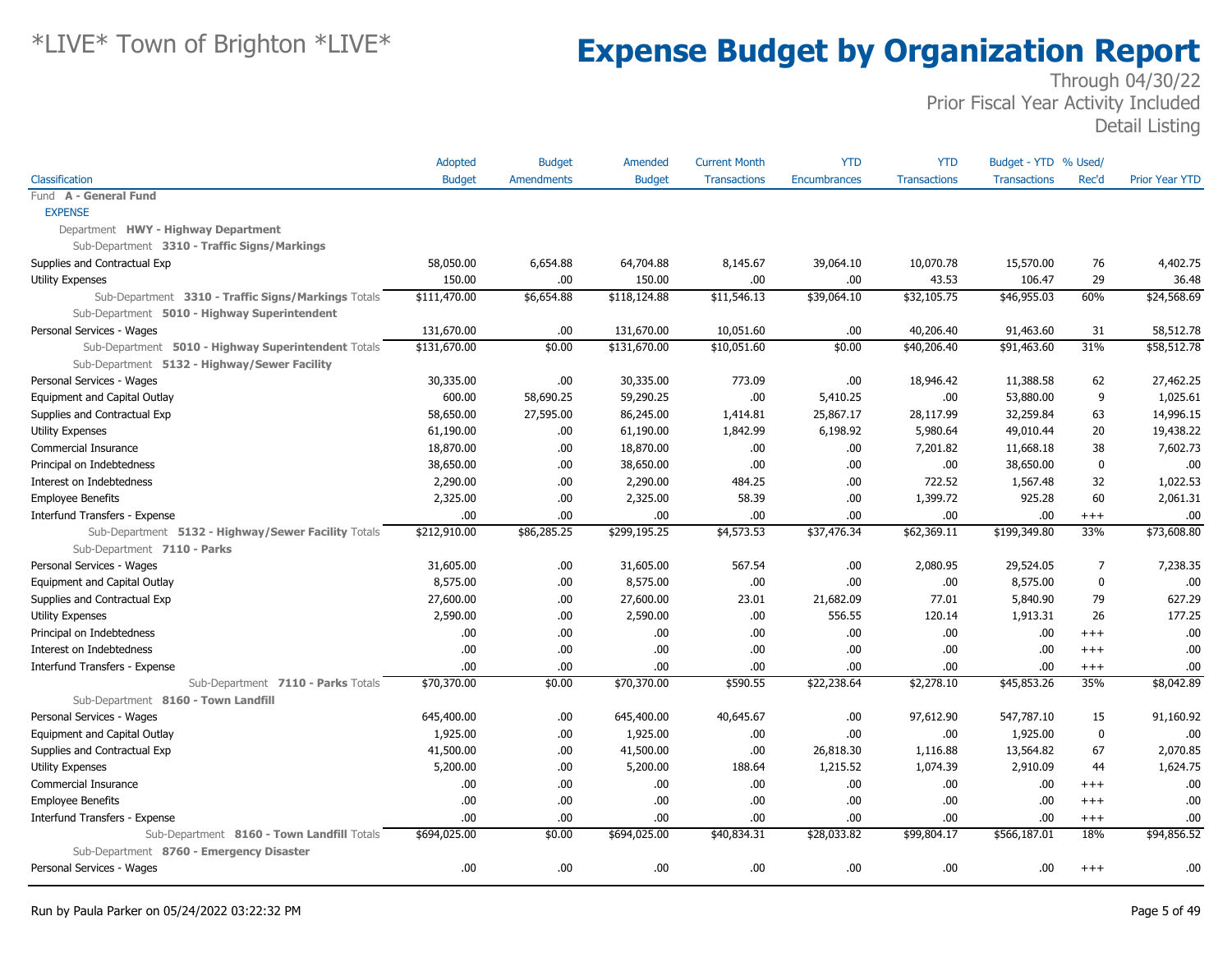|                                                  | Adopted        | <b>Budget</b>     | Amended        | <b>Current Month</b> | <b>YTD</b>          | <b>YTD</b>          | Budget - YTD % Used/ |         |                       |
|--------------------------------------------------|----------------|-------------------|----------------|----------------------|---------------------|---------------------|----------------------|---------|-----------------------|
| Classification                                   | <b>Budget</b>  | <b>Amendments</b> | <b>Budget</b>  | <b>Transactions</b>  | <b>Encumbrances</b> | <b>Transactions</b> | <b>Transactions</b>  | Rec'd   | <b>Prior Year YTD</b> |
| Fund A - General Fund                            |                |                   |                |                      |                     |                     |                      |         |                       |
| <b>EXPENSE</b>                                   |                |                   |                |                      |                     |                     |                      |         |                       |
| Department HWY - Highway Department              |                |                   |                |                      |                     |                     |                      |         |                       |
| Sub-Department 8760 - Emergency Disaster         |                |                   |                |                      |                     |                     |                      |         |                       |
| Supplies and Contractual Exp                     | .00.           | .00               | .00.           | .00                  | .00.                | .00                 | .00.                 | $+++$   | .00                   |
| <b>Employee Benefits</b>                         | 00.            | .00.              | .00.           | .00                  | .00                 | .00                 | .00                  | $+++$   | .00                   |
| Sub-Department 8760 - Emergency Disaster Totals  | \$0.00         | \$0.00            | \$0.00         | \$0.00               | \$0.00              | \$0.00              | \$0.00               | $+++$   | \$0.00                |
| Sub-Department 9000 - Employee Benefits          |                |                   |                |                      |                     |                     |                      |         |                       |
| Personal Services - Wages                        | .00.           | .00               | .00.           | .00                  | .00                 | .00                 | .00.                 | $^{++}$ | .00                   |
| Commercial Insurance                             | 00.            | .00               | .00.           | .00                  | .00.                | .00                 | .00                  | $+++$   | .00                   |
| <b>Employee Benefits</b>                         | 350,920.00     | .00               | 350,920.00     | 5,756.33             | 8,573.68            | 30,935.42           | 311,410.90           | 11      | 87,487.23             |
| Sub-Department 9000 - Employee Benefits Totals   | \$350,920.00   | \$0.00            | \$350,920.00   | \$5,756.33           | \$8,573.68          | \$30,935.42         | \$311,410.90         | 11%     | \$87,487.23           |
| Department HWY - Highway Department Totals       | \$1,571,365.00 | \$92,940.13       | \$1,664,305.13 | \$73,352.45          | \$135,386.58        | \$267,698.95        | \$1,261,219.60       | 24%     | \$347,076.91          |
| Department INFO - Information Systems            |                |                   |                |                      |                     |                     |                      |         |                       |
| Sub-Department 1680 - Information Systems        |                |                   |                |                      |                     |                     |                      |         |                       |
| Personal Services - Wages                        | 158,845.00     | .00               | 158,845.00     | 12,180.44            | .00.                | 48,721.76           | 110,123.24           | 31      | 45,447.20             |
| Equipment and Capital Outlay                     | 53,200.00      | 708.06            | 53,908.06      | .00                  | 7,288.62            | 8,667.16            | 37,952.28            | 30      | 20,950.00             |
| Supplies and Contractual Exp                     | 59,940.00      | .00               | 59,940.00      | 4,738.50             | 2,175.74            | 54,997.43           | 2,766.83             | 95      | 35,097.13             |
| Utility Expenses                                 | 20,040.00      | .00               | 20,040.00      | 1,579.24             | 1,394.83            | 4,775.96            | 13,869.21            | 31      | 4,941.49              |
| <b>Employee Benefits</b>                         | 68,485.00      | .00               | 68,485.00      | 4,105.98             | .00                 | 20,267.43           | 48,217.57            | 30      | 23,358.90             |
| Sub-Department 1680 - Information Systems Totals | \$360,510.00   | \$708.06          | \$361,218.06   | \$22,604.16          | \$10,859.19         | \$137,429.74        | \$212,929.13         | 41%     | \$129,794.72          |
| Department INFO - Information Systems Totals     | \$360,510.00   | \$708.06          | \$361,218.06   | \$22,604.16          | \$10,859.19         | \$137,429.74        | \$212,929.13         | 41%     | \$129,794.72          |
| Department JSTCE - Town Justices                 |                |                   |                |                      |                     |                     |                      |         |                       |
| Sub-Department 1110 - Town Justices              |                |                   |                |                      |                     |                     |                      |         |                       |
| Personal Services - Wages                        | 329,460.00     | .00.              | 329,460.00     | 22,190.85            | .00.                | 86,671.05           | 242,788.95           | 26      | 88,543.12             |
| Equipment and Capital Outlay                     | .00.           | 11,210.98         | 11,210.98      | .00                  | .00.                | .00                 | 11,210.98            | 0       | .00                   |
| Supplies and Contractual Exp                     | 35,245.00      | 252.66            | 35,497.66      | 1,488.94             | 3,472.50            | 6,704.29            | 25,320.87            | 29      | 2,861.06              |
| <b>Utility Expenses</b>                          | 960.00         | .00               | 960.00         | 96.94                | 423.60              | 255.66              | 280.74               | 71      | 272.98                |
| <b>Employee Benefits</b>                         | 120,480.00     | .00               | 120,480.00     | 6,459.78             | .00.                | 30,559.44           | 89,920.56            | 25      | 44,173.51             |
| Sub-Department 1110 - Town Justices Totals       | \$486,145.00   | \$11,463.64       | \$497,608.64   | \$30,236.51          | \$3,896.10          | \$124,190.44        | \$369,522.10         | 26%     | \$135,850.67          |
| Department JSTCE - Town Justices Totals          | \$486,145.00   | \$11,463.64       | \$497,608.64   | \$30,236.51          | \$3,896.10          | \$124,190.44        | \$369,522.10         | 26%     | \$135,850.67          |
| Department PARKS - Parks                         |                |                   |                |                      |                     |                     |                      |         |                       |
| Sub-Department 7021 - Parks Dept Administration  |                |                   |                |                      |                     |                     |                      |         |                       |
| Personal Services - Wages                        | 395,040.00     | .00               | 395,040.00     | 29,565.43            | .00.                | 110,809.70          | 284,230.30           | 28      | 102,144.36            |
| Equipment and Capital Outlay                     | 12,500.00      | 85,600.00         | 98,100.00      | .00                  | 90,686.20           | .00                 | 7,413.80             | 92      | .00                   |
| Supplies and Contractual Exp                     | 8,430.00       | 26.39             | 8,456.39       | 140.16               | 4,017.78            | 2,602.07            | 1,836.54             | 78      | 2,808.19              |
| <b>Utility Expenses</b>                          | 2,880.00       | .00               | 2,880.00       | 235.12               | 2,174.42            | 705.58              | .00.                 | 100     | 720.75                |
| Commercial Insurance                             | 16,130.00      | .00               | 16,130.00      | .00                  | .00                 | 6,423.62            | 9,706.38             | 40      | 5,736.28              |
| Principal on Indebtedness                        | 14,165.00      | .00               | 14,165.00      | .00                  | .00                 | .00                 | 14,165.00            | 0       | .00                   |
| Interest on Indebtedness                         | 890.00         | .00               | 890.00         | .00                  | .00.                | 258.57              | 631.43               | 29      | 297.60                |
| <b>Employee Benefits</b>                         | 113,240.00     | .00               | 113,240.00     | 4,142.00             | 2,273.90            | 19,890.89           | 91,075.21            | 20      | 33,012.64             |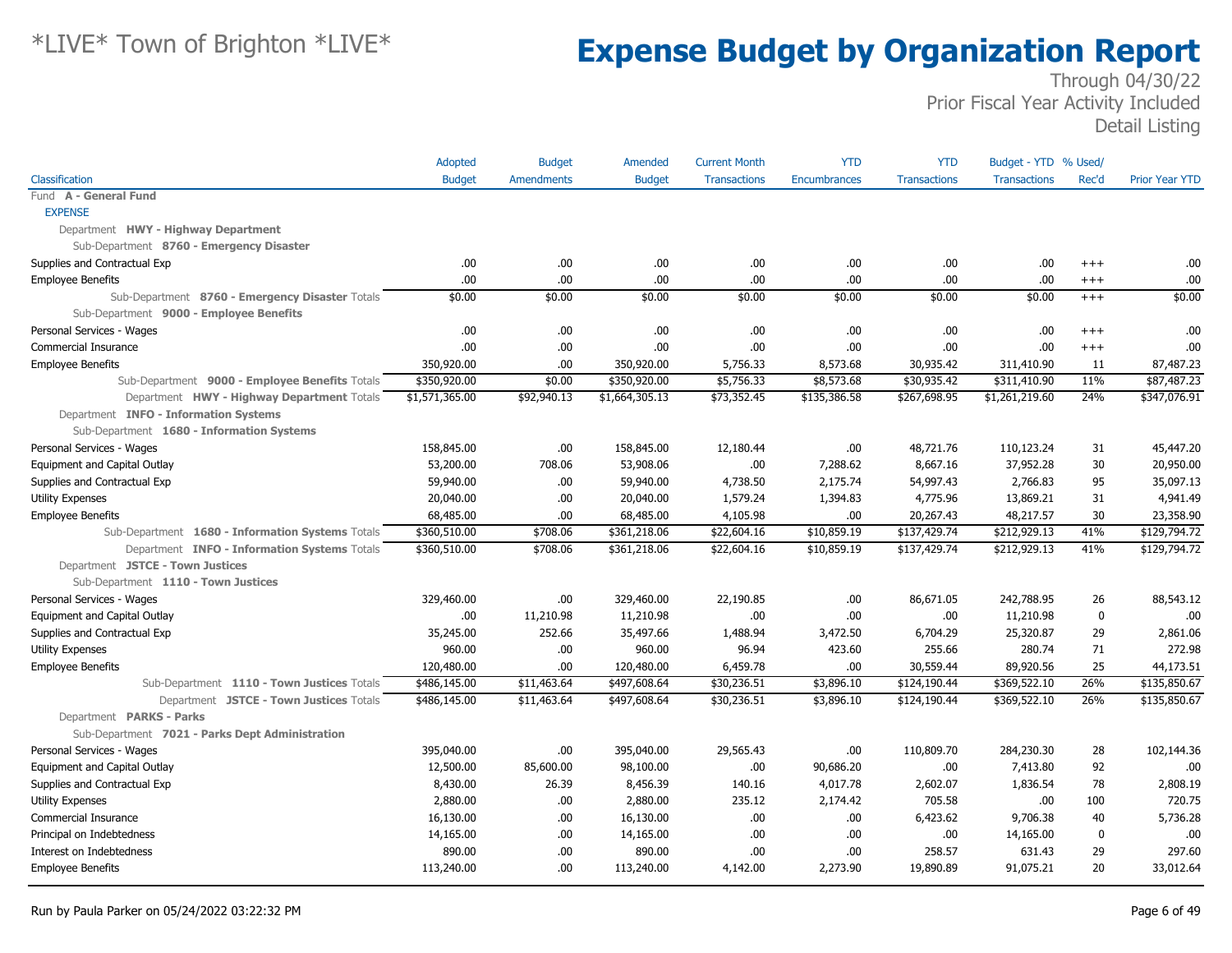|                                                                       | Adopted       | <b>Budget</b>     | Amended       | <b>Current Month</b> | <b>YTD</b>   | <b>YTD</b>          | Budget - YTD % Used/ |                |                       |
|-----------------------------------------------------------------------|---------------|-------------------|---------------|----------------------|--------------|---------------------|----------------------|----------------|-----------------------|
| Classification                                                        | <b>Budget</b> | <b>Amendments</b> | <b>Budget</b> | <b>Transactions</b>  | Encumbrances | <b>Transactions</b> | <b>Transactions</b>  | Rec'd          | <b>Prior Year YTD</b> |
| Fund A - General Fund                                                 |               |                   |               |                      |              |                     |                      |                |                       |
| <b>EXPENSE</b>                                                        |               |                   |               |                      |              |                     |                      |                |                       |
| Department PARKS - Parks                                              |               |                   |               |                      |              |                     |                      |                |                       |
| Sub-Department 7021 - Parks Dept Administration Totals                | \$563,275.00  | \$85,626.39       | \$648,901.39  | \$34,082.71          | \$99,152.30  | \$140,690.43        | \$409,058.66         | 37%            | \$144,719.82          |
| Sub-Department 7100 - Park Acquisition & Development                  |               |                   |               |                      |              |                     |                      |                |                       |
| Equipment and Capital Outlay                                          | .00           | .00               | .00           | .00.                 | .00.         | .00.                | .00                  | $^{+++}$       | .00                   |
| Principal on Indebtedness                                             | 445,000.00    | .00               | 445,000.00    | .00                  | .00.         | 355,000.00          | 90,000.00            | 80             | 350,000.00            |
| Interest on Indebtedness                                              | 50,580.00     | .00               | 50,580.00     | 16,368.75            | .00.         | 26,375.00           | 24,205.00            | 52             | 30,812.50             |
| Sub-Department 7100 - Park Acquisition & Development<br><b>Totals</b> | \$495,580.00  | \$0.00            | \$495,580.00  | \$16,368.75          | \$0.00       | \$381,375.00        | \$114,205.00         | 77%            | \$380,812.50          |
| Sub-Department 7115 - Buckland Park                                   |               |                   |               |                      |              |                     |                      |                |                       |
| Personal Services - Wages                                             | 8,400.00      | .00.              | 8,400.00      | .00                  | .00          | .00.                | 8,400.00             | $\mathbf 0$    | .00                   |
| Equipment and Capital Outlay                                          | 54,000.00     | .00.              | 54,000.00     | .00                  | 50,500.00    | .00                 | 3,500.00             | 94             | .00                   |
| Supplies and Contractual Exp                                          | 77,495.00     | .00               | 77,495.00     | 3,918.75             | 55,525.25    | 8,137.10            | 13,832.65            | 82             | 4,697.10              |
| <b>Utility Expenses</b>                                               | 27,775.00     | .00               | 27,775.00     | 2,007.28             | 4,647.01     | 10,452.21           | 12,675.78            | 54             | 6,792.08              |
| Commercial Insurance                                                  | .00           | .00               | .00.          | .00.                 | .00.         | .00.                | .00                  | $+++$          | .00                   |
| <b>Employee Benefits</b>                                              | 645.00        | .00               | 645.00        | .00.                 | .00.         | .00.                | 645.00               | 0              | .00                   |
| Sub-Department 7115 - Buckland Park Totals                            | \$168,315.00  | \$0.00            | \$168,315.00  | \$5,926.03           | \$110,672.26 | \$18,589.31         | \$39,053.43          | 77%            | \$11,489.18           |
| Sub-Department 7116 - Buckland Farmhouse                              |               |                   |               |                      |              |                     |                      |                |                       |
| Equipment and Capital Outlay                                          | .00.          | .00.              | .00.          | .00.                 | .00.         | .00                 | .00.                 | $^{+++}$       | .00                   |
| Supplies and Contractual Exp                                          | 5,220.00      | .00               | 5,220.00      | 980.81               | 804.12       | 1,130.16            | 3,285.72             | 37             | 730.88                |
| <b>Utility Expenses</b>                                               | 6,745.00      | .00               | 6,745.00      | 143.46               | 1,079.28     | 1,860.39            | 3,805.33             | 44             | 1,686.38              |
| Sub-Department 7116 - Buckland Farmhouse Totals                       | \$11,965.00   | \$0.00            | \$11,965.00   | \$1,124.27           | \$1,883.40   | \$2,990.55          | \$7,091.05           | 41%            | \$2,417.26            |
| Sub-Department 7117 - Buckland Park Expansion                         |               |                   |               |                      |              |                     |                      |                |                       |
| Equipment and Capital Outlay                                          | .00           | .00               | .00.          | .00.                 | .00.         | .00.                | .00.                 | $^{++}$        | .00                   |
| Supplies and Contractual Exp                                          | 00.           | .00.              | .00.          | .00                  | .00.         | .00                 | .00                  | $+++$          | .00                   |
| Sub-Department 7117 - Buckland Park Expansion Totals                  | \$0.00        | \$0.00            | \$0.00        | \$0.00               | \$0.00       | \$0.00              | \$0.00               | $+++$          | \$0.00                |
| Sub-Department 7120 - Brighton Town Park                              |               |                   |               |                      |              |                     |                      |                |                       |
| Personal Services - Wages                                             | 8,400.00      | .00               | 8,400.00      | .00                  | .00          | .00                 | 8,400.00             | $\mathbf 0$    | .00                   |
| Equipment and Capital Outlay                                          | 2,500.00      | .00.              | 2,500.00      | .00                  | .00          | 910.00              | 1,590.00             | 36             | .00                   |
| Supplies and Contractual Exp                                          | 41,935.00     | 11.36             | 41,946.36     | 2,204.56             | 24,702.68    | 5,825.69            | 11,417.99            | 73             | 3,949.40              |
| <b>Utility Expenses</b>                                               | 16,285.00     | .00               | 16,285.00     | 441.85               | 2,145.00     | 3,649.29            | 10,490.71            | 36             | 2,809.07              |
| <b>Employee Benefits</b>                                              | 645.00        | .00.              | 645.00        | .00.                 | .00.         | .00                 | 645.00               | $\mathbf 0$    | .00                   |
| Interfund Transfers - Expense                                         | .00.          | .00               | .00.          | .00.                 | .00.         | .00.                | .00.                 | $^{+++}$       | .00                   |
| Sub-Department 7120 - Brighton Town Park Totals                       | \$69,765.00   | \$11.36           | \$69,776.36   | \$2,646.41           | \$26,847.68  | \$10,384.98         | \$32,543.70          | 53%            | \$6,758.47            |
| Sub-Department 7122 - Corbett's Glen Park                             |               |                   |               |                      |              |                     |                      |                |                       |
| Equipment and Capital Outlay                                          | 00.           | .00               | .00.          | .00.                 | .00.         | .00                 | .00                  | $^{+++}$       | .00                   |
| Supplies and Contractual Exp                                          | 12,500.00     | .00               | 12,500.00     | 208.55               | 700.00       | 208.55              | 11,591.45            | $\overline{7}$ | .00                   |
| <b>Utility Expenses</b>                                               | 60.00         | .00               | 60.00         | .00                  | .00.         | 57.88               | 2.12                 | 96             | 56.78                 |
| Sub-Department 7122 - Corbett's Glen Park Totals                      | \$12,560.00   | \$0.00            | \$12,560.00   | \$208.55             | \$700.00     | \$266.43            | \$11,593.57          | 8%             | \$56.78               |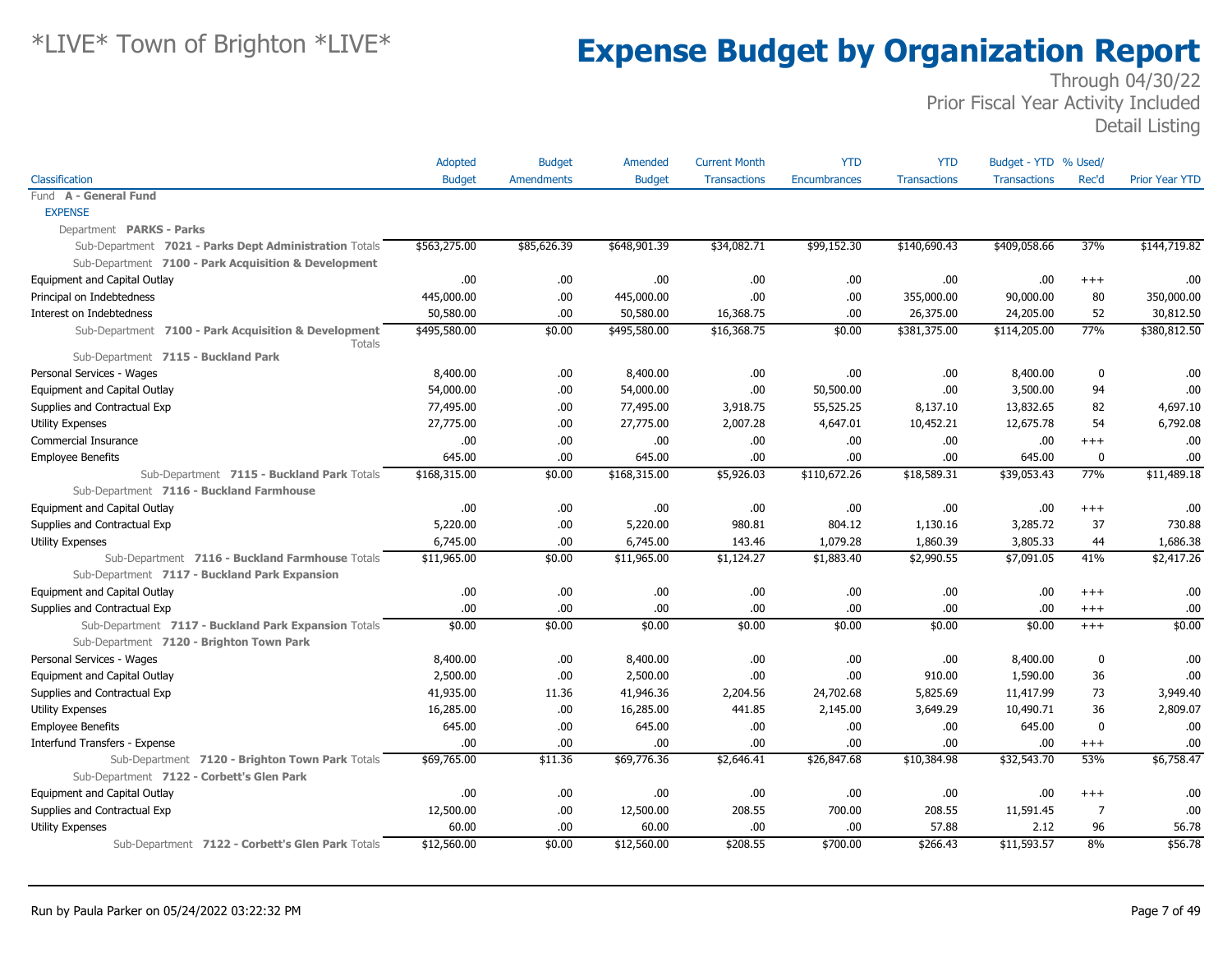|                                                      | Adopted        | <b>Budget</b>     | Amended        | <b>Current Month</b> | <b>YTD</b>   | <b>YTD</b>          | Budget - YTD % Used/ |             |                       |
|------------------------------------------------------|----------------|-------------------|----------------|----------------------|--------------|---------------------|----------------------|-------------|-----------------------|
| Classification                                       | <b>Budget</b>  | <b>Amendments</b> | <b>Budget</b>  | <b>Transactions</b>  | Encumbrances | <b>Transactions</b> | <b>Transactions</b>  | Rec'd       | <b>Prior Year YTD</b> |
| Fund A - General Fund                                |                |                   |                |                      |              |                     |                      |             |                       |
| <b>EXPENSE</b>                                       |                |                   |                |                      |              |                     |                      |             |                       |
| Department PARKS - Parks                             |                |                   |                |                      |              |                     |                      |             |                       |
| Sub-Department 7123 - Lynch Woods Nature Park        |                |                   |                |                      |              |                     |                      |             |                       |
| Supplies and Contractual Exp                         | 100.00         | .00               | 100.00         | .00.                 | .00.         | .00.                | 100.00               | 0           | .00.                  |
| <b>Utility Expenses</b>                              | 30.00          | .00               | 30.00          | .00                  | .00.         | 28.94               | 1.06                 | 96          | 28.39                 |
| Sub-Department 7123 - Lynch Woods Nature Park Totals | \$130.00       | \$0.00            | \$130.00       | \$0.00               | \$0.00       | \$28.94             | \$101.06             | 22%         | \$28.39               |
| Sub-Department 7124 - Lehigh Valley Trail            |                |                   |                |                      |              |                     |                      |             |                       |
| Supplies and Contractual Exp                         | 250.00         | .00               | 250.00         | .00                  | .00          | .00                 | 250.00               | $\mathbf 0$ | .00                   |
| Utility Expenses                                     | 5.00           | .00               | 5.00           | .00                  | .00.         | 1.00                | 4.00                 | 20          | 1.00                  |
| Sub-Department 7124 - Lehigh Valley Trail Totals     | \$255.00       | \$0.00            | \$255.00       | \$0.00               | \$0.00       | \$1.00              | \$254.00             | 0%          | \$1.00                |
| Sub-Department 7125 - Meridian Centre Park           |                |                   |                |                      |              |                     |                      |             |                       |
| Personal Services - Wages                            | 16,800.00      | .00               | 16,800.00      | .00                  | .00.         | .00                 | 16,800.00            | $\mathbf 0$ | .00                   |
| Equipment and Capital Outlay                         | 00.            | .00               | 00.            | .00.                 | .00.         | .00.                | .00.                 | $+++$       | .00                   |
| Supplies and Contractual Exp                         | 42,080.00      | .00               | 42,080.00      | 3,158.63             | 35,326.48    | 6,812.08            | (58.56)              | 100         | 4,144.94              |
| <b>Utility Expenses</b>                              | 3,055.00       | .00               | 3,055.00       | .00.                 | 770.17       | 797.70              | 1,487.13             | 51          | 420.64                |
| <b>Employee Benefits</b>                             | 1,290.00       | .00               | 1,290.00       | .00                  | .00          | .00                 | 1,290.00             | $\mathbf 0$ | .00                   |
| Sub-Department 7125 - Meridian Centre Park Totals    | \$63,225.00    | \$0.00            | \$63,225.00    | \$3,158.63           | \$36,096.65  | \$7,609.78          | \$19,518.57          | 69%         | \$4,565.58            |
| Sub-Department 7126 - Frankel Park                   |                |                   |                |                      |              |                     |                      |             |                       |
| Equipment and Capital Outlay                         | 00.            | .00               | .00.           | .00                  | .00.         | 13.76               | (13.76)              | $^{++}$     | .00                   |
| Supplies and Contractual Exp                         | 6,000.00       | .00               | 6,000.00       | 268.91               | 1,120.00     | 268.91              | 4,611.09             | 23          | .00                   |
| <b>Utility Expenses</b>                              | 60.00          | .00.              | 60.00          | .00.                 | .00.         | 57.88               | 2.12                 | 96          | 56.78                 |
| Sub-Department 7126 - Frankel Park Totals            | \$6,060.00     | \$0.00            | \$6,060.00     | \$268.91             | \$1,120.00   | \$340.55            | \$4,599.45           | 24%         | \$56.78               |
| Sub-Department 8984 - Veteran's Memorial             |                |                   |                |                      |              |                     |                      |             |                       |
| Supplies and Contractual Exp                         | 3,100.00       | .00.              | 3,100.00       | .00.                 | .00.         | .00.                | 3,100.00             | $\mathbf 0$ | .00                   |
| <b>Utility Expenses</b>                              | .00            | .00.              | .00            | .00                  | .00          | .00                 | .00                  | $^{+++}$    | .00.                  |
| Sub-Department 8984 - Veteran's Memorial Totals      | \$3,100.00     | \$0.00            | \$3,100.00     | \$0.00               | \$0.00       | \$0.00              | \$3,100.00           | 0%          | \$0.00                |
| Department PARKS - Parks Totals                      | \$1,394,230.00 | \$85,637.75       | \$1,479,867.75 | \$63,784.26          | \$276,472.29 | \$562,276.97        | \$641,118.49         | 57%         | \$550,905.76          |
| Department POLCE - Police Department                 |                |                   |                |                      |              |                     |                      |             |                       |
| Sub-Department 3120 - Police Department              |                |                   |                |                      |              |                     |                      |             |                       |
| Personal Services - Wages                            | 5,138,635.00   | .00.              | 5,138,635.00   | 362,109.01           | .00.         | 1,466,096.10        | 3,672,538.90         | 29          | 1,432,581.18          |
| Equipment and Capital Outlay                         | 171,600.00     | (2,939.43)        | 168,660.57     | 13,658.00            | 9,947.60     | 13,014.09           | 145,698.88           | 14          | 139,812.97            |
| Supplies and Contractual Exp                         | 279,260.00     | 13,284.14         | 292,544.14     | 18,234.04            | 159,232.79   | 70,350.32           | 62,961.03            | 78          | 68,042.94             |
| Utility Expenses                                     | 13,100.00      | 1,680.19          | 14,780.19      | 1,307.76             | 5,779.13     | 3,030.53            | 5,970.53             | 60          | 3,158.92              |
| Commercial Insurance                                 | 170,140.00     | .00.              | 170,140.00     | .00                  | .00.         | 65,212.26           | 104,927.74           | 38          | 62,664.07             |
| <b>Employee Benefits</b>                             | 3,295,700.00   | .00               | 3,295,700.00   | 144,189.64           | 25,497.40    | 738,992.97          | 2,531,209.63         | 23          | 970,691.77            |
| Interfund Transfers - Expense                        | .00.           | .00               | .00.           | .00                  | .00.         | .00                 | .00                  | $^{+++}$    | .00                   |
| Sub-Department 3120 - Police Department Totals       | \$9,068,435.00 | \$12,024.90       | \$9,080,459.90 | \$539,498.45         | \$200,456.92 | \$2,356,696.27      | \$6,523,306.71       | 28%         | \$2,676,951.85        |
| Sub-Department 3121 - Part-Time Police               |                |                   |                |                      |              |                     |                      |             |                       |
| Personal Services - Wages                            | 59,510.00      | .00               | 59,510.00      | 2,531.95             | .00.         | 10,724.26           | 48,785.74            | 18          | 7,688.02              |
| Equipment and Capital Outlay                         | 1,000.00       | .00               | 1,000.00       | .00.                 | .00.         | .00.                | 1,000.00             | $\mathbf 0$ | .00                   |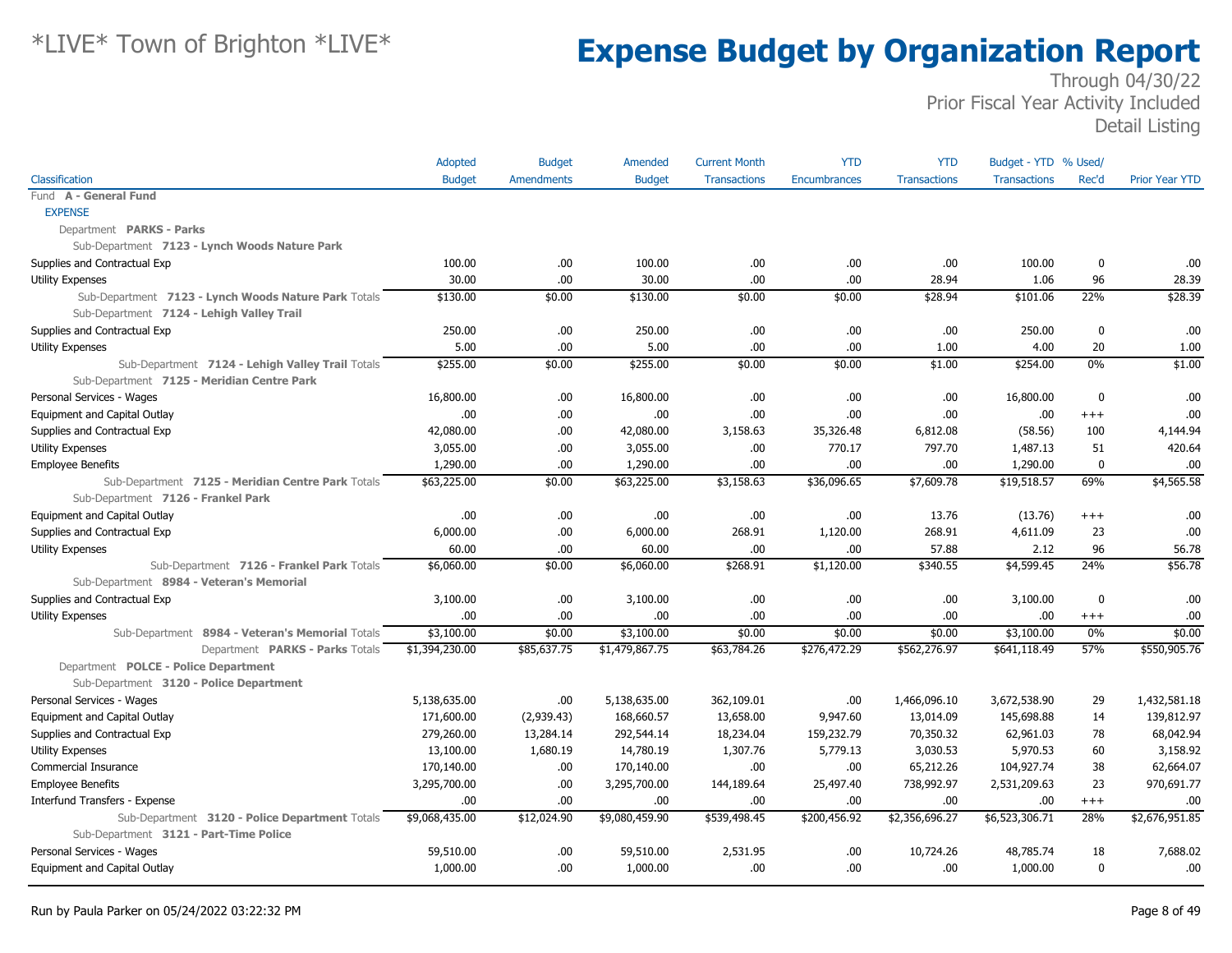|                                                        | Adopted        | <b>Budget</b>     | Amended        | <b>Current Month</b> | <b>YTD</b>          | <b>YTD</b>          | Budget - YTD % Used/ |             |                       |
|--------------------------------------------------------|----------------|-------------------|----------------|----------------------|---------------------|---------------------|----------------------|-------------|-----------------------|
| Classification                                         | <b>Budget</b>  | <b>Amendments</b> | <b>Budget</b>  | <b>Transactions</b>  | <b>Encumbrances</b> | <b>Transactions</b> | <b>Transactions</b>  | Rec'd       | <b>Prior Year YTD</b> |
| Fund A - General Fund                                  |                |                   |                |                      |                     |                     |                      |             |                       |
| <b>EXPENSE</b>                                         |                |                   |                |                      |                     |                     |                      |             |                       |
| Department POLCE - Police Department                   |                |                   |                |                      |                     |                     |                      |             |                       |
| Sub-Department 3121 - Part-Time Police                 |                |                   |                |                      |                     |                     |                      |             |                       |
| Supplies and Contractual Exp                           | 7,500.00       | .00.              | 7,500.00       | .00.                 | .00.                | .00                 | 7,500.00             | $\mathbf 0$ | 569.05                |
| <b>Employee Benefits</b>                               | 4,555.00       | .00               | 4,555.00       | .00                  | .00.                | .00.                | 4,555.00             | 0           | .00                   |
| Sub-Department 3121 - Part-Time Police Totals          | \$72,565.00    | \$0.00            | \$72,565.00    | \$2,531.95           | \$0.00              | \$10,724.26         | \$61,840.74          | 15%         | \$8,257.07            |
| Sub-Department 3125 - Proceeds-Forfeited Propty        |                |                   |                |                      |                     |                     |                      |             |                       |
| Personal Services - Wages                              | .00.           | .00.              | .00            | .00.                 | .00.                | .00.                | .00                  | $+++$       | .00                   |
| Equipment and Capital Outlay                           | .00            | .00               | .00            | .00                  | .00                 | .00.                | .00                  | $^{+++}$    | .00                   |
| Supplies and Contractual Exp                           | .00            | 3,500.00          | 3,500.00       | .00.                 | 3,000.00            | .00.                | 500.00               | 86          | .00                   |
| <b>Utility Expenses</b>                                | .00            | .00               | .00.           | .00                  | .00                 | .00                 | .00.                 | $+++$       | .00                   |
| <b>Employee Benefits</b>                               | .00            | .00               | .00            | .00                  | .00                 | .00                 | .00.                 | $^{+++}$    | .00                   |
| Interfund Transfers - Expense                          | .00.           | .00.              | .00.           | .00                  | .00.                | .00                 | .00.                 | $+++$       | .00                   |
| Sub-Department 3125 - Proceeds-Forfeited Propty Totals | \$0.00         | \$3,500.00        | \$3,500.00     | \$0.00               | \$3,000.00          | \$0.00              | \$500.00             | 86%         | \$0.00                |
| Sub-Department 3510 - Animal Control                   |                |                   |                |                      |                     |                     |                      |             |                       |
| Personal Services - Wages                              | 53,100.00      | .00.              | 53,100.00      | 2,536.40             | .00.                | 9,537.74            | 43,562.26            | 18          | 14,832.10             |
| Equipment and Capital Outlay                           | 400.00         | .00.              | 400.00         | .00.                 | .00.                | .00                 | 400.00               | $\mathbf 0$ | .00                   |
| Supplies and Contractual Exp                           | 16,655.00      | .00               | 16,655.00      | 313.71               | 5,371.90            | 750.21              | 10,532.89            | 37          | 1,023.89              |
| Sub-Department 3510 - Animal Control Totals            | \$70,155.00    | \$0.00            | \$70,155.00    | \$2,850.11           | \$5,371.90          | \$10,287.95         | \$54,495.15          | 22%         | \$15,855.99           |
| Department POLCE - Police Department Totals            | \$9,211,155.00 | \$15,524.90       | \$9,226,679.90 | \$544,880.51         | \$208,828.82        | \$2,377,708.48      | \$6,640,142.60       | 28%         | \$2,701,064.91        |
| Department PRSNL - Personnel Department                |                |                   |                |                      |                     |                     |                      |             |                       |
| Sub-Department 1430 - Personnel Office                 |                |                   |                |                      |                     |                     |                      |             |                       |
| Personal Services - Wages                              | 99,245.00      | .00               | 99,245.00      | 7,607.08             | .00.                | 30,503.56           | 68,741.44            | 31          | 25,289.05             |
| Equipment and Capital Outlay                           | .00            | .00               | .00.           | .00                  | .00.                | .00.                | .00.                 | $+++$       | .00                   |
| Supplies and Contractual Exp                           | 29,690.00      | .00               | 29,690.00      | 720.00               | .00.                | 8,934.28            | 20,755.72            | 30          | 11,124.64             |
| <b>Employee Benefits</b>                               | 37,120.00      | .00               | 37,120.00      | 2,167.83             | .00.                | 10,600.94           | 26,519.06            | 29          | 11,659.49             |
| Sub-Department 1430 - Personnel Office Totals          | \$166,055.00   | \$0.00            | \$166,055.00   | \$10,494.91          | \$0.00              | \$50,038.78         | \$116,016.22         | 30%         | \$48,073.18           |
| Department PRSNL - Personnel Department Totals         | \$166,055.00   | \$0.00            | \$166,055.00   | \$10,494.91          | \$0.00              | \$50,038.78         | \$116,016.22         | 30%         | \$48,073.18           |
| Department REC - Recreation Department                 |                |                   |                |                      |                     |                     |                      |             |                       |
| Sub-Department 6772 - Senior Citizens Program          |                |                   |                |                      |                     |                     |                      |             |                       |
| Personal Services - Wages                              | 97,575.00      | .00               | 97,575.00      | 6,674.41             | .00                 | 26,212.00           | 71,363.00            | 27          | 23,016.00             |
| Equipment and Capital Outlay                           | 500.00         | .00               | 500.00         | .00                  | .00.                | .00.                | 500.00               | 0           | .00                   |
| Supplies and Contractual Exp                           | 50,480.00      | 569.18            | 51,049.18      | 569.18               | 2,183.72            | 2,790.26            | 46,075.20            | 10          | 1,514.07              |
| <b>Utility Expenses</b>                                | .00            | .00               | .00            | .00                  | .00.                | .00                 | .00                  | $^{+++}$    | .00                   |
| <b>Employee Benefits</b>                               | 7,450.00       | .00               | 7,450.00       | 477.89               | .00.                | 1,874.38            | 5,575.62             | 25          | 1,630.28              |
| Sub-Department 6772 - Senior Citizens Program Totals   | \$156,005.00   | \$569.18          | \$156,574.18   | \$7,721.48           | \$2,183.72          | \$30,876.64         | \$123,513.82         | 21%         | \$26,160.35           |
| Sub-Department 7020 - Rec Dept Administration          |                |                   |                |                      |                     |                     |                      |             |                       |
| Personal Services - Wages                              | 251,975.00     | .00               | 251,975.00     | 16,365.18            | .00.                | 64,830.93           | 187,144.07           | 26          | 65,062.81             |
| Equipment and Capital Outlay                           | .00            | .00               | .00            | .00                  | .00.                | .00.                | .00.                 | $+++$       | .00                   |
| Supplies and Contractual Exp                           | 106,500.00     | 32,738.57         | 139,238.57     | 54.39                | 24,672.44           | 14,734.25           | 99,831.88            | 28          | 10,026.75             |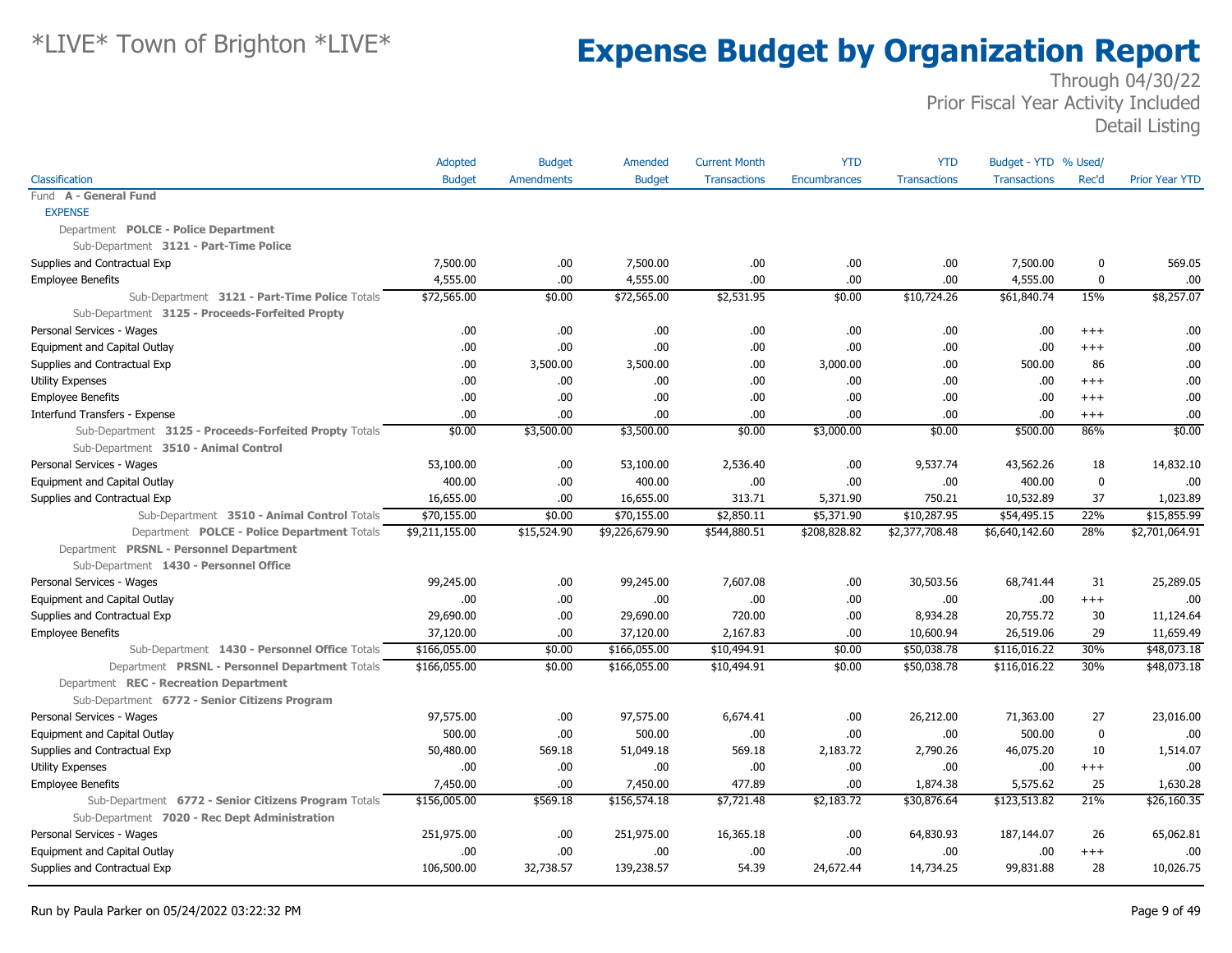|                                                      | Adopted        | <b>Budget</b>     | Amended        | <b>Current Month</b> | <b>YTD</b>          | <b>YTD</b>          | Budget - YTD % Used/ |                |                       |
|------------------------------------------------------|----------------|-------------------|----------------|----------------------|---------------------|---------------------|----------------------|----------------|-----------------------|
| Classification                                       | <b>Budget</b>  | <b>Amendments</b> | <b>Budget</b>  | <b>Transactions</b>  | <b>Encumbrances</b> | <b>Transactions</b> | <b>Transactions</b>  | Rec'd          | <b>Prior Year YTD</b> |
| Fund A - General Fund                                |                |                   |                |                      |                     |                     |                      |                |                       |
| <b>EXPENSE</b>                                       |                |                   |                |                      |                     |                     |                      |                |                       |
| Department REC - Recreation Department               |                |                   |                |                      |                     |                     |                      |                |                       |
| Sub-Department 7020 - Rec Dept Administration        |                |                   |                |                      |                     |                     |                      |                |                       |
| <b>Utility Expenses</b>                              | 9,480.00       | .00.              | 9,480.00       | 881.67               | 423.60              | 2,438.58            | 6,617.82             | 30             | 3,000.63              |
| Commercial Insurance                                 | 8,060,00       | .00.              | 8,060.00       | .00                  | .00.                | 3,336.09            | 4,723.91             | 41             | 3,017.46              |
| <b>Employee Benefits</b>                             | 176,715.00     | .00               | 176,715.00     | 8,368.73             | 2,907.60            | 45,421.10           | 128,386.30           | 27             | 56,139.05             |
| Interfund Transfers - Expense                        | .00.           | .00.              | .00            | .00                  | .00.                | .00.                | .00.                 | $^{+++}$       | .00                   |
| Sub-Department 7020 - Rec Dept Administration Totals | \$552,730.00   | \$32,738.57       | \$585,468.57   | \$25,669.97          | \$28,003.64         | \$130,760.95        | \$426,703.98         | 27%            | \$137,246.70          |
| Sub-Department 7140 - Playground Programs            |                |                   |                |                      |                     |                     |                      |                |                       |
| Personal Services - Wages                            | 89,790.00      | .00.              | 89,790.00      | .00                  | .00.                | .00                 | 89,790.00            | $\mathbf 0$    | .00                   |
| Equipment and Capital Outlay                         | .00.           | .00               | .00            | .00                  | .00.                | .00                 | .00.                 | $^{+++}$       | .00                   |
| Supplies and Contractual Exp                         | 3,850.00       | .00.              | 3,850.00       | .00                  | .00.                | .00.                | 3,850.00             | $\mathbf 0$    | 12.78                 |
| <b>Utility Expenses</b>                              | .00.           | .00.              | .00            | .00                  | .00.                | .00                 | .00                  | $+++$          | .00                   |
| <b>Employee Benefits</b>                             | 6,870.00       | .00               | 6,870.00       | .00                  | .00.                | .00                 | 6,870.00             | 0              | .00                   |
| Sub-Department 7140 - Playground Programs Totals     | \$100,510.00   | \$0.00            | \$100,510.00   | \$0.00               | \$0.00              | \$0.00              | \$100,510.00         | $0\%$          | \$12.78               |
| Sub-Department 7310 - Recreation Programs            |                |                   |                |                      |                     |                     |                      |                |                       |
| Personal Services - Wages                            | 137,390.00     | .00.              | 137,390.00     | 2,897.79             | .00.                | 11,409.65           | 125,980.35           | 8              | 3,786.00              |
| Equipment and Capital Outlay                         | 1,200.00       | .00.              | 1,200.00       | .00                  | .00.                | .00.                | 1,200.00             | 0              | .00                   |
| Supplies and Contractual Exp                         | 151,555.00     | .00.              | 151,555.00     | 5,911.27             | 53,723.84           | 19,957.35           | 77,873.81            | 49             | 26,255.78             |
| <b>Utility Expenses</b>                              | 1,200.00       | .00.              | 1,200.00       | 21.23                | 1,136.31            | 1,022.71            | (959.02)             | 180            | 843.98                |
| <b>Employee Benefits</b>                             | 10,510.00      | .00               | 10,510.00      | 221.70               | .00.                | 872.90              | 9,637.10             | 8              | 289.62                |
| Sub-Department 7310 - Recreation Programs Totals     | \$301,855.00   | \$0.00            | \$301,855.00   | \$9,051.99           | \$54,860.15         | \$33,262.61         | \$213,732.24         | 29%            | \$31,175.38           |
| Sub-Department 7550 - Celebrations                   |                |                   |                |                      |                     |                     |                      |                |                       |
| Personal Services - Wages                            | .00.           | .00.              | .00            | .00                  | .00.                | .00.                | .00.                 | $^{++}$        | .00                   |
| Supplies and Contractual Exp                         | 23,475.00      | .00               | 23,475.00      | .00                  | .00.                | 390.00              | 23,085.00            | $\overline{2}$ | 367.00                |
| <b>Employee Benefits</b>                             | .00.           | .00               | .00            | .00                  | .00.                | .00.                | .00.                 | $^{+++}$       | .00                   |
| Sub-Department 7550 - Celebrations Totals            | \$23,475.00    | \$0.00            | \$23,475.00    | \$0.00               | \$0.00              | \$390.00            | \$23,085.00          | 2%             | \$367.00              |
| Sub-Department 8981 - Farmers' Market                |                |                   |                |                      |                     |                     |                      |                |                       |
| Personal Services - Wages                            | 3,410.00       | .00.              | 3,410.00       | .00                  | .00.                | .00.                | 3,410.00             | 0              | .00                   |
| Supplies and Contractual Exp                         | 18,205.00      | .00.              | 18,205.00      | 147.00               | 384.00              | 377.88              | 17,443.12            | $\overline{4}$ | 83.88                 |
| <b>Utility Expenses</b>                              | 4,965.00       | .00.              | 4,965.00       | 189.74               | 821.52              | 1,151.22            | 2,992.26             | 40             | 449.74                |
| Commercial Insurance                                 | .00.           | .00               | .00            | .00                  | .00.                | .00.                | .00.                 | $+++$          | .00                   |
| <b>Employee Benefits</b>                             | 260.00         | .00.              | 260.00         | .00                  | .00.                | .00.                | 260.00               | $\mathbf 0$    | .00                   |
| Sub-Department 8981 - Farmers' Market Totals         | \$26,840.00    | \$0.00            | \$26,840.00    | \$336.74             | \$1,205.52          | \$1,529.10          | \$24,105.38          | 10%            | \$533.62              |
| Sub-Department 8983 - Community Garden               |                |                   |                |                      |                     |                     |                      |                |                       |
| Supplies and Contractual Exp                         | 1,150.00       | .00.              | 1,150.00       | .00                  | 1,157.97            | .00.                | (7.97)               | 101            | .00                   |
| <b>Utility Expenses</b>                              | .00            | .00               | .00            | .00                  | .00.                | .00.                | .00.                 | $+++$          | .00                   |
| Sub-Department 8983 - Community Garden Totals        | \$1,150.00     | \$0.00            | \$1,150.00     | \$0.00               | \$1,157.97          | \$0.00              | $($ \$7.97)          | 101%           | \$0.00                |
| Department REC - Recreation Department Totals        | \$1,162,565.00 | \$33,307.75       | \$1,195,872.75 | \$42,780.18          | \$87,411.00         | \$196,819.30        | \$911,642.45         | 24%            | \$195,495.83          |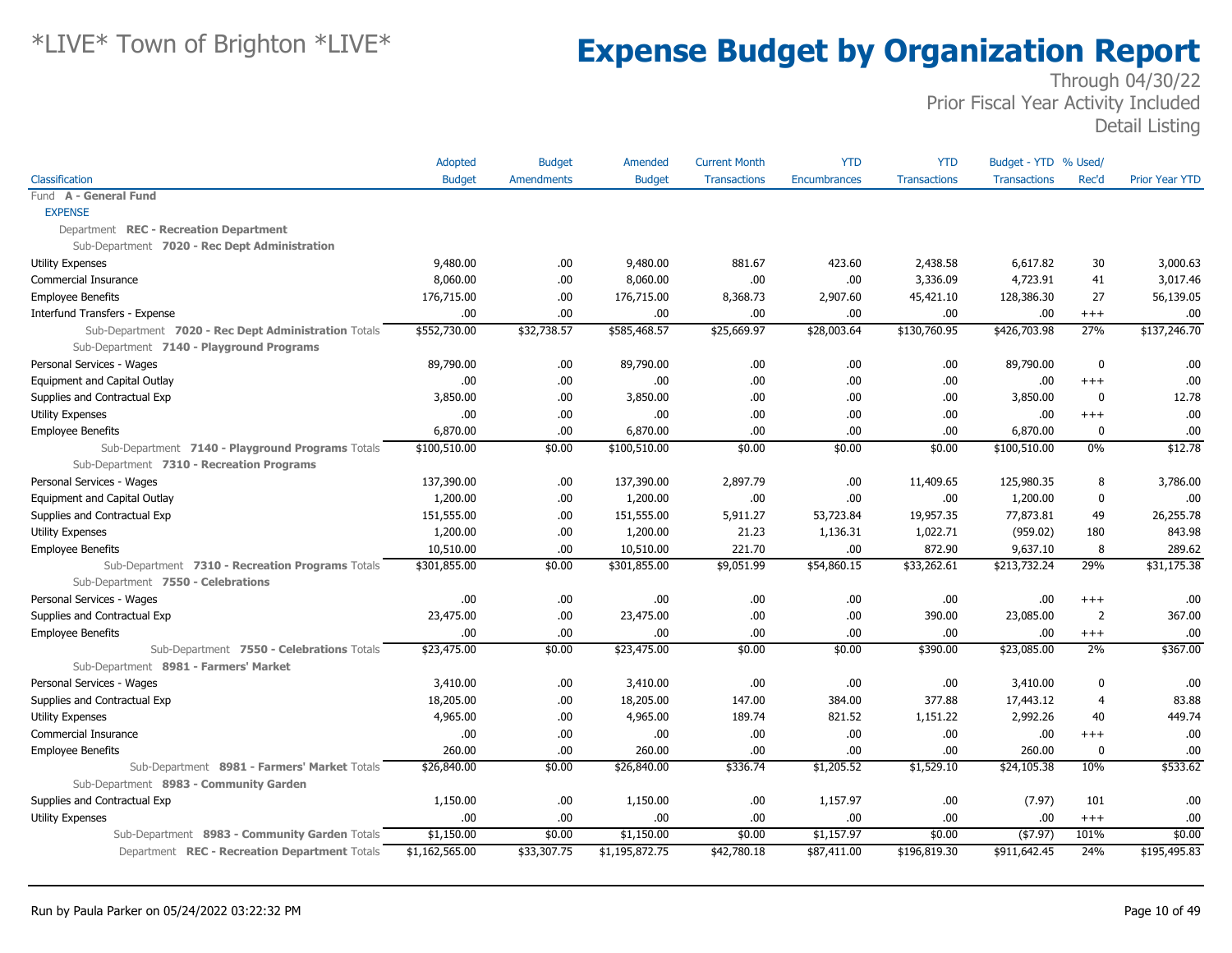|                                                    | Adopted       | <b>Budget</b> | Amended       | <b>Current Month</b> | <b>YTD</b>   | <b>YTD</b>          | Budget - YTD % Used/ |          |                |
|----------------------------------------------------|---------------|---------------|---------------|----------------------|--------------|---------------------|----------------------|----------|----------------|
| Classification                                     | <b>Budget</b> | Amendments    | <b>Budget</b> | <b>Transactions</b>  | Encumbrances | <b>Transactions</b> | <b>Transactions</b>  | Rec'd    | Prior Year YTD |
| Fund A - General Fund                              |               |               |               |                      |              |                     |                      |          |                |
| <b>EXPENSE</b>                                     |               |               |               |                      |              |                     |                      |          |                |
| Department SUPVR - Town Supervisor                 |               |               |               |                      |              |                     |                      |          |                |
| Sub-Department 1220 - Town Supervisor              |               |               |               |                      |              |                     |                      |          |                |
| Personal Services - Wages                          | 257,250.00    | .00           | 257,250.00    | 15,100.39            | .00.         | 56,001.01           | 201,248.99           | 22       | 52,481.44      |
| Equipment and Capital Outlay                       | 500.00        | .00           | 500.00        | .00                  | 3,653.83     | .00                 | (3, 153.83)          | 731      | .00            |
| Supplies and Contractual Exp                       | 32,480.00     | 276.07        | 32,756.07     | 7,690.66             | 320.04       | 8,266.04            | 24,169.99            | 26       | 4,902.83       |
| <b>Utility Expenses</b>                            | 00.           | .00           | .00           | .00                  | .00.         | .00                 | .00.                 | $+++$    | .00            |
| <b>Employee Benefits</b>                           | 114,460.00    | .00           | 114,460.00    | 4,107.93             | .00          | 19,639.39           | 94,820.61            | 17       | 25,199.78      |
| Sub-Department 1220 - Town Supervisor Totals       | \$404,690.00  | \$276.07      | \$404,966.07  | \$26,898.98          | \$3,973.87   | \$83,906.44         | \$317,085.76         | 22%      | \$82,584.05    |
| Department SUPVR - Town Supervisor Totals          | \$404,690.00  | \$276.07      | \$404,966.07  | \$26,898.98          | \$3,973.87   | \$83,906.44         | \$317,085.76         | 22%      | \$82,584.05    |
| Department UNDST - Undistributed Expenses          |               |               |               |                      |              |                     |                      |          |                |
| Interfund Transfers - Expense                      | .00           | .00           | .00.          | .00                  | .00          | .00                 | .00                  | $^{++}$  | .00            |
| Sub-Department 1375 - Credit Card Fees             |               |               |               |                      |              |                     |                      |          |                |
| Supplies and Contractual Exp                       | 16,500.00     | .00           | 16,500.00     | 1,081.30             | .00.         | 4,063.40            | 12,436.60            | 25       | 3,060.83       |
| Sub-Department 1375 - Credit Card Fees Totals      | \$16,500.00   | \$0.00        | \$16,500.00   | \$1,081.30           | \$0.00       | \$4,063.40          | \$12,436.60          | 25%      | \$3,060.83     |
| Sub-Department 1910 - Unallocated Insurance        |               |               |               |                      |              |                     |                      |          |                |
| Commercial Insurance                               | 46,245.00     | .00           | 46,245.00     | .00                  | .00.         | 20,251.08           | 25,993.92            | 44       | 18,189.09      |
| Interfund Transfers - Expense                      | .00.          | .00           | .00.          | .00                  | .00.         | .00                 | .00.                 | $^{+++}$ | .00            |
| Sub-Department 1910 - Unallocated Insurance Totals | \$46,245.00   | \$0.00        | \$46,245.00   | \$0.00               | \$0.00       | \$20,251.08         | \$25,993.92          | 44%      | \$18,189.09    |
| Sub-Department 1920 - Association Dues             |               |               |               |                      |              |                     |                      |          |                |
| Supplies and Contractual Exp                       | 1,800.00      | .00           | 1,800.00      | .00                  | .00          | 1,650.00            | 150.00               | 92       | 1,650.00       |
| Sub-Department 1920 - Association Dues Totals      | \$1,800.00    | \$0.00        | \$1,800.00    | \$0.00               | \$0.00       | \$1,650.00          | \$150.00             | 92%      | \$1,650.00     |
| Sub-Department 1930 - Judgements and Claims        |               |               |               |                      |              |                     |                      |          |                |
| Supplies and Contractual Exp                       | .00.          | .00           | .00.          | .00                  | .00.         | .00                 | .00.                 | $^{+++}$ | .00            |
| Sub-Department 1930 - Judgements and Claims Totals | \$0.00        | \$0.00        | \$0.00        | \$0.00               | \$0.00       | \$0.00              | \$0.00               | $^{+++}$ | \$0.00         |
| Sub-Department 1950 - Taxes and Assessments        |               |               |               |                      |              |                     |                      |          |                |
| Supplies and Contractual Exp                       | .00.          | .00           | .00.          | .00                  | .00.         | .00                 | .00                  | $^{+++}$ | .00            |
| <b>Utility Expenses</b>                            | 4,700.00      | .00           | 4,700.00      | .00                  | .00.         | 3,696.22            | 1,003.78             | 79       | 3,755.41       |
| Interfund Transfers - Expense                      | .00           | .00           | .00.          | .00                  | .00          | .00                 | .00.                 | $^{+++}$ | .00            |
| Sub-Department 1950 - Taxes and Assessments Totals | \$4,700.00    | \$0.00        | \$4,700.00    | \$0.00               | \$0.00       | \$3,696.22          | \$1,003.78           | 79%      | \$3,755.41     |
| Sub-Department 1990 - Contingent Account           |               |               |               |                      |              |                     |                      |          |                |
| Equipment and Capital Outlay                       | .00.          | .00           | .00.          | .00                  | .00.         | .00                 | .00.                 | $^{+++}$ | .00            |
| Supplies and Contractual Exp                       | 30,000.00     | .00           | 30,000.00     | .00                  | .00.         | .00                 | 30,000.00            | 0        | .00            |
| Sub-Department 1990 - Contingent Account Totals    | \$30,000.00   | \$0.00        | \$30,000.00   | \$0.00               | \$0.00       | \$0.00              | \$30,000.00          | $0\%$    | \$0.00         |
| Sub-Department 8760 - Emergency Disaster           |               |               |               |                      |              |                     |                      |          |                |
| Personal Services - Wages                          | .00.          | .00           | .00.          | .00                  | .00          | .00                 | .00                  | $^{++}$  | .00            |
| Supplies and Contractual Exp                       | .00.          | .00           | .00.          | .00                  | .00.         | .00                 | .00.                 | $^{+++}$ | .00            |
| <b>Employee Benefits</b>                           | .00.          | .00           | .00.          | .00                  | .00.         | .00                 | .00.                 | $^{+++}$ | .00            |
| Sub-Department 8760 - Emergency Disaster Totals    | \$0.00        | \$0.00        | \$0.00        | \$0.00               | \$0.00       | \$0.00              | \$0.00               | $+++$    | \$0.00         |
|                                                    |               |               |               |                      |              |                     |                      |          |                |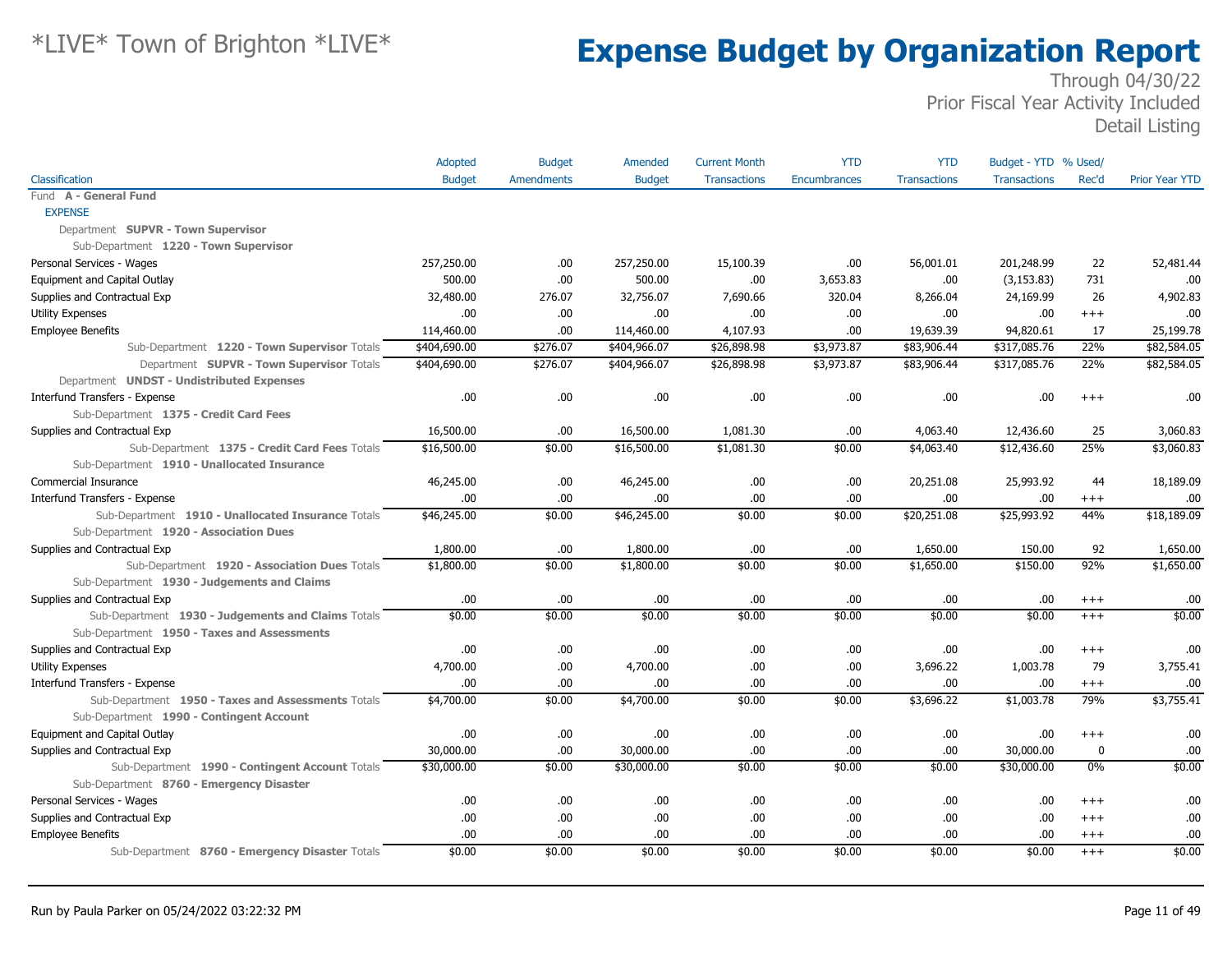|                                                  | Adopted         | <b>Budget</b> | Amended         | <b>Current Month</b> | <b>YTD</b>     | <b>YTD</b>          | Budget - YTD % Used/ |       |                       |
|--------------------------------------------------|-----------------|---------------|-----------------|----------------------|----------------|---------------------|----------------------|-------|-----------------------|
| Classification                                   | <b>Budget</b>   | Amendments    | <b>Budget</b>   | <b>Transactions</b>  | Encumbrances   | <b>Transactions</b> | <b>Transactions</b>  | Rec'd | <b>Prior Year YTD</b> |
| Fund A - General Fund                            |                 |               |                 |                      |                |                     |                      |       |                       |
| <b>EXPENSE</b>                                   |                 |               |                 |                      |                |                     |                      |       |                       |
| Department UNDST - Undistributed Expenses        |                 |               |                 |                      |                |                     |                      |       |                       |
| Sub-Department 9000 - Employee Benefits          |                 |               |                 |                      |                |                     |                      |       |                       |
| Personal Services - Wages                        | 25,000.00       | .00.          | 25,000.00       | .00.                 | .00            | .00.                | 25,000.00            | 0     | .00.                  |
| Supplies and Contractual Exp                     | .00             | .00.          | .00.            | .00.                 | .00            | 165.00              | (165.00)             | $+++$ | 135.00                |
| Commercial Insurance                             | .00             | .00.          | .00.            | .00.                 | .00            | .00                 | .00                  | $+++$ | .00                   |
| <b>Employee Benefits</b>                         | 176,075.00      | .00.          | 176,075.00      | 8,141.33             | 13,904.28      | 64,792.61           | 97,378.11            | 45    | 69,964.32             |
| Interfund Transfers - Expense                    | .00.            | .00.          | .00.            | .00.                 | .00            | .00                 | .00                  | $+++$ | .00                   |
| Sub-Department 9000 - Employee Benefits Totals   | \$201,075.00    | \$0.00        | \$201,075.00    | \$8,141.33           | \$13,904.28    | \$64,957.61         | \$122,213.11         | 39%   | \$70,099.32           |
| Department UNDST - Undistributed Expenses Totals | \$300,320.00    | \$0.00        | \$300,320.00    | \$9,222.63           | \$13,904.28    | \$94,618.31         | \$191,797.41         | 36%   | \$96,754.65           |
| <b>EXPENSE TOTALS</b>                            | \$19,134,410.00 | \$715,743.01  | \$19,850,153.01 | \$1,123,385.36       | \$1,239,759.13 | \$4,991,763.56      | \$13,618,630.32      | 31%   | \$5,435,536.73        |
| Fund A - General Fund Totals                     | \$19,134,410.00 | \$715,743.01  | \$19,850,153.01 | \$1,123,385.36       | \$1,239,759.13 | \$4,991,763.56      | \$13,618,630.32      |       | \$5,435,536.73        |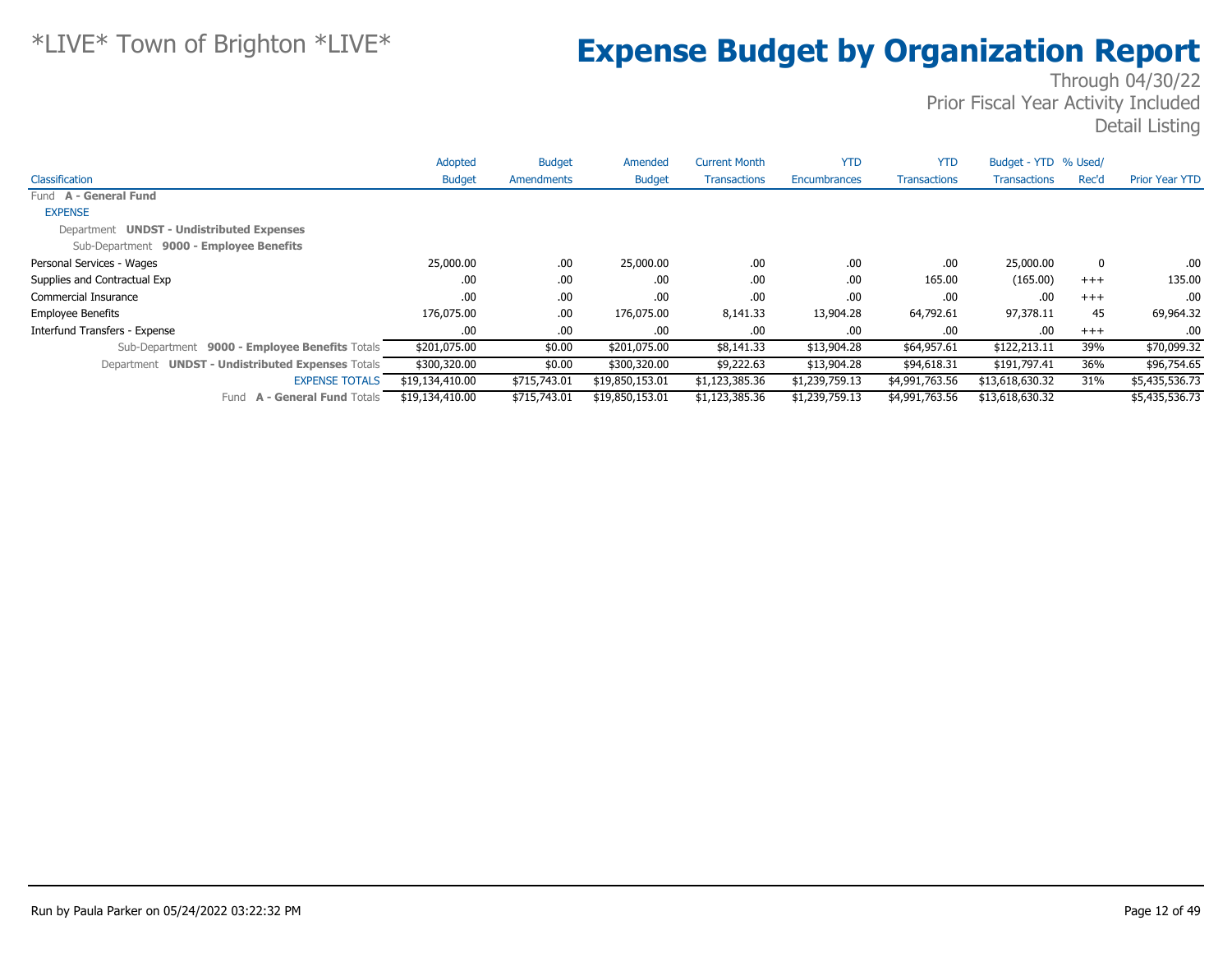|                                                                                        | Adopted        | <b>Budget</b>     | Amended        | <b>Current Month</b> | <b>YTD</b>   | <b>YTD</b>          | Budget - YTD % Used/ |             |                       |
|----------------------------------------------------------------------------------------|----------------|-------------------|----------------|----------------------|--------------|---------------------|----------------------|-------------|-----------------------|
| Classification                                                                         | <b>Budget</b>  | <b>Amendments</b> | <b>Budget</b>  | <b>Transactions</b>  | Encumbrances | <b>Transactions</b> | <b>Transactions</b>  | Rec'd       | <b>Prior Year YTD</b> |
| Fund D - Highway Fund                                                                  |                |                   |                |                      |              |                     |                      |             |                       |
| <b>EXPENSE</b>                                                                         |                |                   |                |                      |              |                     |                      |             |                       |
| Department HWY - Highway Department                                                    |                |                   |                |                      |              |                     |                      |             |                       |
| Sub-Department 5110 - Road Repair                                                      |                |                   |                |                      |              |                     |                      |             |                       |
| Personal Services - Wages                                                              | 1,524,035.00   | .00               | 1,524,035.00   | 97.024.81            | .00          | 309,451.57          | 1,214,583.43         | 20          | 362,086.62            |
| Equipment and Capital Outlay                                                           | 230,775.00     | .00               | 230,775.00     | .00                  | .00          | .00                 | 230,775.00           | $\mathbf 0$ | .00                   |
| Supplies and Contractual Exp                                                           | 710,755.00     | 152,004.72        | 862,759.72     | 9,269.16             | 695,559.02   | 22,364.02           | 144,836.68           | 83          | 39,941.35             |
| Commercial Insurance                                                                   | .00            | .00.              | .00.           | .00                  | .00          | .00                 | .00                  | $+++$       | .00                   |
| Principal on Indebtedness                                                              | 57,000.00      | .00               | 57,000.00      | .00                  | .00          | .00                 | 57,000.00            | 0           | .00                   |
| Interest on Indebtedness                                                               | 10,900.00      | .00.              | 10,900.00      | .00                  | .00          | 2,337.13            | 8,562.87             | 21          | 1,750.00              |
| Interfund Transfers - Expense                                                          | .00            | .00.              | .00.           | .00.                 | .00          | .00.                | .00                  | $^{+++}$    | .00                   |
| Sub-Department 5110 - Road Repair Totals<br>Sub-Department 5120 - Bridges              | \$2,533,465.00 | \$152,004.72      | \$2,685,469.72 | \$106,293.97         | \$695,559.02 | \$334,152.72        | \$1,655,757.98       | 38%         | \$403,777.97          |
| Personal Services - Wages                                                              | 500.00         | .00               | 500.00         | .00                  | .00          | .00                 | 500.00               | $\mathbf 0$ | .00                   |
| Supplies and Contractual Exp                                                           | 450.00         | .00               | 450.00         | .00                  | .00          | .00                 | 450.00               | $\mathbf 0$ | .00                   |
| Interest on Indebtedness                                                               | .00            | .00               | .00            | .00                  | .00          | .00                 | .00                  | $^{++}$     | .00                   |
| Interfund Transfers - Expense                                                          | .00            | .00.              | .00            | .00                  | .00          | .00                 | .00                  | $^{++}$     | .00                   |
| Sub-Department 5120 - Bridges Totals                                                   | \$950.00       | \$0.00            | \$950.00       | \$0.00               | \$0.00       | \$0.00              | \$950.00             | 0%          | \$0.00                |
| Sub-Department 5130 - Machinery                                                        |                |                   |                |                      |              |                     |                      |             |                       |
| Personal Services - Wages                                                              | 240,930.00     | .00               | 240,930.00     | 19,661.76            | .00          | 85,933.81           | 154,996.19           | 36          | 90,435.20             |
| Equipment and Capital Outlay                                                           | 21,600.00      | 105,000.00        | 126,600.00     | .00                  | .00          | 305.28              | 126,294.72           | $\mathbf 0$ | 2,319.98              |
| Supplies and Contractual Exp                                                           | 588,570.00     | 3,718.45          | 592,288.45     | 63,093.68            | 357,106.36   | 180,474.32          | 54,707.77            | 91          | 141,122.86            |
| Commercial Insurance                                                                   | .00.           | .00.              | .00            | .00                  | .00          | .00                 | .00                  | $^{++}$     | .00                   |
| Principal on Indebtedness                                                              | 365,840.00     | .00.              | 365,840.00     | .00                  | .00          | .00                 | 365,840.00           | $\mathbf 0$ | .00                   |
| Interest on Indebtedness                                                               | 56,190.00      | .00               | 56,190.00      | .00                  | .00          | 12,956.81           | 43,233.19            | 23          | 11,317.40             |
| Interfund Transfers - Expense                                                          | .00            | .00.              | .00            | .00                  | .00          | .00                 | .00                  | $^{++}$     | .00                   |
| Sub-Department 5130 - Machinery Totals<br>Sub-Department 5140 - Highway Administration | \$1,273,130.00 | \$108,718.45      | \$1,381,848.45 | \$82,755.44          | \$357,106.36 | \$279,670.22        | \$745,071.87         | 46%         | \$245,195.44          |
| Personal Services - Wages                                                              | 90,510.00      | .00               | 90,510.00      | 6,803.37             | .00          | 25,903.65           | 64,606.35            | 29          | 26,180.87             |
| Equipment and Capital Outlay                                                           | 6,300.00       | 69.84             | 6,369.84       | .00                  | 69.84        | 1,977.71            | 4,322.29             | 32          | .00                   |
| Supplies and Contractual Exp                                                           | 14,605.00      | .00.              | 14,605.00      | 2,374.87             | 6,910.55     | 5,083.51            | 2,610.94             | 82          | 4,369.71              |
| <b>Commercial Insurance</b>                                                            | 72,895.00      | .00.              | 72,895.00      | .00                  | .00          | 29,612.46           | 43,282.54            | 41          | 27,339.95             |
| Interfund Transfers - Expense                                                          | .00            | .00               | .00            | .00                  | .00          | .00.                | .00                  | $^{+++}$    | .00                   |
| Sub-Department 5140 - Highway Administration Totals                                    | \$184,310.00   | \$69.84           | \$184,379.84   | \$9,178.24           | \$6,980.39   | \$62,577.33         | \$114,822.12         | 38%         | \$57,890.53           |
| Sub-Department 5142 - Snow & Ice Control                                               |                |                   |                |                      |              |                     |                      |             |                       |
| Personal Services - Wages                                                              | 324,780.00     | .00               | 324,780.00     | 30,899.54            | .00          | 279,296.40          | 45,483.60            | 86          | 234,504.47            |
| Equipment and Capital Outlay                                                           | .00            | .00               | .00.           | .00                  | .00          | 3,847.10            | (3,847.10)           | $^{+++}$    | .00                   |
| Supplies and Contractual Exp                                                           | 343,985.00     | .00               | 343,985.00     | 5,328.48             | 84,536.21    | 250,097.52          | 9,351.27             | 97          | 210,786.29            |
| Utility Expenses                                                                       | 480.00         | .00               | 480.00         | 34.81                | 373.60       | 106.40              | .00                  | 100         | 55.37                 |
| Interfund Transfers - Expense                                                          | .00            | .00.              | .00            | .00                  | .00          | .00                 | .00                  | $^{+++}$    | .00                   |
| Sub-Department 5142 - Snow & Ice Control Totals                                        | \$669,245.00   | \$0.00            | \$669,245.00   | \$36,262.83          | \$84,909.81  | \$533,347.42        | \$50,987.77          | 92%         | \$445,346.13          |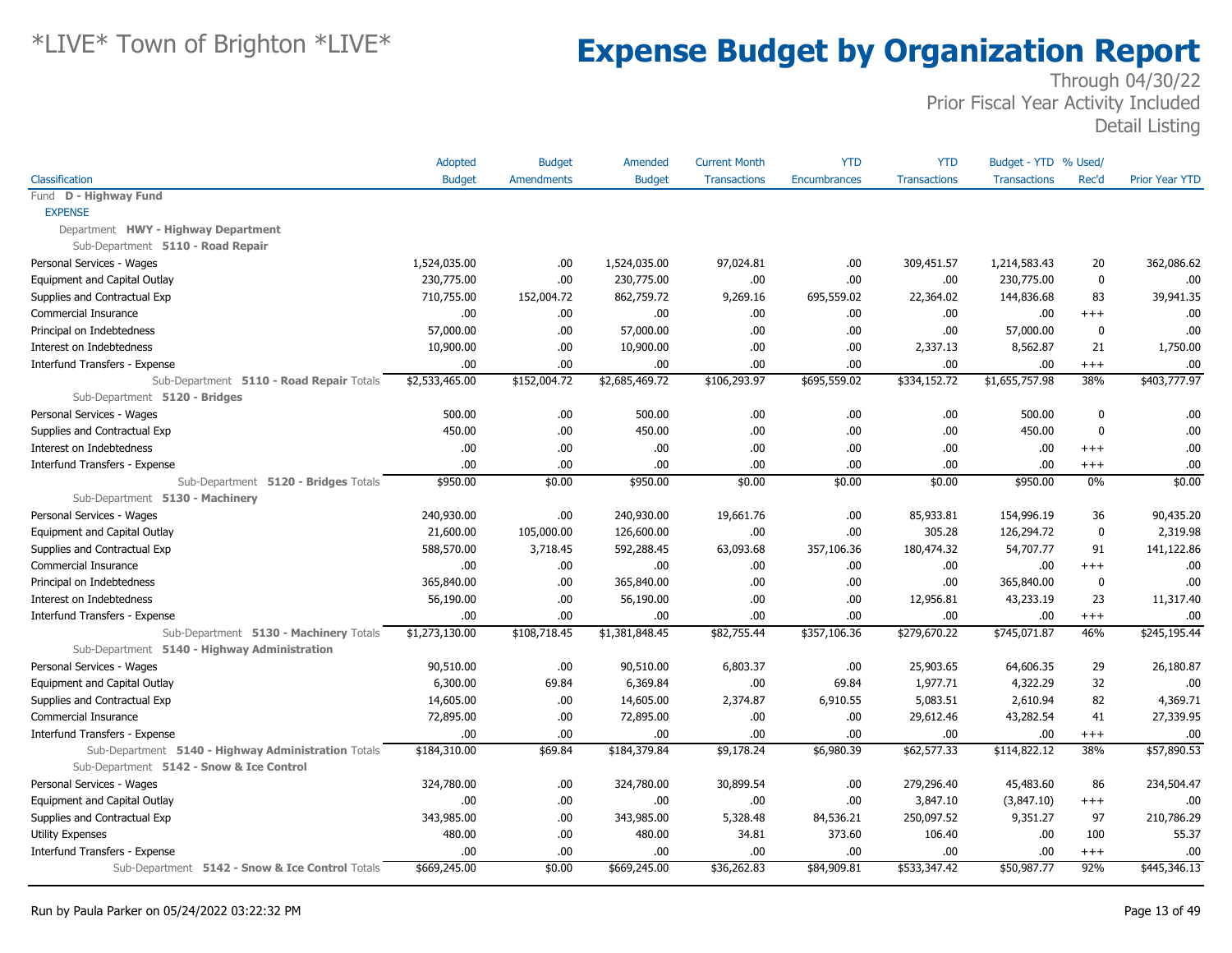|                                                   | Adopted        | <b>Budget</b> | Amended        | <b>Current Month</b> | <b>YTD</b>     | <b>YTD</b>          | Budget - YTD % Used/ |       |                       |
|---------------------------------------------------|----------------|---------------|----------------|----------------------|----------------|---------------------|----------------------|-------|-----------------------|
| Classification                                    | <b>Budget</b>  | Amendments    | <b>Budget</b>  | <b>Transactions</b>  | Encumbrances   | <b>Transactions</b> | <b>Transactions</b>  | Rec'd | <b>Prior Year YTD</b> |
| Fund D - Highway Fund                             |                |               |                |                      |                |                     |                      |       |                       |
| <b>EXPENSE</b>                                    |                |               |                |                      |                |                     |                      |       |                       |
| Department HWY - Highway Department               |                |               |                |                      |                |                     |                      |       |                       |
| Sub-Department 8760 - Emergency Disaster          |                |               |                |                      |                |                     |                      |       |                       |
| Personal Services - Wages                         | .00            | .00.          | .00            | .00                  | .00            | .00                 | .00                  | $+++$ | .00.                  |
| Supplies and Contractual Exp                      | .00            | .00.          | .00            | .00                  | .00            | .00                 | .00                  | $+++$ | .00.                  |
| <b>Employee Benefits</b>                          | .00            | .00           | .00            | .00                  | .00            | .00                 | .00                  | $+++$ | .00.                  |
| Sub-Department 8760 - Emergency Disaster Totals   | \$0.00         | \$0.00        | \$0.00         | \$0.00               | \$0.00         | \$0.00              | \$0.00               | $+++$ | \$0.00                |
| Sub-Department 9000 - Employee Benefits           |                |               |                |                      |                |                     |                      |       |                       |
| Personal Services - Wages                         | 36,560.00      | .00.          | 36,560.00      | 14,304.36            | .00            | 37,680.51           | (1, 120.51)          | 103   | 18,553.04             |
| Supplies and Contractual Exp                      | 3,000.00       | .00.          | 3,000.00       | .00                  | .00            | 1,186.00            | 1,814.00             | 40    | 565.00                |
| <b>Commercial Insurance</b>                       | .00            | .00.          | .00            | .00                  | .00            | .00                 | .00                  | $+++$ | .00                   |
| <b>Employee Benefits</b>                          | 1,176,385.00   | .00.          | 1,176,385.00   | 70,138.25            | 29,523.30      | 383,687.89          | 763,173.81           | 35    | 440,627.85            |
| Interfund Transfers - Expense                     | .00            | .00.          | .00.           | .00                  | .00            | .00                 | .00                  | $+++$ | .00.                  |
| 9000 - Employee Benefits Totals<br>Sub-Department | \$1,215,945.00 | \$0.00        | \$1,215,945.00 | \$84,442.61          | \$29,523.30    | \$422,554.40        | \$763,867.30         | 37%   | \$459,745.89          |
| Department HWY - Highway Department Totals        | \$5,877,045.00 | \$260,793.01  | \$6,137,838.01 | \$318,933.09         | \$1,174,078.88 | \$1,632,302.09      | \$3,331,457.04       | 46%   | \$1,611,955.96        |
| <b>EXPENSE TOTALS</b>                             | \$5,877,045.00 | \$260,793.01  | \$6,137,838.01 | \$318,933.09         | \$1,174,078.88 | \$1,632,302.09      | \$3,331,457.04       | 46%   | \$1,611,955.96        |
| <b>D - Highway Fund Totals</b><br>Fund            | \$5,877,045.00 | \$260,793.01  | \$6,137,838.01 | \$318,933.09         | \$1,174,078.88 | \$1,632,302.09      | \$3,331,457.04       |       | \$1,611,955.96        |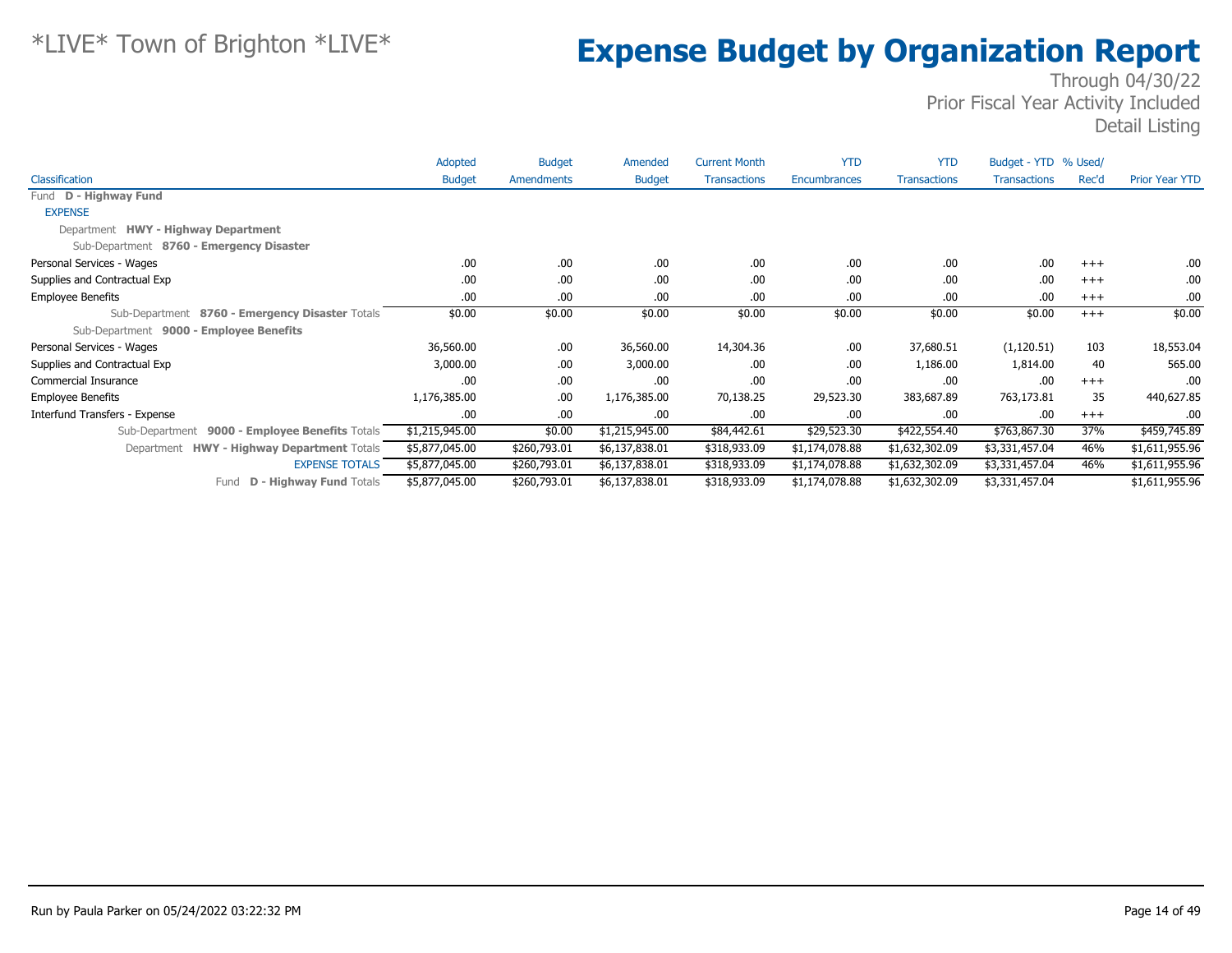|                                                                   | Adopted       | <b>Budget</b>     | Amended       | <b>Current Month</b> | <b>YTD</b>   | <b>YTD</b>          | Budget - YTD % Used/ |          |                       |
|-------------------------------------------------------------------|---------------|-------------------|---------------|----------------------|--------------|---------------------|----------------------|----------|-----------------------|
| Classification                                                    | <b>Budget</b> | <b>Amendments</b> | <b>Budget</b> | <b>Transactions</b>  | Encumbrances | <b>Transactions</b> | <b>Transactions</b>  | Rec'd    | <b>Prior Year YTD</b> |
| Fund H - Capital Projects Fund                                    |               |                   |               |                      |              |                     |                      |          |                       |
| <b>EXPENSE</b>                                                    |               |                   |               |                      |              |                     |                      |          |                       |
| Department BLDGS - Facility Improvements                          |               |                   |               |                      |              |                     |                      |          |                       |
| Sub-Department ALARM - Fire Alarm                                 |               |                   |               |                      |              |                     |                      |          |                       |
| Equipment and Capital Outlay                                      | .00.          | .00.              | .00.          | .00                  | .00          | .00.                | .00                  | $+++$    | .00                   |
| Supplies and Contractual Exp                                      | .00.          | .00               | .00.          | .00                  | .00          | .00.                | .00                  | $^{+++}$ | .00                   |
| Interfund Transfers - Expense                                     | .00.          | .00               | .00           | .00                  | .00          | .00.                | .00                  | $^{+++}$ | .00                   |
| Sub-Department ALARM - Fire Alarm Totals                          | \$0.00        | \$0.00            | \$0.00        | \$0.00               | \$0.00       | \$0.00              | \$0.00               | $+++$    | \$0.00                |
| Sub-Department CONCT - Library/Town Hall Connect                  |               |                   |               |                      |              |                     |                      |          |                       |
| Supplies and Contractual Exp                                      | .00.          | .00.              | .00.          | .00                  | .00          | .00.                | .00                  | $^{+++}$ | .00                   |
| Interfund Transfers - Expense                                     | .00.          | .00               | .00           | .00                  | .00          | .00.                | .00                  | $^{+++}$ | .00                   |
| Sub-Department CONCT - Library/Town Hall Connect<br><b>Totals</b> | \$0.00        | \$0.00            | \$0.00        | \$0.00               | \$0.00       | \$0.00              | \$0.00               | $^{+++}$ | \$0.00                |
| Sub-Department FUELD - Fuel Depot Replacement                     |               |                   |               |                      |              |                     |                      |          |                       |
| Equipment and Capital Outlay                                      | .00.          | .00               | .00           | .00                  | .00          | .00.                | .00                  | $^{+++}$ | .00                   |
| Supplies and Contractual Exp                                      | .00           | .00               | .00           | .00                  | .00          | .00.                | .00                  | $^{+++}$ | .00                   |
| Interfund Transfers - Expense                                     | .00.          | .00               | .00.          | .00                  | .00          | .00                 | .00                  | $^{+++}$ | .00                   |
| Sub-Department FUELD - Fuel Depot Replacement Totals              | \$0.00        | \$0.00            | \$0.00        | \$0.00               | \$0.00       | \$0.00              | \$0.00               | $^{+++}$ | \$0.00                |
| Sub-Department ROOF - Roof Replacement                            |               |                   |               |                      |              |                     |                      |          |                       |
| Equipment and Capital Outlay                                      | .00.          | .00               | .00           | .00                  | .00          | .00.                | .00                  | $+++$    | .00                   |
| Supplies and Contractual Exp                                      | .00.          | .00               | .00           | .00                  | .00          | .00.                | .00                  | $+++$    | .00                   |
| Sub-Department ROOF - Roof Replacement Totals                     | \$0.00        | \$0.00            | \$0.00        | \$0.00               | \$0.00       | \$0.00              | \$0.00               | $^{+++}$ | \$0.00                |
| Sub-Department SALTR - Salt Barn Roof Replacemnt                  |               |                   |               |                      |              |                     |                      |          |                       |
| Equipment and Capital Outlay                                      | .00.          | .00.              | .00.          | .00                  | .00          | .00.                | .00                  | $^{+++}$ | .00                   |
| Supplies and Contractual Exp                                      | .00.          | .00               | .00           | .00                  | .00          | .00.                | .00                  | $+++$    | .00                   |
| Interfund Transfers - Expense                                     | .00.          | .00               | .00.          | .00                  | .00          | .00.                | .00                  | $^{+++}$ | .00                   |
| Sub-Department SALTR - Salt Barn Roof Replacemnt<br>Totals        | \$0.00        | \$0.00            | \$0.00        | \$0.00               | \$0.00       | \$0.00              | \$0.00               | $+++$    | \$0.00                |
| Department BLDGS - Facility Improvements Totals                   | \$0.00        | \$0.00            | \$0.00        | \$0.00               | \$0.00       | \$0.00              | \$0.00               | $+++$    | \$0.00                |
| Department BRIDG - Bridge Construction/Repar                      |               |                   |               |                      |              |                     |                      |          |                       |
| Sub-Department CORWN - CORWIN RD BRIDGE                           |               |                   |               |                      |              |                     |                      |          |                       |
| Equipment and Capital Outlay                                      | .00.          | .00.              | .00.          | .00                  | .00          | .00.                | .00                  | $+++$    | .00                   |
| Supplies and Contractual Exp                                      | .00           | .00               | .00           | .00                  | .00          | .00.                | .00                  | $^{+++}$ | .00                   |
| Sub-Department CORWN - CORWIN RD BRIDGE Totals                    | \$0.00        | \$0.00            | \$0.00        | \$0.00               | \$0.00       | \$0.00              | \$0.00               | $^{+++}$ | \$0.00                |
| Department BRIDG - Bridge Construction/Repar Totals               | \$0.00        | \$0.00            | \$0.00        | \$0.00               | \$0.00       | \$0.00              | \$0.00               | $+++$    | \$0.00                |
| Department CANAL - Canal Development                              |               |                   |               |                      |              |                     |                      |          |                       |
| Sub-Department DOCK - Boat Dock and Put                           |               |                   |               |                      |              |                     |                      |          |                       |
| Equipment and Capital Outlay                                      | .00.          | .00               | .00.          | .00                  | .00          | .00.                | .00                  | $^{+++}$ | .00                   |
| Sub-Department DOCK - Boat Dock and Put Totals                    | \$0.00        | \$0.00            | \$0.00        | \$0.00               | \$0.00       | \$0.00              | \$0.00               | $^{+++}$ | \$0.00                |
| Department CANAL - Canal Development Totals                       | \$0.00        | \$0.00            | \$0.00        | \$0.00               | \$0.00       | \$0.00              | \$0.00               | $^{+++}$ | \$0.00                |
| Department CAPRJ - Capital Projects                               |               |                   |               |                      |              |                     |                      |          |                       |
| Interfund Transfers - Expense                                     | .00           | .00               | .00.          | .00                  | .00          | .00.                | .00                  | $^{+++}$ | .00                   |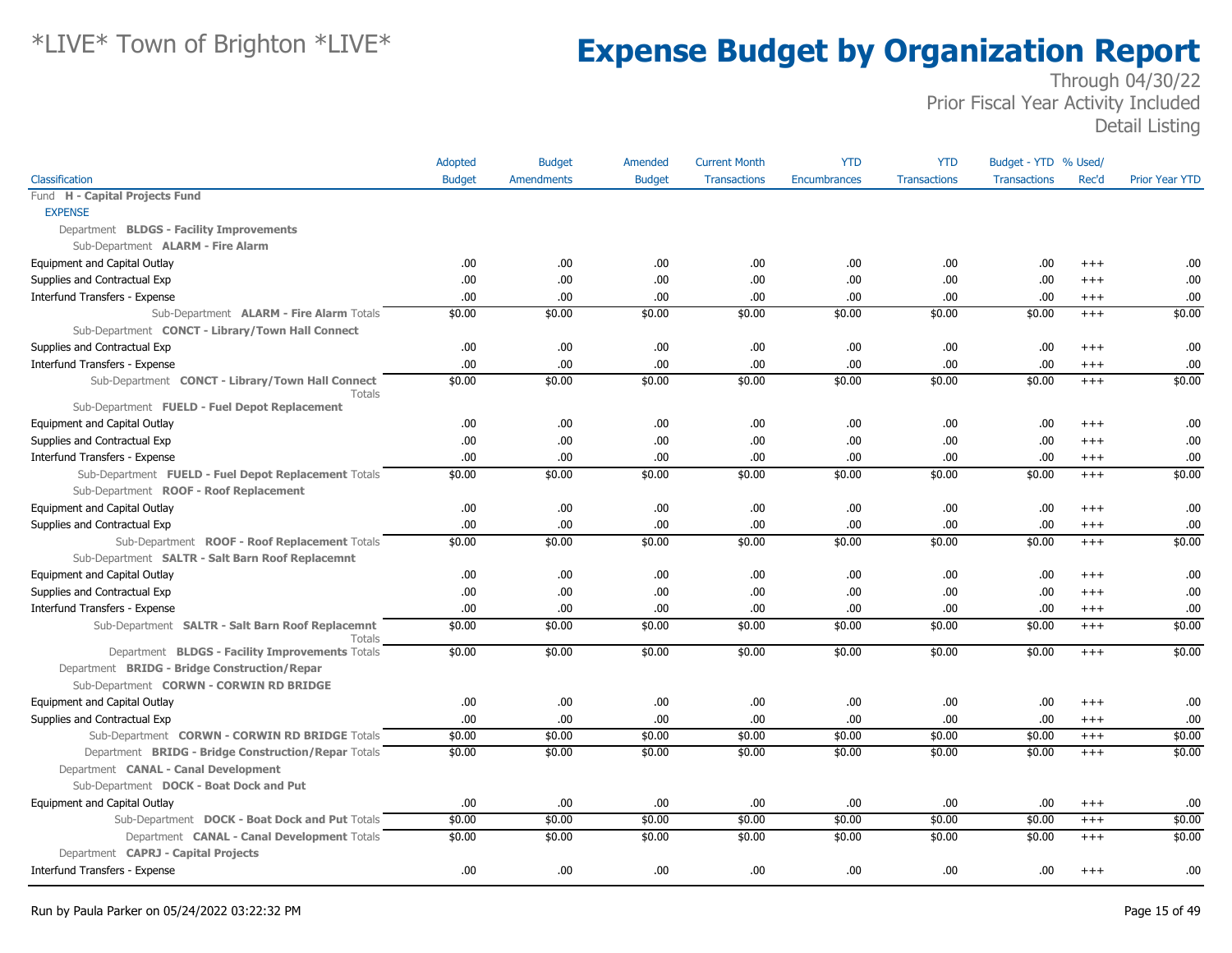|                                                       | Adopted       | <b>Budget</b>     | Amended       | <b>Current Month</b> | <b>YTD</b>   | <b>YTD</b>          | Budget - YTD % Used/ |          |                       |
|-------------------------------------------------------|---------------|-------------------|---------------|----------------------|--------------|---------------------|----------------------|----------|-----------------------|
| Classification                                        | <b>Budget</b> | <b>Amendments</b> | <b>Budget</b> | <b>Transactions</b>  | Encumbrances | <b>Transactions</b> | <b>Transactions</b>  | Rec'd    | <b>Prior Year YTD</b> |
| Fund H - Capital Projects Fund                        |               |                   |               |                      |              |                     |                      |          |                       |
| <b>EXPENSE</b>                                        |               |                   |               |                      |              |                     |                      |          |                       |
| Department CAPRJ - Capital Projects                   |               |                   |               |                      |              |                     |                      |          |                       |
| Sub-Department SNKTG - Const Sen. Keating Blvd        |               |                   |               |                      |              |                     |                      |          |                       |
| Supplies and Contractual Exp                          | .00           | .00               | .00.          | .00                  | .00.         | .00.                | .00                  | $+++$    | .00                   |
| Interfund Transfers - Expense                         | .00           | .00               | .00.          | .00                  | .00          | .00                 | .00.                 | $^{+++}$ | .00                   |
| Sub-Department SNKTG - Const Sen. Keating Blvd Totals | \$0.00        | \$0.00            | \$0.00        | \$0.00               | \$0.00       | \$0.00              | \$0.00               | $+++$    | \$0.00                |
| Department CAPRJ - Capital Projects Totals            | \$0.00        | \$0.00            | \$0.00        | \$0.00               | \$0.00       | \$0.00              | \$0.00               | $+++$    | \$0.00                |
| Department CULVT - Culvert                            |               |                   |               |                      |              |                     |                      |          |                       |
| Sub-Department FAIR - Fairfield Rd. Culvert           |               |                   |               |                      |              |                     |                      |          |                       |
| Equipment and Capital Outlay                          | .00.          | .00               | .00.          | .00                  | .00.         | .00.                | .00                  | $+++$    | .00                   |
| Supplies and Contractual Exp                          | .00           | .00               | .00.          | .00                  | .00          | .00                 | .00.                 | $+++$    | .00                   |
| Interfund Transfers - Expense                         | .00           | .00               | .00.          | .00                  | .00          | .00                 | .00                  | $^{+++}$ | .00                   |
| Sub-Department FAIR - Fairfield Rd. Culvert Totals    | \$0.00        | \$0.00            | \$0.00        | \$0.00               | \$0.00       | \$0.00              | \$0.00               | $^{+++}$ | \$0.00                |
| Department CULVT - Culvert Totals                     | \$0.00        | \$0.00            | \$0.00        | \$0.00               | \$0.00       | \$0.00              | \$0.00               | $+++$    | \$0.00                |
| Department DPWOP - DPW Operations Center              |               |                   |               |                      |              |                     |                      |          |                       |
| Sub-Department HVAC - HVAC                            |               |                   |               |                      |              |                     |                      |          |                       |
| Equipment and Capital Outlay                          | .00           | .00               | .00.          | .00                  | .00          | .00                 | .00.                 | $+++$    | .00                   |
| Supplies and Contractual Exp                          | .00.          | .00               | .00.          | .00                  | .00          | .00                 | .00                  | $+++$    | .00                   |
| Interfund Transfers - Expense                         | .00           | .00               | .00.          | .00                  | .00          | .00                 | .00.                 | $^{+++}$ | .00                   |
| Sub-Department HVAC - HVAC Totals                     | \$0.00        | \$0.00            | \$0.00        | \$0.00               | \$0.00       | \$0.00              | \$0.00               | $+++$    | \$0.00                |
| Sub-Department ROOF - Roof Replacement                |               |                   |               |                      |              |                     |                      |          |                       |
| Equipment and Capital Outlay                          | .00           | .00               | .00.          | .00                  | .00.         | .00                 | .00.                 | $^{+++}$ | .00                   |
| Supplies and Contractual Exp                          | .00           | .00               | .00.          | .00                  | .00          | .00.                | .00.                 | $+++$    | .00                   |
| Interfund Transfers - Expense                         | .00.          | .00               | .00.          | .00                  | .00.         | .00                 | .00.                 | $^{+++}$ | .00                   |
| Sub-Department ROOF - Roof Replacement Totals         | \$0.00        | \$0.00            | \$0.00        | \$0.00               | \$0.00       | \$0.00              | \$0.00               | $+++$    | \$0.00                |
| Sub-Department SIDE - Siding                          |               |                   |               |                      |              |                     |                      |          |                       |
| Equipment and Capital Outlay                          | .00           | .00               | .00.          | .00                  | .00.         | .00.                | .00.                 | $^{++}$  | .00                   |
| Supplies and Contractual Exp                          | .00           | .00               | .00.          | .00                  | .00.         | .00                 | .00.                 | $+++$    | .00                   |
| Interfund Transfers - Expense                         | .00           | .00               | .00.          | .00                  | .00.         | .00.                | .00.                 | $^{+++}$ | .00                   |
| Sub-Department SIDE - Siding Totals                   | \$0.00        | \$0.00            | \$0.00        | \$0.00               | \$0.00       | \$0.00              | \$0.00               | $^{+++}$ | \$0.00                |
| Sub-Department WIND - Windows Replacement             |               |                   |               |                      |              |                     |                      |          |                       |
| Equipment and Capital Outlay                          | .00           | .00               | .00.          | .00                  | .00          | .00                 | .00.                 | $^{++}$  | .00.                  |
| Supplies and Contractual Exp                          | .00           | .00               | .00.          | .00                  | .00          | .00                 | .00.                 | $^{++}$  | .00                   |
| Interfund Transfers - Expense                         | .00           | .00               | .00.          | .00                  | .00          | .00.                | .00                  | $+++$    | .00                   |
| Sub-Department WIND - Windows Replacement Totals      | \$0.00        | \$0.00            | \$0.00        | \$0.00               | \$0.00       | \$0.00              | \$0.00               | $^{+++}$ | \$0.00                |
| Department DPWOP - DPW Operations Center Totals       | \$0.00        | \$0.00            | \$0.00        | \$0.00               | \$0.00       | \$0.00              | \$0.00               | $+++$    | \$0.00                |
| Department DRAIN - Drainage Project                   |               |                   |               |                      |              |                     |                      |          |                       |
| Sub-Department SUSQU - Susquehanna Drainage Proj      |               |                   |               |                      |              |                     |                      |          |                       |
| Supplies and Contractual Exp                          | .00           | .00               | .00.          | .00                  | .00          | .00                 | .00                  | $+++$    | .00                   |
| Interfund Transfers - Expense                         | .00.          | .00               | .00.          | .00                  | .00.         | .00.                | .00.                 | $^{++}$  | .00                   |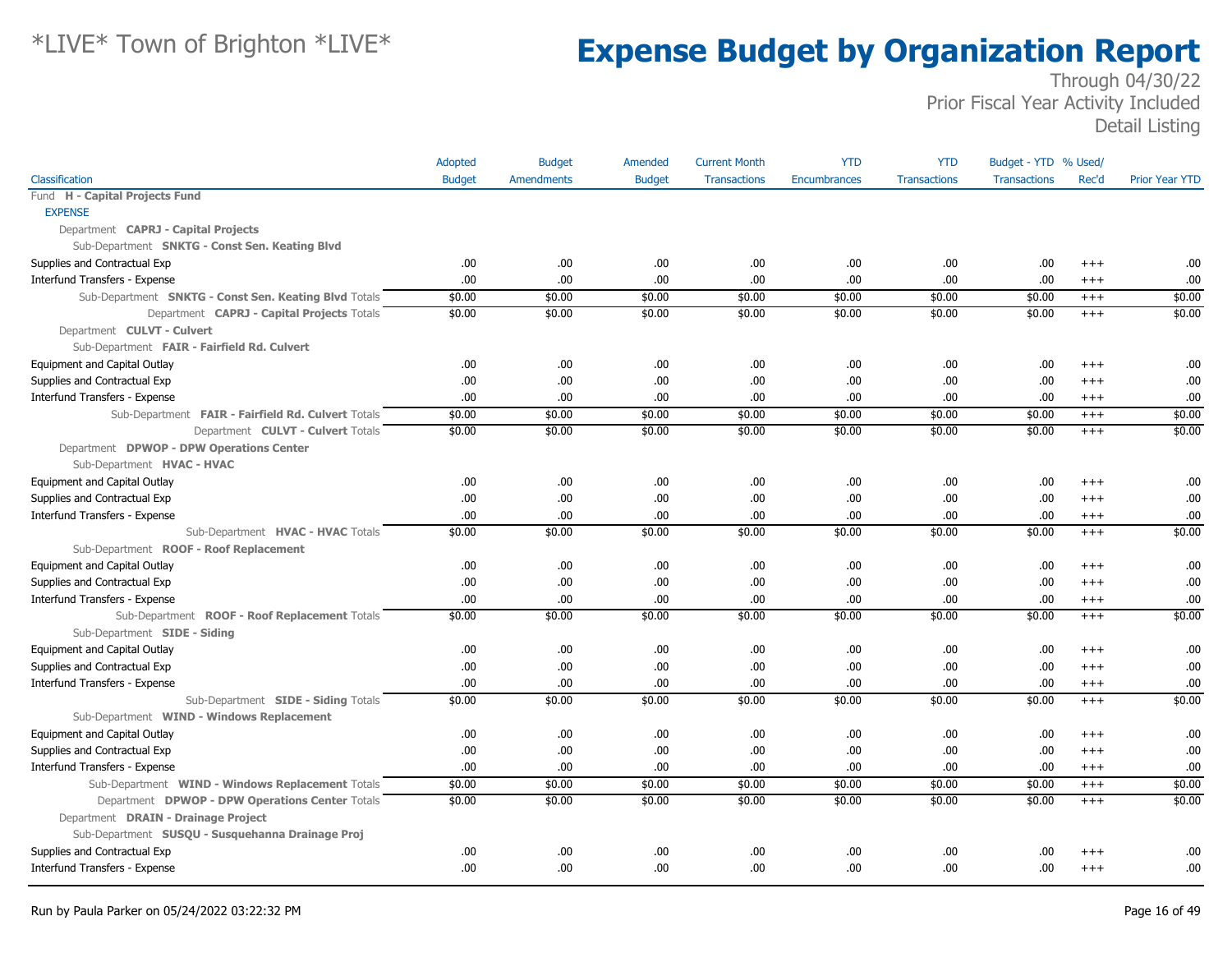|                                                                   | Adopted       | <b>Budget</b>     | Amended       | <b>Current Month</b> | <b>YTD</b>   | <b>YTD</b>          | Budget - YTD % Used/ |          |                       |
|-------------------------------------------------------------------|---------------|-------------------|---------------|----------------------|--------------|---------------------|----------------------|----------|-----------------------|
| Classification                                                    | <b>Budget</b> | <b>Amendments</b> | <b>Budget</b> | <b>Transactions</b>  | Encumbrances | <b>Transactions</b> | <b>Transactions</b>  | Rec'd    | <b>Prior Year YTD</b> |
| Fund H - Capital Projects Fund                                    |               |                   |               |                      |              |                     |                      |          |                       |
| <b>EXPENSE</b>                                                    |               |                   |               |                      |              |                     |                      |          |                       |
| Department DRAIN - Drainage Project                               |               |                   |               |                      |              |                     |                      |          |                       |
| Sub-Department SUSQU - Susquehanna Drainage Proj<br><b>Totals</b> | \$0.00        | \$0.00            | \$0.00        | \$0.00               | \$0.00       | \$0.00              | \$0.00               | $^{+++}$ | \$0.00                |
| Department DRAIN - Drainage Project Totals                        | \$0.00        | \$0.00            | \$0.00        | \$0.00               | \$0.00       | \$0.00              | \$0.00               | $+++$    | \$0.00                |
| Department GIGP - Green Innovation GrantPrg                       |               |                   |               |                      |              |                     |                      |          |                       |
| Sub-Department MAGSP - Monroe Ave Green St. Prog                  |               |                   |               |                      |              |                     |                      |          |                       |
| Equipment and Capital Outlay                                      | .00.          | .00.              | .00           | .00.                 | .00          | .00.                | .00                  | $^{+++}$ | .00                   |
| Supplies and Contractual Exp                                      | .00           | .00.              | .00           | .00.                 | .00          | .00                 | .00                  | $^{+++}$ | .00                   |
| Sub-Department MAGSP - Monroe Ave Green St. Prog<br>Totals        | \$0.00        | \$0.00            | \$0.00        | \$0.00               | \$0.00       | \$0.00              | \$0.00               | $+++$    | \$0.00                |
| Department GIGP - Green Innovation GrantPrg Totals                | \$0.00        | \$0.00            | \$0.00        | \$0.00               | \$0.00       | \$0.00              | \$0.00               | $+++$    | \$0.00                |
| Department LIBRY - Brighton Memorial Library                      |               |                   |               |                      |              |                     |                      |          |                       |
| Sub-Department CONCT - Library/Town Hall Connect                  |               |                   |               |                      |              |                     |                      |          |                       |
| Supplies and Contractual Exp                                      | .00           | .00.              | .00           | .00.                 | .00          | .00                 | .00                  | $^{+++}$ | .00                   |
| Sub-Department CONCT - Library/Town Hall Connect<br>Totals        | \$0.00        | \$0.00            | \$0.00        | \$0.00               | \$0.00       | \$0.00              | \$0.00               | $+++$    | \$0.00                |
| Sub-Department HVAC - HVAC                                        |               |                   |               |                      |              |                     |                      |          |                       |
| Equipment and Capital Outlay                                      | .00.          | .00.              | .00           | .00.                 | .00          | .00.                | .00                  | $^{++}$  | .00                   |
| Supplies and Contractual Exp                                      | .00.          | .00.              | .00           | .00.                 | .00          | .00.                | .00                  | $^{++}$  | .00                   |
| Interfund Transfers - Expense                                     | .00           | .00.              | .00           | .00.                 | .00          | .00.                | .00                  | $^{+++}$ | .00                   |
| Sub-Department HVAC - HVAC Totals                                 | \$0.00        | \$0.00            | \$0.00        | \$0.00               | \$0.00       | \$0.00              | \$0.00               | $^{++}$  | \$0.00                |
| Sub-Department HVAC2 - HVAC Replacement 2016                      |               |                   |               |                      |              |                     |                      |          |                       |
| Equipment and Capital Outlay                                      | .00.          | .00.              | .00.          | .00.                 | .00          | .00.                | .00                  | $+++$    | .00                   |
| Supplies and Contractual Exp                                      | .00           | .00.              | .00           | .00.                 | .00          | .00.                | .00                  | $^{+++}$ | .00                   |
| Sub-Department HVAC2 - HVAC Replacement 2016 Totals               | \$0.00        | \$0.00            | \$0.00        | \$0.00               | \$0.00       | \$0.00              | \$0.00               | $+++$    | \$0.00                |
| Sub-Department ROOF - Roof Replacement                            |               |                   |               |                      |              |                     |                      |          |                       |
| Equipment and Capital Outlay                                      | .00.          | 727,000.00        | 727,000.00    | .00.                 | 651,140.00   | 6,460.00            | 69,400.00            | 90       | .00                   |
| Supplies and Contractual Exp                                      | .00           | 3,958.06          | 3,958.06      | .00.                 | .00          | .00.                | 3,958.06             | 0        | .00                   |
| Sub-Department ROOF - Roof Replacement Totals                     | \$0.00        | \$730,958.06      | \$730,958.06  | \$0.00               | \$651,140.00 | \$6,460.00          | \$73,358.06          | 90%      | \$0.00                |
| Department LIBRY - Brighton Memorial Library Totals               | \$0.00        | \$730,958.06      | \$730,958.06  | \$0.00               | \$651,140.00 | \$6,460.00          | \$73,358.06          | 90%      | \$0.00                |
| Department LOAD - Loader Purchase                                 |               |                   |               |                      |              |                     |                      |          |                       |
| Sub-Department LDR17 - Loader 2017                                |               |                   |               |                      |              |                     |                      |          |                       |
| Equipment and Capital Outlay                                      | .00           | .00.              | .00           | .00.                 | .00          | .00.                | .00                  | $+++$    | .00                   |
| Supplies and Contractual Exp                                      | .00           | .00.              | .00           | .00.                 | .00          | .00.                | .00                  | $^{+++}$ | .00                   |
| <b>Interfund Transfers - Expense</b>                              | .00           | .00.              | .00           | .00                  | .00.         | .00.                | .00                  | $^{+++}$ | .00                   |
| Sub-Department LDR17 - Loader 2017 Totals                         | \$0.00        | \$0.00            | \$0.00        | \$0.00               | \$0.00       | \$0.00              | \$0.00               | $+++$    | \$0.00                |
| Sub-Department LDR20 - Loader 2020                                |               |                   |               |                      |              |                     |                      |          |                       |
| Equipment and Capital Outlay                                      | .00           | .00.              | .00           | .00.                 | .00          | .00.                | .00                  | $^{++}$  | .00                   |
| Supplies and Contractual Exp                                      | .00           | .00.              | .00           | .00.                 | .00          | .00.                | .00                  | $^{+++}$ | .00                   |
| Interfund Transfers - Expense                                     | .00.          | .00               | .00           | .00.                 | .00.         | 00.                 | .00                  | $+++$    | 116.51                |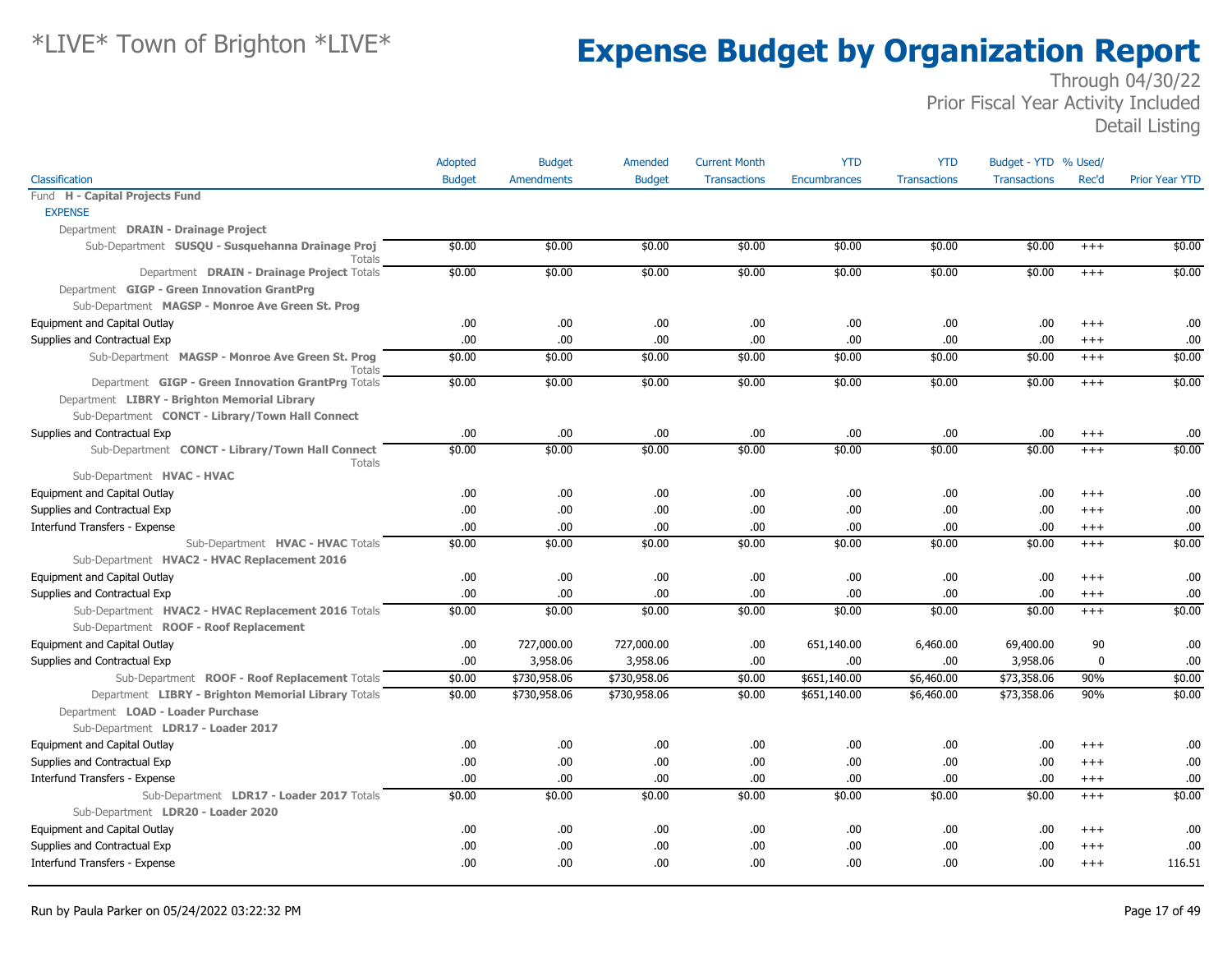|                                                            | Adopted       | <b>Budget</b> | Amended       | <b>Current Month</b> | <b>YTD</b>          | <b>YTD</b>          | Budget - YTD % Used/ |                |                       |
|------------------------------------------------------------|---------------|---------------|---------------|----------------------|---------------------|---------------------|----------------------|----------------|-----------------------|
| Classification                                             | <b>Budget</b> | Amendments    | <b>Budget</b> | <b>Transactions</b>  | <b>Encumbrances</b> | <b>Transactions</b> | <b>Transactions</b>  | Rec'd          | <b>Prior Year YTD</b> |
| Fund H - Capital Projects Fund                             |               |               |               |                      |                     |                     |                      |                |                       |
| <b>EXPENSE</b>                                             |               |               |               |                      |                     |                     |                      |                |                       |
| Department LOAD - Loader Purchase                          |               |               |               |                      |                     |                     |                      |                |                       |
| Sub-Department LDR20 - Loader 2020 Totals                  | \$0.00        | \$0.00        | \$0.00        | \$0.00               | \$0.00              | \$0.00              | \$0.00               | $^{+++}$       | \$116.51              |
| Department LOAD - Loader Purchase Totals                   | \$0.00        | \$0.00        | \$0.00        | \$0.00               | \$0.00              | \$0.00              | \$0.00               | $+++$          | \$116.51              |
| Department PARKS - Parks                                   |               |               |               |                      |                     |                     |                      |                |                       |
| Sub-Department BPAME - Buckland Park Amenities             |               |               |               |                      |                     |                     |                      |                |                       |
| Equipment and Capital Outlay                               | .00.          | .00.          | .00.          | .00                  | .00                 | .00                 | .00.                 | $+++$          | .00                   |
| Supplies and Contractual Exp                               | .00           | .00           | .00           | .00                  | .00                 | .00                 | .00                  | $+++$          | .00                   |
| Sub-Department BPAME - Buckland Park Amenities<br>Totals   | \$0.00        | \$0.00        | \$0.00        | \$0.00               | \$0.00              | \$0.00              | \$0.00               | $+++$          | \$0.00                |
| Sub-Department CGLEN - Corbett's Glen Acquir/Dev           |               |               |               |                      |                     |                     |                      |                |                       |
| Equipment and Capital Outlay                               | .00.          | .00.          | .00           | .00                  | .00.                | .00                 | .00.                 | $^{++}$        | .00                   |
| Supplies and Contractual Exp                               | .00.          | .00           | .00           | .00                  | .00                 | .00                 | .00.                 | $^{+++}$       | .00                   |
| Sub-Department CGLEN - Corbett's Glen Acquir/Dev<br>Totals | \$0.00        | \$0.00        | \$0.00        | \$0.00               | \$0.00              | \$0.00              | \$0.00               | $+++$          | \$0.00                |
| Sub-Department EWTRL - Elmwood/Westfall Trail              |               |               |               |                      |                     |                     |                      |                |                       |
| Equipment and Capital Outlay                               | .00           | .00           | .00.          | .00                  | .00.                | .00                 | .00.                 | $^{++}$        | .00                   |
| Supplies and Contractual Exp                               | .00           | .00           | .00           | .00                  | .00.                | .00                 | .00.                 | $+++$          | .00                   |
| Interfund Transfers - Expense                              | .00           | .00           | .00.          | .00                  | .00                 | .00                 | .00.                 | $^{+++}$       | .00                   |
| Sub-Department EWTRL - Elmwood/Westfall Trail Totals       | \$0.00        | \$0.00        | \$0.00        | \$0.00               | \$0.00              | \$0.00              | \$0.00               | $+++$          | \$0.00                |
| Sub-Department FARMH - Restore Gonsen. Farmhouse           |               |               |               |                      |                     |                     |                      |                |                       |
| Equipment and Capital Outlay                               | .00.          | .00.          | .00           | .00                  | .00.                | .00                 | .00                  | $+++$          | .00.                  |
| Supplies and Contractual Exp                               | .00.          | .00.          | .00.          | .00                  | .00.                | .00                 | .00                  | $^{+++}$       | .00                   |
| Sub-Department FARMH - Restore Gonsen. Farmhouse<br>Totals | \$0.00        | \$0.00        | \$0.00        | \$0.00               | \$0.00              | \$0.00              | \$0.00               | $+++$          | \$0.00                |
| Sub-Department FMRKT - Farmers Market Building             |               |               |               |                      |                     |                     |                      |                |                       |
| <b>Equipment and Capital Outlay</b>                        | .00.          | 791,376.21    | 791,376.21    | 1,558.20             | 13,175.80           | 1,558.20            | 776,642.21           | $\overline{2}$ | 67,214.86             |
| Supplies and Contractual Exp                               | .00.          | 200,343.29    | 200,343.29    | 21,904.50            | 96,148.79           | 28,229.50           | 75,965.00            | 62             | .00                   |
| Sub-Department FMRKT - Farmers Market Building Totals      | \$0.00        | \$991,719.50  | \$991,719.50  | \$23,462.70          | \$109,324.59        | \$29,787.70         | \$852,607.21         | 14%            | \$67,214.86           |
| Sub-Department PLAN - Park Planning/Investigate            |               |               |               |                      |                     |                     |                      |                |                       |
| Supplies and Contractual Exp                               | .00           | .00.          | .00.          | .00                  | .00.                | .00                 | .00.                 | $+++$          | .00                   |
| Interfund Transfers - Expense                              | .00           | .00           | .00           | .00                  | .00.                | .00                 | .00.                 | $^{+++}$       | .00                   |
| Sub-Department PLAN - Park Planning/Investigate<br>Totals  | \$0.00        | \$0.00        | \$0.00        | \$0.00               | \$0.00              | \$0.00              | \$0.00               | $+++$          | \$0.00                |
| Sub-Department PRK03 - 2003 Parkland Purch/Dev             |               |               |               |                      |                     |                     |                      |                |                       |
| Equipment and Capital Outlay                               | .00.          | .00.          | .00.          | .00                  | .00.                | .00                 | .00                  | $+++$          | .00                   |
| Supplies and Contractual Exp                               | .00           | .00           | .00           | .00                  | .00.                | .00                 | .00.                 | $+++$          | .00                   |
| Interfund Transfers - Expense                              | .00           | 139,312.07    | 139,312.07    | 139,312.07           | .00                 | 139,312.07          | .00.                 | 100            | .00                   |
| Sub-Department PRK03 - 2003 Parkland Purch/Dev<br>Totals   | \$0.00        | \$139,312.07  | \$139,312.07  | \$139,312.07         | \$0.00              | \$139,312.07        | \$0.00               | 100%           | \$0.00                |
| Sub-Department PRK18 - 2018 Parkland Purchase              |               |               |               |                      |                     |                     |                      |                |                       |
| Equipment and Capital Outlay                               | .00.          | .00           | .00.          | .00                  | .00                 | .00                 | .00                  | $+++$          | .00                   |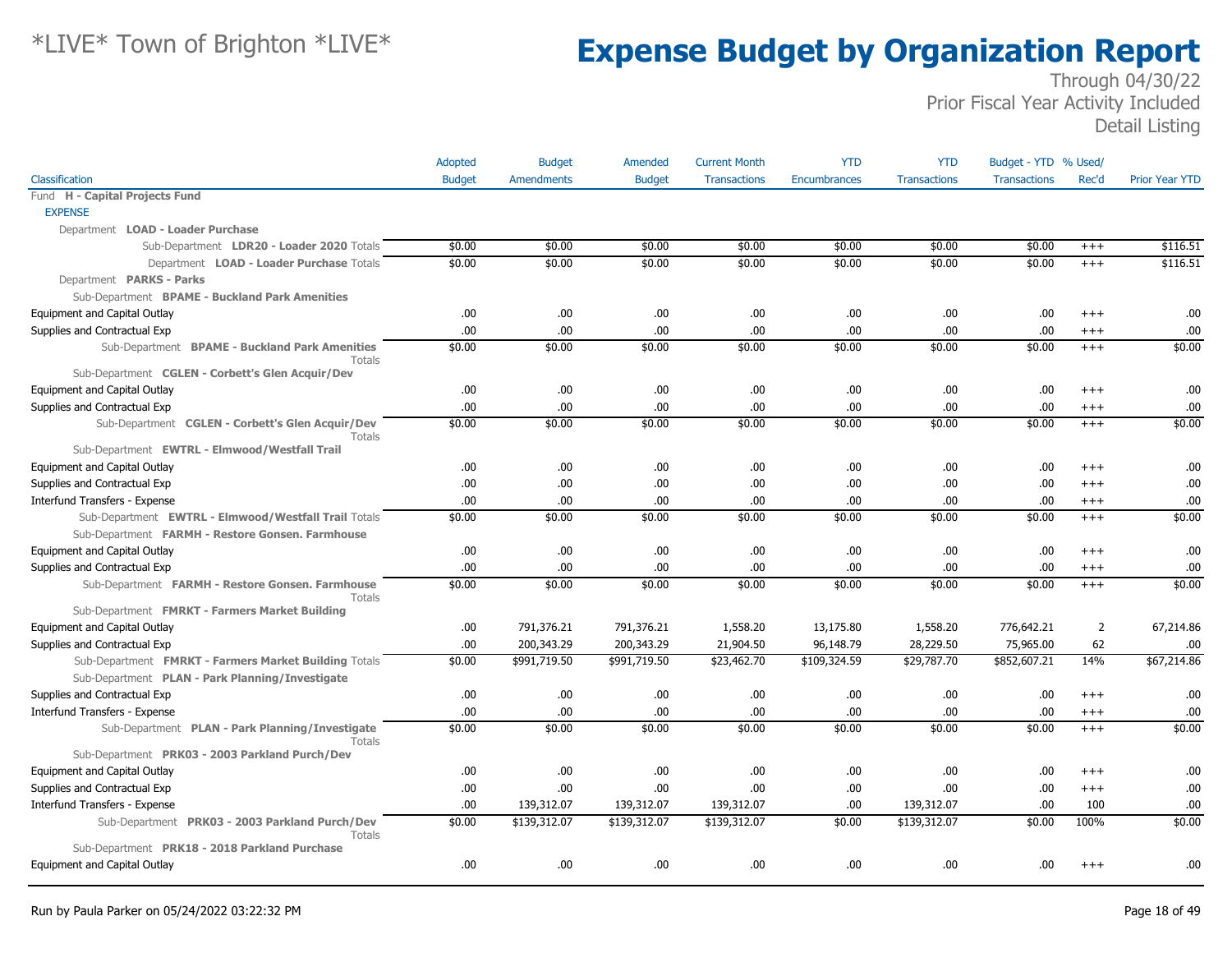|                                                                | <b>Adopted</b> | <b>Budget</b>     | Amended        | <b>Current Month</b> | <b>YTD</b>          | <b>YTD</b>          | Budget - YTD % Used/ |              |                       |
|----------------------------------------------------------------|----------------|-------------------|----------------|----------------------|---------------------|---------------------|----------------------|--------------|-----------------------|
| Classification                                                 | <b>Budget</b>  | <b>Amendments</b> | <b>Budget</b>  | <b>Transactions</b>  | <b>Encumbrances</b> | <b>Transactions</b> | <b>Transactions</b>  | Rec'd        | <b>Prior Year YTD</b> |
| Fund H - Capital Projects Fund                                 |                |                   |                |                      |                     |                     |                      |              |                       |
| <b>EXPENSE</b>                                                 |                |                   |                |                      |                     |                     |                      |              |                       |
| Department PARKS - Parks                                       |                |                   |                |                      |                     |                     |                      |              |                       |
| Sub-Department PRK18 - 2018 Parkland Purchase                  |                |                   |                |                      |                     |                     |                      |              |                       |
| Supplies and Contractual Exp                                   | .00.           | .00.              | .00.           | .00                  | .00                 | .00.                | .00.                 | $+++$        | .00                   |
| Interfund Transfers - Expense                                  | .00            | .00               | .00.           | .00                  | .00                 | .00.                | .00.                 | $+++$        | .00                   |
| Sub-Department PRK18 - 2018 Parkland Purchase Totals           | \$0.00         | \$0.00            | \$0.00         | \$0.00               | \$0.00              | \$0.00              | \$0.00               | $+++$        | \$0.00                |
| Sub-Department PRK22 - 2022 Parkland Purchase                  |                |                   |                |                      |                     |                     |                      |              |                       |
| Equipment and Capital Outlay                                   | .00.           | 1,845,000.00      | 1,845,000.00   | .00                  | .00                 | .00                 | 1,845,000.00         | 0            | .00                   |
| Supplies and Contractual Exp                                   | .00            | 50,000.00         | 50,000.00      | .00                  | .00                 | .00.                | 50,000.00            | 0            | .00                   |
| Sub-Department PRK22 - 2022 Parkland Purchase Totals           | \$0.00         | \$1,895,000.00    | \$1,895,000.00 | \$0.00               | \$0.00              | \$0.00              | \$1,895,000.00       | $0\%$        | \$0.00                |
| Sub-Department TPTRL - Highland/Canal Trail                    |                |                   |                |                      |                     |                     |                      |              |                       |
| Equipment and Capital Outlay                                   | .00            | .00               | .00.           | .00                  | .00                 | .00                 | .00.                 | $++++$       | .00                   |
| Supplies and Contractual Exp                                   | .00.           | 1,556.07          | 1,556.07       | .00                  | .00                 | .00                 | 1,556.07             | $\mathbf{0}$ | .00                   |
| Interfund Transfers - Expense                                  | .00            | 374,123.35        | 374,123.35     | 374,123.35           | .00                 | 374,123.35          | .00.                 | 100          | .00                   |
| Sub-Department TPTRL - Highland/Canal Trail Totals             | \$0.00         | \$375,679.42      | \$375,679.42   | \$374,123.35         | \$0.00              | \$374,123.35        | \$1,556.07           | 100%         | \$0.00                |
| Department PARKS - Parks Totals                                | \$0.00         | \$3,401,710.99    | \$3,401,710.99 | \$536,898.12         | \$109,324.59        | \$543,223.12        | \$2,749,163.28       | 19%          | \$67,214.86           |
| Department PSFTY - Public Safety Wing                          |                |                   |                |                      |                     |                     |                      |              |                       |
| Sub-Department HVAC - HVAC                                     |                |                   |                |                      |                     |                     |                      |              |                       |
| Equipment and Capital Outlay                                   | .00            | .00               | .00.           | .00                  | .00                 | .00                 | .00.                 | $+++$        | .00                   |
| Supplies and Contractual Exp                                   | .00.           | .00               | .00.           | .00                  | .00                 | .00                 | .00.                 | $+++$        | .00                   |
| Interfund Transfers - Expense                                  | .00            | .00.              | .00.           | .00                  | .00                 | .00.                | .00.                 | $+++$        | .00                   |
| Sub-Department HVAC - HVAC Totals                              | \$0.00         | \$0.00            | \$0.00         | \$0.00               | \$0.00              | \$0.00              | \$0.00               | $^{+++}$     | \$0.00                |
| Department PSFTY - Public Safety Wing Totals                   | \$0.00         | \$0.00            | \$0.00         | \$0.00               | \$0.00              | \$0.00              | \$0.00               | $+++$        | \$0.00                |
| Department REVAL - Revaluation Project                         |                |                   |                |                      |                     |                     |                      |              |                       |
| Supplies and Contractual Exp                                   | .00.           | .00               | .00            | .00                  | .00                 | .00                 | .00.                 | $^{+++}$     | .00                   |
| Sub-Department UPD07 - 2007 Assessment Update                  |                |                   |                |                      |                     |                     |                      |              |                       |
| Supplies and Contractual Exp                                   | .00.           | .00.              | .00            | .00                  | .00                 | .00                 | .00.                 | $+++$        | .00                   |
| Interfund Transfers - Expense                                  | .00.           | .00               | .00.           | .00.                 | .00                 | .00.                | .00.                 | $+++$        | .00                   |
| Sub-Department UPD07 - 2007 Assessment Update<br><b>Totals</b> | \$0.00         | \$0.00            | \$0.00         | \$0.00               | \$0.00              | \$0.00              | \$0.00               | $^{+++}$     | \$0.00                |
| Sub-Department UPD18 - 2018 Assessment Update                  |                |                   |                |                      |                     |                     |                      |              |                       |
| Equipment and Capital Outlay                                   | .00.           | .00.              | .00.           | .00                  | .00                 | .00.                | .00.                 | $+++$        | .00                   |
| Supplies and Contractual Exp                                   | .00.           | .00.              | .00            | .00                  | .00                 | .00.                | .00.                 | $^{++}$      | .00                   |
| Interfund Transfers - Expense                                  | .00            | .00.              | .00.           | .00                  | .00                 | .00                 | .00.                 | $^{+++}$     | .00                   |
| Sub-Department UPD18 - 2018 Assessment Update<br>Totals        | \$0.00         | \$0.00            | \$0.00         | \$0.00               | \$0.00              | \$0.00              | \$0.00               | $^{+++}$     | \$0.00                |
| Department REVAL - Revaluation Project Totals                  | \$0.00         | \$0.00            | \$0.00         | \$0.00               | \$0.00              | \$0.00              | \$0.00               | $^{+++}$     | \$0.00                |
| Department ROADS - Road Construction/Repair                    |                |                   |                |                      |                     |                     |                      |              |                       |
| Sub-Department ACHIT - Ashbourne/Chelmsford/HillsideInt        |                |                   |                |                      |                     |                     |                      |              |                       |
| Equipment and Capital Outlay                                   | .00            | .00               | .00.           | .00                  | .00                 | .00                 | .00.                 | $++++$       | .00                   |
| Supplies and Contractual Exp                                   | .00.           | .00               | .00.           | .00                  | .00                 | .00.                | .00.                 | $^{++}$      | .00                   |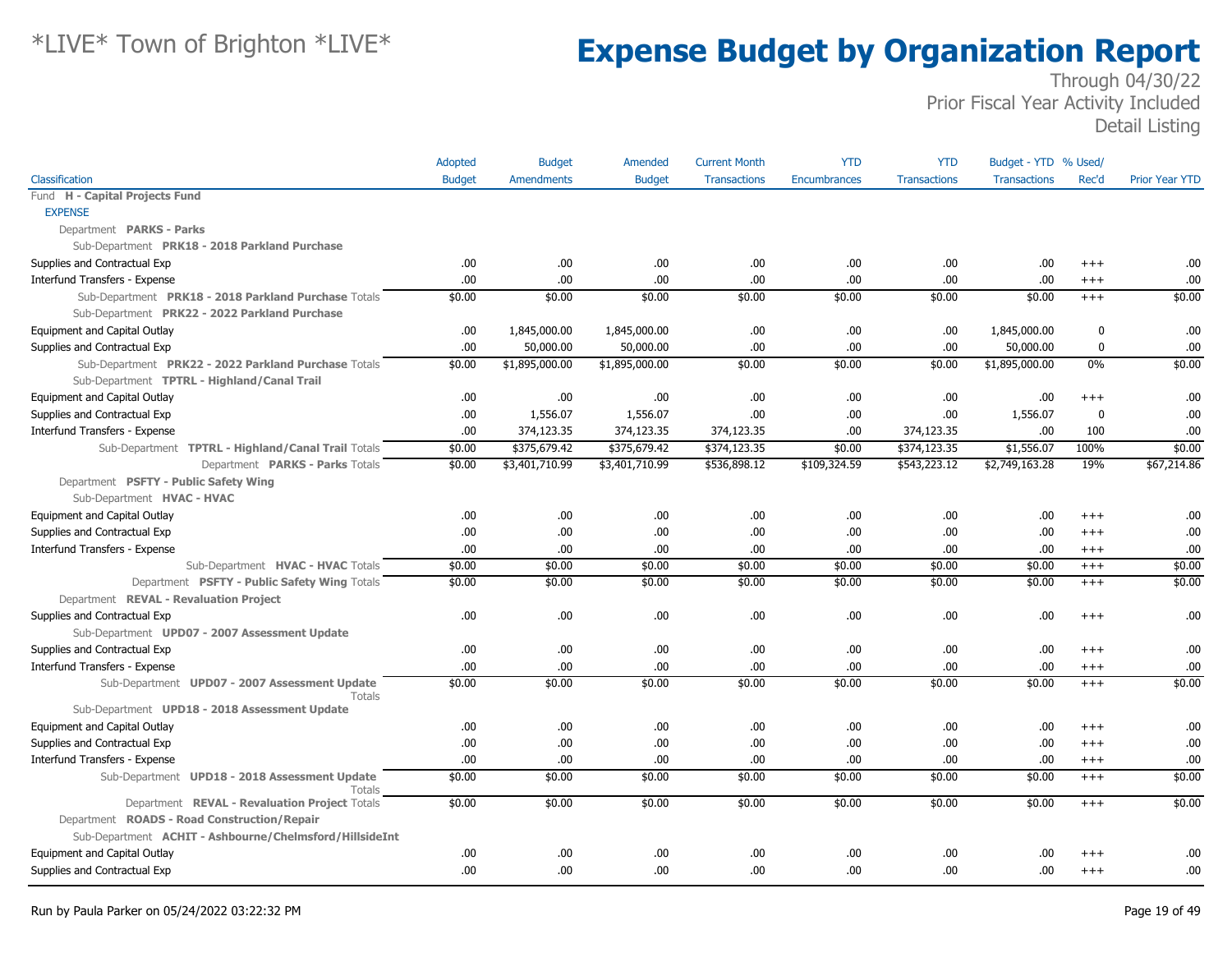|                                                                                                                                                   | Adopted       | <b>Budget</b> | Amended       | <b>Current Month</b> | <b>YTD</b>   | <b>YTD</b>          | Budget - YTD % Used/ |          |                       |
|---------------------------------------------------------------------------------------------------------------------------------------------------|---------------|---------------|---------------|----------------------|--------------|---------------------|----------------------|----------|-----------------------|
| Classification                                                                                                                                    | <b>Budget</b> | Amendments    | <b>Budget</b> | <b>Transactions</b>  | Encumbrances | <b>Transactions</b> | <b>Transactions</b>  | Rec'd    | <b>Prior Year YTD</b> |
| Fund H - Capital Projects Fund                                                                                                                    |               |               |               |                      |              |                     |                      |          |                       |
| <b>EXPENSE</b>                                                                                                                                    |               |               |               |                      |              |                     |                      |          |                       |
| Department ROADS - Road Construction/Repair                                                                                                       |               |               |               |                      |              |                     |                      |          |                       |
| Sub-Department ACHIT-<br>Ashbourne/Chelmsford/HillsideInt Totals<br>Sub-Department DUFF - Duffield&Dartford Rds Reconstruc                        | \$0.00        | \$0.00        | \$0.00        | \$0.00               | \$0.00       | \$0.00              | \$0.00               | $^{+++}$ | \$0.00                |
| Equipment and Capital Outlay                                                                                                                      | .00           | .00           | .00.          | .00                  | .00          | .00                 | .00.                 | $+++$    | 5,970.00              |
| Supplies and Contractual Exp                                                                                                                      | .00.          | .00           | .00           | .00                  | .00          | .00                 | .00.                 | $^{+++}$ | .00                   |
| Sub-Department DUFF - Duffield&Dartford Rds<br><b>Reconstruc Totals</b>                                                                           | \$0.00        | \$0.00        | \$0.00        | \$0.00               | \$0.00       | \$0.00              | \$0.00               | $+++$    | \$5,970.00            |
| Sub-Department HAVEN - Havens Road Repaving                                                                                                       |               |               |               |                      |              |                     |                      |          |                       |
| Equipment and Capital Outlay                                                                                                                      | .00           | .00.          | .00.          | .00                  | .00          | .00.                | .00.                 | $+++$    | .00                   |
| Supplies and Contractual Exp                                                                                                                      | .00.          | .00           | .00.          | .00                  | .00          | .00.                | .00.                 | $^{+++}$ | .00                   |
| Interfund Transfers - Expense                                                                                                                     | .00           | .00           | .00.          | .00                  | .00          | .00.                | .00.                 | $^{+++}$ | .00                   |
| Sub-Department HAVEN - Havens Road Repaving Totals                                                                                                | \$0.00        | \$0.00        | \$0.00        | \$0.00               | \$0.00       | \$0.00              | \$0.00               | $+++$    | \$0.00                |
| Sub-Department HGLND - Highland Ave Reconstruct                                                                                                   |               |               |               |                      |              |                     |                      |          |                       |
| Equipment and Capital Outlay                                                                                                                      | .00           | .00           | .00           | .00                  | .00          | .00                 | .00.                 | $+++$    | .00                   |
| Supplies and Contractual Exp                                                                                                                      | .00.          | .00           | .00           | .00                  | .00          | .00                 | .00.                 | $+++$    | .00                   |
| Interfund Transfers - Expense                                                                                                                     | .00           | .00           | .00           | .00                  | .00          | .00                 | .00.                 | $+++$    | .00                   |
| Sub-Department HGLND - Highland Ave Reconstruct<br>Totals                                                                                         | \$0.00        | \$0.00        | \$0.00        | \$0.00               | \$0.00       | \$0.00              | \$0.00               | $+++$    | \$0.00                |
| Sub-Department NIDHA - Homeacres Entranceway                                                                                                      |               |               |               |                      |              |                     |                      |          |                       |
| Equipment and Capital Outlay                                                                                                                      | .00.          | .00           | .00.          | .00                  | .00          | .00                 | .00.                 | $++++$   | .00                   |
| Supplies and Contractual Exp                                                                                                                      | .00.          | .00           | .00.          | .00                  | .00          | .00.                | .00                  | $^{+++}$ | .00                   |
| Sub-Department NIDHA - Homeacres Entranceway Totals<br>Sub-Department NLIMP - NrthLandImp-BlsmToBrncrft                                           | \$0.00        | \$0.00        | \$0.00        | \$0.00               | \$0.00       | \$0.00              | \$0.00               | $+++$    | \$0.00                |
| Supplies and Contractual Exp                                                                                                                      | .00.          | .00.          | .00.          | .00                  | .00          | .00                 | .00.                 | $+++$    | .00                   |
| Interfund Transfers - Expense                                                                                                                     | .00.          | .00           | .00           | .00                  | .00          | .00.                | .00                  | $+++$    | .00                   |
| Sub-Department NLIMP - NrthLandImp-BlsmToBrncrft<br>Totals                                                                                        | \$0.00        | \$0.00        | \$0.00        | \$0.00               | \$0.00       | \$0.00              | \$0.00               | $^{+++}$ | \$0.00                |
| Department ROADS - Road Construction/Repair Totals<br>Department SEWER - Consolidated Sewer Dist<br>Sub-Department BLOSM - Blossom Rd Sewer Valve | \$0.00        | \$0.00        | \$0.00        | \$0.00               | \$0.00       | \$0.00              | \$0.00               | $+++$    | \$5,970.00            |
| Equipment and Capital Outlay                                                                                                                      | .00.          | .00.          | .00.          | .00                  | .00          | .00.                | .00.                 | $^{+++}$ | .00                   |
| Supplies and Contractual Exp                                                                                                                      | .00.          | .00           | .00.          | .00                  | .00          | .00                 | .00.                 | $+++$    | .00                   |
| Interfund Transfers - Expense                                                                                                                     | .00.          | .00           | .00.          | .00                  | .00          | .00                 | .00.                 | $^{+++}$ | .00                   |
| Sub-Department BLOSM - Blossom Rd Sewer Valve Totals                                                                                              | \$0.00        | \$0.00        | \$0.00        | \$0.00               | \$0.00       | \$0.00              | \$0.00               | $+++$    | \$0.00                |
| Sub-Department EARS2 - Elmwood Ave Swr Phase II                                                                                                   |               |               |               |                      |              |                     |                      |          |                       |
| Equipment and Capital Outlay                                                                                                                      | .00.          | .00           | .00.          | .00                  | .00          | .00                 | .00.                 | $+++$    | .00                   |
| Supplies and Contractual Exp                                                                                                                      | .00           | .00           | .00.          | .00                  | .00          | .00                 | .00.                 | $++++$   | .00                   |
| Interfund Transfers - Expense                                                                                                                     | .00           | .00           | .00           | .00                  | .00          | .00                 | .00.                 | $+++$    | .00                   |
| Sub-Department EARS2 - Elmwood Ave Swr Phase II<br>Totals                                                                                         | \$0.00        | \$0.00        | \$0.00        | \$0.00               | \$0.00       | \$0.00              | \$0.00               | $+++$    | \$0.00                |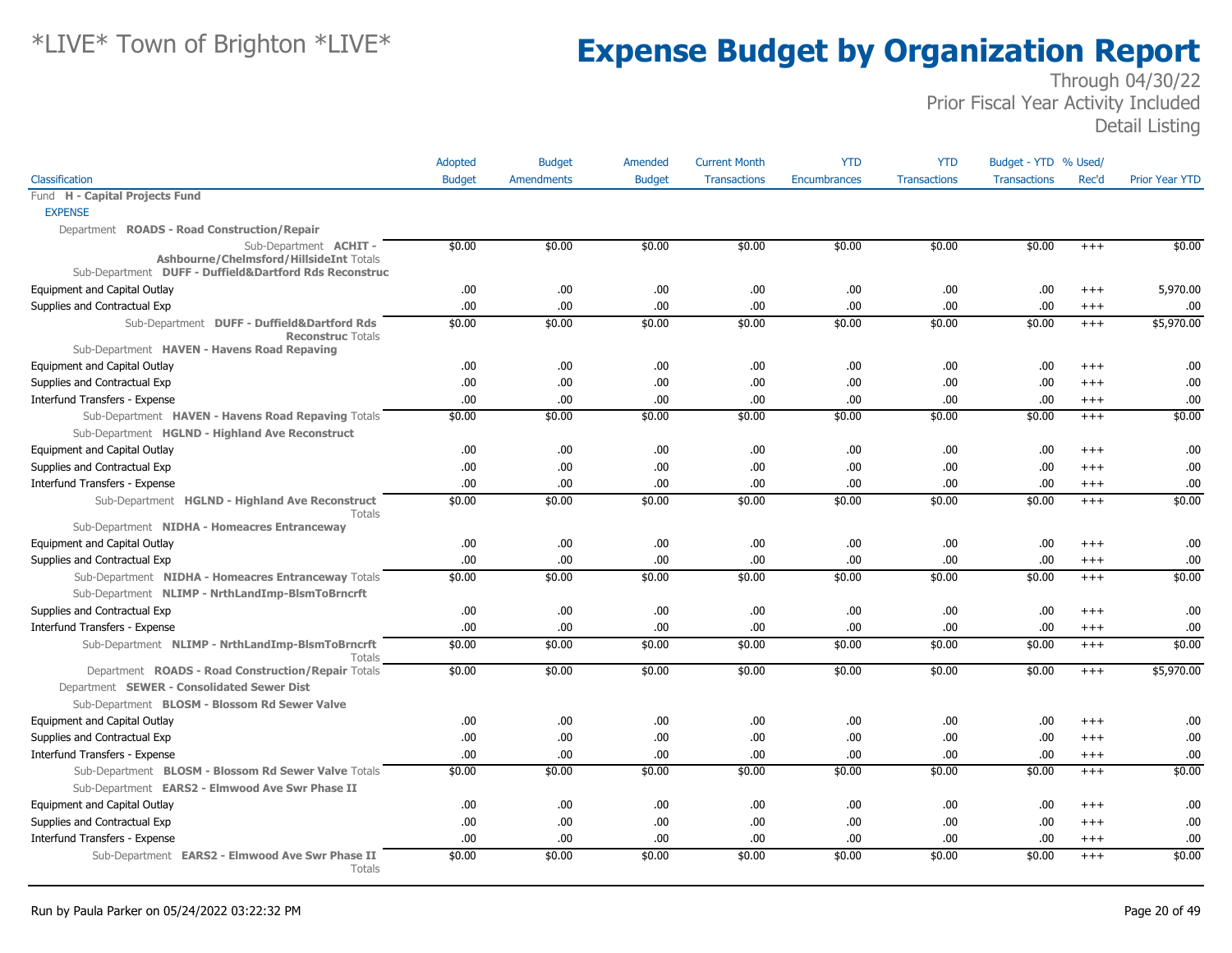|                                                                                                                    | <b>Adopted</b> | <b>Budget</b>     | Amended       | <b>Current Month</b> | <b>YTD</b>          | <b>YTD</b>          | Budget - YTD % Used/ |          |                       |
|--------------------------------------------------------------------------------------------------------------------|----------------|-------------------|---------------|----------------------|---------------------|---------------------|----------------------|----------|-----------------------|
| Classification                                                                                                     | <b>Budget</b>  | <b>Amendments</b> | <b>Budget</b> | <b>Transactions</b>  | <b>Encumbrances</b> | <b>Transactions</b> | <b>Transactions</b>  | Rec'd    | <b>Prior Year YTD</b> |
| Fund H - Capital Projects Fund                                                                                     |                |                   |               |                      |                     |                     |                      |          |                       |
| <b>EXPENSE</b>                                                                                                     |                |                   |               |                      |                     |                     |                      |          |                       |
| Department SEWER - Consolidated Sewer Dist                                                                         |                |                   |               |                      |                     |                     |                      |          |                       |
| Sub-Department EASWR - Elmwood Ave Sanitary Sewr                                                                   |                |                   |               |                      |                     |                     |                      |          |                       |
| Equipment and Capital Outlay                                                                                       | .00            | .00               | .00           | .00                  | .00                 | .00                 | .00.                 | $+++$    | .00                   |
| Supplies and Contractual Exp                                                                                       | .00            | .00               | .00.          | .00                  | .00                 | .00                 | .00.                 | $+++$    | .00                   |
| Interfund Transfers - Expense                                                                                      | 00.            | .00.              | .00.          | .00                  | .00.                | .00                 | .00.                 | $+++$    | .00                   |
| Sub-Department EASWR - Elmwood Ave Sanitary Sewr<br>Totals                                                         | \$0.00         | \$0.00            | \$0.00        | \$0.00               | \$0.00              | \$0.00              | \$0.00               | $^{+++}$ | \$0.00                |
| Sub-Department ELINE - East Ave. Sewer Relining                                                                    |                |                   |               |                      |                     |                     |                      |          |                       |
| Equipment and Capital Outlay                                                                                       | .00            | .00               | .00.          | .00                  | .00                 | .00                 | .00.                 | $+++$    | .00                   |
| Supplies and Contractual Exp                                                                                       | .00            | .00               | .00.          | .00                  | .00.                | .00                 | .00.                 | $^{+++}$ | .00                   |
| Interfund Transfers - Expense                                                                                      | .00            | .00               | .00.          | .00                  | .00.                | .00                 | .00.                 | $^{+++}$ | .00                   |
| Sub-Department ELINE - East Ave. Sewer Relining Totals<br>Sub-Department STORM - STORM SWR REPAIR/CONSTRUC         | \$0.00         | \$0.00            | \$0.00        | \$0.00               | \$0.00              | \$0.00              | \$0.00               | $+++$    | \$0.00                |
| Equipment and Capital Outlay                                                                                       | .00            | .00               | .00.          | .00                  | .00.                | .00                 | .00.                 | $+++$    | .00                   |
| Supplies and Contractual Exp                                                                                       | .00.           | .00.              | .00.          | .00                  | .00.                | .00                 | .00.                 | $+++$    | .00                   |
| Interfund Transfers - Expense                                                                                      | .00            | .00               | .00.          | .00                  | .00                 | .00                 | .00.                 | $+++$    | .00                   |
| Sub-Department STORM - STORM SWR<br><b>REPAIR/CONSTRUC Totals</b>                                                  | \$0.00         | \$0.00            | \$0.00        | \$0.00               | \$0.00              | \$0.00              | \$0.00               | $+++$    | \$0.00                |
| Sub-Department WDRSS - Western Dr. Sanitary Swr                                                                    |                |                   |               |                      |                     |                     |                      |          |                       |
| Equipment and Capital Outlay                                                                                       | .00.           | .00               | .00.          | .00                  | .00.                | .00                 | .00.                 | $+++$    | .00                   |
| Supplies and Contractual Exp                                                                                       | .00            | .00               | .00.          | .00                  | .00.                | .00                 | .00.                 | $^{+++}$ | .00                   |
| Sub-Department WDRSS - Western Dr. Sanitary Swr<br>Totals                                                          | \$0.00         | \$0.00            | \$0.00        | \$0.00               | \$0.00              | \$0.00              | \$0.00               | $^{+++}$ | \$0.00                |
| Department SEWER - Consolidated Sewer Dist Totals                                                                  | \$0.00         | \$0.00            | \$0.00        | \$0.00               | \$0.00              | \$0.00              | \$0.00               | $^{+++}$ | \$0.00                |
| Department SWALK - Townwide Sidewalk Network                                                                       |                |                   |               |                      |                     |                     |                      |          |                       |
| Sub-Department EASTA - East Ave Sidewalk Project 2022                                                              |                |                   |               |                      |                     |                     |                      |          |                       |
| Equipment and Capital Outlay                                                                                       | .00.           | .00               | .00.          | .00                  | .00                 | .00                 | .00                  | $+++$    | .00                   |
| Supplies and Contractual Exp                                                                                       | .00.           | .00               | .00.          | .00                  | 139,850.00          | .00                 | (139,850.00)         | $+++$    | .00                   |
| Sub-Department EASTA - East Ave Sidewalk Project<br>2022 Totals<br>Sub-Department TWALK - Townwide Sidewalk Constr | \$0.00         | \$0.00            | \$0.00        | \$0.00               | \$139,850.00        | \$0.00              | ( \$139, 850.00)     | $+++$    | \$0.00                |
| Equipment and Capital Outlay                                                                                       | .00            | .00.              | .00           | .00                  | .00.                | .00                 | .00                  | $+++$    | .00                   |
| Supplies and Contractual Exp                                                                                       | .00            | .00               | .00.          | .00                  | .00.                | .00                 | .00.                 | $^{+++}$ | .00                   |
| Sub-Department TWALK - Townwide Sidewalk Constr                                                                    | \$0.00         | \$0.00            | \$0.00        | \$0.00               | \$0.00              | \$0.00              | \$0.00               | $^{+++}$ | \$0.00                |
| Totals                                                                                                             |                |                   |               |                      |                     |                     |                      |          |                       |
| Department SWALK - Townwide Sidewalk Network Totals<br>Department SWEEP - Street Sweeper                           | \$0.00         | \$0.00            | \$0.00        | \$0.00               | \$139,850.00        | \$0.00              | ( \$139, 850.00)     | $+++$    | \$0.00                |
| Sub-Department SWP14 - St. Sweeper 2014                                                                            |                |                   |               |                      |                     |                     |                      |          |                       |
| Equipment and Capital Outlay                                                                                       | .00            | .00               | .00.          | .00                  | .00                 | .00                 | .00                  | $+++$    | .00                   |
| Supplies and Contractual Exp                                                                                       | .00            | .00               | .00.          | .00                  | .00                 | .00                 | .00                  | $+++$    | .00                   |
| Interfund Transfers - Expense                                                                                      | .00.           | .00               | .00.          | .00                  | .00.                | .00                 | .00                  | $^{+++}$ | .00                   |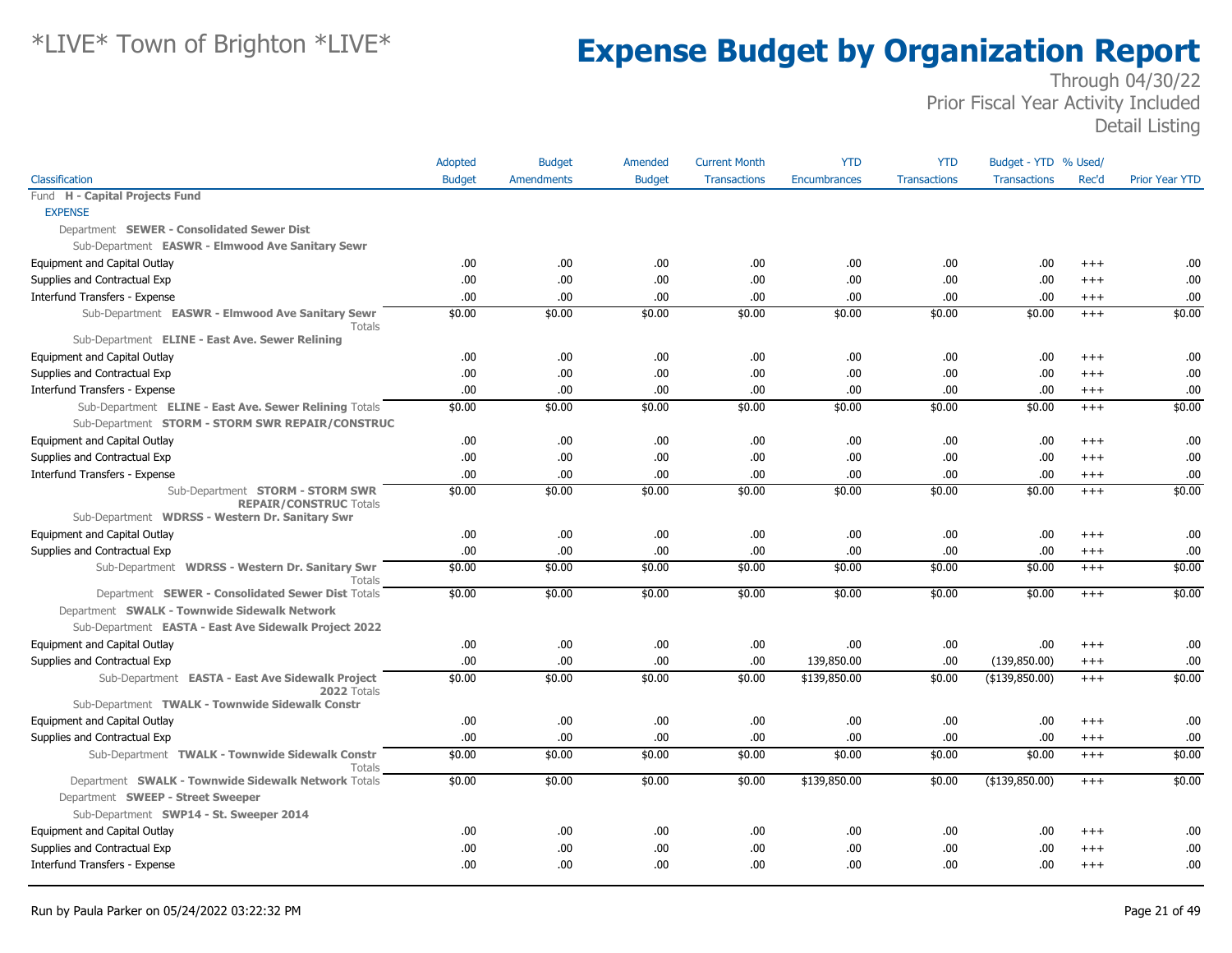|                                                  | Adopted       | <b>Budget</b>     | Amended       | <b>Current Month</b> | <b>YTD</b>          | <b>YTD</b>          | Budget - YTD % Used/ |          |                       |
|--------------------------------------------------|---------------|-------------------|---------------|----------------------|---------------------|---------------------|----------------------|----------|-----------------------|
| Classification                                   | <b>Budget</b> | <b>Amendments</b> | <b>Budget</b> | <b>Transactions</b>  | <b>Encumbrances</b> | <b>Transactions</b> | <b>Transactions</b>  | Rec'd    | <b>Prior Year YTD</b> |
| Fund H - Capital Projects Fund                   |               |                   |               |                      |                     |                     |                      |          |                       |
| <b>EXPENSE</b>                                   |               |                   |               |                      |                     |                     |                      |          |                       |
| Department SWEEP - Street Sweeper                |               |                   |               |                      |                     |                     |                      |          |                       |
| Sub-Department SWP14 - St. Sweeper 2014 Totals   | \$0.00        | \$0.00            | \$0.00        | \$0.00               | \$0.00              | \$0.00              | \$0.00               | $+++$    | \$0.00                |
| Sub-Department SWP15 - St. Sweeper 2015          |               |                   |               |                      |                     |                     |                      |          |                       |
| Equipment and Capital Outlay                     | .00.          | .00.              | .00.          | .00                  | .00.                | .00                 | .00                  | $+++$    | .00                   |
| Supplies and Contractual Exp                     | .00.          | .00               | .00.          | .00                  | .00.                | .00                 | .00                  | $^{++}$  | .00.                  |
| Interfund Transfers - Expense                    | 00.           | .00.              | .00.          | .00                  | .00.                | .00.                | .00                  | $+++$    | .00                   |
| Sub-Department SWP15 - St. Sweeper 2015 Totals   | \$0.00        | \$0.00            | \$0.00        | \$0.00               | \$0.00              | \$0.00              | \$0.00               | $+++$    | \$0.00                |
| Department SWEEP - Street Sweeper Totals         | \$0.00        | \$0.00            | \$0.00        | \$0.00               | \$0.00              | \$0.00              | \$0.00               | $+++$    | \$0.00                |
| Department THALL - Town Hall                     |               |                   |               |                      |                     |                     |                      |          |                       |
| Sub-Department HVAC - HVAC                       |               |                   |               |                      |                     |                     |                      |          |                       |
| Equipment and Capital Outlay                     | .00.          | .00               | .00.          | .00                  | .00.                | .00                 | .00.                 | $+++$    | .00                   |
| Supplies and Contractual Exp                     | 00.           | 116,660.00        | 116,660.00    | .00                  | 116,660.00          | .00                 | .00                  | 100      | .00.                  |
| Sub-Department HVAC - HVAC Totals                | \$0.00        | \$116,660.00      | \$116,660.00  | \$0.00               | \$116,660.00        | \$0.00              | \$0.00               | 100%     | \$0.00                |
| Department THALL - Town Hall Totals              | \$0.00        | \$116,660.00      | \$116,660.00  | \$0.00               | \$116,660.00        | \$0.00              | \$0.00               | 100%     | \$0.00                |
| Department TRACT - Tractor Purchase              |               |                   |               |                      |                     |                     |                      |          |                       |
| Sub-Department TR17 - Tractor 2017               |               |                   |               |                      |                     |                     |                      |          |                       |
| Equipment and Capital Outlay                     | .00.          | .00.              | .00.          | .00                  | .00.                | .00                 | .00.                 | $^{++}$  | .00                   |
| Supplies and Contractual Exp                     | .00.          | .00               | .00.          | .00                  | .00.                | .00                 | .00.                 | $^{+++}$ | .00                   |
| Interfund Transfers - Expense                    | .00           | .00               | .00.          | .00                  | .00.                | .00.                | .00.                 | $+++$    | .00                   |
| Sub-Department TR17 - Tractor 2017 Totals        | \$0.00        | \$0.00            | \$0.00        | \$0.00               | \$0.00              | \$0.00              | \$0.00               | $^{+++}$ | \$0.00                |
| Department TRACT - Tractor Purchase Totals       | \$0.00        | \$0.00            | \$0.00        | \$0.00               | \$0.00              | \$0.00              | \$0.00               | $+++$    | \$0.00                |
| Department TRUCK - Truck Purchase                |               |                   |               |                      |                     |                     |                      |          |                       |
| Sub-Department DMP16 - Dump Truck 2016           |               |                   |               |                      |                     |                     |                      |          |                       |
| Equipment and Capital Outlay                     | .00.          | .00               | .00.          | .00                  | .00.                | .00                 | .00.                 | $^{++}$  | .00                   |
| Supplies and Contractual Exp                     | .00.          | .00               | .00.          | .00                  | .00.                | .00                 | .00                  | $^{++}$  | .00                   |
| Interfund Transfers - Expense                    | .00.          | .00               | .00.          | .00                  | .00                 | .00                 | .00.                 | $+++$    | .00                   |
| Sub-Department DMP16 - Dump Truck 2016 Totals    | \$0.00        | \$0.00            | \$0.00        | \$0.00               | \$0.00              | \$0.00              | \$0.00               | $+++$    | \$0.00                |
| Sub-Department DMP17 - Dump Truck 2017           |               |                   |               |                      |                     |                     |                      |          |                       |
| Equipment and Capital Outlay                     | .00           | .00.              | .00.          | .00                  | .00.                | .00.                | .00.                 | $^{++}$  | .00                   |
| Supplies and Contractual Exp                     | .00.          | .00.              | .00.          | .00                  | .00.                | .00.                | .00                  | $+++$    | .00                   |
| Interfund Transfers - Expense                    | 00.           | .00.              | 00.           | .00                  | .00                 | .00                 | .00                  | $+++$    | .00                   |
| Sub-Department DMP17 - Dump Truck 2017 Totals    | \$0.00        | \$0.00            | \$0.00        | \$0.00               | \$0.00              | \$0.00              | \$0.00               | $+++$    | \$0.00                |
| Sub-Department FLUSH - Flusher Truck 2016        |               |                   |               |                      |                     |                     |                      |          |                       |
| Equipment and Capital Outlay                     | .00.          | .00.              | .00.          | .00                  | .00.                | .00.                | .00                  | $^{++}$  | .00                   |
| Supplies and Contractual Exp                     | .00.          | .00               | .00.          | .00                  | .00.                | .00                 | .00.                 | $+++$    | .00                   |
| Interfund Transfers - Expense                    | .00.          | .00               | .00.          | .00                  | .00.                | .00.                | .00.                 | $+++$    | .00                   |
| Sub-Department FLUSH - Flusher Truck 2016 Totals | \$0.00        | \$0.00            | \$0.00        | \$0.00               | \$0.00              | \$0.00              | \$0.00               | $+++$    | \$0.00                |
| Sub-Department HWY18 - Highway Trucks 2018       |               |                   |               |                      |                     |                     |                      |          |                       |
| Equipment and Capital Outlay                     | .00.          | .00               | .00.          | .00                  | .00.                | .00                 | .00                  | $^{+++}$ | .00                   |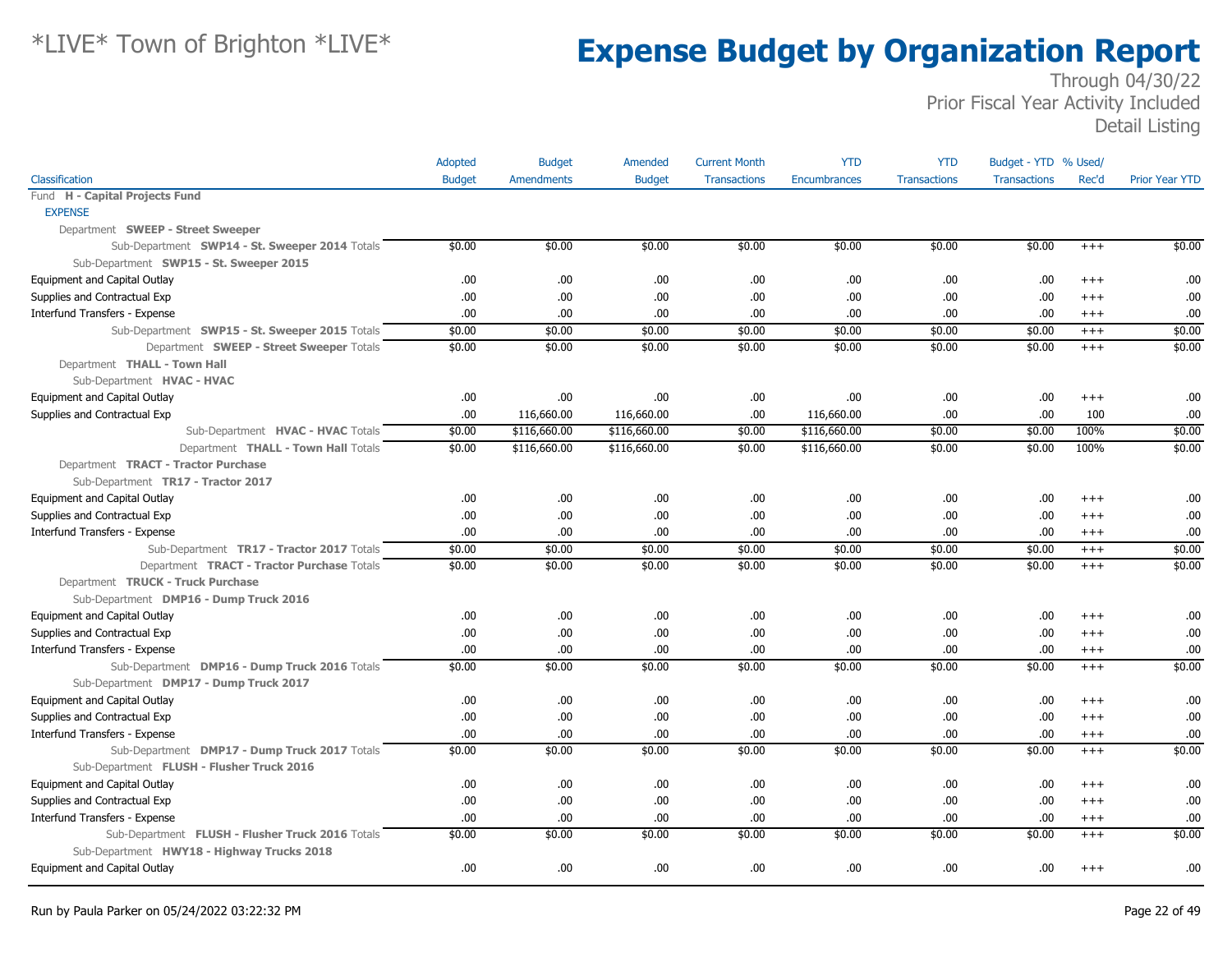|                                                                                             | Adopted       | <b>Budget</b>     | Amended       | <b>Current Month</b> | <b>YTD</b>   | <b>YTD</b>          | Budget - YTD % Used/ |             |                       |
|---------------------------------------------------------------------------------------------|---------------|-------------------|---------------|----------------------|--------------|---------------------|----------------------|-------------|-----------------------|
| Classification                                                                              | <b>Budget</b> | <b>Amendments</b> | <b>Budget</b> | <b>Transactions</b>  | Encumbrances | <b>Transactions</b> | <b>Transactions</b>  | Rec'd       | <b>Prior Year YTD</b> |
| Fund H - Capital Projects Fund                                                              |               |                   |               |                      |              |                     |                      |             |                       |
| <b>EXPENSE</b>                                                                              |               |                   |               |                      |              |                     |                      |             |                       |
| Department TRUCK - Truck Purchase                                                           |               |                   |               |                      |              |                     |                      |             |                       |
| Sub-Department HWY18 - Highway Trucks 2018                                                  |               |                   |               |                      |              |                     |                      |             |                       |
| Supplies and Contractual Exp                                                                | .00.          | .00               | .00.          | .00                  | .00.         | .00.                | .00                  | $^{+++}$    | .00                   |
| Interfund Transfers - Expense                                                               | .00.          | .00               | .00.          | .00                  | .00.         | .00                 | .00                  | $^{+++}$    | .00                   |
| Sub-Department HWY18 - Highway Trucks 2018 Totals                                           | \$0.00        | \$0.00            | \$0.00        | \$0.00               | \$0.00       | \$0.00              | \$0.00               | $^{+++}$    | \$0.00                |
| Sub-Department HWY19 - Highway Trucks 2019                                                  |               |                   |               |                      |              |                     |                      |             |                       |
| Equipment and Capital Outlay                                                                | .00.          | .00               | .00.          | .00                  | .00.         | .00                 | .00                  | $++++$      | .00                   |
| Supplies and Contractual Exp                                                                | .00.          | .00               | .00.          | .00                  | .00.         | .00                 | .00                  | $++++$      | .00                   |
| Interfund Transfers - Expense                                                               | .00.          | .00               | .00.          | .00                  | .00.         | .00.                | .00                  | $++++$      | 253.40                |
| Sub-Department HWY19 - Highway Trucks 2019 Totals                                           | \$0.00        | \$0.00            | \$0.00        | \$0.00               | \$0.00       | \$0.00              | \$0.00               | $^{+++}$    | \$253.40              |
| Sub-Department HWY20 - Highway Trucks 2020                                                  |               |                   |               |                      |              |                     |                      |             |                       |
| Equipment and Capital Outlay                                                                | .00.          | .00               | .00.          | .00                  | .00.         | .00                 | .00                  | $^{+++}$    | 417,767.41            |
| Supplies and Contractual Exp                                                                | 00.           | .00               | .00.          | .00                  | .00.         | .00.                | .00                  | $+++$       | .00                   |
| Interfund Transfers - Expense                                                               | 00.           | .00               | .00.          | .00                  | .00.         | .00                 | .00                  | $++++$      | 9,865.96              |
| Sub-Department HWY20 - Highway Trucks 2020 Totals                                           | \$0.00        | \$0.00            | \$0.00        | \$0.00               | \$0.00       | \$0.00              | \$0.00               | $^{+++}$    | \$427,633.37          |
| Sub-Department HWY21 - Highway Trucks/Tractor 2021                                          |               |                   |               |                      |              |                     |                      |             |                       |
| Equipment and Capital Outlay                                                                | .00.          | 545,500.00        | 545,500.00    | 49,803.43            | 485,811.63   | 49,803.43           | 9,884.94             | 98          | .00                   |
| Supplies and Contractual Exp                                                                | .00.          | 877.65            | 877.65        | .00                  | .00.         | .00.                | 877.65               | $\mathbf 0$ | .00                   |
| Sub-Department HWY21 - Highway Trucks/Tractor 2021<br>Totals                                | \$0.00        | \$546,377.65      | \$546,377.65  | \$49,803.43          | \$485,811.63 | \$49,803.43         | \$10,762.59          | 98%         | \$0.00                |
| Sub-Department PKU15 - PickUp Truck 2015                                                    |               |                   |               |                      |              |                     |                      |             |                       |
| Equipment and Capital Outlay                                                                | .00           | .00               | .00.          | .00                  | .00.         | .00                 | .00                  | $^{++}$     | .00                   |
| Supplies and Contractual Exp                                                                | .00.          | .00               | .00.          | .00                  | .00.         | .00                 | .00                  | $^{+++}$    | .00                   |
| Interfund Transfers - Expense                                                               | .00.          | .00               | .00.          | .00                  | .00.         | .00.                | .00                  | $++++$      | .00                   |
| Sub-Department PKU15 - PickUp Truck 2015 Totals<br>Sub-Department PKU17 - Pickup Truck 2017 | \$0.00        | \$0.00            | \$0.00        | \$0.00               | \$0.00       | \$0.00              | \$0.00               | $+++$       | \$0.00                |
| Equipment and Capital Outlay                                                                | .00.          | .00               | .00.          | .00                  | .00.         | .00                 | .00                  | $^{+++}$    | .00                   |
| Supplies and Contractual Exp                                                                | 00.           | .00               | .00.          | .00                  | .00.         | .00                 | .00                  | $^{+++}$    | .00                   |
| Interfund Transfers - Expense                                                               | .00           | .00               | .00.          | .00                  | .00.         | .00                 | .00                  | $^{+++}$    | .00                   |
| Sub-Department PKU17 - Pickup Truck 2017 Totals                                             | \$0.00        | \$0.00            | \$0.00        | \$0.00               | \$0.00       | \$0.00              | \$0.00               | $^{+++}$    | \$0.00                |
| Sub-Department PKU20 - Pickup Truck 2020 (Parks)                                            |               |                   |               |                      |              |                     |                      |             |                       |
| Equipment and Capital Outlay                                                                | .00.          | .00               | .00.          | .00                  | .00.         | .00                 | .00                  | $^{++}$     | .00                   |
| Supplies and Contractual Exp                                                                | .00           | .00               | .00.          | .00                  | .00.         | .00                 | .00                  | $^{+++}$    | .00                   |
| Interfund Transfers - Expense                                                               | .00.          | .00               | .00.          | .00                  | .00.         | .00                 | .00                  | $^{+++}$    | 1,406.27              |
| Sub-Department PKU20 - Pickup Truck 2020 (Parks)<br><b>Totals</b>                           | \$0.00        | \$0.00            | \$0.00        | \$0.00               | \$0.00       | \$0.00              | \$0.00               | $^{+++}$    | \$1,406.27            |
| Sub-Department PMP03 - Pumper Fire Truck                                                    |               |                   |               |                      |              |                     |                      |             |                       |
| Equipment and Capital Outlay                                                                | .00.          | .00               | .00.          | .00                  | .00.         | .00.                | .00                  | $+++$       | .00                   |
| Supplies and Contractual Exp                                                                | .00.          | .00               | .00.          | .00                  | .00.         | .00                 | .00                  | $^{+++}$    | .00                   |
| Sub-Department PMP03 - Pumper Fire Truck Totals                                             | \$0.00        | \$0.00            | \$0.00        | \$0.00               | \$0.00       | \$0.00              | \$0.00               | $+++$       | \$0.00                |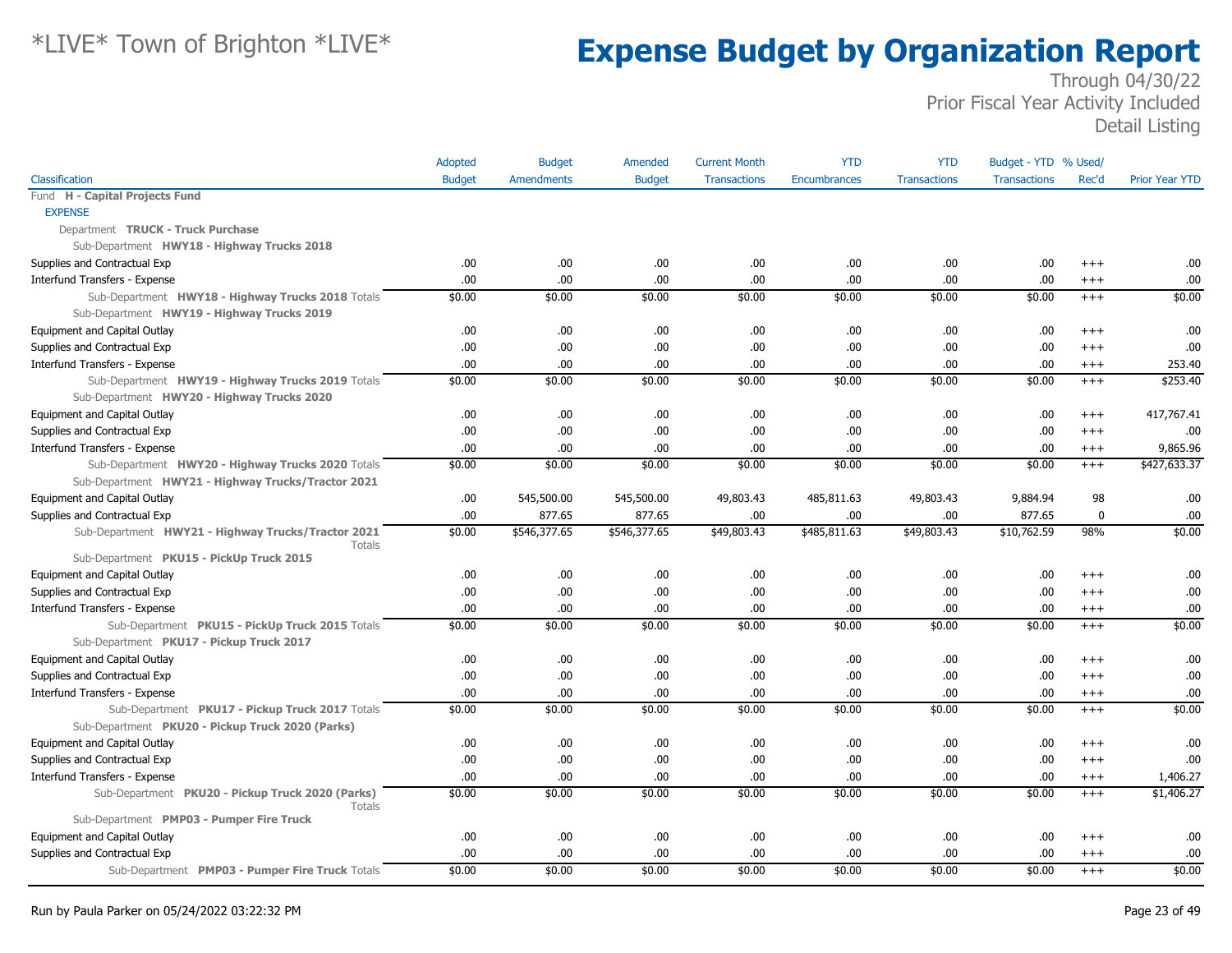|                                                                                                    | Adopted       | <b>Budget</b>  | Amended        | <b>Current Month</b> | <b>YTD</b>          | <b>YTD</b>          | Budget - YTD % Used/ |       |                       |
|----------------------------------------------------------------------------------------------------|---------------|----------------|----------------|----------------------|---------------------|---------------------|----------------------|-------|-----------------------|
| Classification                                                                                     | <b>Budget</b> | Amendments     | <b>Budget</b>  | <b>Transactions</b>  | <b>Encumbrances</b> | <b>Transactions</b> | <b>Transactions</b>  | Rec'd | <b>Prior Year YTD</b> |
| Fund H - Capital Projects Fund                                                                     |               |                |                |                      |                     |                     |                      |       |                       |
| <b>EXPENSE</b>                                                                                     |               |                |                |                      |                     |                     |                      |       |                       |
| Department TRUCK - Truck Purchase                                                                  |               |                |                |                      |                     |                     |                      |       |                       |
| Sub-Department SWR17 - Sewer Dump Truck 2017                                                       |               |                |                |                      |                     |                     |                      |       |                       |
| Equipment and Capital Outlay                                                                       | .00           | .00            | .00.           | .00                  | .00                 | .00                 | .00                  | $+++$ | .00.                  |
| Supplies and Contractual Exp                                                                       | .00           | .00            | .00            | .00                  | .00                 | .00                 | .00                  | $+++$ | .00                   |
| Interfund Transfers - Expense                                                                      | .00.          | .00            | .00            | .00                  | .00                 | .00                 | .00                  | $+++$ | .00                   |
| Sub-Department SWR17 - Sewer Dump Truck 2017<br><b>Totals</b>                                      | \$0.00        | \$0.00         | \$0.00         | \$0.00               | \$0.00              | \$0.00              | \$0.00               | $+++$ | \$0.00                |
| Sub-Department SWR18 - Sewer Equipment 2018                                                        |               |                |                |                      |                     |                     |                      |       |                       |
| Equipment and Capital Outlay                                                                       | .00.          | .00.           | .00.           | .00                  | .00                 | .00                 | .00                  | $+++$ | .00.                  |
| Supplies and Contractual Exp                                                                       | .00           | .00            | .00            | .00                  | .00                 | .00                 | .00                  | $+++$ | .00.                  |
| Interfund Transfers - Expense                                                                      | .00           | .00            | .00.           | .00                  | .00                 | .00                 | .00                  | $+++$ | .00.                  |
| Sub-Department SWR18 - Sewer Equipment 2018 Totals<br>Sub-Department TRK17 - Small Dump Truck 2017 | \$0.00        | \$0.00         | \$0.00         | \$0.00               | \$0.00              | \$0.00              | \$0.00               | $+++$ | \$0.00                |
| Equipment and Capital Outlay                                                                       | .00           | .00            | .00            | .00                  | .00                 | .00                 | .00                  | $+++$ | .00.                  |
| Supplies and Contractual Exp                                                                       | .00           | .00            | .00.           | .00                  | .00                 | .00                 | .00                  | $+++$ | .00                   |
| Interfund Transfers - Expense                                                                      | .00.          | .00            | .00            | .00                  | .00                 | .00                 | .00                  | $+++$ | .00                   |
| Sub-Department TRK17 - Small Dump Truck 2017 Totals                                                | \$0.00        | \$0.00         | \$0.00         | \$0.00               | \$0.00              | \$0.00              | \$0.00               | $+++$ | \$0.00                |
| Department TRUCK - Truck Purchase Totals                                                           | \$0.00        | \$546,377.65   | \$546,377.65   | \$49,803.43          | \$485,811.63        | \$49,803.43         | \$10,762.59          | 98%   | \$429,293.04          |
| <b>EXPENSE TOTALS</b>                                                                              | \$0.00        | \$4,795,706.70 | \$4,795,706.70 | \$586,701.55         | \$1,502,786.22      | \$599,486.55        | \$2,693,433.93       | 44%   | \$502,594.41          |
| H - Capital Projects Fund Totals<br>Fund                                                           | \$0.00        | \$4,795,706.70 | \$4,795,706.70 | \$586,701.55         | \$1,502,786.22      | \$599,486.55        | \$2,693,433.93       |       | \$502,594.41          |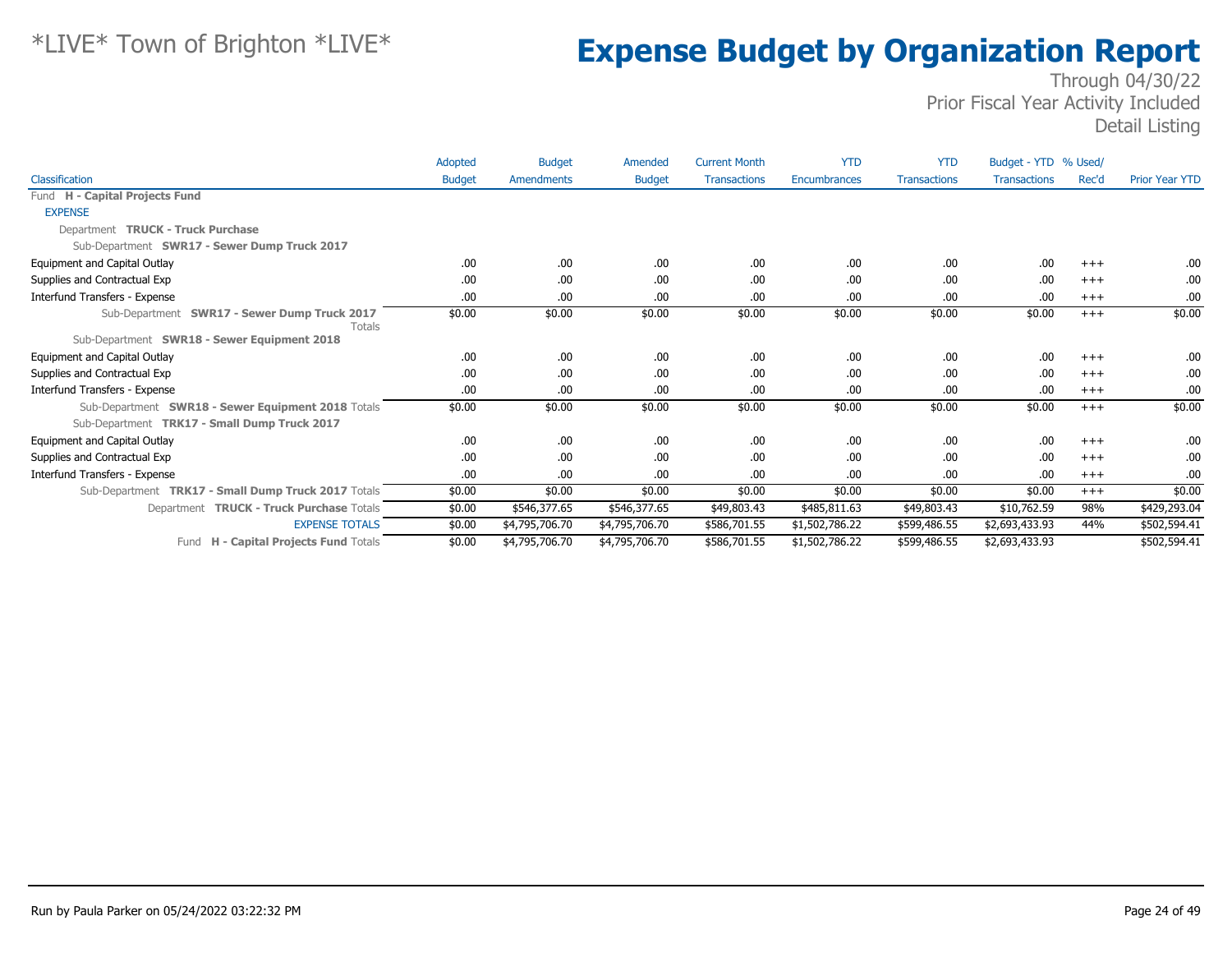|                                                     | Adopted        | <b>Budget</b> | Amended        | <b>Current Month</b> | <b>YTD</b>   | <b>YTD</b>          | Budget - YTD % Used/ |       |                       |
|-----------------------------------------------------|----------------|---------------|----------------|----------------------|--------------|---------------------|----------------------|-------|-----------------------|
| Classification                                      | <b>Budget</b>  | Amendments    | <b>Budget</b>  | <b>Transactions</b>  | Encumbrances | <b>Transactions</b> | <b>Transactions</b>  | Rec'd | <b>Prior Year YTD</b> |
| Fund L - Library Fund                               |                |               |                |                      |              |                     |                      |       |                       |
| <b>EXPENSE</b>                                      |                |               |                |                      |              |                     |                      |       |                       |
| Department LIBRY - Brighton Memorial Library        |                |               |                |                      |              |                     |                      |       |                       |
| Interfund Transfers - Expense                       | .00            | .00.          | .00.           | .00                  | .00          | .00.                | .00                  | $+++$ | .00.                  |
| Sub-Department 7410 - Library                       |                |               |                |                      |              |                     |                      |       |                       |
| Personal Services - Wages                           | 1,445,675.00   | .00.          | 1,445,675.00   | 107,420.07           | .00          | 412,265.77          | 1,033,409.23         | 29    | 374,529.20            |
| Equipment and Capital Outlay                        | 21,410.00      | 45,323.00     | 66,733.00      | .00                  | 65,656.90    | .00                 | 1,076.10             | 98    | .00                   |
| Supplies and Contractual Exp                        | 291,925.00     | 13,090.49     | 305,015.49     | 20,522.88            | 159,702.14   | 51,136.84           | 94,176.51            | 69    | 41,987.84             |
| <b>Utility Expenses</b>                             | 1,020.00       | .00.          | 1,020.00       | 158.46               | .00          | 237.76              | 782.24               | 23    | 281.92                |
| <b>Commercial Insurance</b>                         | 30,950.00      | .00.          | 30,950.00      | .00                  | .00          | 12,956.04           | 17,993.96            | 42    | 11,495.97             |
| Principal on Indebtedness                           | 55,000.00      | .00.          | 55,000.00      | .00                  | .00          | .00.                | 55,000.00            | 0     | .00.                  |
| Interest on Indebtedness                            | 4,890.00       | .00.          | 4,890.00       | 100.00               | .00          | 100.00              | 4,790.00             | 2     | 170.00                |
| <b>Employee Benefits</b>                            | 442,940.00     | .00.          | 442,940.00     | 22,022.77            | 2,833.04     | 106,963.62          | 333,143.34           | 25    | 145,507.79            |
| Interfund Transfers - Expense                       | .00            | .00.          | .00.           | .00                  | .00          | .00.                | .00                  | $+++$ | .00                   |
| Sub-Department 7410 - Library Totals                | \$2,293,810.00 | \$58,413.49   | \$2,352,223.49 | \$150,224.18         | \$228,192.08 | \$583,660.03        | \$1,540,371.38       | 35%   | \$573,972.72          |
| Department LIBRY - Brighton Memorial Library Totals | \$2,293,810.00 | \$58,413.49   | \$2,352,223.49 | \$150,224.18         | \$228,192.08 | \$583,660.03        | \$1,540,371.38       | 35%   | \$573,972.72          |
| <b>EXPENSE TOTALS</b>                               | \$2,293,810.00 | \$58,413.49   | \$2,352,223.49 | \$150,224.18         | \$228,192.08 | \$583,660.03        | \$1,540,371.38       | 35%   | \$573,972.72          |
| L - Library Fund Totals<br>Fund                     | \$2,293,810.00 | \$58,413.49   | \$2,352,223.49 | \$150,224.18         | \$228,192.08 | \$583,660.03        | \$1,540,371.38       |       | \$573,972.72          |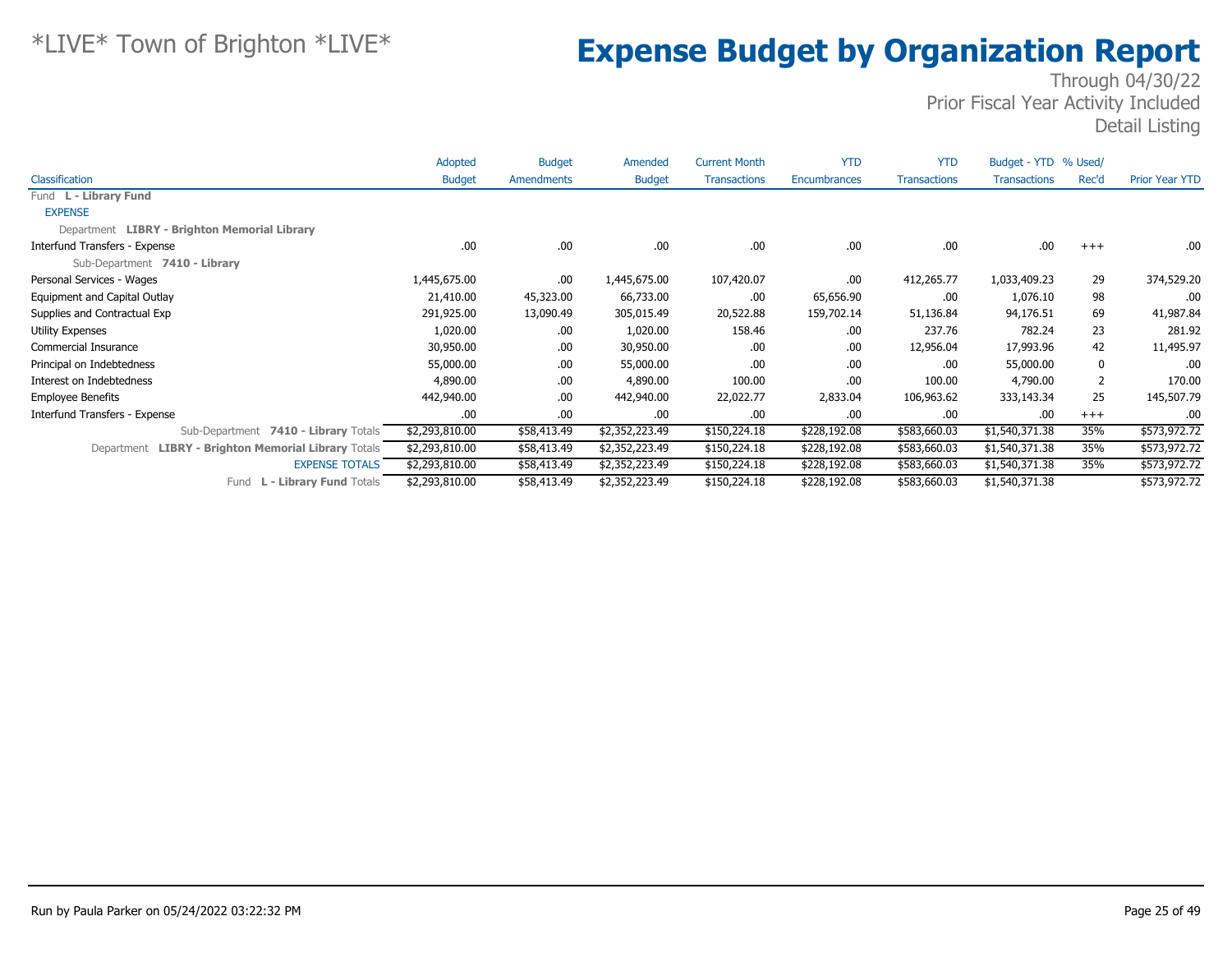|                                                           | Adopted       | <b>Budget</b>     | Amended       | <b>Current Month</b> | <b>YTD</b>   | <b>YTD</b>          | Budget - YTD % Used/ |       |                       |
|-----------------------------------------------------------|---------------|-------------------|---------------|----------------------|--------------|---------------------|----------------------|-------|-----------------------|
| <b>Classification</b>                                     | <b>Budget</b> | <b>Amendments</b> | <b>Budget</b> | <b>Transactions</b>  | Encumbrances | <b>Transactions</b> | <b>Transactions</b>  | Rec'd | <b>Prior Year YTD</b> |
| Fund SA - Ambulance Special Dist                          |               |                   |               |                      |              |                     |                      |       |                       |
| <b>EXPENSE</b>                                            |               |                   |               |                      |              |                     |                      |       |                       |
| Department <b>AMBUD - Ambulance Special Dist</b>          |               |                   |               |                      |              |                     |                      |       |                       |
| Sub-Department 3600 - Ambulance District                  |               |                   |               |                      |              |                     |                      |       |                       |
| Equipment and Capital Outlay                              | 70,000.00     | .00.              | 70,000.00     | .00.                 | .00          | .00                 | 70,000.00            | 0     | .00.                  |
| Supplies and Contractual Exp                              | 372,050.00    | .00.              | 372,050.00    | 2,612.84             | .00          | 343,698.50          | 28,351.50            | 92    | 290,259.67            |
| Commercial Insurance                                      | .00           | .00.              | .00.          | .00.                 | .00          | .00.                | .00                  | $+++$ | .00.                  |
| Principal on Indebtedness                                 | .00           | .00.              | .00.          | .00.                 | .00          | .00                 | .00                  | $+++$ | .00.                  |
| Interest on Indebtedness                                  | .00           | .00.              | .00.          | .00.                 | .00          | .00.                | .00                  | $+++$ | .00.                  |
| Interfund Transfers - Expense                             | .00           | .00.              | .00.          | .00.                 | .00          | .00.                | .00                  | $+++$ | .00.                  |
| <b>3600 - Ambulance District Totals</b><br>Sub-Department | \$442,050.00  | \$0.00            | \$442,050.00  | \$2,612.84           | \$0.00       | \$343,698.50        | \$98,351.50          | 78%   | \$290,259.67          |
| Department <b>AMBUD - Ambulance Special Dist Totals</b>   | \$442,050.00  | \$0.00            | \$442,050.00  | \$2,612.84           | \$0.00       | \$343,698.50        | \$98,351.50          | 78%   | \$290,259.67          |
| <b>EXPENSE TOTALS</b>                                     | \$442,050.00  | \$0.00            | \$442,050.00  | \$2,612.84           | \$0.00       | \$343,698.50        | \$98,351.50          | 78%   | \$290,259.67          |
| <b>SA - Ambulance Special Dist Totals</b><br>Fund         | \$442,050.00  | \$0.00            | \$442,050.00  | \$2,612.84           | \$0.00       | \$343,698.50        | \$98,351.50          |       | \$290,259.67          |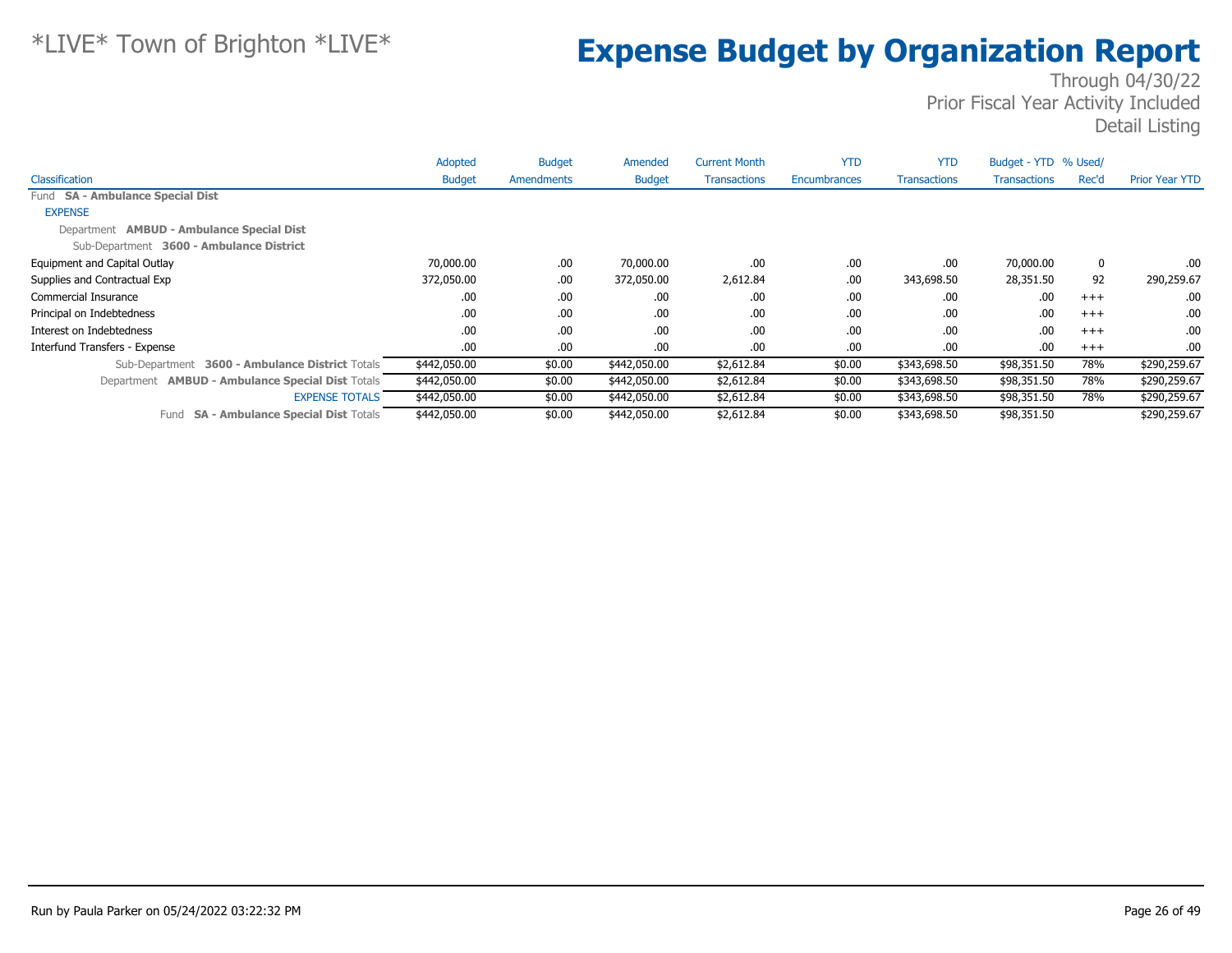|                                                                          | Adopted       | <b>Budget</b> | Amended       | <b>Current Month</b> | <b>YTD</b>   | <b>YTD</b>          | Budget - YTD % Used/ |          |                       |
|--------------------------------------------------------------------------|---------------|---------------|---------------|----------------------|--------------|---------------------|----------------------|----------|-----------------------|
| <b>Classification</b>                                                    | <b>Budget</b> | Amendments    | <b>Budget</b> | <b>Transactions</b>  | Encumbrances | <b>Transactions</b> | <b>Transactions</b>  | Rec'd    | <b>Prior Year YTD</b> |
| Fund SB - Business Improvement Dist                                      |               |               |               |                      |              |                     |                      |          |                       |
| <b>EXPENSE</b>                                                           |               |               |               |                      |              |                     |                      |          |                       |
| Department BID - Business Improvement Dist                               |               |               |               |                      |              |                     |                      |          |                       |
| Sub-Department BID01 - Monroe Ave Business Improv Dst#1                  |               |               |               |                      |              |                     |                      |          |                       |
| Supplies and Contractual Exp                                             | 1,635.00      | .00.          | 1,635.00      | .00                  | 1,250.00     | .00.                | 385.00               | 76       | $.00\,$               |
| <b>Utility Expenses</b>                                                  | .00           | .00.          | .00           | .00                  | .00          | .00.                | .00                  | $+++$    | .00.                  |
| Principal on Indebtedness                                                | .00           | .00.          | .00           | .00                  | .00          | .00.                | .00                  | $^{+++}$ | .00.                  |
| Interest on Indebtedness                                                 | .00           | .00.          | .00           | .00                  | .00          | .00.                | .00                  | $+++$    | .00.                  |
| Sub-Department BID01 - Monroe Ave Business Improv<br><b>Dst#1</b> Totals | \$1,635.00    | \$0.00        | \$1,635.00    | \$0.00               | \$1,250.00   | \$0.00              | \$385.00             | 76%      | \$0.00                |
| Department BID - Business Improvement Dist Totals                        | \$1,635.00    | \$0.00        | \$1,635.00    | \$0.00               | \$1,250.00   | \$0.00              | \$385.00             | 76%      | \$0.00                |
| <b>EXPENSE TOTALS</b>                                                    | \$1,635.00    | \$0.00        | \$1,635.00    | \$0.00               | \$1,250.00   | \$0.00              | \$385.00             | 76%      | \$0.00                |
| <b>SB - Business Improvement Dist Totals</b><br>Fund                     | \$1,635.00    | \$0.00        | \$1,635.00    | \$0.00               | \$1,250.00   | \$0.00              | \$385.00             |          | \$0.00                |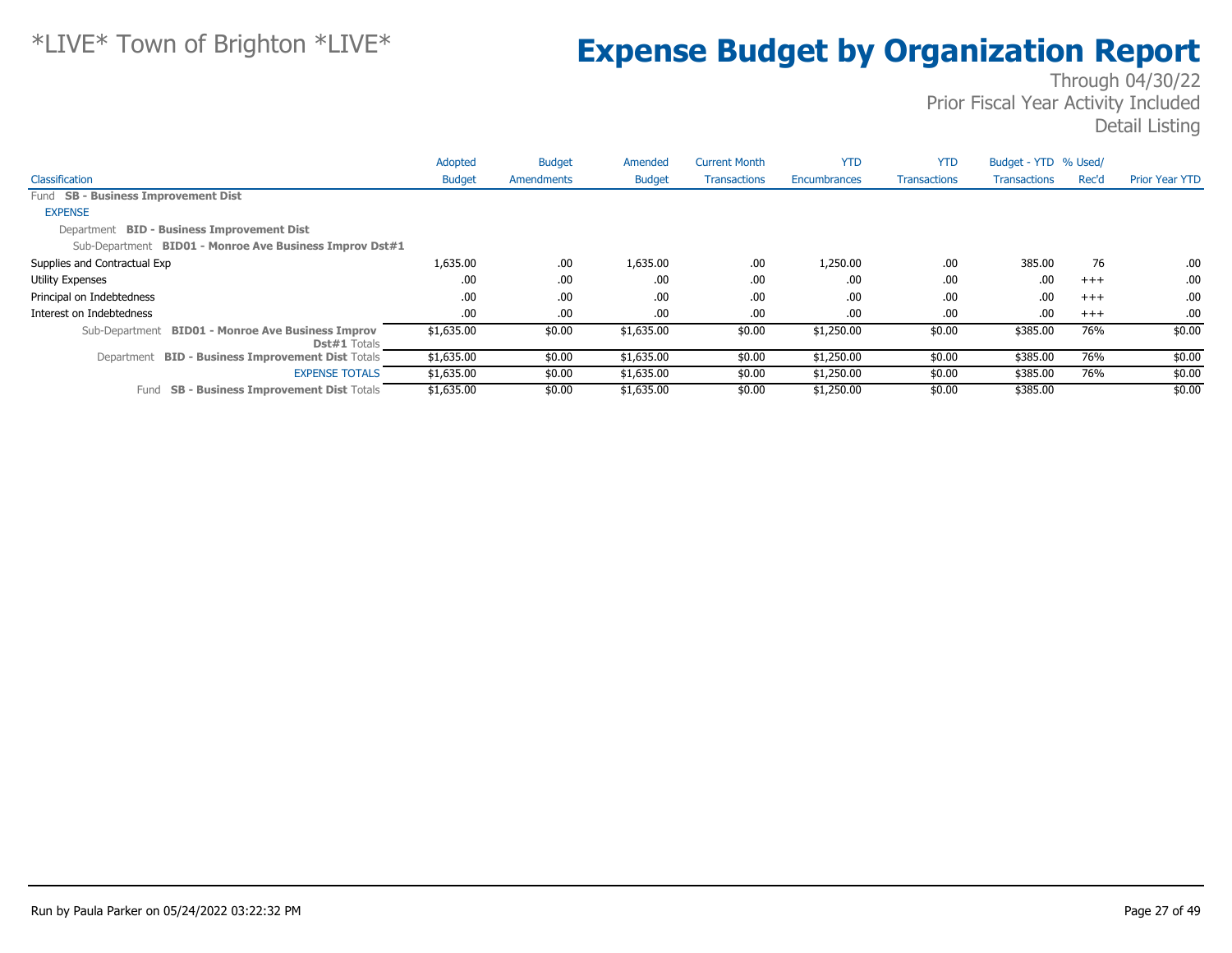|                                                                                                 | Adopted       | <b>Budget</b>     | Amended       | <b>Current Month</b> | <b>YTD</b>          | <b>YTD</b>          | Budget - YTD % Used/ |                  |                       |
|-------------------------------------------------------------------------------------------------|---------------|-------------------|---------------|----------------------|---------------------|---------------------|----------------------|------------------|-----------------------|
| Classification                                                                                  | <b>Budget</b> | <b>Amendments</b> | <b>Budget</b> | <b>Transactions</b>  | <b>Encumbrances</b> | <b>Transactions</b> | <b>Transactions</b>  | Rec'd            | <b>Prior Year YTD</b> |
| Fund SD - Drainage District Funds                                                               |               |                   |               |                      |                     |                     |                      |                  |                       |
| <b>EXPENSE</b>                                                                                  |               |                   |               |                      |                     |                     |                      |                  |                       |
| Department DRAND - Drainage Special Dists                                                       |               |                   |               |                      |                     |                     |                      |                  |                       |
| Sub-Department 8540 - Brighton Meadows Drainage                                                 |               |                   |               |                      |                     |                     |                      |                  |                       |
| Equipment and Capital Outlay                                                                    | .00.          | .00.              | .00.          | .00                  | .00                 | .00                 | .00                  | $^{++}$          | .00                   |
| Supplies and Contractual Exp                                                                    | 595.00        | .00.              | 595.00        | .00                  | .00                 | .00                 | 595.00               | $\mathbf 0$      | .00                   |
| <b>Utility Expenses</b>                                                                         | 5.00          | .00.              | 5.00          | .00                  | .00                 | 1.00                | 4.00                 | 20               | 1.00                  |
| Interfund Transfers - Expense                                                                   | .00.          | .00.              | .00           | .00                  | .00                 | .00                 | .00                  | $+++$            | .00                   |
| Sub-Department 8540 - Brighton Meadows Drainage<br><b>Totals</b>                                | \$600.00      | \$0.00            | \$600.00      | \$0.00               | \$0.00              | \$1.00              | \$599.00             | 0%               | \$1.00                |
| Sub-Department 8541 - Heatherstone Drainage                                                     |               |                   |               |                      |                     |                     |                      |                  |                       |
| Supplies and Contractual Exp                                                                    | 850.00        | .00.              | 850.00        | .00                  | 800.00              | .00                 | 50.00                | 94               | .00                   |
| Utility Expenses                                                                                | 30.00         | .00               | 30.00         | .00                  | .00                 | 28.94               | 1.06                 | 96               | 28.39                 |
| Sub-Department 8541 - Heatherstone Drainage Totals                                              | \$880.00      | \$0.00            | \$880.00      | \$0.00               | \$800.00            | \$28.94             | \$51.06              | 94%              | \$28.39               |
| Sub-Department 8542 - Meridian Centre Drainage                                                  |               |                   |               |                      |                     |                     |                      |                  |                       |
| Supplies and Contractual Exp                                                                    | 80.00         | .00.              | 80.00         | .00                  | .00                 | .00                 | 80.00                | $\mathbf 0$      | .00                   |
| Interfund Transfers - Expense                                                                   | .00           | .00               | .00           | .00                  | .00                 | .00                 | .00                  | $^{+++}$         | .00                   |
| Sub-Department 8542 - Meridian Centre Drainage Totals                                           | \$80.00       | \$0.00            | \$80.00       | \$0.00               | \$0.00              | \$0.00              | \$80.00              | 0%               | \$0.00                |
| Sub-Department 8543 - Deerfield Woods Drainage                                                  |               |                   |               |                      |                     |                     |                      |                  |                       |
| Supplies and Contractual Exp                                                                    | 1,725.00      | .00.              | 1,725.00      | .00                  | 800.00              | .00                 | 925.00               | 46               | .00                   |
| Sub-Department 8543 - Deerfield Woods Drainage Totals                                           | \$1,725.00    | \$0.00            | \$1,725.00    | \$0.00               | \$800.00            | \$0.00              | \$925.00             | 46%              | \$0.00                |
| Sub-Department 8544 - LacDeVil/SnKeatng Drainag                                                 |               |                   |               |                      |                     |                     |                      |                  |                       |
| Supplies and Contractual Exp                                                                    | 85.00         | .00               | 85.00         | .00                  | .00                 | .00                 | 85.00                | $\mathbf 0$      | .00                   |
| Sub-Department 8544 - LacDeVil/SnKeatng Drainag<br>Totals                                       | \$85.00       | \$0.00            | \$85.00       | \$0.00               | \$0.00              | \$0.00              | \$85.00              | 0%               | \$0.00                |
| Sub-Department 8545 - Barclay Drainage                                                          |               |                   |               |                      |                     |                     |                      |                  |                       |
| Supplies and Contractual Exp                                                                    | 300.00        | .00               | 300.00        | .00                  | .00                 | .00                 | 300.00               | $\mathbf 0$      | .00                   |
| Utility Expenses                                                                                | 30.00         | .00               | 30.00         | .00                  | .00                 | 28.94               | 1.06                 | 96               | 28.39                 |
| Sub-Department 8545 - Barclay Drainage Totals                                                   | \$330.00      | \$0.00            | \$330.00      | \$0.00               | \$0.00              | \$28.94             | \$301.06             | 9%               | \$28.39               |
| Sub-Department 8546 - Mercy Park Drainage                                                       |               |                   |               |                      |                     |                     |                      |                  |                       |
| Supplies and Contractual Exp                                                                    | 155.00        | .00               | 155.00        | .00                  | .00                 | .00                 | 155.00               | $\mathbf 0$      | .00                   |
| Sub-Department 8546 - Mercy Park Drainage Totals<br>Sub-Department 8547 - Reserve Drainage Dist | \$155.00      | \$0.00            | \$155.00      | \$0.00               | \$0.00              | \$0.00              | \$155.00             | 0%               | \$0.00                |
| Supplies and Contractual Exp                                                                    | 610.00        | .00.              | 610.00        | .00                  | .00                 | .00                 | 610.00               | $\mathbf 0$      | .00.                  |
| Sub-Department 8547 - Reserve Drainage Dist Totals                                              | \$610.00      | \$0.00            | \$610.00      | \$0.00               | \$0.00              | \$0.00              | \$610.00             | 0%               | \$0.00                |
| Sub-Department 8548 - Susquehanna Drainage Dist                                                 |               |                   |               |                      |                     |                     |                      |                  |                       |
| Supplies and Contractual Exp                                                                    | 60.00         | .00.              | 60.00         | .00                  | .00                 | .00                 | 60.00                | $\boldsymbol{0}$ | .00                   |
| Principal on Indebtedness                                                                       | 1,000.00      | .00.              | 1,000.00      | .00                  | .00                 | .00                 | 1,000.00             | 0                | .00                   |
| Interest on Indebtedness                                                                        | 600.00        | .00.              | 600.00        | .00.                 | .00                 | .00                 | 600.00               | $\mathbf 0$      | .00                   |
| Sub-Department 8548 - Susquehanna Drainage Dist<br>Totals                                       | \$1,660.00    | \$0.00            | \$1,660.00    | \$0.00               | \$0.00              | \$0.00              | \$1,660.00           | 0%               | \$0.00                |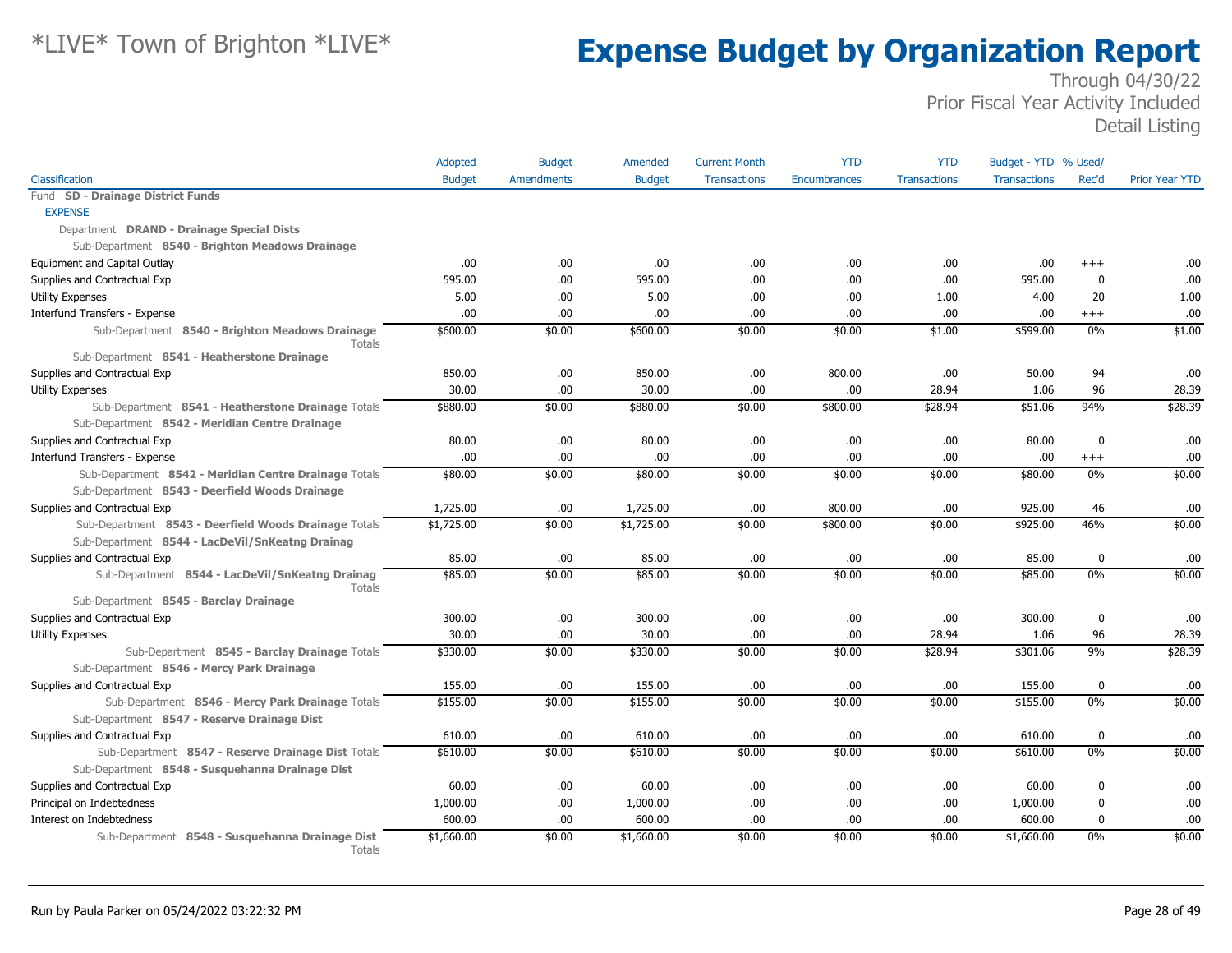|                                                              | Adopted       | <b>Budget</b> | Amended       | <b>Current Month</b> | <b>YTD</b>   | <b>YTD</b>          | Budget - YTD % Used/ |       |                       |
|--------------------------------------------------------------|---------------|---------------|---------------|----------------------|--------------|---------------------|----------------------|-------|-----------------------|
| Classification                                               | <b>Budget</b> | Amendments    | <b>Budget</b> | <b>Transactions</b>  | Encumbrances | <b>Transactions</b> | <b>Transactions</b>  | Rec'd | <b>Prior Year YTD</b> |
| Fund SD - Drainage District Funds                            |               |               |               |                      |              |                     |                      |       |                       |
| <b>EXPENSE</b>                                               |               |               |               |                      |              |                     |                      |       |                       |
| Department DRAND - Drainage Special Dists                    |               |               |               |                      |              |                     |                      |       |                       |
| Sub-Department 8549 - Pinnacle Hills Drainage Dist           |               |               |               |                      |              |                     |                      |       |                       |
| Supplies and Contractual Exp                                 | 210.00        | .00           | 210.00        | .00                  | .00          | .00.                | 210.00               | 0     | .00                   |
| Sub-Department 8549 - Pinnacle Hills Drainage Dist<br>Totals | \$210.00      | \$0.00        | \$210.00      | \$0.00               | \$0.00       | \$0.00              | \$210.00             | $0\%$ | \$0.00                |
| Department DRAND - Drainage Special Dists Totals             | \$6,335.00    | \$0.00        | \$6,335.00    | \$0.00               | \$1,600.00   | \$58.88             | \$4,676.12           | 26%   | \$57.78               |
| <b>EXPENSE TOTALS</b>                                        | \$6,335.00    | \$0.00        | \$6,335.00    | \$0.00               | \$1,600.00   | \$58.88             | \$4,676.12           | 26%   | \$57.78               |
| <b>SD - Drainage District Funds Totals</b><br>Fund           | \$6,335.00    | \$0.00        | \$6,335.00    | \$0.00               | \$1,600.00   | \$58.88             | \$4,676.12           |       | \$57.78               |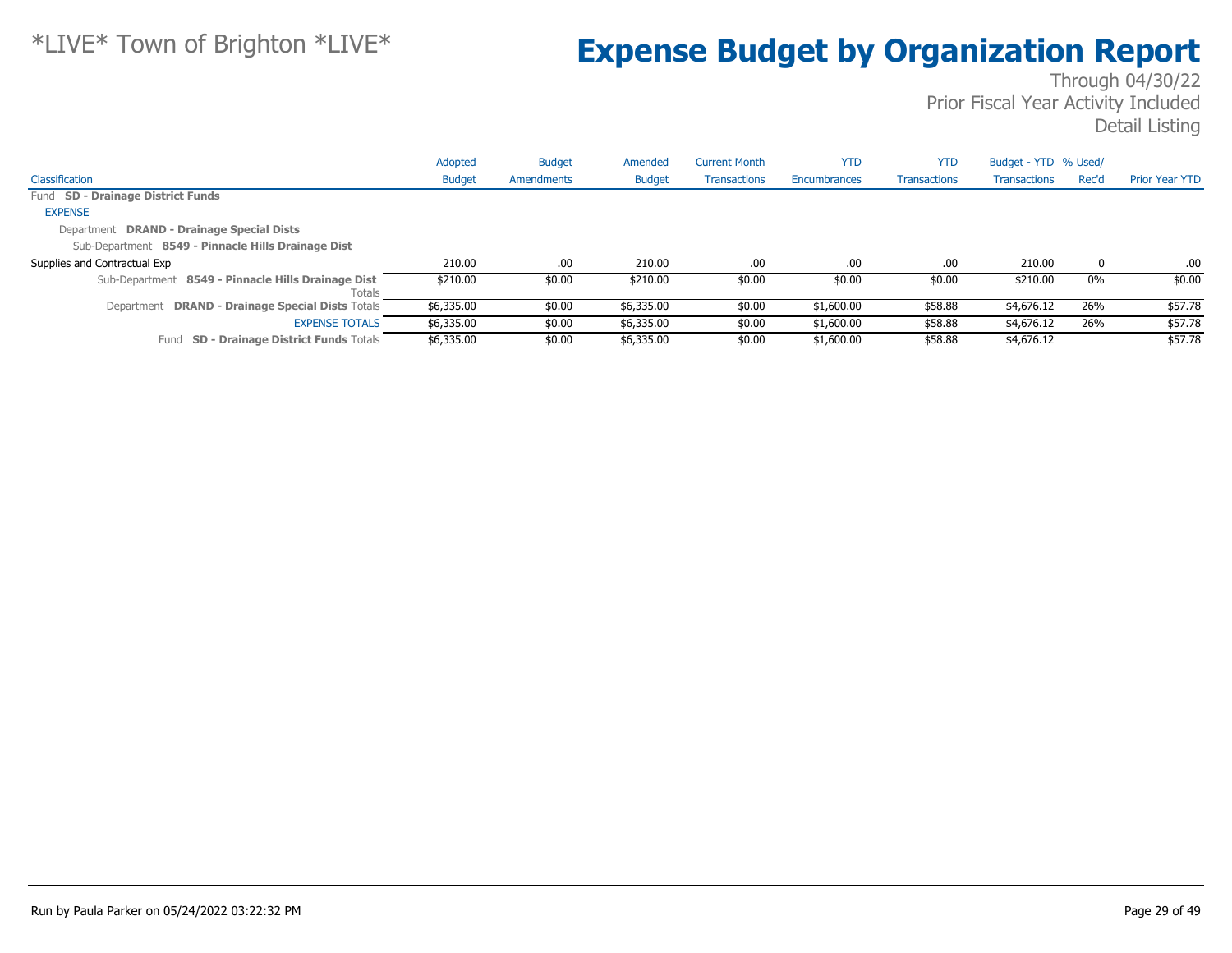|                                                               | Adopted       | <b>Budget</b> | Amended       | <b>Current Month</b> | <b>YTD</b>   | <b>YTD</b>          | Budget - YTD % Used/ |       |                       |
|---------------------------------------------------------------|---------------|---------------|---------------|----------------------|--------------|---------------------|----------------------|-------|-----------------------|
| Classification                                                | <b>Budget</b> | Amendments    | <b>Budget</b> | <b>Transactions</b>  | Encumbrances | <b>Transactions</b> | <b>Transactions</b>  | Rec'd | <b>Prior Year YTD</b> |
| Fund SF - Fire Prevention Districts                           |               |               |               |                      |              |                     |                      |       |                       |
| <b>EXPENSE</b>                                                |               |               |               |                      |              |                     |                      |       |                       |
| Department FIRED - Fire Control Special Dsts                  |               |               |               |                      |              |                     |                      |       |                       |
| Sub-Department 3415 - W Brighton Fire Prot Dist               |               |               |               |                      |              |                     |                      |       |                       |
| Personal Services - Wages                                     | .00           | 5,275.00      | 5,275.00      | 405.68               | .00          | 1,622.72            | 3,652.28             | 31    | 1,591.60              |
| Equipment and Capital Outlay                                  | .00           | .00           | .00           | .00                  | .00          | .00                 | .00                  | $+++$ | .00                   |
| Supplies and Contractual Exp                                  | .00           | 21,000.00     | 21,000.00     | .00                  | .00          | 2,500.00            | 18,500.00            | 12    | 785,201.29            |
| <b>Utility Expenses</b>                                       | .00           | 7.00          | 7.00          | .00                  | .00          | 6.98                | .02                  | 100   | 12,666.00             |
| Commercial Insurance                                          | .00           | .00           | .00           | .00                  | .00          | .00                 | .00                  | $+++$ | .00                   |
| Principal on Indebtedness                                     | 100,000.00    | .00.          | 100,000.00    | .00                  | .00          | .00                 | 100,000.00           | 0     | .00.                  |
| Interest on Indebtedness                                      | 3,750.00      | .00           | 3,750.00      | .00                  | .00          | .00                 | 3,750.00             | 0     | 129.17                |
| <b>Employee Benefits</b>                                      | .00           | 380.00        | 380.00        | 28.84                | .00          | 115.36              | 264.64               | 30    | 320.52                |
| Interfund Transfers - Expense                                 | .00           | .00           | .00           | .00                  | .00          | .00                 | .00                  | $+++$ | .00                   |
| 3415 - W Brighton Fire Prot Dist Totals<br>Sub-Department     | \$103,750.00  | \$26,662.00   | \$130,412.00  | \$434.52             | \$0.00       | \$4,245.06          | \$126,166.94         | 3%    | \$799,908.58          |
| <b>FIRED - Fire Control Special Dsts Totals</b><br>Department | \$103,750.00  | \$26,662.00   | \$130,412.00  | \$434.52             | \$0.00       | \$4,245.06          | \$126,166.94         | 3%    | \$799,908.58          |
| <b>EXPENSE TOTALS</b>                                         | \$103,750.00  | \$26,662.00   | \$130,412.00  | \$434.52             | \$0.00       | \$4,245.06          | \$126,166.94         | 3%    | \$799,908.58          |
| <b>SF - Fire Prevention Districts Totals</b><br>Fund          | \$103,750.00  | \$26,662.00   | \$130,412.00  | \$434.52             | \$0.00       | \$4,245.06          | \$126,166.94         |       | \$799,908.58          |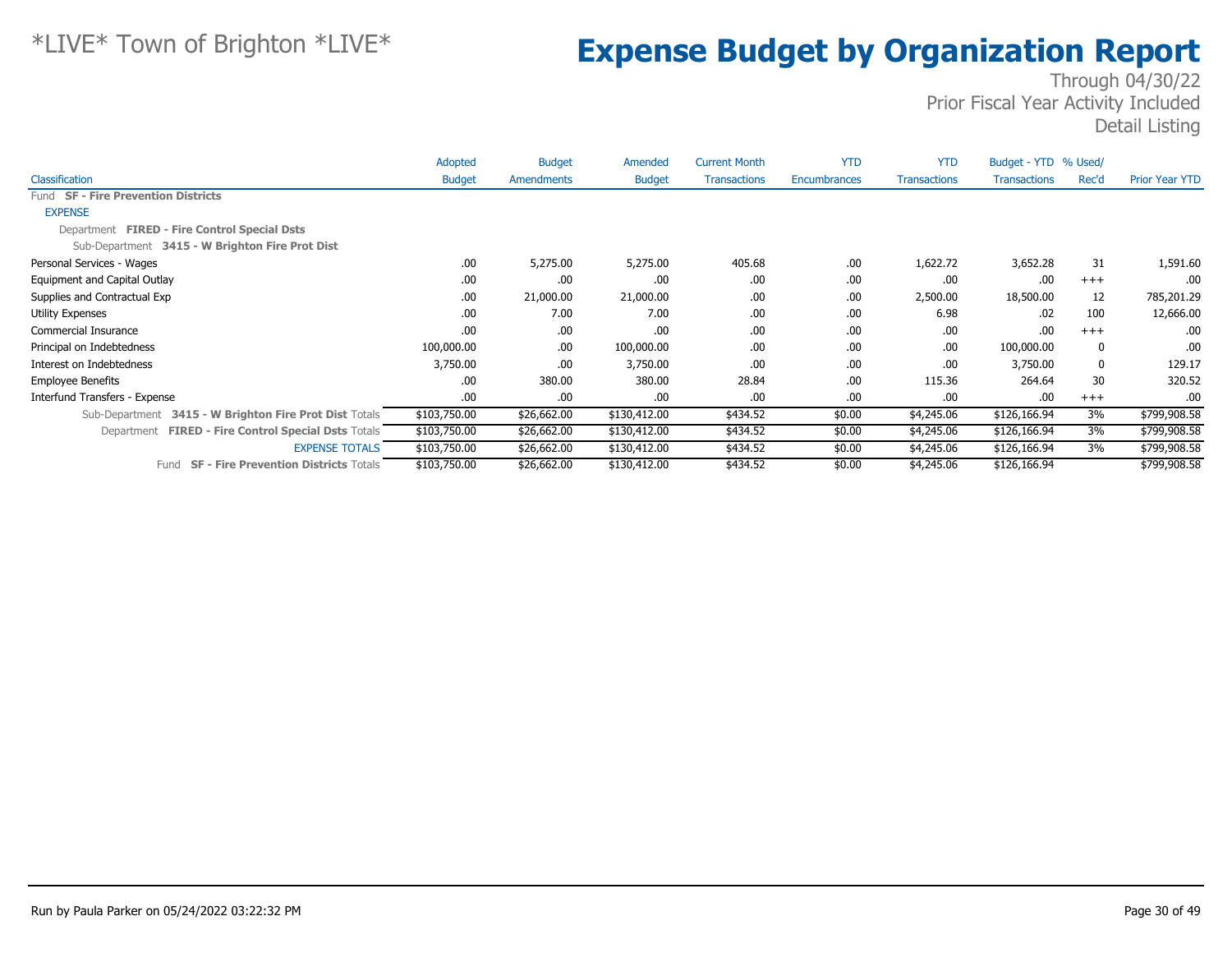|                                                       | Adopted       | <b>Budget</b> | Amended       | <b>Current Month</b> | <b>YTD</b>   | <b>YTD</b>          | Budget - YTD % Used/ |             |                       |
|-------------------------------------------------------|---------------|---------------|---------------|----------------------|--------------|---------------------|----------------------|-------------|-----------------------|
| Classification                                        | <b>Budget</b> | Amendments    | <b>Budget</b> | <b>Transactions</b>  | Encumbrances | <b>Transactions</b> | <b>Transactions</b>  | Rec'd       | <b>Prior Year YTD</b> |
| Fund SK - Sidewalk District                           |               |               |               |                      |              |                     |                      |             |                       |
| <b>EXPENSE</b>                                        |               |               |               |                      |              |                     |                      |             |                       |
| Department SWLKD - Consolidated Sidewalk Dst          |               |               |               |                      |              |                     |                      |             |                       |
| Sub-Department 5411 - Sidewalk District               |               |               |               |                      |              |                     |                      |             |                       |
| Equipment and Capital Outlay                          | 200,000.00    | 13,871.15     | 213,871.15    | .00.                 | 213,871.15   | .00.                | .00                  | 100         | .00.                  |
| Supplies and Contractual Exp                          | 26,215.00     | .00.          | 26,215.00     | .00                  | .00          | .00                 | 26,215.00            | 0           | .00                   |
| Principal on Indebtedness                             | .00.          | .00.          | .00.          | .00                  | .00          | .00                 | .00                  | $+++$       | .00.                  |
| Interest on Indebtedness                              | .00.          | .00.          | .00.          | .00                  | .00.         | .00.                | .00.                 | $+++$       | .00.                  |
| Sub-Department 5411 - Sidewalk District Totals        | \$226,215.00  | \$13,871.15   | \$240,086.15  | \$0.00               | \$213,871.15 | \$0.00              | \$26,215.00          | 89%         | \$0.00                |
| Sub-Department 5412 - Mercy Park Sidewalk Dist        |               |               |               |                      |              |                     |                      |             |                       |
| Supplies and Contractual Exp                          | 10.00         | .00.          | 10.00         | .00                  | .00.         | .00.                | 10.00                | 0           | .00                   |
| Sub-Department 5412 - Mercy Park Sidewalk Dist Totals | \$10.00       | \$0.00        | \$10.00       | \$0.00               | \$0.00       | \$0.00              | \$10.00              | 0%          | \$0.00                |
| Sub-Department 5413 - Reserve Sidewalk Dist           |               |               |               |                      |              |                     |                      |             |                       |
| Supplies and Contractual Exp                          | 200.00        | .00.          | 200.00        | .00                  | .00.         | .00.                | 200.00               | $\mathbf 0$ | .00.                  |
| Sub-Department 5413 - Reserve Sidewalk Dist Totals    | \$200.00      | \$0.00        | \$200.00      | \$0.00               | \$0.00       | \$0.00              | \$200.00             | $0\%$       | \$0.00                |
| Department SWLKD - Consolidated Sidewalk Dst Totals   | \$226,425.00  | \$13,871.15   | \$240,296.15  | \$0.00               | \$213,871.15 | \$0.00              | \$26,425.00          | 89%         | \$0.00                |
| <b>EXPENSE TOTALS</b>                                 | \$226,425.00  | \$13,871.15   | \$240,296.15  | \$0.00               | \$213,871.15 | \$0.00              | \$26,425.00          | 89%         | \$0.00                |
| <b>SK - Sidewalk District Totals</b><br>Fund          | \$226,425.00  | \$13,871.15   | \$240,296.15  | \$0.00               | \$213,871.15 | \$0.00              | \$26,425.00          |             | \$0.00                |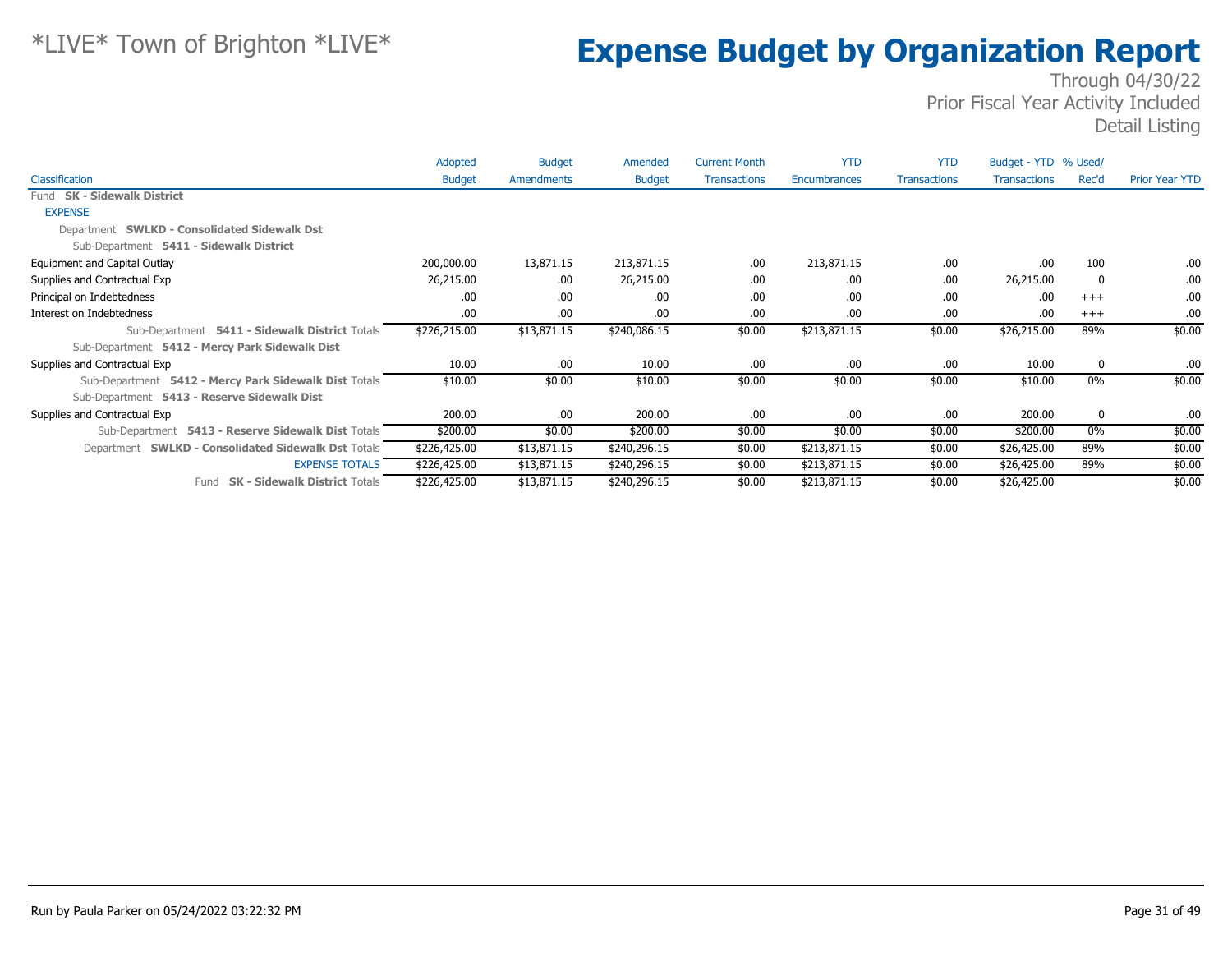|                                                        | Adopted       | <b>Budget</b>     | Amended       | <b>Current Month</b> | <b>YTD</b>          | <b>YTD</b>          | Budget - YTD % Used/ |             |                       |
|--------------------------------------------------------|---------------|-------------------|---------------|----------------------|---------------------|---------------------|----------------------|-------------|-----------------------|
| Classification                                         | <b>Budget</b> | <b>Amendments</b> | <b>Budget</b> | <b>Transactions</b>  | <b>Encumbrances</b> | <b>Transactions</b> | <b>Transactions</b>  | Rec'd       | <b>Prior Year YTD</b> |
| Fund SL - Street Lighting Districts                    |               |                   |               |                      |                     |                     |                      |             |                       |
| <b>EXPENSE</b>                                         |               |                   |               |                      |                     |                     |                      |             |                       |
| Department LGHTD - Lighting Special Dists              |               |                   |               |                      |                     |                     |                      |             |                       |
| Sub-Department 5201 - Bel-Air Lighting District        |               |                   |               |                      |                     |                     |                      |             |                       |
| Supplies and Contractual Exp                           | 2,275.00      | .00               | 2,275,00      | .00                  | .00                 | .00.                | 2,275,00             | 0           | .00                   |
| <b>Utility Expenses</b>                                | 36,990.00     | .00               | 36,990.00     | .00                  | .00                 | 7,386.71            | 29,603.29            | 20          | 8,943.53              |
| Sub-Department 5201 - Bel-Air Lighting District Totals | \$39,265.00   | \$0.00            | \$39,265.00   | \$0.00               | \$0.00              | \$7,386.71          | \$31,878.29          | 19%         | \$8,943.53            |
| Sub-Department 5202 - Council Rock Lighting Dst        |               |                   |               |                      |                     |                     |                      |             |                       |
| Supplies and Contractual Exp                           | 270.00        | .00.              | 270.00        | .00                  | .00                 | .00.                | 270.00               | 0           | .00                   |
| <b>Utility Expenses</b>                                | 1,335.00      | .00               | 1,335.00      | .00                  | .00                 | 275.66              | 1,059.34             | 21          | 323.33                |
| Sub-Department 5202 - Council Rock Lighting Dst Totals | \$1,605.00    | \$0.00            | \$1,605.00    | \$0.00               | \$0.00              | \$275.66            | \$1,329.34           | 17%         | \$323.33              |
| Sub-Department 5203 - Councl Rock Est Light Dst        |               |                   |               |                      |                     |                     |                      |             |                       |
| Supplies and Contractual Exp                           | 785.00        | .00               | 785.00        | .00                  | .00                 | .00.                | 785.00               | 0           | .00                   |
| <b>Utility Expenses</b>                                | 10,995.00     | .00.              | 10,995.00     | .00                  | .00                 | 2,165.99            | 8,829.01             | 20          | 2,657.65              |
| Sub-Department 5203 - Councl Rock Est Light Dst Totals | \$11,780.00   | \$0.00            | \$11,780.00   | \$0.00               | \$0.00              | \$2,165.99          | \$9,614.01           | 18%         | \$2,657.65            |
| Sub-Department 5204 - East Ave Light Dist              |               |                   |               |                      |                     |                     |                      |             |                       |
| Supplies and Contractual Exp                           | 1,845.00      | .00.              | 1,845.00      | .00                  | .00                 | .00.                | 1,845.00             | 0           | .00                   |
| <b>Utility Expenses</b>                                | 17,800.00     | .00               | 17,800.00     | .00                  | .00                 | 3,555.96            | 14,244.04            | 20          | 4,168.81              |
| Sub-Department 5204 - East Ave Light Dist Totals       | \$19,645.00   | \$0.00            | \$19,645.00   | \$0.00               | \$0.00              | \$3,555.96          | \$16,089.04          | 18%         | \$4,168.81            |
| Sub-Department 5205 - Houston Barnard Light Dst        |               |                   |               |                      |                     |                     |                      |             |                       |
| Supplies and Contractual Exp                           | 1,165.00      | .00.              | 1,165.00      | .00                  | .00                 | .00.                | 1,165.00             | 0           | .00                   |
| <b>Utility Expenses</b>                                | 15,920.00     | .00.              | 15,920.00     | .00                  | .00                 | 3,151.02            | 12,768.98            | 20          | 3,859.07              |
| Sub-Department 5205 - Houston Barnard Light Dst Totals | \$17,085.00   | \$0.00            | \$17,085.00   | \$0.00               | \$0.00              | \$3,151.02          | \$13,933.98          | 18%         | \$3,859.07            |
| Sub-Department 5206 - Ferndale Manor Light Dist        |               |                   |               |                      |                     |                     |                      |             |                       |
| Supplies and Contractual Exp                           | 280.00        | .00.              | 280.00        | .00                  | .00                 | .00                 | 280.00               | 0           | .00                   |
| <b>Utility Expenses</b>                                | 1,040.00      | .00               | 1,040.00      | .00                  | .00                 | 208.31              | 831.69               | 20          | 251.40                |
| Sub-Department 5206 - Ferndale Manor Light Dist Totals | \$1,320.00    | \$0.00            | \$1,320.00    | \$0.00               | \$0.00              | \$208.31            | \$1,111.69           | 16%         | \$251.40              |
| Sub-Department 5207 - Home Acres Light Dist            |               |                   |               |                      |                     |                     |                      |             |                       |
| Equipment and Capital Outlay                           | .00.          | .00.              | .00.          | .00                  | .00                 | .00                 | .00.                 | $^{++}$     | .00                   |
| Supplies and Contractual Exp                           | 2,030.00      | .00               | 2,030.00      | .00                  | .00                 | .00                 | 2,030.00             | $\mathbf 0$ | .00                   |
| Utility Expenses                                       | 47,130.00     | .00.              | 47,130.00     | .00                  | .00                 | 9,174.36            | 37,955.64            | 19          | 11,385.18             |
| Sub-Department 5207 - Home Acres Light Dist Totals     | \$49,160.00   | \$0.00            | \$49,160.00   | \$0.00               | \$0.00              | \$9,174.36          | \$39,985.64          | 19%         | \$11,385.18           |
| Sub-Department 5208 - Malvern Light Dist               |               |                   |               |                      |                     |                     |                      |             |                       |
| Supplies and Contractual Exp                           | 505.00        | .00.              | 505.00        | .00                  | .00                 | .00.                | 505.00               | $\mathbf 0$ | .00                   |
| Utility Expenses                                       | 5,350.00      | .00               | 5,350.00      | .00                  | .00                 | 1,052.01            | 4,297.99             | 20          | 1,278.22              |
| Sub-Department 5208 - Malvern Light Dist Totals        | \$5,855.00    | \$0.00            | \$5,855.00    | \$0.00               | \$0.00              | \$1,052.01          | \$4,802.99           | 18%         | \$1,278.22            |
| Sub-Department 5209 - Meadowbrook Light Dist           |               |                   |               |                      |                     |                     |                      |             |                       |
| Equipment and Capital Outlay                           | .00.          | .00.              | .00           | .00                  | .00                 | .00                 | .00.                 | $+++$       | .00                   |
| Supplies and Contractual Exp                           | 1,640.00      | .00.              | 1,640.00      | .00                  | .00                 | .00.                | 1,640.00             | 0           | .00                   |
| <b>Utility Expenses</b>                                | 25,920.00     | .00               | 25,920.00     | .00                  | .00                 | 4,904.19            | 21,015.81            | 19          | 6,271.54              |
| Sub-Department 5209 - Meadowbrook Light Dist Totals    | \$27,560.00   | \$0.00            | \$27,560.00   | \$0.00               | \$0.00              | \$4,904.19          | \$22,655.81          | 18%         | \$6,271.54            |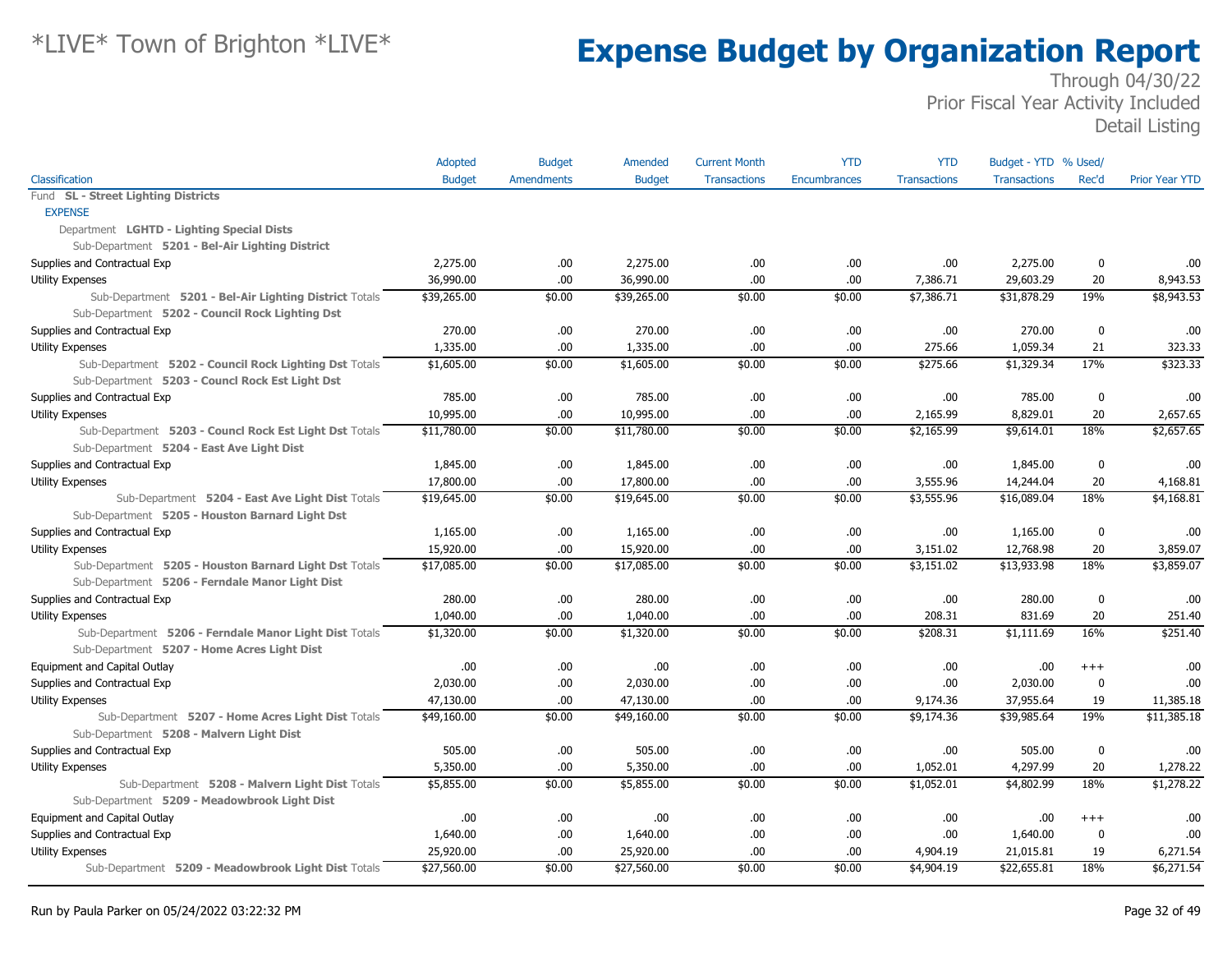|                                                        | Adopted       | <b>Budget</b>     | Amended       | <b>Current Month</b> | <b>YTD</b>   | <b>YTD</b>          | Budget - YTD % Used/ |             |                       |
|--------------------------------------------------------|---------------|-------------------|---------------|----------------------|--------------|---------------------|----------------------|-------------|-----------------------|
| Classification                                         | <b>Budget</b> | <b>Amendments</b> | <b>Budget</b> | <b>Transactions</b>  | Encumbrances | <b>Transactions</b> | <b>Transactions</b>  | Rec'd       | <b>Prior Year YTD</b> |
| Fund SL - Street Lighting Districts                    |               |                   |               |                      |              |                     |                      |             |                       |
| <b>EXPENSE</b>                                         |               |                   |               |                      |              |                     |                      |             |                       |
| Department LGHTD - Lighting Special Dists              |               |                   |               |                      |              |                     |                      |             |                       |
| Sub-Department 5210 - Roselawn Light Dist              |               |                   |               |                      |              |                     |                      |             |                       |
| Supplies and Contractual Exp                           | 3,040.00      | .00.              | 3,040.00      | .00                  | .00.         | .00.                | 3,040.00             | 0           | .00                   |
| <b>Utility Expenses</b>                                | 46,475.00     | .00               | 46,475.00     | .00                  | .00.         | 9,341.00            | 37,134.00            | 20          | 11,259.05             |
| Sub-Department 5210 - Roselawn Light Dist Totals       | \$49,515.00   | \$0.00            | \$49,515.00   | \$0.00               | \$0.00       | \$9,341.00          | \$40,174.00          | 19%         | \$11,259.05           |
| Sub-Department 5211 - Stuckmar Light Dist              |               |                   |               |                      |              |                     |                      |             |                       |
| Supplies and Contractual Exp                           | 1,690.00      | .00.              | 1,690.00      | .00                  | .00.         | .00                 | 1,690.00             | $\mathbf 0$ | .00                   |
| Utility Expenses                                       | 25,835.00     | .00               | 25,835.00     | .00                  | .00.         | 5,194.77            | 20,640.23            | 20          | 6,247.97              |
| Sub-Department 5211 - Stuckmar Light Dist Totals       | \$27,525.00   | \$0.00            | \$27,525.00   | \$0.00               | \$0.00       | \$5,194.77          | \$22,330.23          | 19%         | \$6,247.97            |
| Sub-Department 5212 - Sunnymede Light Dist             |               |                   |               |                      |              |                     |                      |             |                       |
| Supplies and Contractual Exp                           | 610.00        | .00               | 610.00        | .00                  | .00.         | .00                 | 610.00               | $\mathbf 0$ | .00                   |
| Utility Expenses                                       | 7,490.00      | .00.              | 7,490.00      | .00                  | .00.         | 1,477.04            | 6,012.96             | 20          | 1,811.38              |
| Sub-Department 5212 - Sunnymede Light Dist Totals      | \$8,100.00    | \$0.00            | \$8,100.00    | \$0.00               | \$0.00       | \$1,477.04          | \$6,622.96           | 18%         | \$1,811.38            |
| Sub-Department 5213 - Penfield Lnding Light Dst        |               |                   |               |                      |              |                     |                      |             |                       |
| Supplies and Contractual Exp                           | 590.00        | .00.              | 590.00        | .00                  | .00.         | .00.                | 590.00               | 0           | .00                   |
| <b>Utility Expenses</b>                                | 2,430.00      | .00.              | 2,430.00      | .00                  | .00.         | 453.98              | 1,976.02             | 19          | 565.55                |
| Sub-Department 5213 - Penfield Lnding Light Dst Totals | \$3,020.00    | \$0.00            | \$3,020.00    | \$0.00               | \$0.00       | \$453.98            | \$2,566.02           | 15%         | \$565.55              |
| Sub-Department 5214 - Victory Lane Light Dist          |               |                   |               |                      |              |                     |                      |             |                       |
| Supplies and Contractual Exp                           | 475.00        | .00.              | 475.00        | .00                  | .00.         | .00.                | 475.00               | 0           | .00                   |
| <b>Utility Expenses</b>                                | 2,095.00      | .00               | 2,095.00      | .00                  | .00.         | 400.58              | 1,694.42             | 19          | 505.72                |
| Sub-Department 5214 - Victory Lane Light Dist Totals   | \$2,570.00    | \$0.00            | \$2,570.00    | \$0.00               | \$0.00       | \$400.58            | \$2,169.42           | 16%         | \$505.72              |
| Sub-Department 5215 - Clover-Elmwood Light Dist        |               |                   |               |                      |              |                     |                      |             |                       |
| Supplies and Contractual Exp                           | .00.          | .00.              | .00.          | .00                  | .00.         | .00                 | .00.                 | $^{++}$     | .00                   |
| <b>Utility Expenses</b>                                | .00           | .00               | .00           | .00                  | .00.         | .00                 | .00.                 | $^{+++}$    | .00                   |
| Sub-Department 5215 - Clover-Elmwood Light Dist Totals | \$0.00        | \$0.00            | \$0.00        | \$0.00               | \$0.00       | \$0.00              | \$0.00               | $+++$       | \$0.00                |
| Sub-Department 5216 - Elmwood Manor Light Dist         |               |                   |               |                      |              |                     |                      |             |                       |
| Supplies and Contractual Exp                           | 350.00        | .00.              | 350.00        | .00                  | .00.         | .00                 | 350.00               | 0           | .00                   |
| Utility Expenses                                       | 4,010.00      | .00.              | 4,010.00      | .00                  | .00.         | 714.70              | 3,295.30             | 18          | 966.04                |
| Sub-Department 5216 - Elmwood Manor Light Dist Totals  | \$4,360.00    | \$0.00            | \$4,360.00    | \$0.00               | \$0.00       | \$714.70            | \$3,645.30           | 16%         | \$966.04              |
| Sub-Department 5217 - MCC Complex Light Dist           |               |                   |               |                      |              |                     |                      |             |                       |
| Supplies and Contractual Exp                           | 610.00        | .00.              | 610.00        | .00                  | .00.         | .00.                | 610.00               | $\mathbf 0$ | .00                   |
| <b>Utility Expenses</b>                                | 10,270.00     | .00.              | 10,270.00     | .00                  | .00.         | 1,869.54            | 8,400.46             | 18          | 2,478.55              |
| Sub-Department 5217 - MCC Complex Light Dist Totals    | \$10,880.00   | \$0.00            | \$10,880.00   | \$0.00               | \$0.00       | \$1,869.54          | \$9,010.46           | 17%         | \$2,478.55            |
| Sub-Department 5218 - Dunn & Paul Light Dist           |               |                   |               |                      |              |                     |                      |             |                       |
| Supplies and Contractual Exp                           | 260.00        | .00.              | 260.00        | .00                  | .00.         | .00.                | 260.00               | 0           | .00                   |
| <b>Utility Expenses</b>                                | 1,000.00      | .00.              | 1,000.00      | .00                  | .00.         | 201.29              | 798.71               | 20          | 241.23                |
| Sub-Department 5218 - Dunn & Paul Light Dist Totals    | \$1,260.00    | \$0.00            | \$1,260.00    | \$0.00               | \$0.00       | \$201.29            | \$1,058.71           | 16%         | \$241.23              |
| Sub-Department 5219 - Metro Indst Pk Light Dist        |               |                   |               |                      |              |                     |                      |             |                       |
| Supplies and Contractual Exp                           | 565.00        | .00.              | 565.00        | .00                  | .00.         | .00.                | 565.00               | 0           | .00                   |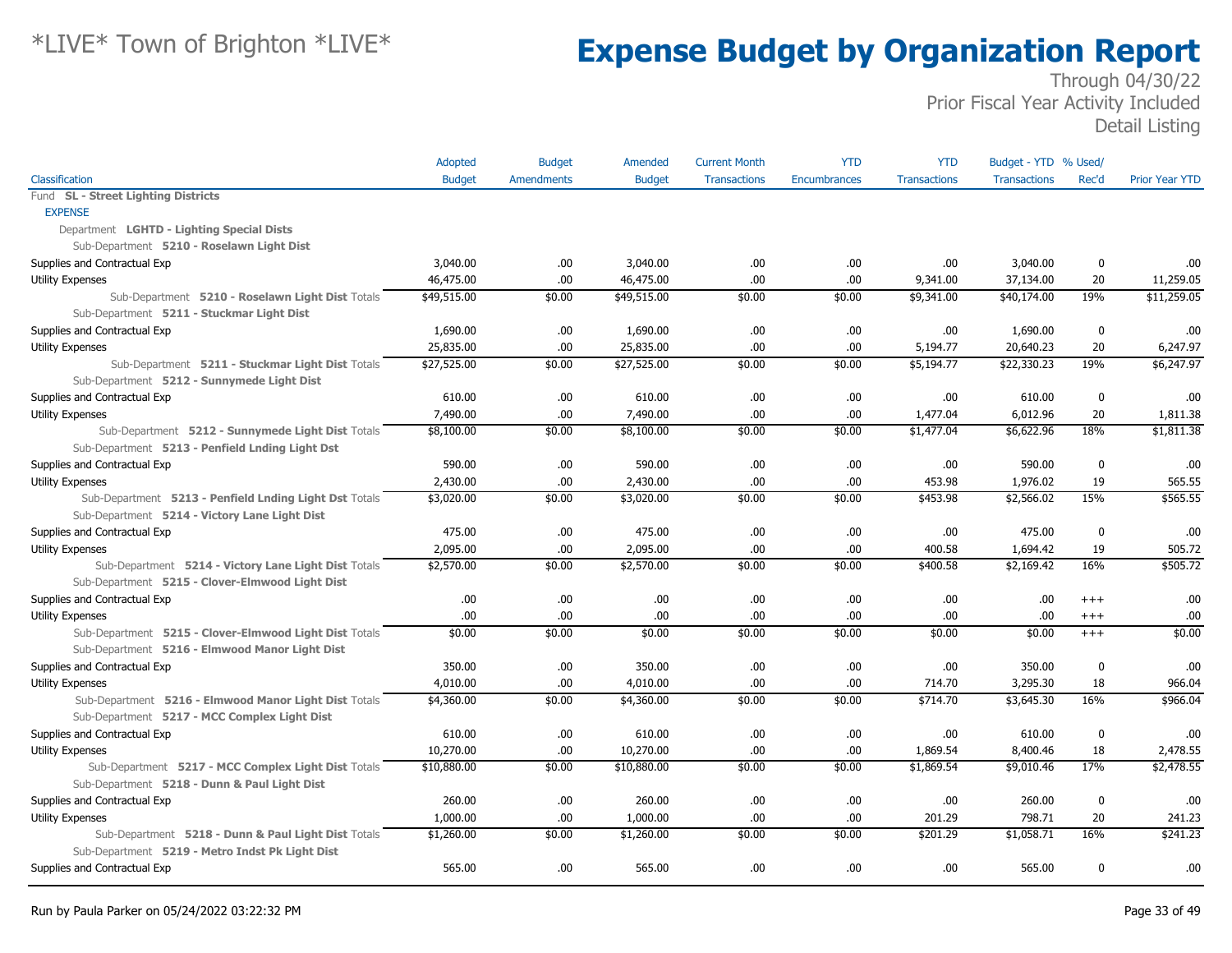|                                                        | Adopted       | <b>Budget</b>     | Amended       | <b>Current Month</b> | <b>YTD</b>   | <b>YTD</b>          | Budget - YTD % Used/ |             |                       |
|--------------------------------------------------------|---------------|-------------------|---------------|----------------------|--------------|---------------------|----------------------|-------------|-----------------------|
| Classification                                         | <b>Budget</b> | <b>Amendments</b> | <b>Budget</b> | <b>Transactions</b>  | Encumbrances | <b>Transactions</b> | <b>Transactions</b>  | Rec'd       | <b>Prior Year YTD</b> |
| Fund SL - Street Lighting Districts                    |               |                   |               |                      |              |                     |                      |             |                       |
| <b>EXPENSE</b>                                         |               |                   |               |                      |              |                     |                      |             |                       |
| Department LGHTD - Lighting Special Dists              |               |                   |               |                      |              |                     |                      |             |                       |
| Sub-Department 5219 - Metro Indst Pk Light Dist        |               |                   |               |                      |              |                     |                      |             |                       |
| Utility Expenses                                       | 14,000.00     | .00               | 14,000.00     | .00.                 | .00          | 2,575.92            | 11,424.08            | 18          | 3,396.54              |
| Sub-Department 5219 - Metro Indst Pk Light Dist Totals | \$14,565.00   | \$0.00            | \$14,565.00   | \$0.00               | \$0.00       | \$2,575.92          | \$11,989.08          | 18%         | \$3,396.54            |
| Sub-Department 5220 - Meridian Centr Light Dist        |               |                   |               |                      |              |                     |                      |             |                       |
| Supplies and Contractual Exp                           | 290.00        | .00.              | 290.00        | .00                  | .00.         | .00                 | 290.00               | $\mathbf 0$ | .00                   |
| <b>Utility Expenses</b>                                | 2,320.00      | .00               | 2,320.00      | .00                  | .00.         | 534.08              | 1,785.92             | 23          | 563.54                |
| Sub-Department 5220 - Meridian Centr Light Dist Totals | \$2,610.00    | \$0.00            | \$2,610.00    | \$0.00               | \$0.00       | \$534.08            | \$2,075.92           | 20%         | \$563.54              |
| Sub-Department 5221 - Elmwood Terr Light Dist          |               |                   |               |                      |              |                     |                      |             |                       |
| Supplies and Contractual Exp                           | 270.00        | .00.              | 270.00        | .00                  | .00.         | .00.                | 270.00               | 0           | .00                   |
| <b>Utility Expenses</b>                                | 1,245.00      | .00               | 1,245.00      | .00                  | .00.         | 231.41              | 1,013.59             | 19          | 298.57                |
| Sub-Department 5221 - Elmwood Terr Light Dist Totals   | \$1,515.00    | \$0.00            | \$1,515.00    | \$0.00               | \$0.00       | \$231.41            | \$1,283.59           | 15%         | \$298.57              |
| Sub-Department 5222 - Lac-de-Vil/Sn Keating Lgt        |               |                   |               |                      |              |                     |                      |             |                       |
| Supplies and Contractual Exp                           | 435.00        | .00.              | 435.00        | .00                  | .00.         | .00                 | 435.00               | 0           | .00                   |
| <b>Utility Expenses</b>                                | 4,490.00      | .00.              | 4,490.00      | .00                  | .00.         | 989.88              | 3,500.12             | 22          | 1,089.56              |
| Sub-Department 5222 - Lac-de-Vil/Sn Keating Lgt Totals | \$4,925.00    | \$0.00            | \$4,925.00    | \$0.00               | \$0.00       | \$989.88            | \$3,935.12           | 20%         | \$1,089.56            |
| Sub-Department 5223 - Deerfield Woods Light Dst        |               |                   |               |                      |              |                     |                      |             |                       |
| Supplies and Contractual Exp                           | 630.00        | .00.              | 630.00        | .00                  | .00.         | .00.                | 630.00               | 0           | .00                   |
| <b>Utility Expenses</b>                                | 6,430.00      | .00.              | 6,430.00      | .00                  | .00.         | 1,257.09            | 5,172.91             | 20          | 1,556.53              |
| Sub-Department 5223 - Deerfield Woods Light Dst Totals | \$7,060.00    | \$0.00            | \$7,060.00    | \$0.00               | \$0.00       | \$1,257.09          | \$5,802.91           | 18%         | \$1,556.53            |
| Sub-Department 5224 - Penfield Rd Light Dist           |               |                   |               |                      |              |                     |                      |             |                       |
| Supplies and Contractual Exp                           | 1,000.00      | .00               | 1,000.00      | .00                  | .00.         | .00                 | 1,000.00             | 0           | .00                   |
| <b>Utility Expenses</b>                                | 11,350.00     | .00.              | 11,350.00     | .00                  | .00.         | 1,695.65            | 9,654.35             | 15          | 2,057.24              |
| Sub-Department 5224 - Penfield Rd Light Dist Totals    | \$12,350.00   | \$0.00            | \$12,350.00   | \$0.00               | \$0.00       | \$1,695.65          | \$10,654.35          | 14%         | \$2,057.24            |
| Sub-Department 5225 - Mercy Park Lighting Dist         |               |                   |               |                      |              |                     |                      |             |                       |
| Supplies and Contractual Exp                           | 340.00        | .00.              | 340.00        | .00                  | .00.         | .00.                | 340.00               | 0           | .00                   |
| <b>Utility Expenses</b>                                | 855.00        | .00               | 855.00        | .00                  | .00.         | 252.42              | 602.58               | 30          | 218.38                |
| Sub-Department 5225 - Mercy Park Lighting Dist Totals  | \$1,195.00    | \$0.00            | \$1,195.00    | \$0.00               | \$0.00       | \$252.42            | \$942.58             | 21%         | \$218.38              |
| Sub-Department 5226 - Reserve Lighting Dist            |               |                   |               |                      |              |                     |                      |             |                       |
| Supplies and Contractual Exp                           | 2,480.00      | .00.              | 2,480.00      | .00                  | .00.         | .00.                | 2,480.00             | 0           | .00                   |
| <b>Utility Expenses</b>                                | 39,770.00     | .00.              | 39,770.00     | .00                  | .00.         | 7,773.89            | 31,996.11            | 20          | 9,896.35              |
| Sub-Department 5226 - Reserve Lighting Dist Totals     | \$42,250.00   | \$0.00            | \$42,250.00   | \$0.00               | \$0.00       | \$7,773.89          | \$34,476.11          | 18%         | \$9,896.35            |
| Sub-Department 5227 - Browncroft Light Dist            |               |                   |               |                      |              |                     |                      |             |                       |
| Equipment and Capital Outlay                           | .00.          | .00.              | .00.          | .00                  | .00          | .00.                | .00                  | $+++$       | .00                   |
| Supplies and Contractual Exp                           | 280.00        | .00               | 280.00        | .00                  | .00.         | .00                 | 280.00               | 0           | .00                   |
| <b>Utility Expenses</b>                                | 800.00        | .00.              | 800.00        | .00                  | .00.         | .00                 | 800.00               | $\mathbf 0$ | .00                   |
| Principal on Indebtedness                              | 1,400.00      | .00               | 1,400.00      | .00                  | .00.         | .00.                | 1,400.00             | 0           | .00                   |
| Interest on Indebtedness                               | 1,210.00      | .00               | 1,210.00      | .00                  | .00.         | 1,206.00            | 4.00                 | 100         | 1,212.00              |
| Sub-Department 5227 - Browncroft Light Dist Totals     | \$3,690.00    | \$0.00            | \$3,690.00    | \$0.00               | \$0.00       | \$1,206.00          | \$2,484.00           | 33%         | \$1,212.00            |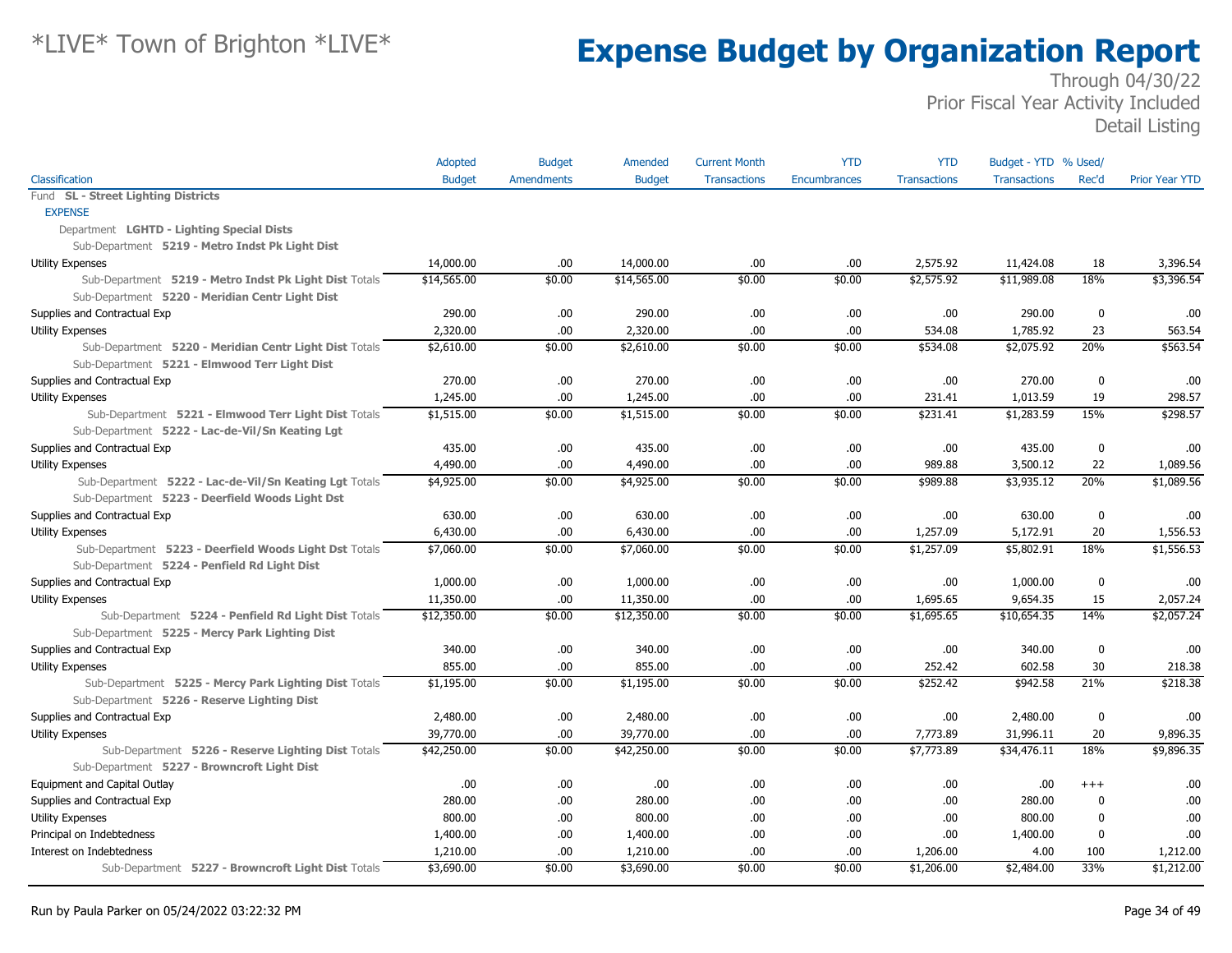|                |                                                  | Adopted       | <b>Budget</b> | Amended       | <b>Current Month</b> | YTD          | YTD                 | Budget - YTD % Used/ |       |                       |
|----------------|--------------------------------------------------|---------------|---------------|---------------|----------------------|--------------|---------------------|----------------------|-------|-----------------------|
| Classification |                                                  | <b>Budget</b> | Amendments    | <b>Budget</b> | <b>Transactions</b>  | Encumbrances | <b>Transactions</b> | <b>Transactions</b>  | Rec'd | <b>Prior Year YTD</b> |
|                | Fund SL - Street Lighting Districts              |               |               |               |                      |              |                     |                      |       |                       |
| <b>EXPENSE</b> |                                                  |               |               |               |                      |              |                     |                      |       |                       |
|                | Department LGHTD - Lighting Special Dists Totals | \$370,665.00  | \$0.00        | \$370,665.00  | \$0.00               | \$0.00       | \$68,043.45         | \$302,621.55         | 18%   | \$83,502.93           |
|                | <b>EXPENSE TOTALS</b>                            | \$370,665.00  | \$0.00        | \$370,665.00  | \$0.00               | \$0.00       | \$68,043.45         | \$302,621.55         | 18%   | \$83,502.93           |
|                | Fund SL - Street Lighting Districts Totals       | \$370,665.00  | \$0.00        | \$370,665.00  | \$0.00               | \$0.00       | \$68,043.45         | \$302,621.55         |       | \$83,502.93           |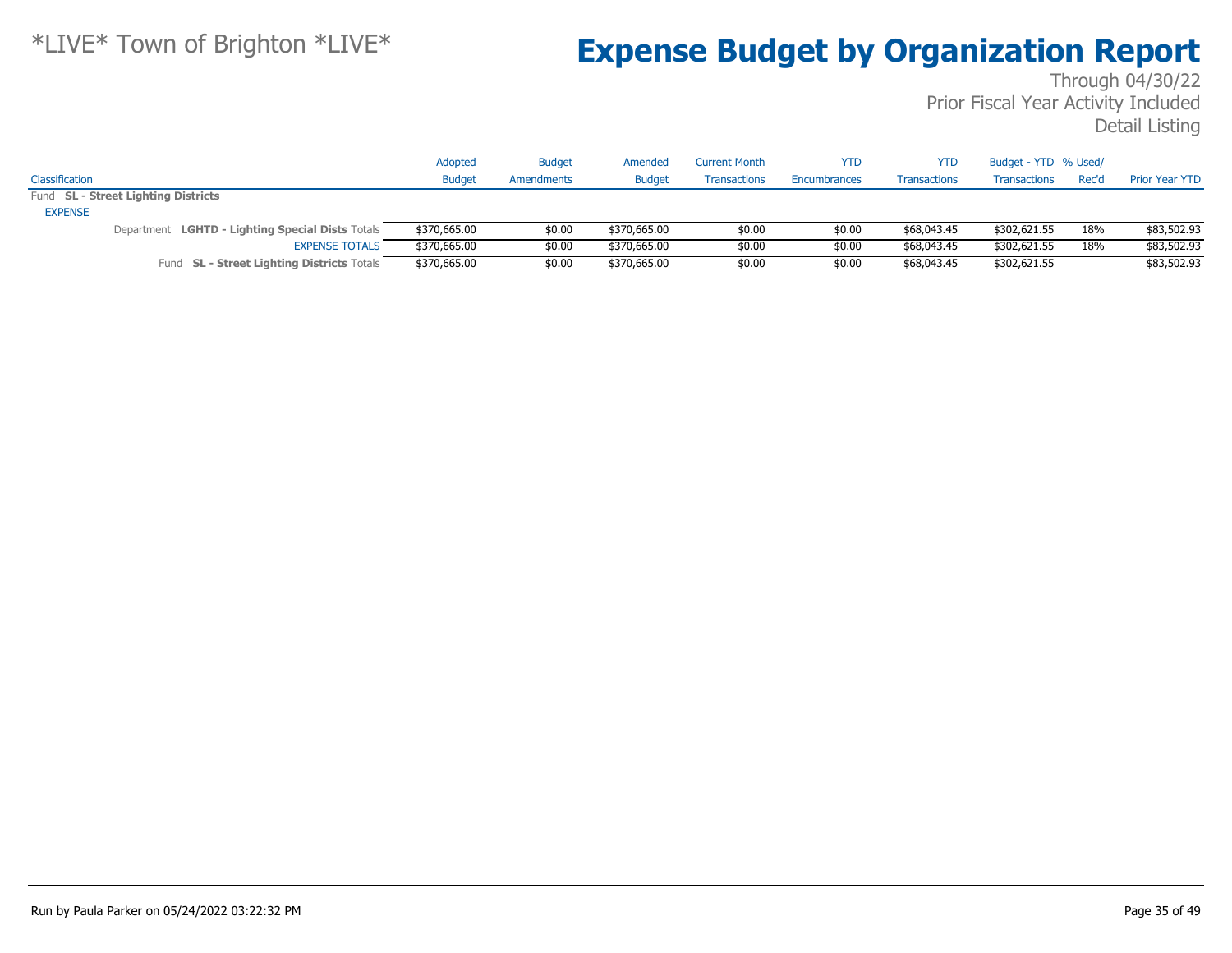|                                                                  | Adopted       | <b>Budget</b>     | Amended       | <b>Current Month</b> | <b>YTD</b>          | <b>YTD</b>          | Budget - YTD % Used/ |             |                       |
|------------------------------------------------------------------|---------------|-------------------|---------------|----------------------|---------------------|---------------------|----------------------|-------------|-----------------------|
| Classification                                                   | <b>Budget</b> | <b>Amendments</b> | <b>Budget</b> | <b>Transactions</b>  | <b>Encumbrances</b> | <b>Transactions</b> | <b>Transactions</b>  | Rec'd       | <b>Prior Year YTD</b> |
| <b>SM - Sidewalk Snow Removal Dst</b><br>Fund                    |               |                   |               |                      |                     |                     |                      |             |                       |
| <b>EXPENSE</b>                                                   |               |                   |               |                      |                     |                     |                      |             |                       |
| Department SNOWD - Sidewalk Snow Removl Dist                     |               |                   |               |                      |                     |                     |                      |             |                       |
| Sub-Department 5421 - Bel-Air Snow Remvl Dist                    |               |                   |               |                      |                     |                     |                      |             |                       |
| Supplies and Contractual Exp                                     | 8,925.00      | .00.              | 8,925.00      | .00                  | .00                 | .00                 | 8,925.00             | $\bf{0}$    | 3,281.69              |
| Sub-Department 5421 - Bel-Air Snow Remvl Dist Totals             | \$8,925.00    | \$0.00            | \$8,925.00    | \$0.00               | \$0.00              | \$0.00              | \$8,925.00           | 0%          | \$3,281.69            |
| Sub-Department 5422 - Fairhaven Snow Remvl Dist                  |               |                   |               |                      |                     |                     |                      |             |                       |
| Supplies and Contractual Exp                                     | 1,130.00      | .00.              | 1,130.00      | .00                  | .00                 | .00                 | 1,130.00             | $\mathbf 0$ | 438.48                |
| Sub-Department 5422 - Fairhaven Snow Remvl Dist<br>Totals        | \$1,130.00    | \$0.00            | \$1,130.00    | \$0.00               | \$0.00              | \$0.00              | \$1,130.00           | $0\%$       | \$438.48              |
| Sub-Department 5423 - Home Acres Snow Remvl Dst                  |               |                   |               |                      |                     |                     |                      |             |                       |
| Supplies and Contractual Exp                                     | 8,145.00      | .00.              | 8,145.00      | .00                  | .00                 | .00                 | 8,145.00             | 0           | 2,687.55              |
| Sub-Department 5423 - Home Acres Snow Remvl Dst<br>Totals        | \$8,145.00    | \$0.00            | \$8,145.00    | \$0.00               | \$0.00              | \$0.00              | \$8,145.00           | 0%          | \$2,687.55            |
| Sub-Department 5424 - Medowbrok Snow Remvl Dist                  |               |                   |               |                      |                     |                     |                      |             |                       |
| Supplies and Contractual Exp                                     | 8,050.00      | .00.              | 8,050.00      | .00                  | .00                 | .00                 | 8,050.00             | $\mathbf 0$ | 2,667.71              |
| Sub-Department 5424 - Medowbrok Snow Remvl Dist<br>Totals        | \$8,050.00    | \$0.00            | \$8,050.00    | \$0.00               | \$0.00              | \$0.00              | \$8,050.00           | $0\%$       | \$2,667.71            |
| Sub-Department 5425 - Roselawn Snow Remvl Dist                   |               |                   |               |                      |                     |                     |                      |             |                       |
| Supplies and Contractual Exp                                     | 7,755.00      | .00.              | 7,755.00      | .00                  | .00                 | .00                 | 7,755.00             | 0           | 2,747.18              |
| Sub-Department 5425 - Roselawn Snow Remvl Dist<br><b>Totals</b>  | \$7,755.00    | \$0.00            | \$7,755.00    | \$0.00               | \$0.00              | \$0.00              | \$7,755.00           | 0%          | \$2,747.18            |
| Sub-Department 5426 - Struckmar Snow Remvl Dist                  |               |                   |               |                      |                     |                     |                      |             |                       |
| Supplies and Contractual Exp                                     | 7,430.00      | .00.              | 7,430.00      | .00                  | .00                 | .00                 | 7,430.00             | $\bf{0}$    | 2,648.86              |
| Sub-Department 5426 - Struckmar Snow Remvl Dist<br><b>Totals</b> | \$7,430.00    | \$0.00            | \$7,430.00    | \$0.00               | \$0.00              | \$0.00              | \$7,430.00           | $0\%$       | \$2,648.86            |
| Sub-Department 5427 - Rowlands Snow Remvl Dist                   |               |                   |               |                      |                     |                     |                      |             |                       |
| Supplies and Contractual Exp                                     | .00.          | .00.              | .00           | .00                  | .00                 | .00.                | .00.                 | $^{+++}$    | .00                   |
| Sub-Department 5427 - Rowlands Snow Remvl Dist<br>Totals         | \$0.00        | \$0.00            | \$0.00        | \$0.00               | \$0.00              | \$0.00              | \$0.00               | $^{+++}$    | \$0.00                |
| Sub-Department 5428 - N Roselawn Snow Remvl Dst                  |               |                   |               |                      |                     |                     |                      |             |                       |
| Supplies and Contractual Exp                                     | 2,180.00      | .00.              | 2,180.00      | .00                  | .00                 | .00.                | 2,180.00             | 0           | 810.75                |
| Sub-Department 5428 - N Roselawn Snow Remvl Dst<br>Totals        | \$2,180.00    | \$0.00            | \$2,180.00    | \$0.00               | \$0.00              | \$0.00              | \$2,180.00           | $0\%$       | \$810.75              |
| Sub-Department 5429 - Brookside Snow Remvl Dist                  |               |                   |               |                      |                     |                     |                      |             |                       |
| Supplies and Contractual Exp                                     | 1,370.00      | .00.              | 1,370.00      | .00                  | .00                 | .00                 | 1,370.00             | $\bf{0}$    | 519.16                |
| Sub-Department 5429 - Brookside Snow Remvl Dist<br>Totals        | \$1,370.00    | \$0.00            | \$1,370.00    | \$0.00               | \$0.00              | \$0.00              | \$1,370.00           | 0%          | \$519.16              |
| Sub-Department 5430 - Council Rock Snow RmvlDst                  |               |                   |               |                      |                     |                     |                      |             |                       |
| Supplies and Contractual Exp                                     | 3,675.00      | .00.              | 3,675.00      | .00                  | .00                 | .00                 | 3,675.00             | $\mathbf 0$ | 1,293.84              |
| Sub-Department 5430 - Council Rock Snow RmvlDst<br>Totals        | \$3,675.00    | \$0.00            | \$3,675.00    | \$0.00               | \$0.00              | \$0.00              | \$3,675.00           | 0%          | \$1,293.84            |
| Sub-Department 5431 - Pelham Rd Snow Remvl Dist                  |               |                   |               |                      |                     |                     |                      |             |                       |
| Supplies and Contractual Exp                                     | 1,925.00      | .00               | 1,925.00      | .00                  | .00                 | .00                 | 1,925.00             | 0           | 720.42                |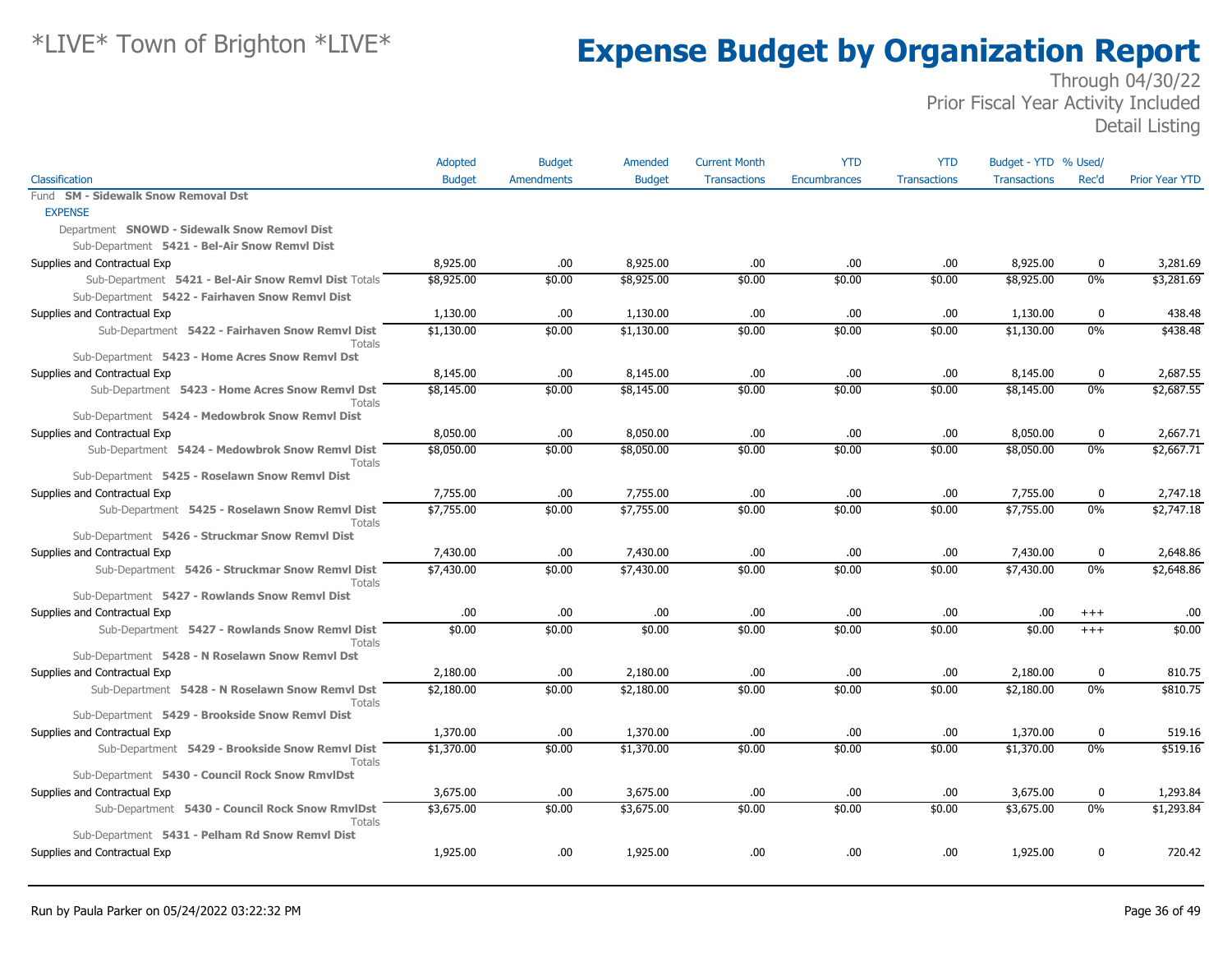|                                                           | Adopted       | <b>Budget</b>     | Amended       | <b>Current Month</b> | <b>YTD</b>          | <b>YTD</b>          | Budget - YTD % Used/ |       |                       |
|-----------------------------------------------------------|---------------|-------------------|---------------|----------------------|---------------------|---------------------|----------------------|-------|-----------------------|
| Classification                                            | <b>Budget</b> | <b>Amendments</b> | <b>Budget</b> | <b>Transactions</b>  | <b>Encumbrances</b> | <b>Transactions</b> | <b>Transactions</b>  | Rec'd | <b>Prior Year YTD</b> |
| Fund SM - Sidewalk Snow Removal Dst                       |               |                   |               |                      |                     |                     |                      |       |                       |
| <b>EXPENSE</b>                                            |               |                   |               |                      |                     |                     |                      |       |                       |
| Department SNOWD - Sidewalk Snow Removl Dist              |               |                   |               |                      |                     |                     |                      |       |                       |
| Sub-Department 5431 - Pelham Rd Snow Remvl Dist<br>Totals | \$1,925.00    | \$0.00            | \$1,925.00    | \$0.00               | \$0.00              | \$0.00              | \$1,925.00           | $0\%$ | \$720.42              |
| Sub-Department 5432 - Grosvenor Rd Snow Removal           |               |                   |               |                      |                     |                     |                      |       |                       |
| Supplies and Contractual Exp                              | 915.00        | .00.              | 915.00        | .00                  | .00                 | .00                 | 915.00               | 0     | 350.78                |
| Sub-Department 5432 - Grosvenor Rd Snow Removal<br>Totals | \$915.00      | \$0.00            | \$915.00      | \$0.00               | \$0.00              | \$0.00              | \$915.00             | 0%    | \$350.78              |
| Sub-Department 5433 - Ambassador Dr Snow Remvl            |               |                   |               |                      |                     |                     |                      |       |                       |
| Supplies and Contractual Exp                              | 1,645.00      | .00.              | 1,645.00      | .00                  | .00                 | .00                 | 1,645.00             | 0     | 573.75                |
| Sub-Department 5433 - Ambassador Dr Snow Remvl<br>Totals  | \$1,645.00    | \$0.00            | \$1,645.00    | \$0.00               | \$0.00              | \$0.00              | \$1,645.00           | 0%    | \$573.75              |
| Sub-Department 5434 - Sandringham Rd. Snow Rmvl           |               |                   |               |                      |                     |                     |                      |       |                       |
| Supplies and Contractual Exp                              | 2,600.00      | .00.              | 2,600.00      | .00                  | .00                 | .00                 | 2,600.00             | 0     | 915.66                |
| Sub-Department 5434 - Sandringham Rd. Snow Rmvl<br>Totals | \$2,600.00    | \$0.00            | \$2,600.00    | \$0.00               | \$0.00              | \$0.00              | \$2,600.00           | 0%    | \$915.66              |
| Sub-Department 5435 - Reserve Snow Removal                |               |                   |               |                      |                     |                     |                      |       |                       |
| Supplies and Contractual Exp                              | 1,180.00      | .00.              | 1,180.00      | .00                  | .00.                | .00                 | 1,180.00             | 0     | 519.05                |
| Sub-Department 5435 - Reserve Snow Removal Totals         | \$1,180.00    | \$0.00            | \$1,180.00    | \$0.00               | \$0.00              | \$0.00              | \$1,180.00           | 0%    | \$519.05              |
| Sub-Department 5436 - Rowlands Snow RemovalDist           |               |                   |               |                      |                     |                     |                      |       |                       |
| Supplies and Contractual Exp                              | 6,260.00      | .00.              | 6,260.00      | .00                  | .00                 | .00                 | 6,260.00             | 0     | 3,037.68              |
| Sub-Department 5436 - Rowlands Snow RemovalDist<br>Totals | \$6,260.00    | \$0.00            | \$6,260.00    | \$0.00               | \$0.00              | \$0.00              | \$6,260.00           | $0\%$ | \$3,037.68            |
| Sub-Department 5437 - Clovercrest Snow Removal            |               |                   |               |                      |                     |                     |                      |       |                       |
| Supplies and Contractual Exp                              | 3,290.00      | .00               | 3,290.00      | .00                  | .00                 | .00                 | 3,290.00             | 0     | 1,062.66              |
| Sub-Department 5437 - Clovercrest Snow Removal Totals     | \$3,290.00    | \$0.00            | \$3,290.00    | \$0.00               | \$0.00              | \$0.00              | \$3,290.00           | $0\%$ | \$1,062.66            |
| Sub-Department 5438 - Thackery Rd Snow Removal            |               |                   |               |                      |                     |                     |                      |       |                       |
| Supplies and Contractual Exp                              | 1,545.00      | .00               | 1,545.00      | .00                  | .00                 | .00                 | 1,545.00             | 0     | 431.03                |
| Sub-Department 5438 - Thackery Rd Snow Removal<br>Totals  | \$1,545.00    | \$0.00            | \$1,545.00    | \$0.00               | \$0.00              | \$0.00              | \$1,545.00           | 0%    | \$431.03              |
| Sub-Department 5439 - Trevor Court Snow Removal           |               |                   |               |                      |                     |                     |                      |       |                       |
| Supplies and Contractual Exp                              | 1,345.00      | .00.              | 1,345.00      | .00                  | .00                 | .00                 | 1,345.00             | 0     | 371.17                |
| Sub-Department 5439 - Trevor Court Snow Removal<br>Totals | \$1,345.00    | \$0.00            | \$1,345.00    | \$0.00               | \$0.00              | \$0.00              | \$1,345.00           | $0\%$ | \$371.17              |
| Department SNOWD - Sidewalk Snow Removl Dist Totals       | \$69,365.00   | \$0.00            | \$69,365.00   | \$0.00               | \$0.00              | \$0.00              | \$69,365.00          | 0%    | \$25,077.42           |
| <b>EXPENSE TOTALS</b>                                     | \$69,365.00   | \$0.00            | \$69,365.00   | \$0.00               | \$0.00              | \$0.00              | \$69,365.00          | $0\%$ | \$25,077.42           |
| Fund SM - Sidewalk Snow Removal Dst Totals                | \$69,365.00   | \$0.00            | \$69,365.00   | \$0.00               | \$0.00              | \$0.00              | \$69,365.00          |       | \$25,077.42           |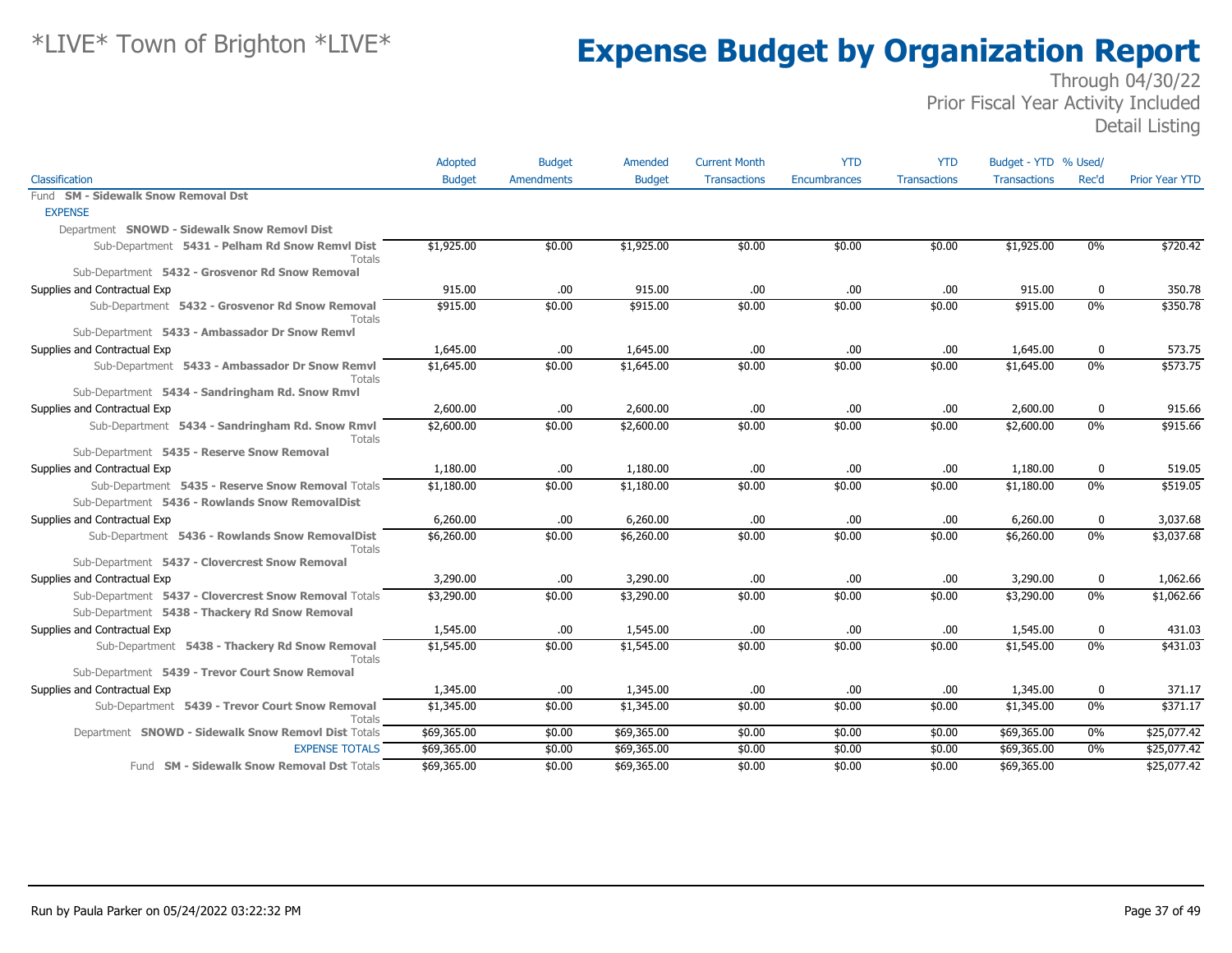|                                                      | Adopted       | <b>Budget</b> | Amended       | <b>Current Month</b> | <b>YTD</b>   | <b>YTD</b>          | Budget - YTD % Used/ |              |                       |
|------------------------------------------------------|---------------|---------------|---------------|----------------------|--------------|---------------------|----------------------|--------------|-----------------------|
| Classification                                       | <b>Budget</b> | Amendments    | <b>Budget</b> | <b>Transactions</b>  | Encumbrances | <b>Transactions</b> | <b>Transactions</b>  | Rec'd        | <b>Prior Year YTD</b> |
| Fund SN - Neighborhood Improve Dist                  |               |               |               |                      |              |                     |                      |              |                       |
| <b>EXPENSE</b>                                       |               |               |               |                      |              |                     |                      |              |                       |
| Department NID - Neighborhood Improve Dist           |               |               |               |                      |              |                     |                      |              |                       |
| Sub-Department NIDHA - Homeacres Entranceway         |               |               |               |                      |              |                     |                      |              |                       |
| Supplies and Contractual Exp                         | 5,450.00      | 11,200.00     | 16,650.00     | .00.                 | .00          | .00                 | 16,650,00            | $\mathbf{0}$ | .00.                  |
| Principal on Indebtedness                            | .00           | .00.          | .00.          | .00.                 | .00          | .00                 | .00                  | $+++$        | .00.                  |
| Interest on Indebtedness                             | .00           | .00.          | .00.          | .00.                 | .00          | .00                 | .00                  | $+++$        | .00.                  |
| Sub-Department NIDHA - Homeacres Entranceway Totals  | \$5,450.00    | \$11,200.00   | \$16,650.00   | \$0.00               | \$0.00       | \$0.00              | \$16,650.00          | 0%           | \$0.00                |
| Department NID - Neighborhood Improve Dist Totals    | \$5,450.00    | \$11,200.00   | \$16,650.00   | \$0.00               | \$0.00       | \$0.00              | \$16,650.00          | $0\%$        | \$0.00                |
| <b>EXPENSE TOTALS</b>                                | \$5,450.00    | \$11,200.00   | \$16,650.00   | \$0.00               | \$0.00       | \$0.00              | \$16,650.00          | 0%           | \$0.00                |
| <b>SN - Neighborhood Improve Dist Totals</b><br>Fund | \$5,450.00    | \$11,200.00   | \$16,650.00   | \$0.00               | \$0.00       | \$0.00              | \$16,650.00          |              | \$0.00                |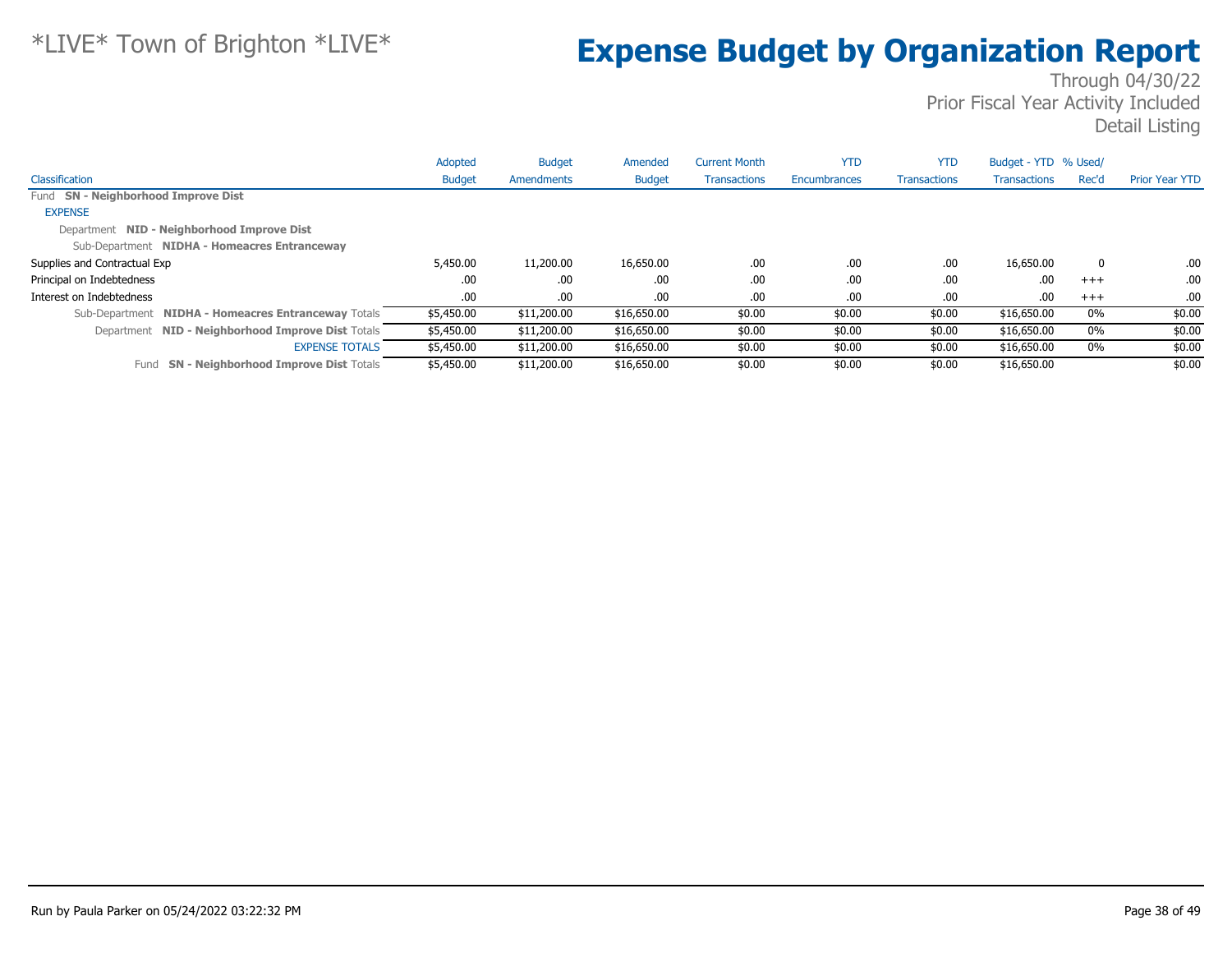|                                                       | Adopted       | <b>Budget</b> | Amended       | <b>Current Month</b> | <b>YTD</b>   | <b>YTD</b>          | Budget - YTD % Used/ |       |                       |
|-------------------------------------------------------|---------------|---------------|---------------|----------------------|--------------|---------------------|----------------------|-------|-----------------------|
| Classification                                        | <b>Budget</b> | Amendments    | <b>Budget</b> | Transactions         | Encumbrances | <b>Transactions</b> | <b>Transactions</b>  | Rec'd | <b>Prior Year YTD</b> |
| Fund SP - Park Special District                       |               |               |               |                      |              |                     |                      |       |                       |
| <b>EXPENSE</b>                                        |               |               |               |                      |              |                     |                      |       |                       |
| Department PARKD - Park Special District              |               |               |               |                      |              |                     |                      |       |                       |
| Sub-Department 7201 - Kirk-Astor Park District        |               |               |               |                      |              |                     |                      |       |                       |
| Supplies and Contractual Exp                          | 5,175,00      | .00.          | 5,175,00      | .00                  | 3,925.00     | .00                 | 1,250.00             | 76    | .00                   |
| Sub-Department 7201 - Kirk-Astor Park District Totals | \$5,175.00    | \$0.00        | \$5,175.00    | \$0.00               | \$3,925.00   | \$0.00              | \$1,250.00           | 76%   | \$0.00                |
| Department PARKD - Park Special District Totals       | \$5,175.00    | \$0.00        | \$5,175.00    | \$0.00               | \$3,925.00   | \$0.00              | \$1,250.00           | 76%   | \$0.00                |
| <b>EXPENSE TOTALS</b>                                 | \$5,175.00    | \$0.00        | \$5,175.00    | \$0.00               | \$3,925.00   | \$0.00              | \$1,250.00           | 76%   | \$0.00                |
| <b>SP - Park Special District Totals</b><br>Fund      | \$5,175.00    | \$0.00        | \$5,175.00    | \$0.00               | \$3,925.00   | \$0.00              | \$1,250.00           |       | \$0.00                |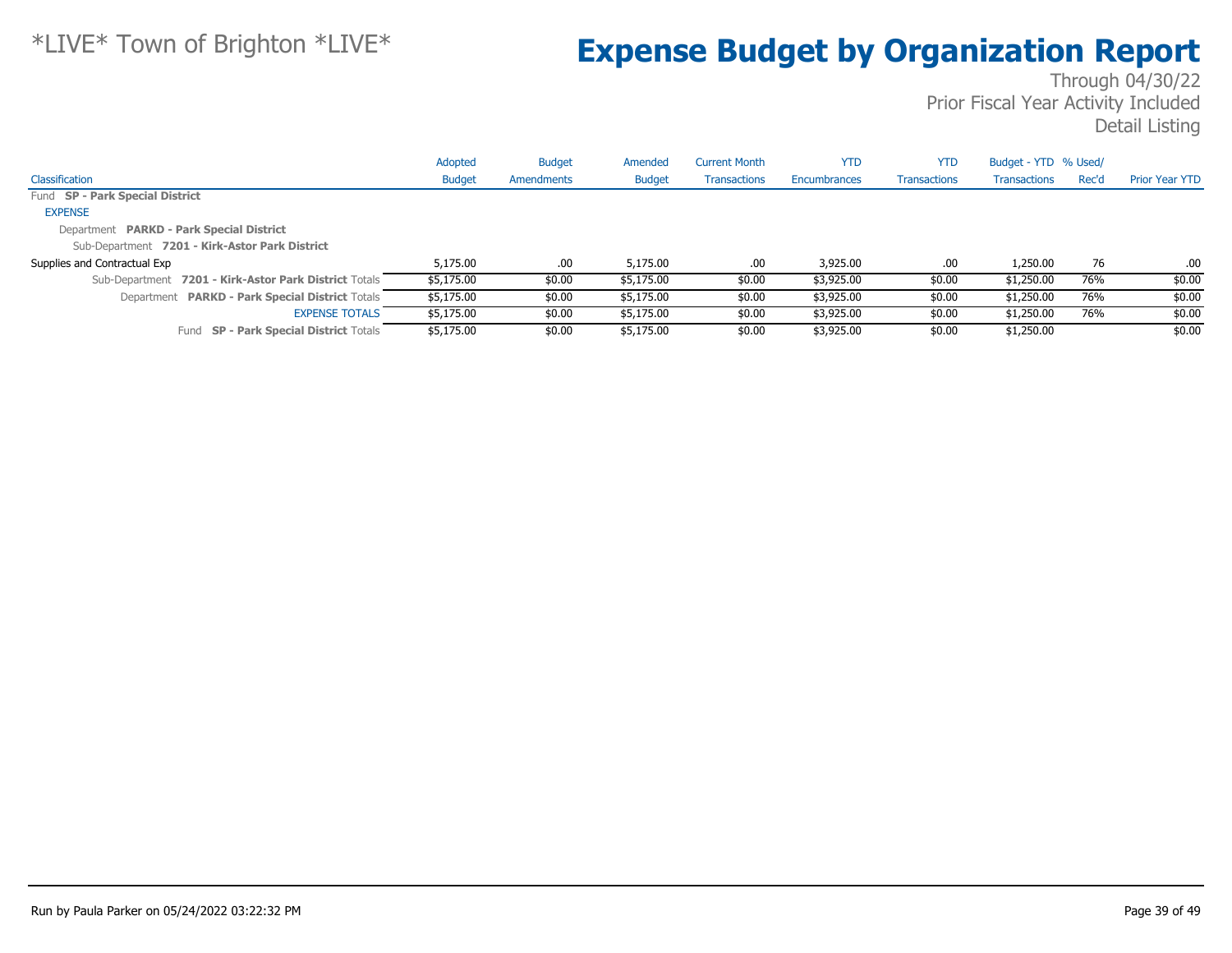|                                                        | Adopted       | <b>Budget</b>     | Amended       | <b>Current Month</b> | <b>YTD</b>   | <b>YTD</b>          | Budget - YTD % Used/ |       |                       |
|--------------------------------------------------------|---------------|-------------------|---------------|----------------------|--------------|---------------------|----------------------|-------|-----------------------|
| Classification                                         | <b>Budget</b> | <b>Amendments</b> | <b>Budget</b> | <b>Transactions</b>  | Encumbrances | <b>Transactions</b> | <b>Transactions</b>  | Rec'd | <b>Prior Year YTD</b> |
| Fund SR - Refuse Removal Districts                     |               |                   |               |                      |              |                     |                      |       |                       |
| <b>EXPENSE</b>                                         |               |                   |               |                      |              |                     |                      |       |                       |
| Department RFUSD - Refuse Removal Districts            |               |                   |               |                      |              |                     |                      |       |                       |
| Sub-Department 8161 - Bel-Air Refuse Dist              |               |                   |               |                      |              |                     |                      |       |                       |
| Supplies and Contractual Exp                           | 88,580.00     | .00               | 88,580.00     | 7,193.04             | 64,737.36    | 21,579.12           | 2,263.52             | 97    | 20,757.45             |
| Sub-Department 8161 - Bel-Air Refuse Dist Totals       | \$88,580.00   | \$0.00            | \$88,580.00   | \$7,193.04           | \$64,737.36  | \$21,579.12         | \$2,263.52           | 97%   | \$20,757.45           |
| Sub-Department 8162 - Home Acres Refuse Dist           |               |                   |               |                      |              |                     |                      |       |                       |
| Supplies and Contractual Exp                           | 66,975.00     | .00.              | 66,975.00     | 5,438.64             | 48,947.76    | 16,315.92           | 1,711.32             | 97    | 15,694.65             |
| Sub-Department 8162 - Home Acres Refuse Dist Totals    | \$66,975.00   | \$0.00            | \$66,975.00   | \$5,438.64           | \$48,947.76  | \$16,315.92         | \$1,711.32           | 97%   | \$15,694.65           |
| Sub-Department 8163 - Roselawn Refuse Dist             |               |                   |               |                      |              |                     |                      |       |                       |
| Supplies and Contractual Exp                           | 118,015.00    | .00               | 118,015.00    | 9,583.41             | 86,250.69    | 28,750.23           | 3,014.08             | 97    | 27,655.53             |
| Sub-Department 8163 - Roselawn Refuse Dist Totals      | \$118,015.00  | \$0.00            | \$118,015.00  | \$9,583.41           | \$86,250.69  | \$28,750.23         | \$3,014.08           | 97%   | \$27,655.53           |
| Sub-Department 8164 - Struckmar Refuse Dist            |               |                   |               |                      |              |                     |                      |       |                       |
| Supplies and Contractual Exp                           | 55,365.00     | .00               | 55,365.00     | 4,495.65             | 40,460.85    | 13,486.95           | 1,417.20             | 97    | 12,973.41             |
| Sub-Department 8164 - Struckmar Refuse Dist Totals     | \$55,365.00   | \$0.00            | \$55,365.00   | \$4,495.65           | \$40,460.85  | \$13,486.95         | \$1,417.20           | 97%   | \$12,973.41           |
| Sub-Department 8165 - Dunrovin Refuse Dist             |               |                   |               |                      |              |                     |                      |       |                       |
| Supplies and Contractual Exp                           | 13,235.00     | .00               | 13,235.00     | 1,074.57             | 9,671.13     | 3,223.71            | 340.16               | 97    | 3,100.98              |
| Sub-Department 8165 - Dunrovin Refuse Dist Totals      | \$13,235.00   | \$0.00            | \$13,235.00   | \$1,074.57           | \$9,671.13   | \$3,223.71          | \$340.16             | 97%   | \$3,100.98            |
| Sub-Department 8166 - Hemingway Refuse Dist            |               |                   |               |                      |              |                     |                      |       |                       |
| Supplies and Contractual Exp                           | 20,255.00     | .00               | 20,255.00     | 1,644.75             | 14,802.75    | 4,934.25            | 518.00               | 97    | 4,746.39              |
| Sub-Department 8166 - Hemingway Refuse Dist Totals     | \$20,255.00   | \$0.00            | \$20,255.00   | \$1,644.75           | \$14,802.75  | \$4,934.25          | \$518.00             | 97%   | \$4,746.39            |
| Sub-Department 8167 - Ledgerock Refuse Dist            |               |                   |               |                      |              |                     |                      |       |                       |
| Supplies and Contractual Exp                           | 6,755.00      | .00               | 6,755.00      | 548.25               | 4,934.25     | 1,644.75            | 176.00               | 97    | 1,582.14              |
| Sub-Department 8167 - Ledgerock Refuse Dist Totals     | \$6,755.00    | \$0.00            | \$6,755.00    | \$548.25             | \$4,934.25   | \$1,644.75          | \$176.00             | 97%   | \$1,582.14            |
| Sub-Department 8168 - Rockhill Refuse Dist             |               |                   |               |                      |              |                     |                      |       |                       |
| Supplies and Contractual Exp                           | 18,635.00     | .00               | 18,635.00     | 1,513.17             | 13,618.53    | 4,539.51            | 476.96               | 97    | 4,366.68              |
| Sub-Department 8168 - Rockhill Refuse Dist Totals      | \$18,635.00   | \$0.00            | \$18,635.00   | \$1,513.17           | \$13,618.53  | \$4,539.51          | \$476.96             | 97%   | \$4,366.68            |
| Sub-Department 8169 - Fairhaven Refuse Dist            |               |                   |               |                      |              |                     |                      |       |                       |
| Supplies and Contractual Exp                           | 17,285.00     | .00.              | 17,285.00     | 1,403.52             | 12,631.68    | 4,210.56            | 442.76               | 97    | 4,050.24              |
| Sub-Department 8169 - Fairhaven Refuse Dist Totals     | \$17,285.00   | \$0.00            | \$17,285.00   | \$1,403.52           | \$12,631.68  | \$4,210.56          | \$442.76             | 97%   | \$4,050.24            |
| Sub-Department 8170 - Mandy/Woodgate Refuse Dst        |               |                   |               |                      |              |                     |                      |       |                       |
| Supplies and Contractual Exp                           | 7,830.00      | .00.              | 7,830.00      | 635.97               | 5,723.73     | 1,907.91            | 198.36               | 97    | 1,835.28              |
| Sub-Department 8170 - Mandy/Woodgate Refuse Dst        | \$7,830.00    | \$0.00            | \$7,830.00    | \$635.97             | \$5,723.73   | \$1,907.91          | \$198.36             | 97%   | \$1,835.28            |
| Totals                                                 |               |                   |               |                      |              |                     |                      |       |                       |
| Sub-Department 8171 - East Ave Refuse Dist             |               |                   |               |                      |              |                     |                      |       |                       |
| Supplies and Contractual Exp                           | 18,905.00     | .00               | 18,905.00     | 1,535.10             | 13,815.90    | 4,605.30            | 483.80               | 97    | 4,429.95              |
| Sub-Department 8171 - East Ave Refuse Dist Totals      | \$18,905.00   | \$0.00            | \$18,905.00   | \$1,535.10           | \$13,815.90  | \$4,605.30          | \$483.80             | 97%   | \$4,429.95            |
| Sub-Department 8172 - Houston/Barnard Ref. Dist        |               |                   |               |                      |              |                     |                      |       |                       |
| Supplies and Contractual Exp                           | 28,355.00     | .00               | 28,355.00     | 2,302.65             | 20,723.85    | 6,907.95            | 723.20               | 97    | 6,644.91              |
| Sub-Department 8172 - Houston/Barnard Ref. Dist Totals | \$28,355.00   | \$0.00            | \$28,355.00   | \$2,302.65           | \$20,723.85  | \$6,907.95          | \$723.20             | 97%   | \$6,644.91            |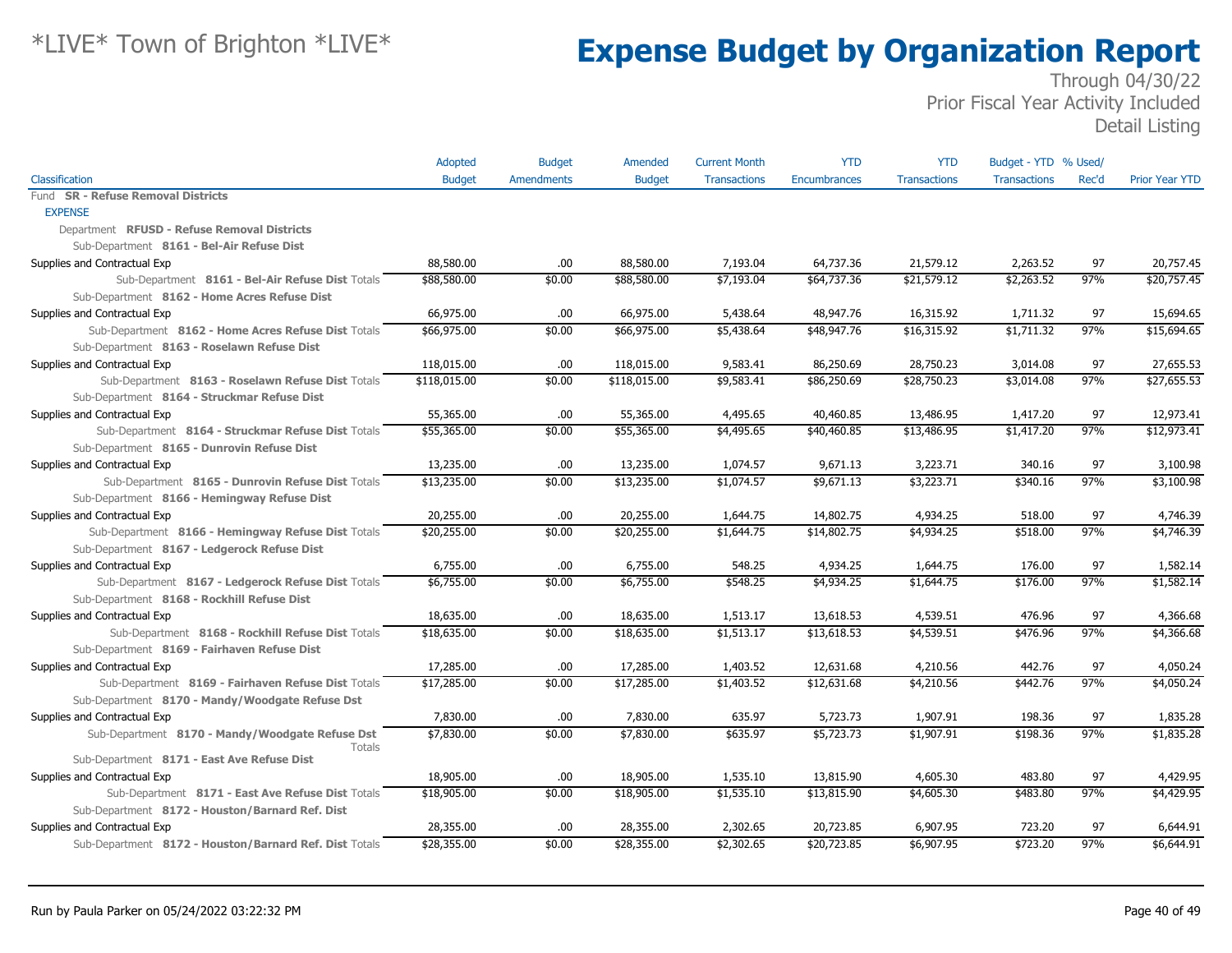|                                                                | Adopted       | <b>Budget</b>     | Amended       | <b>Current Month</b> | <b>YTD</b>   | <b>YTD</b>          | Budget - YTD % Used/ |       |                       |
|----------------------------------------------------------------|---------------|-------------------|---------------|----------------------|--------------|---------------------|----------------------|-------|-----------------------|
| Classification                                                 | <b>Budget</b> | <b>Amendments</b> | <b>Budget</b> | <b>Transactions</b>  | Encumbrances | <b>Transactions</b> | <b>Transactions</b>  | Rec'd | <b>Prior Year YTD</b> |
| Fund SR - Refuse Removal Districts                             |               |                   |               |                      |              |                     |                      |       |                       |
| <b>EXPENSE</b>                                                 |               |                   |               |                      |              |                     |                      |       |                       |
| Department RFUSD - Refuse Removal Districts                    |               |                   |               |                      |              |                     |                      |       |                       |
| Sub-Department 8173 - Kirk/Astor Refuse Dist.                  |               |                   |               |                      |              |                     |                      |       |                       |
| Supplies and Contractual Exp                                   | 16,200.00     | .00.              | 16,200.00     | 1,315.80             | 11,842.20    | 3,947.40            | 410.40               | 97    | 3,797.10              |
| Sub-Department 8173 - Kirk/Astor Refuse Dist. Totals           | \$16,200.00   | \$0.00            | \$16,200.00   | \$1,315.80           | \$11,842.20  | \$3,947.40          | \$410.40             | 97%   | \$3,797.10            |
| Sub-Department 8174 - Far View Hills Refuse Dst                |               |                   |               |                      |              |                     |                      |       |                       |
| Supplies and Contractual Exp                                   | 1,890.00      | .00.              | 1,890.00      | 153.51               | 1,381.59     | 460.53              | 47.88                | 97    | 443.01                |
| Sub-Department 8174 - Far View Hills Refuse Dst Totals         | \$1,890.00    | \$0.00            | \$1,890.00    | \$153.51             | \$1,381.59   | \$460.53            | \$47.88              | 97%   | \$443.01              |
| Sub-Department 8175 - Monroe Meadows Refuse Dst                |               |                   |               |                      |              |                     |                      |       |                       |
| Supplies and Contractual Exp                                   | 27,005.00     | .00.              | 27,005.00     | 2,193.00             | 19,737.00    | 6,579.00            | 689.00               | 97    | 6,328.47              |
| Sub-Department 8175 - Monroe Meadows Refuse Dst<br>Totals      | \$27,005.00   | \$0.00            | \$27,005.00   | \$2,193.00           | \$19,737.00  | \$6,579.00          | \$689.00             | 97%   | \$6,328.47            |
| Sub-Department 8176 - Rowlands Refuse Dist                     |               |                   |               |                      |              |                     |                      |       |                       |
| Supplies and Contractual Exp                                   | 61,845.00     | .00.              | 61,845.00     | 5,021.97             | 45,197.73    | 15,065.91           | 1,581.36             | 97    | 14,993.37             |
| Sub-Department 8176 - Rowlands Refuse Dist Totals              | \$61,845.00   | \$0.00            | \$61,845.00   | \$5,021.97           | \$45,197.73  | \$15,065.91         | \$1,581.36           | 97%   | \$14,993.37           |
| Sub-Department 8177 - Spier Ave Refuse Dist                    |               |                   |               |                      |              |                     |                      |       |                       |
| Supplies and Contractual Exp                                   | 4,595.00      | .00.              | 4,595.00      | 372.81               | 3,355.29     | 1,118.43            | 121.28               | 97    | 1,075.86              |
| Sub-Department 8177 - Spier Ave Refuse Dist Totals             | \$4,595.00    | \$0.00            | \$4,595.00    | \$372.81             | \$3,355.29   | \$1,118.43          | \$121.28             | 97%   | \$1,075.86            |
| Sub-Department 8178 - S.Landing Rd Refuse Dist                 |               |                   |               |                      |              |                     |                      |       |                       |
| Supplies and Contractual Exp                                   | 14,850.00     | .00.              | 14,850.00     | 1,206.15             | 10,855.35    | 3,618.45            | 376.20               | 97    | 3,480.69              |
| Sub-Department 8178 - S.Landing Rd Refuse Dist Totals          | \$14,850.00   | \$0.00            | \$14,850.00   | \$1,206.15           | \$10,855.35  | \$3,618.45          | \$376.20             | 97%   | \$3,480.69            |
| Sub-Department 8179 - Ashley Dr Refuse District                |               |                   |               |                      |              |                     |                      |       |                       |
| Supplies and Contractual Exp                                   | 6,210.00      | .00.              | 6,210.00      | 504.39               | 4,539.51     | 1,513.17            | 157.32               | 97    | 1,455.57              |
| Sub-Department 8179 - Ashley Dr Refuse District Totals         | \$6,210.00    | \$0.00            | \$6,210.00    | \$504.39             | \$4,539.51   | \$1,513.17          | \$157.32             | 97%   | \$1,455.57            |
| Sub-Department 8180 - Brittany-Markay RefuseDst                |               |                   |               |                      |              |                     |                      |       |                       |
| Supplies and Contractual Exp                                   | 13,775.00     | 00.               | 13,775.00     | 1,118.43             | 10,065.87    | 3,355.29            | 353.84               | 97    | 3,227.55              |
| Sub-Department 8180 - Brittany-Markay RefuseDst                | \$13,775.00   | \$0.00            | \$13,775.00   | \$1,118.43           | \$10,065.87  | \$3,355.29          | \$353.84             | 97%   | \$3,227.55            |
| <b>Totals</b><br>Sub-Department 8181 - Bronsonwood Refuse Dist |               |                   |               |                      |              |                     |                      |       |                       |
| Supplies and Contractual Exp                                   | 13,235.00     | .00.              | 13,235.00     | 1,074.57             | 9,671.13     | 3,223.71            | 340.16               | 97    | 3,100.98              |
| Sub-Department 8181 - Bronsonwood Refuse Dist Totals           | \$13,235.00   | \$0.00            | \$13,235.00   | \$1,074.57           | \$9,671.13   | \$3,223.71          | \$340.16             | 97%   | \$3,100.98            |
| Sub-Department 8182 - Coventry Green RefuseDist                |               |                   |               |                      |              |                     |                      |       |                       |
| Supplies and Contractual Exp                                   | 4,595.00      | .00.              | 4,595.00      | 372.81               | 3,355.29     | 1,118.43            | 121.28               | 97    | 1,075.86              |
| Sub-Department 8182 - Coventry Green RefuseDist                | \$4,595.00    | \$0.00            | \$4,595.00    | \$372.81             | \$3,355.29   | \$1,118.43          | \$121.28             | 97%   | \$1,075.86            |
| Totals                                                         |               |                   |               |                      |              |                     |                      |       |                       |
| Sub-Department 8183 - Evan Farm Refuse District                |               |                   |               |                      |              |                     |                      |       |                       |
| Supplies and Contractual Exp                                   | 37,270.00     | .00.              | 37,270.00     | 3,026.34             | 27,237.06    | 9,079.02            | 953.92               | 97    | 8,733.30              |
| Sub-Department 8183 - Evan Farm Refuse District Totals         | \$37,270.00   | \$0.00            | \$37,270.00   | \$3,026.34           | \$27,237.06  | \$9,079.02          | \$953.92             | 97%   | \$8,733.30            |
| Sub-Department 8184 - Fairways Refuse District                 |               |                   |               |                      |              |                     |                      |       |                       |
| Supplies and Contractual Exp                                   | 6,755.00      | .00               | 6,755.00      | 548.25               | 4,934.25     | 1,644.75            | 176.00               | 97    | 1,582.14              |
| Sub-Department 8184 - Fairways Refuse District Totals          | \$6,755.00    | \$0.00            | \$6,755.00    | \$548.25             | \$4,934.25   | \$1,644.75          | \$176.00             | 97%   | \$1,582.14            |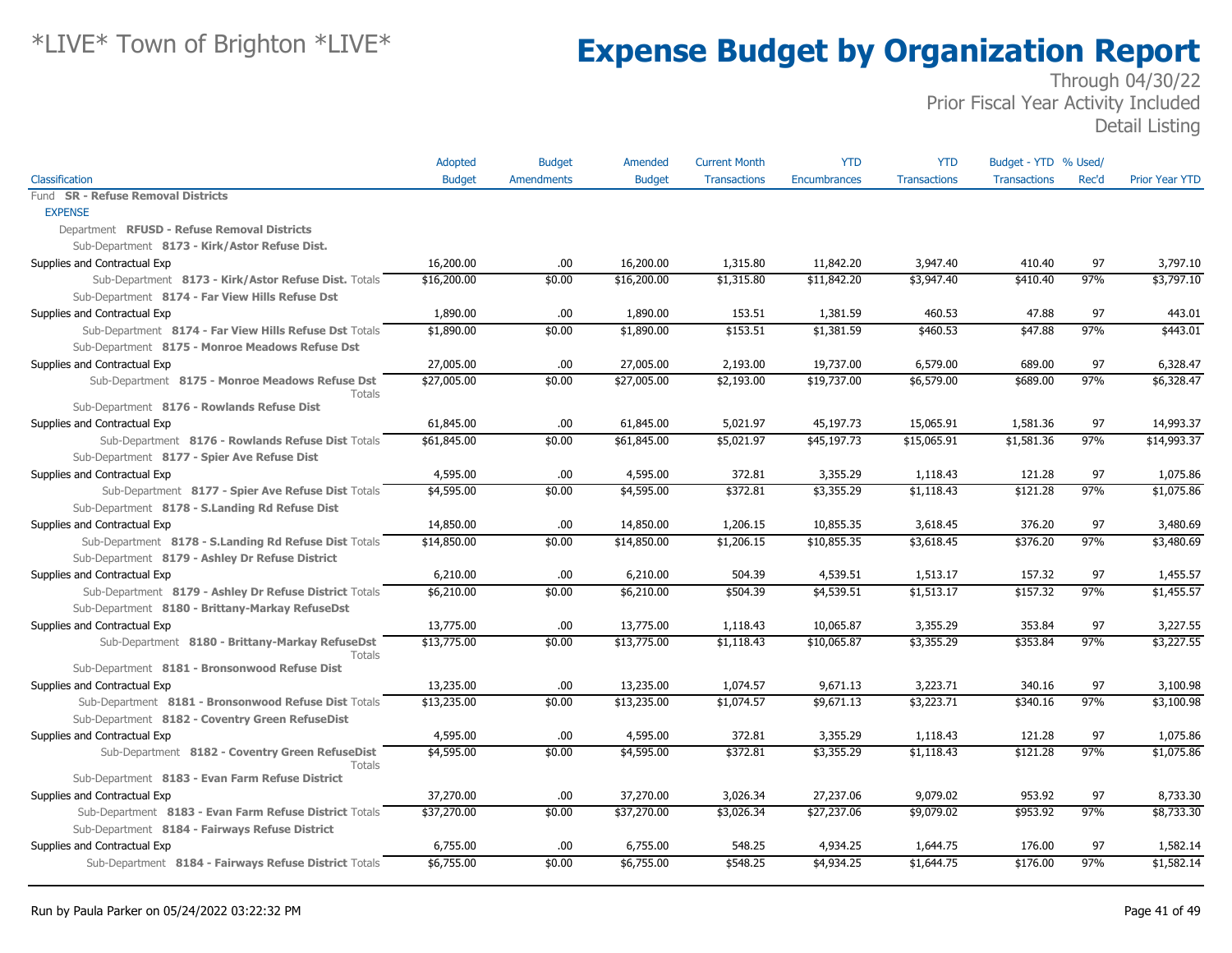|                                                        | Adopted       | <b>Budget</b>     | Amended       | <b>Current Month</b> | <b>YTD</b>   | <b>YTD</b>          | Budget - YTD % Used/ |       |                       |
|--------------------------------------------------------|---------------|-------------------|---------------|----------------------|--------------|---------------------|----------------------|-------|-----------------------|
| Classification                                         | <b>Budget</b> | <b>Amendments</b> | <b>Budget</b> | <b>Transactions</b>  | Encumbrances | <b>Transactions</b> | <b>Transactions</b>  | Rec'd | <b>Prior Year YTD</b> |
| <b>SR - Refuse Removal Districts</b><br>Fund           |               |                   |               |                      |              |                     |                      |       |                       |
| <b>EXPENSE</b>                                         |               |                   |               |                      |              |                     |                      |       |                       |
| Department RFUSD - Refuse Removal Districts            |               |                   |               |                      |              |                     |                      |       |                       |
| Sub-Department 8185 - Forest Hills Refuse Dist         |               |                   |               |                      |              |                     |                      |       |                       |
| Supplies and Contractual Exp                           | 9,990.00      | .00.              | 9,990.00      | 811.41               | 7,302.69     | 2,434.23            | 253.08               | 97    | 2,341.56              |
| Sub-Department 8185 - Forest Hills Refuse Dist Totals  | \$9,990.00    | \$0.00            | \$9,990.00    | \$811.41             | \$7,302.69   | \$2,434.23          | \$253.08             | 97%   | \$2,341.56            |
| Sub-Department 8186 - Frankland Refuse District        |               |                   |               |                      |              |                     |                      |       |                       |
| Supplies and Contractual Exp                           | 19,985.00     | .00.              | 19,985.00     | 1,622.82             | 14,605.38    | 4,868.46            | 511.16               | 97    | 4,683.09              |
| Sub-Department 8186 - Frankland Refuse District Totals | \$19,985.00   | \$0.00            | \$19,985.00   | \$1,622.82           | \$14,605.38  | \$4,868.46          | \$511.16             | 97%   | \$4,683.09            |
| Sub-Department 8187 - Gailhaven Court RefuseDst        |               |                   |               |                      |              |                     |                      |       |                       |
| Supplies and Contractual Exp                           | 2,700.00      | .00               | 2,700.00      | 219.30               | 1,973.70     | 657.90              | 68.40                | 97    | 632.85                |
| Sub-Department 8187 - Gailhaven Court RefuseDst        | \$2,700.00    | \$0.00            | \$2,700.00    | \$219.30             | \$1,973.70   | \$657.90            | \$68.40              | 97%   | \$632.85              |
| Totals                                                 |               |                   |               |                      |              |                     |                      |       |                       |
| Sub-Department 8188 - Howland Ave Refuse Dist          |               |                   |               |                      |              |                     |                      |       |                       |
| Supplies and Contractual Exp                           | 14,315.00     | .00.              | 14,315.00     | 1,162.29             | 10,460.61    | 3,486.87            | 367.52               | 97    | 3,354.12              |
| Sub-Department 8188 - Howland Ave Refuse Dist Totals   | \$14,315.00   | \$0.00            | \$14,315.00   | \$1,162.29           | \$10,460.61  | \$3,486.87          | \$367.52             | 97%   | \$3,354.12            |
| Sub-Department 8189 - Meadow View Refuse Dist          |               |                   |               |                      |              |                     |                      |       |                       |
| Supplies and Contractual Exp                           | 3,780.00      | .00.              | 3,780.00      | 307.02               | 2,763.18     | 921.06              | 95.76                | 97    | 885.99                |
| Sub-Department 8189 - Meadow View Refuse Dist Totals   | \$3,780.00    | \$0.00            | \$3,780.00    | \$307.02             | \$2,763.18   | \$921.06            | \$95.76              | 97%   | \$885.99              |
| Sub-Department 8190 - Meadowbrook Refuse Dist          |               |                   |               |                      |              |                     |                      |       |                       |
| Supplies and Contractual Exp                           | 101,005.00    | .00               | 101,005.00    | 8,201.82             | 73,816.38    | 24,605.46           | 2,583.16             | 97    | 23,668.56             |
| Sub-Department 8190 - Meadowbrook Refuse Dist Totals   | \$101,005.00  | \$0.00            | \$101,005.00  | \$8,201.82           | \$73,816.38  | \$24,605.46         | \$2,583.16           | 97%   | \$23,668.56           |
| Sub-Department 8191 - Parkwood Ave Refuse Dist         |               |                   |               |                      |              |                     |                      |       |                       |
| Supplies and Contractual Exp                           | 8,640.00      | .00               | 8,640.00      | 701.76               | 6,315.84     | 2,105.28            | 218.88               | 97    | 2,025.12              |
| Sub-Department 8191 - Parkwood Ave Refuse Dist Totals  | \$8,640.00    | \$0.00            | \$8,640.00    | \$701.76             | \$6,315.84   | \$2,105.28          | \$218.88             | 97%   | \$2,025.12            |
| Sub-Department 8192 - Pelham Rd Refuse District        |               |                   |               |                      |              |                     |                      |       |                       |
| Supplies and Contractual Exp                           | 15,395.00     | .00               | 15,395.00     | 1,250.01             | 11,250.09    | 3,750.03            | 394.88               | 97    | 3,607.26              |
| Sub-Department 8192 - Pelham Rd Refuse District Totals | \$15,395.00   | \$0.00            | \$15,395.00   | \$1,250.01           | \$11,250.09  | \$3,750.03          | \$394.88             | 97%   | \$3,607.26            |
| Sub-Department 8193 - Rawlingswood Refuse Dist         |               |                   |               |                      |              |                     |                      |       |                       |
| Supplies and Contractual Exp                           | 10,805.00     | .00               | 10,805.00     | 877.20               | 7,894.80     | 2,631.60            | 278.60               | 97    | 2,531.40              |
| Sub-Department 8193 - Rawlingswood Refuse Dist Totals  | \$10,805.00   | \$0.00            | \$10,805.00   | \$877.20             | \$7,894.80   | \$2,631.60          | \$278.60             | 97%   | \$2,531.40            |
| Sub-Department 8194 - Village Ln Refuse Dist           |               |                   |               |                      |              |                     |                      |       |                       |
| Supplies and Contractual Exp                           | 23,230.00     | .00               | 23,230.00     | 1,885.98             | 16,973.82    | 5,657.94            | 598.24               | 97    | 5,442.48              |
| Sub-Department 8194 - Village Ln Refuse Dist Totals    | \$23,230.00   | \$0.00            | \$23,230.00   | \$1,885.98           | \$16,973.82  | \$5,657.94          | \$598.24             | 97%   | \$5,442.48            |
| Sub-Department 8195 - Westerloe Ave Refuse Dist        |               |                   |               |                      |              |                     |                      |       |                       |
| Supplies and Contractual Exp                           | 10,265.00     | .00               | 10,265.00     | 833.34               | 7,500.06     | 2,500.02            | 264.92               | 97    | 2,404.83              |
| Sub-Department 8195 - Westerloe Ave Refuse Dist Totals | \$10,265.00   | \$0.00            | \$10,265.00   | \$833.34             | \$7,500.06   | \$2,500.02          | \$264.92             | 97%   | \$2,404.83            |
| Sub-Department 8196 - Wyatt Dr Refuse District         |               |                   |               |                      |              |                     |                      |       |                       |
| Supplies and Contractual Exp                           | 7,020.00      | .00               | 7,020.00      | 570.18               | 5,131.62     | 1,710.54            | 177.84               | 97    | 1,645.41              |
| Sub-Department 8196 - Wyatt Dr Refuse District Totals  | \$7,020.00    | \$0.00            | \$7,020.00    | \$570.18             | \$5,131.62   | \$1,710.54          | \$177.84             | 97%   | \$1,645.41            |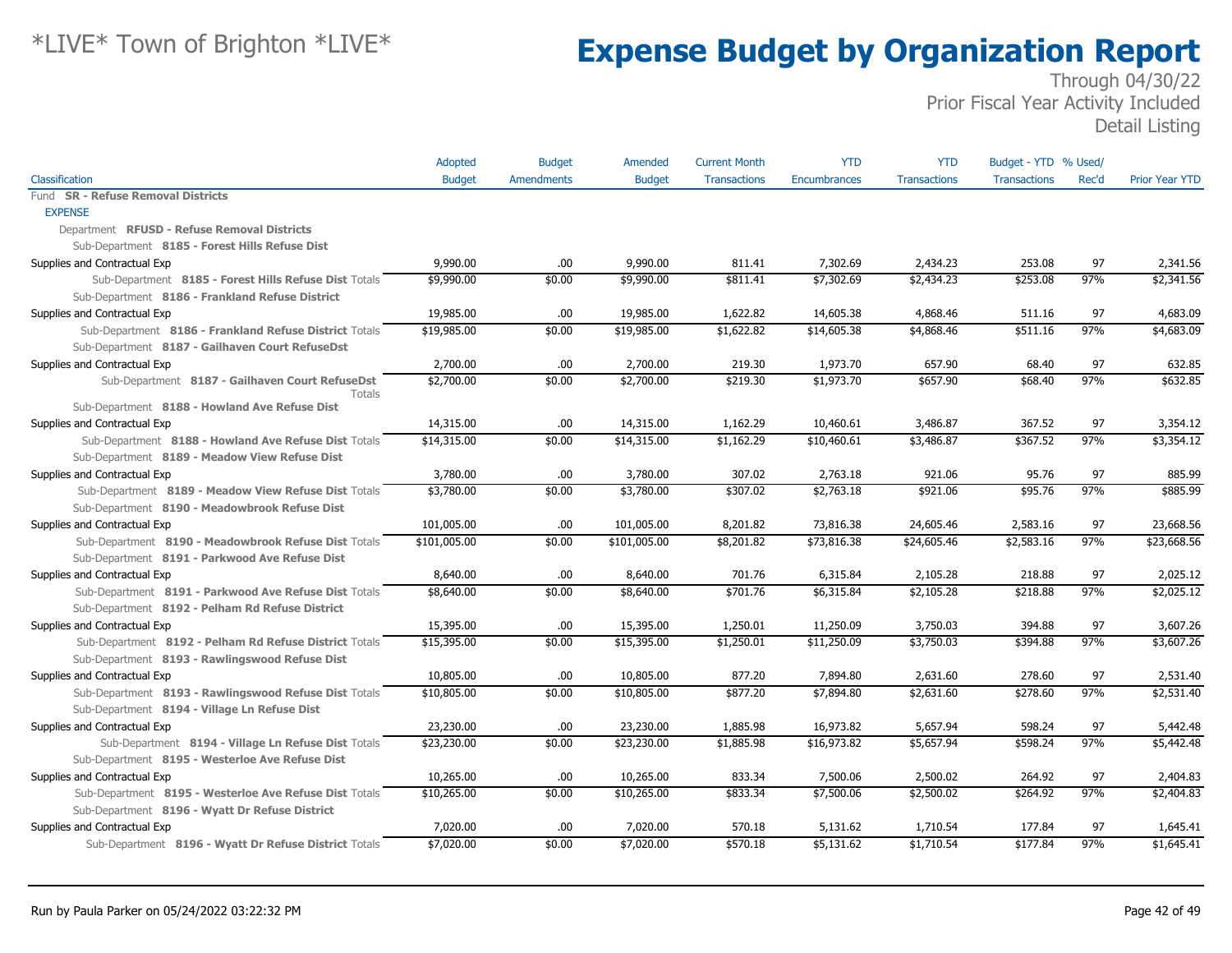|                                                           | Adopted       | <b>Budget</b>     | Amended       | <b>Current Month</b> | YTD          | <b>YTD</b>          | Budget - YTD % Used/ |       |                       |
|-----------------------------------------------------------|---------------|-------------------|---------------|----------------------|--------------|---------------------|----------------------|-------|-----------------------|
| Classification                                            | <b>Budget</b> | <b>Amendments</b> | <b>Budget</b> | <b>Transactions</b>  | Encumbrances | <b>Transactions</b> | <b>Transactions</b>  | Rec'd | <b>Prior Year YTD</b> |
| <b>SR - Refuse Removal Districts</b><br>Fund              |               |                   |               |                      |              |                     |                      |       |                       |
| <b>EXPENSE</b>                                            |               |                   |               |                      |              |                     |                      |       |                       |
| Department RFUSD - Refuse Removal Districts               |               |                   |               |                      |              |                     |                      |       |                       |
| Sub-Department 8197 - Council Rock Refuse Dist            |               |                   |               |                      |              |                     |                      |       |                       |
| Supplies and Contractual Exp                              | 7,830.00      | .00.              | 7,830.00      | 635.97               | 5,723.73     | 1,907.91            | 198.36               | 97    | 1,835.28              |
| Sub-Department 8197 - Council Rock Refuse Dist Totals     | \$7,830.00    | \$0.00            | \$7,830.00    | \$635.97             | \$5,723.73   | \$1,907.91          | \$198.36             | 97%   | \$1,835.28            |
| Sub-Department 8198 - Thornwood Dr Refuse Dist            |               |                   |               |                      |              |                     |                      |       |                       |
| Supplies and Contractual Exp                              | 2,435.00      | .00.              | 2,435.00      | 197.37               | 1,776.33     | 592.11              | 66.56                | 97    | 569.58                |
| Sub-Department 8198 - Thornwood Dr Refuse Dist Totals     | \$2,435.00    | \$0.00            | \$2,435.00    | \$197.37             | \$1,776.33   | \$592.11            | \$66.56              | 97%   | \$569.58              |
| Sub-Department 8199 - Greenaway Refuse District           |               |                   |               |                      |              |                     |                      |       |                       |
| Supplies and Contractual Exp                              | 22,955.00     | .00.              | 22,955.00     | 1,864.05             | 16,776.45    | 5,592.15            | 586.40               | 97    | 5,379.21              |
| Sub-Department 8199 - Greenaway Refuse District Totals    | \$22,955.00   | \$0.00            | \$22,955.00   | \$1,864.05           | \$16,776.45  | \$5,592.15          | \$586.40             | 97%   | \$5,379.21            |
| Sub-Department 8200 - Schoolhouse Refuse Dist             |               |                   |               |                      |              |                     |                      |       |                       |
| Supplies and Contractual Exp                              | 4,050.00      | .00               | 4,050.00      | 328.95               | 2,960.55     | 986.85              | 102.60               | 97    | 949.29                |
| Sub-Department 8200 - Schoolhouse Refuse Dist Totals      | \$4,050.00    | \$0.00            | \$4,050.00    | \$328.95             | \$2,960.55   | \$986.85            | \$102.60             | 97%   | \$949.29              |
| Sub-Department 8201 - Klink-Burkedale RefuseDst           |               |                   |               |                      |              |                     |                      |       |                       |
| Supplies and Contractual Exp                              | 20,795.00     | .00               | 20,795.00     | 1,688.61             | 15,197.49    | 5,065.83            | 531.68               | 97    | 4,872.93              |
| Sub-Department 8201 - Klink-Burkedale RefuseDst<br>Totals | \$20,795.00   | \$0.00            | \$20,795.00   | \$1,688.61           | \$15,197.49  | \$5,065.83          | \$531.68             | 97%   | \$4,872.93            |
| Sub-Department 8202 - Maywood Refuse Dist                 |               |                   |               |                      |              |                     |                      |       |                       |
| Supplies and Contractual Exp                              | 16,745.00     | .00               | 16,745.00     | 1,359.66             | 12,236.94    | 4,078.98            | 429.08               | 97    | 3,923.67              |
| Sub-Department 8202 - Maywood Refuse Dist Totals          | \$16,745.00   | \$0.00            | \$16,745.00   | \$1,359.66           | \$12,236.94  | \$4,078.98          | \$429.08             | 97%   | \$3,923.67            |
| Sub-Department 8203 - Modelane Refuse Dist                |               |                   |               |                      |              |                     |                      |       |                       |
| Supplies and Contractual Exp                              | 10,265.00     | .00               | 10,265.00     | 833.34               | 7,500.06     | 2,500.02            | 264.92               | 97    | 2,404.83              |
| Sub-Department 8203 - Modelane Refuse Dist Totals         | \$10,265.00   | \$0.00            | \$10,265.00   | \$833.34             | \$7,500.06   | \$2,500.02          | \$264.92             | 97%   | \$2,404.83            |
| Sub-Department 8204 - Pickford Refuse Dist                |               |                   |               |                      |              |                     |                      |       |                       |
| Supplies and Contractual Exp                              | 8,105.00      | .00               | 8,105.00      | 657.90               | 5,921.10     | 1,973.70            | 210.20               | 97    | 1,898.55              |
| Sub-Department 8204 - Pickford Refuse Dist Totals         | \$8,105.00    | \$0.00            | \$8,105.00    | \$657.90             | \$5,921.10   | \$1,973.70          | \$210.20             | 97%   | \$1,898.55            |
| Sub-Department 8205 - Shalimar Refuse Dist                |               |                   |               |                      |              |                     |                      |       |                       |
| Supplies and Contractual Exp                              | 14,040.00     | .00.              | 14,040.00     | 1,140.36             | 10,263.24    | 3,421.08            | 355.68               | 97    | 3,290.82              |
| Sub-Department 8205 - Shalimar Refuse Dist Totals         | \$14,040.00   | \$0.00            | \$14,040.00   | \$1,140.36           | \$10,263.24  | \$3,421.08          | \$355.68             | 97%   | \$3,290.82            |
| Sub-Department 8206 - Willowbend Refuse Dist              |               |                   |               |                      |              |                     |                      |       |                       |
| Supplies and Contractual Exp                              | 8,105.00      | .00.              | 8,105.00      | 657.90               | 5,921.10     | 1,973.70            | 210.20               | 97    | 1,898.55              |
| Sub-Department 8206 - Willowbend Refuse Dist Totals       | \$8,105.00    | \$0.00            | \$8,105.00    | \$657.90             | \$5,921.10   | \$1,973.70          | \$210.20             | 97%   | \$1,898.55            |
| Sub-Department 8207 - Bri. Meadows Refuse Dist            |               |                   |               |                      |              |                     |                      |       |                       |
| Supplies and Contractual Exp                              | 21,605.00     | .00.              | 21,605.00     | 1,754.40             | 15,789.60    | 5,263.20            | 552.20               | 97    | 5,062.77              |
| Sub-Department 8207 - Bri. Meadows Refuse Dist Totals     | \$21,605.00   | \$0.00            | \$21,605.00   | \$1,754.40           | \$15,789.60  | \$5,263.20          | \$552.20             | 97%   | \$5,062.77            |
| Sub-Department 8208 - Warren&Branch Refuse Dist           |               |                   |               |                      |              |                     |                      |       |                       |
| Supplies and Contractual Exp                              | 19,715.00     | .00.              | 19,715.00     | 1,600.89             | 14,408.01    | 4,802.67            | 504.32               | 97    | 4,619.79              |
| Sub-Department 8208 - Warren&Branch Refuse Dist<br>Totals | \$19,715.00   | \$0.00            | \$19,715.00   | \$1,600.89           | \$14,408.01  | \$4,802.67          | \$504.32             | 97%   | \$4,619.79            |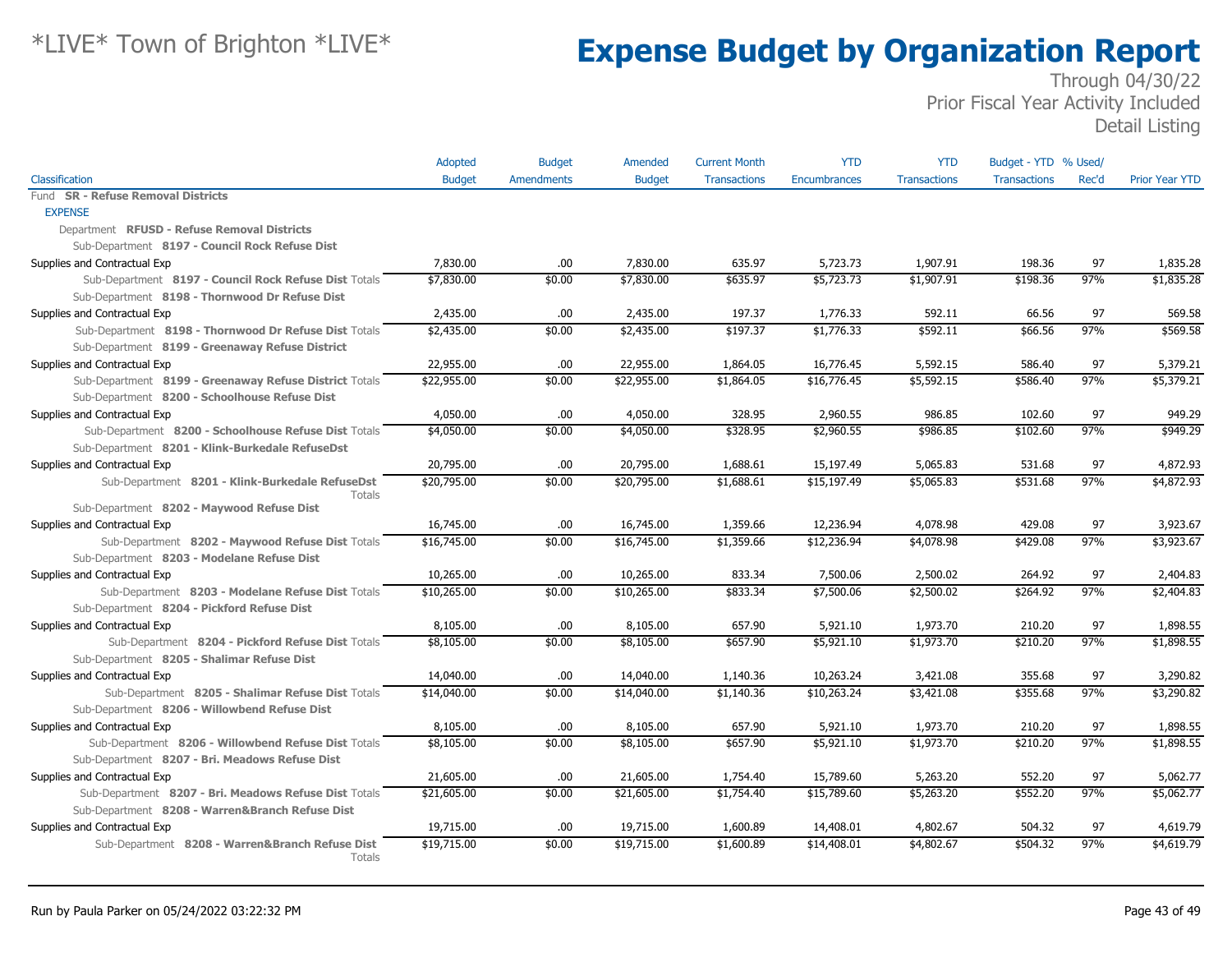|                                                                      | Adopted        | <b>Budget</b>     | Amended        | <b>Current Month</b> | <b>YTD</b>   | <b>YTD</b>          | Budget - YTD % Used/ |       |                       |
|----------------------------------------------------------------------|----------------|-------------------|----------------|----------------------|--------------|---------------------|----------------------|-------|-----------------------|
| Classification                                                       | <b>Budget</b>  | <b>Amendments</b> | <b>Budget</b>  | <b>Transactions</b>  | Encumbrances | <b>Transactions</b> | <b>Transactions</b>  | Rec'd | <b>Prior Year YTD</b> |
| Fund SR - Refuse Removal Districts                                   |                |                   |                |                      |              |                     |                      |       |                       |
| <b>EXPENSE</b>                                                       |                |                   |                |                      |              |                     |                      |       |                       |
| Department RFUSD - Refuse Removal Districts                          |                |                   |                |                      |              |                     |                      |       |                       |
| Sub-Department 8209 - Continental Dr RefuseDist                      |                |                   |                |                      |              |                     |                      |       |                       |
| Supplies and Contractual Exp                                         | 4,595.00       | .00.              | 4,595.00       | 372.81               | 3,355.29     | 1,118.43            | 121.28               | 97    | 1,075.86              |
| Sub-Department 8209 - Continental Dr RefuseDist Totals               | \$4,595.00     | \$0.00            | \$4,595.00     | \$372.81             | \$3,355.29   | \$1,118.43          | \$121.28             | 97%   | \$1,075.86            |
| Sub-Department 8210 - Thackery Rd Refuse Dist                        |                |                   |                |                      |              |                     |                      |       |                       |
| Supplies and Contractual Exp                                         | 9,455.00       | .00               | 9,455.00       | 767.55               | 6,907.95     | 2,302.65            | 244.40               | 97    | 2,214.99              |
| Sub-Department 8210 - Thackery Rd Refuse Dist Totals                 | \$9,455.00     | \$0.00            | \$9,455.00     | \$767.55             | \$6,907.95   | \$2,302.65          | \$244.40             | 97%   | \$2,214.99            |
| Sub-Department 8211 - Colonial Village Refuse                        |                |                   |                |                      |              |                     |                      |       |                       |
| Supplies and Contractual Exp                                         | 7,295.00       | .00               | 7,295.00       | 592.11               | 5,328.99     | 1,776.33            | 189.68               | 97    | 1,708.71              |
| Sub-Department 8211 - Colonial Village Refuse Totals                 | \$7,295.00     | \$0.00            | \$7,295.00     | \$592.11             | \$5,328.99   | \$1,776.33          | \$189.68             | 97%   | \$1,708.71            |
| Sub-Department 8212 - Dale Rd E. Refuse Dist                         |                |                   |                |                      |              |                     |                      |       |                       |
| Supplies and Contractual Exp                                         | 1,620.00       | .00               | 1,620.00       | 131.58               | 1,184.22     | 394.74              | 41.04                | 97    | 379.71                |
| Sub-Department 8212 - Dale Rd E. Refuse Dist Totals                  | \$1,620.00     | \$0.00            | \$1,620.00     | \$131.58             | \$1,184.22   | \$394.74            | \$41.04              | 97%   | \$379.71              |
| Sub-Department 8213 - Whitney Ln Refuse Dist                         |                |                   |                |                      |              |                     |                      |       |                       |
| Supplies and Contractual Exp                                         | 2,160.00       | .00.              | 2,160.00       | 175.44               | 1,578.96     | 526.32              | 54.72                | 97    | 506.28                |
| Sub-Department 8213 - Whitney Ln Refuse Dist Totals                  | \$2,160.00     | \$0.00            | \$2,160.00     | \$175.44             | \$1,578.96   | \$526.32            | \$54.72              | 97%   | \$506.28              |
| Sub-Department 8214 - Park Lane Refuse District                      |                |                   |                |                      |              |                     |                      |       |                       |
| Supplies and Contractual Exp                                         | 8,915.00       | .00.              | 8,915.00       | 723.69               | 6,513.21     | 2,171.07            | 230.72               | 97    | 2,088.42              |
| Sub-Department 8214 - Park Lane Refuse District Totals               | \$8,915.00     | \$0.00            | \$8,915.00     | \$723.69             | \$6,513.21   | \$2,171.07          | \$230.72             | 97%   | \$2,088.42            |
| Sub-Department 8215 - Edgewood Refuse Dist                           |                |                   |                |                      |              |                     |                      |       |                       |
| Supplies and Contractual Exp                                         | 3,240.00       | .00.              | 3,240.00       | 263.16               | 2,368.44     | 789.48              | 82.08                | 97    | 759.42                |
| Sub-Department 8215 - Edgewood Refuse Dist Totals                    | \$3,240.00     | \$0.00            | \$3,240.00     | \$263.16             | \$2,368.44   | \$789.48            | \$82.08              | 97%   | \$759.42              |
| Sub-Department 8216 - Barclay Square Dr Refuse Dist                  |                |                   |                |                      |              |                     |                      |       |                       |
| Supplies and Contractual Exp                                         | 19,445.00      | .00.              | 19,445.00      | 1,578.96             | 14,210.64    | 4,736.88            | 497.48               | 97    | 4,556.49              |
| Sub-Department 8216 - Barclay Square Dr Refuse Dist<br><b>Totals</b> | \$19,445.00    | \$0.00            | \$19,445.00    | \$1,578.96           | \$14,210.64  | \$4,736.88          | \$497.48             | 97%   | \$4,556.49            |
| Sub-Department 8217 - Stonybrook Dr Refuse Dist                      |                |                   |                |                      |              |                     |                      |       |                       |
| Supplies and Contractual Exp                                         | 4,320.00       | .00               | 4,320.00       | 350.88               | 3,157.92     | 1,052.64            | 109.44               | 97    | 1,012.56              |
| Sub-Department 8217 - Stonybrook Dr Refuse Dist Totals               | \$4,320.00     | \$0.00            | \$4,320.00     | \$350.88             | \$3,157.92   | \$1,052.64          | \$109.44             | 97%   | \$1,012.56            |
| Sub-Department 8218 - Penarrow Rd Refuse Dist                        |                |                   |                |                      |              |                     |                      |       |                       |
| Supplies and Contractual Exp                                         | 9,990.00       | .00.              | 9,990.00       | 811.41               | 7,302.69     | 2,434.23            | 253.08               | 97    | 2,341.56              |
| Sub-Department 8218 - Penarrow Rd Refuse Dist Totals                 | \$9,990.00     | \$0.00            | \$9,990.00     | \$811.41             | \$7,302.69   | \$2,434.23          | \$253.08             | 97%   | \$2,341.56            |
| Sub-Department 8219 - Hibiscus Dr Refuse Dist                        |                |                   |                |                      |              |                     |                      |       |                       |
| Supplies and Contractual Exp                                         | 30,215.00      | .00               | 30,215.00      | 2,324.58             | 20,921.22    | 6,973.74            | 2,320.04             | 92    | .00                   |
| Sub-Department 8219 - Hibiscus Dr Refuse Dist Totals                 | \$30,215.00    | \$0.00            | \$30,215.00    | \$2,324.58           | \$20,921.22  | \$6,973.74          | \$2,320.04           | 92%   | \$0.00                |
| Sub-Department 8220 - Terrain Dr Refuse Dist                         |                |                   |                |                      |              |                     |                      |       |                       |
| Supplies and Contractual Exp                                         | 4,850.00       | .00               | 4,850.00       | 372.81               | 3,355.29     | 1,118.43            | 376.28               | 92    | .00                   |
| Sub-Department 8220 - Terrain Dr Refuse Dist Totals                  | \$4,850.00     | \$0.00            | \$4,850.00     | \$372.81             | \$3,355.29   | \$1,118.43          | \$376.28             | 92%   | \$0.00                |
| Department RFUSD - Refuse Removal Districts Totals                   | \$1,158,290.00 | \$0.00            | \$1,158,290.00 | \$93,904.26          | \$845,138.34 | \$281,712.78        | \$31,438.88          | 97%   | \$263,703.45          |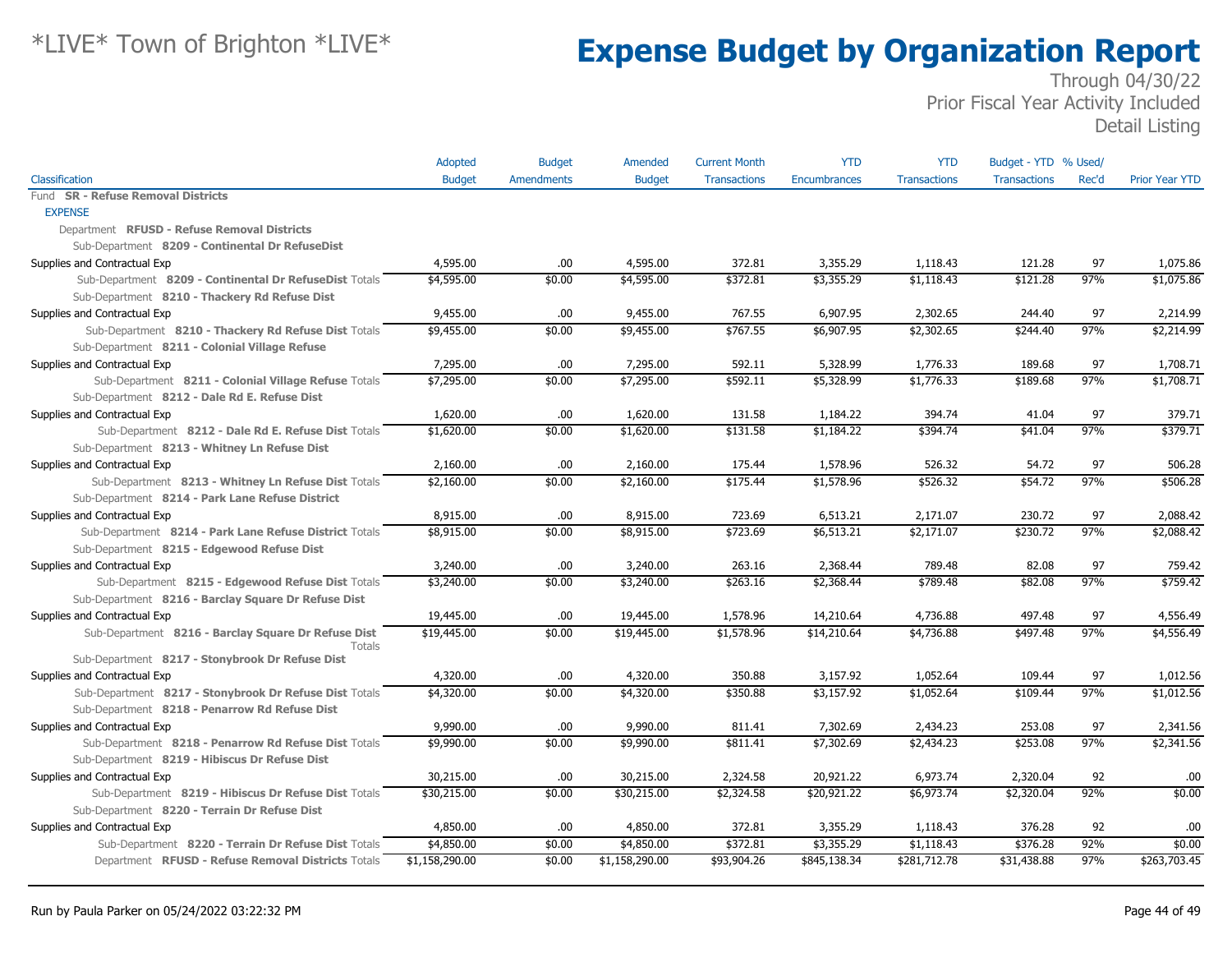|                                                  | Adopted        | Budget     | Amended        | <b>Current Month</b> | <b>YTD</b>   | YTD.                | Budget - YTD % Used/ |       |                       |
|--------------------------------------------------|----------------|------------|----------------|----------------------|--------------|---------------------|----------------------|-------|-----------------------|
| Classification                                   | <b>Budget</b>  | Amendments | <b>Budget</b>  | <b>Transactions</b>  | Encumbrances | <b>Transactions</b> | Transactions         | Rec'd | <b>Prior Year YTD</b> |
| Fund SR - Refuse Removal Districts               |                |            |                |                      |              |                     |                      |       |                       |
| <b>EXPENSE TOTALS</b>                            | \$1,158,290.00 | \$0.00     | \$1,158,290.00 | \$93,904.26          | \$845,138.34 | \$281,712,78        | \$31,438.88          | 97%   | \$263,703.45          |
| Fund <b>SR - Refuse Removal Districts</b> Totals | \$1,158,290.00 | \$0.00     | \$1,158,290.00 | \$93,904.26          | \$845,138.34 | \$281,712.78        | \$31,438.88          |       | \$263,703.45          |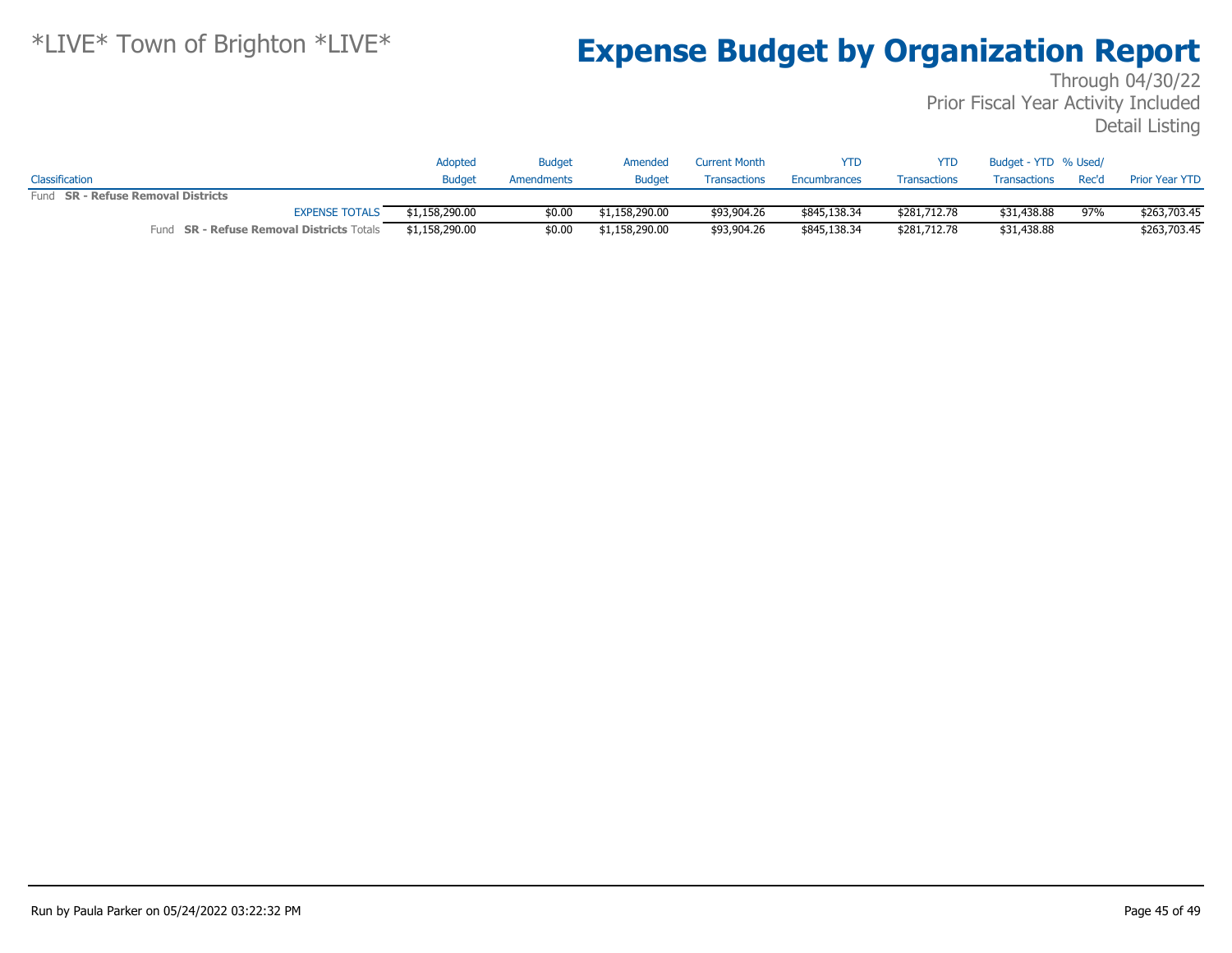|                                                                  | Adopted        | <b>Budget</b>     | Amended        | <b>Current Month</b> | <b>YTD</b>   | <b>YTD</b>          | Budget - YTD % Used/ |                  |                       |
|------------------------------------------------------------------|----------------|-------------------|----------------|----------------------|--------------|---------------------|----------------------|------------------|-----------------------|
| Classification                                                   | <b>Budget</b>  | <b>Amendments</b> | <b>Budget</b>  | <b>Transactions</b>  | Encumbrances | <b>Transactions</b> | <b>Transactions</b>  | Rec'd            | <b>Prior Year YTD</b> |
| Fund SS - Consolidated Sewer Dist                                |                |                   |                |                      |              |                     |                      |                  |                       |
| <b>EXPENSE</b>                                                   |                |                   |                |                      |              |                     |                      |                  |                       |
| Department SEWER - Consolidated Sewer Dist                       |                |                   |                |                      |              |                     |                      |                  |                       |
| Sub-Department 8120 - Sewer Operations                           |                |                   |                |                      |              |                     |                      |                  |                       |
| Personal Services - Wages                                        | 658,465.00     | .00               | 658,465.00     | 45,983.13            | .00          | 171,473.79          | 486,991.21           | 26               | 193,774.05            |
| Equipment and Capital Outlay                                     | 308,290.00     | 141,253.19        | 449,543.19     | .00.                 | 260,732.12   | 1,838.89            | 186,972.18           | 58               | 10,393.54             |
| Supplies and Contractual Exp                                     | 389,265.00     | 387.91            | 389,652.91     | 23,077.97            | 199,878.76   | 43,551.83           | 146,222.32           | 62               | 57,309.69             |
| <b>Utility Expenses</b>                                          | 4,600.00       | .00.              | 4,600.00       | 415.79               | 2,902.15     | 1,367.63            | 330.22               | 93               | 1,141.18              |
| Commercial Insurance                                             | 23,960.00      | .00               | 23,960.00      | .00.                 | .00          | 9,695.08            | 14,264.92            | 40               | 8,641.14              |
| Principal on Indebtedness                                        | 123,150.00     | .00.              | 123,150.00     | .00.                 | .00          | .00.                | 123,150.00           | $\boldsymbol{0}$ | .00                   |
| Interest on Indebtedness                                         | 25,480.00      | .00.              | 25,480.00      | 238.75               | .00          | 3,257.72            | 22,222.28            | 13               | 3,941.70              |
| <b>Employee Benefits</b>                                         | 314,350.00     | .00               | 314,350.00     | 15,022.83            | 12,897.80    | 86,088.93           | 215,363.27           | 31               | 123,079.85            |
| Interfund Transfers - Expense                                    | 10,000.00      | 20,000.00         | 30,000.00      | .00                  | .00          | .00                 | 30,000.00            | $\mathbf{0}$     | .00                   |
| Sub-Department 8120 - Sewer Operations Totals                    | \$1,857,560.00 | \$161,641.10      | \$2,019,201.10 | \$84,738.47          | \$476,410.83 | \$317,273.87        | \$1,225,516.40       | 39%              | \$398,281.15          |
| Sub-Department 8121 - Sewer Pump Stations                        |                |                   |                |                      |              |                     |                      |                  |                       |
| Equipment and Capital Outlay                                     | .00.           | .00.              | .00            | .00.                 | .00          | .00.                | .00                  | $^{+++}$         | .00                   |
| Supplies and Contractual Exp                                     | 7,205.00       | .00               | 7,205.00       | .00.                 | 2,708.09     | 591.91              | 3,905.00             | 46               | 1,745.28              |
| <b>Utility Expenses</b>                                          | 5,425.00       | .00.              | 5,425.00       | 68.80                | 363.30       | 814.99              | 4,246.71             | 22               | 1,473.51              |
| Sub-Department 8121 - Sewer Pump Stations Totals                 | \$12,630.00    | \$0.00            | \$12,630.00    | \$68.80              | \$3,071.39   | \$1,406.90          | \$8,151.71           | 35%              | \$3,218.79            |
| Sub-Department 8125 - Sewer District 87A                         |                |                   |                |                      |              |                     |                      |                  |                       |
| Supplies and Contractual Exp                                     | .00            | .00               | .00.           | .00.                 | .00          | .00.                | .00                  | $^{+++}$         | .00                   |
| Utility Expenses                                                 | 19,245.00      | .00               | 19,245.00      | .00.                 | .00          | 380.56              | 18,864.44            | $\overline{2}$   | 368.46                |
| Sub-Department 8125 - Sewer District 87A Totals                  | \$19,245.00    | \$0.00            | \$19,245.00    | \$0.00               | \$0.00       | \$380.56            | \$18,864.44          | 2%               | \$368.46              |
| Sub-Department 8130 - Sewer Dist Ext 67                          |                |                   |                |                      |              |                     |                      |                  |                       |
| Supplies and Contractual Exp                                     | .00            | .00.              | .00            | .00.                 | .00          | .00.                | .00                  | $^{+++}$         | .00                   |
| <b>Utility Expenses</b>                                          | 380.00         | .00               | 380.00         | .00.                 | .00          | .00.                | 380.00               | $\mathbf{0}$     | .00                   |
| Principal on Indebtedness                                        | .00            | .00               | .00            | .00.                 | .00          | .00.                | .00                  | $+++$            | .00                   |
| Interest on Indebtedness                                         | .00            | .00               | .00            | .00                  | .00          | .00.                | .00                  | $^{+++}$         | .00                   |
| Sub-Department 8130 - Sewer Dist Ext 67 Totals                   | \$380.00       | \$0.00            | \$380.00       | \$0.00               | \$0.00       | \$0.00              | \$380.00             | 0%               | \$0.00                |
| Sub-Department 8135 - Western Dr Area Sewer Dst                  |                |                   |                |                      |              |                     |                      |                  |                       |
| Supplies and Contractual Exp                                     | .00.           | .00               | .00            | .00.                 | .00          | .00.                | .00                  | $+++$            | .00                   |
| <b>Utility Expenses</b>                                          | 805.00         | .00               | 805.00         | .00                  | .00          | .00.                | 805.00               | $\Omega$         | .00                   |
| Principal on Indebtedness                                        | 13,460.00      | .00               | 13,460.00      | 13,460.00            | .00          | 13,460.00           | .00                  | 100              | 13,210.00             |
| Sub-Department 8135 - Western Dr Area Sewer Dst<br><b>Totals</b> | \$14,265.00    | \$0.00            | \$14,265.00    | \$13,460.00          | \$0.00       | \$13,460.00         | \$805.00             | 94%              | \$13,210.00           |
| Sub-Department 8760 - Emergency Disaster                         |                |                   |                |                      |              |                     |                      |                  |                       |
| Personal Services - Wages                                        | .00            | .00.              | .00            | .00.                 | .00          | .00.                | .00                  | $^{+++}$         | .00                   |
| <b>Employee Benefits</b>                                         | .00.           | .00.              | .00            | .00.                 | .00          | .00                 | .00                  | $^{+++}$         | .00                   |
| Sub-Department 8760 - Emergency Disaster Totals                  | \$0.00         | \$0.00            | \$0.00         | \$0.00               | \$0.00       | \$0.00              | \$0.00               | $^{+++}$         | \$0.00                |
| Department SEWER - Consolidated Sewer Dist Totals                | \$1,904,080.00 | \$161,641.10      | \$2,065,721.10 | \$98,267.27          | \$479,482.22 | \$332,521.33        | \$1,253,717.55       | 39%              | \$415,078.40          |
| <b>EXPENSE TOTALS</b>                                            | \$1,904,080.00 | \$161,641.10      | \$2,065,721.10 | \$98,267.27          | \$479,482.22 | \$332,521.33        | \$1,253,717.55       | 39%              | \$415,078.40          |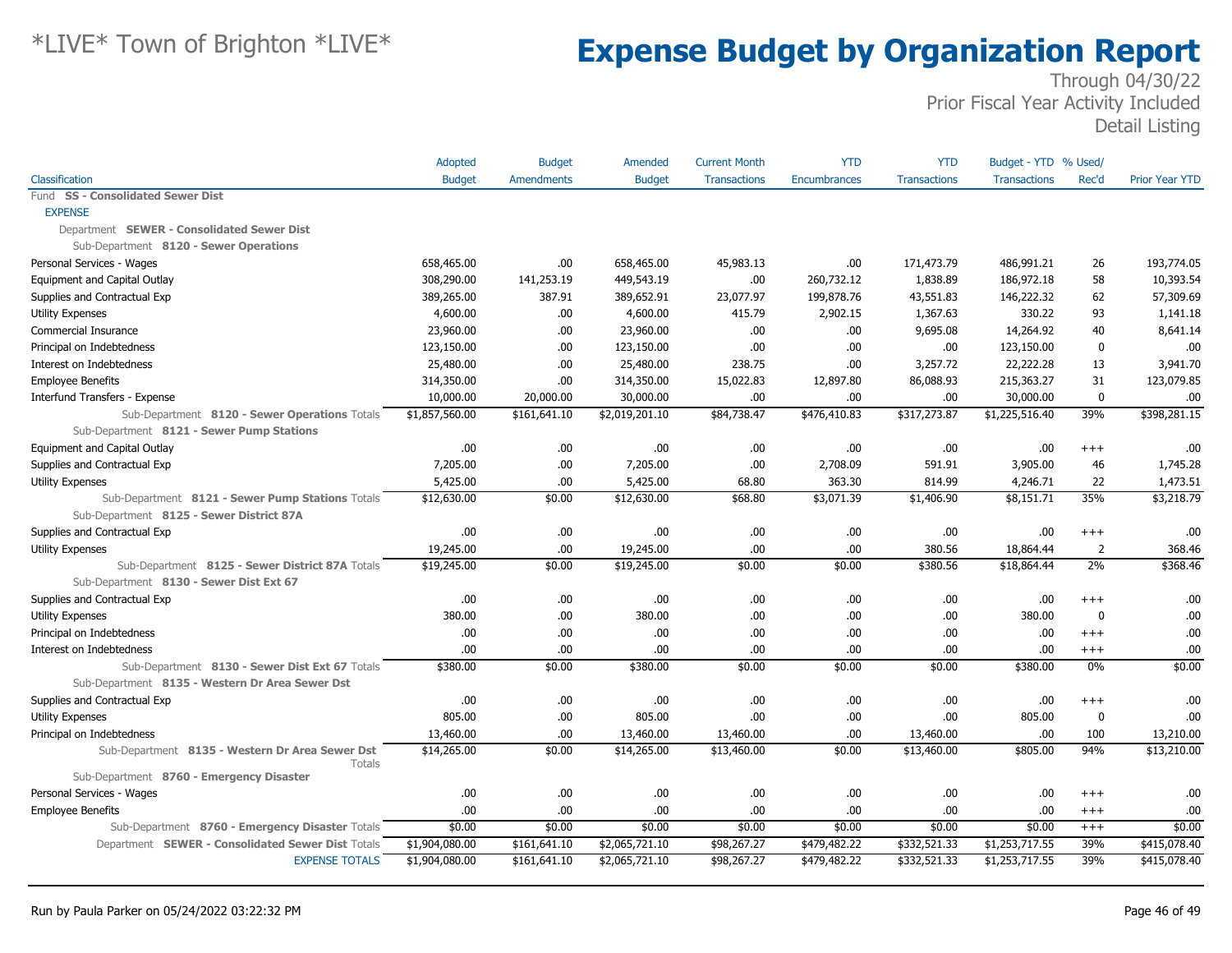|                |                                          | <b>Adopted</b> | <b>Budget</b> | Amended        | <b>Current Month</b> | <b>YTD</b>   | <b>YTD</b>   | Budget - YTD % Used/ |                      |
|----------------|------------------------------------------|----------------|---------------|----------------|----------------------|--------------|--------------|----------------------|----------------------|
| Classification |                                          | <b>Budget</b>  | Amendments    | <b>Budget</b>  | <b>Transactions</b>  | Encumbrances | Transactions | Transactions         | Rec'd Prior Year YTD |
|                | Fund SS - Consolidated Sewer Dist Totals | \$1,904,080.00 | \$161,641.10  | \$2,065,721.10 | \$98,267,27          | \$479,482.22 | \$332,521.33 | \$1,253,717.55       | \$415,078.40         |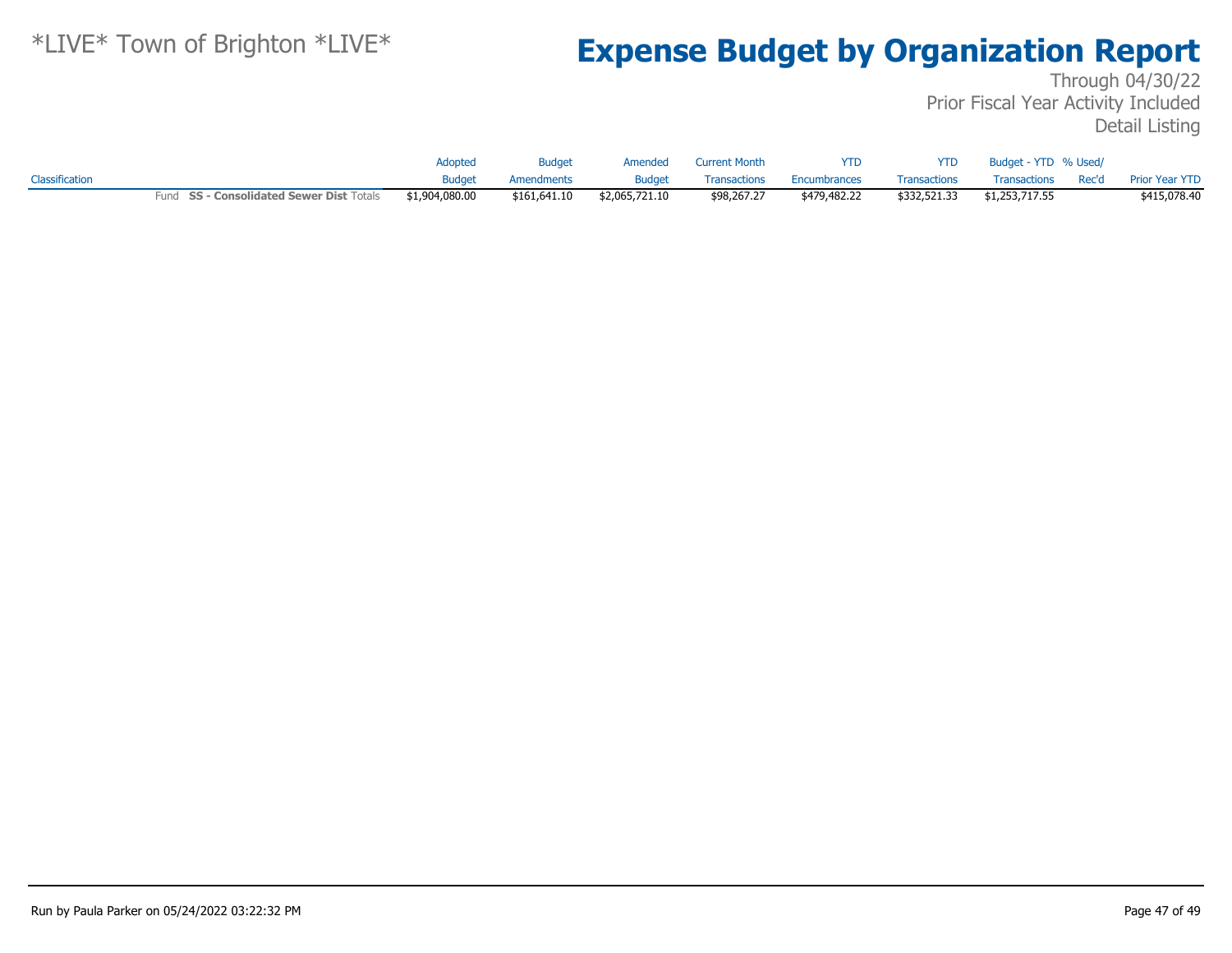|                                                     | Adopted       | <b>Budget</b> | Amended       | <b>Current Month</b> | <b>YTD</b>   | <b>YTD</b>          | Budget - YTD % Used/ |       |                       |
|-----------------------------------------------------|---------------|---------------|---------------|----------------------|--------------|---------------------|----------------------|-------|-----------------------|
| Classification                                      | <b>Budget</b> | Amendments    | <b>Budget</b> | <b>Transactions</b>  | Encumbrances | <b>Transactions</b> | <b>Transactions</b>  | Rec'd | <b>Prior Year YTD</b> |
| Fund SW - Consolidated Water Dist                   |               |               |               |                      |              |                     |                      |       |                       |
| <b>EXPENSE</b>                                      |               |               |               |                      |              |                     |                      |       |                       |
| Department WATRD - Consolidated Water Dist          |               |               |               |                      |              |                     |                      |       |                       |
| Sub-Department 8310 - Water District Admin          |               |               |               |                      |              |                     |                      |       |                       |
| Equipment and Capital Outlay                        | .00           | .00.          | .00           | .00                  | .00          | .00.                | .00                  | $+++$ | .00.                  |
| Supplies and Contractual Exp                        | 32,910.00     | .00.          | 32,910.00     | .00                  | .00          | .00.                | 32,910.00            | -0    | .00.                  |
| Interfund Transfers - Expense                       | .00           | .00.          | .00.          | .00                  | .00          | .00.                | .00                  | $+++$ | .00.                  |
| Sub-Department 8310 - Water District Admin Totals   | \$32,910.00   | \$0.00        | \$32,910.00   | \$0.00               | \$0.00       | \$0.00              | \$32,910.00          | 0%    | \$0.00                |
| Sub-Department 8340 - S Clinton/Westfall Ext        |               |               |               |                      |              |                     |                      |       |                       |
| Supplies and Contractual Exp                        | .00           | .00.          | .00.          | .00                  | .00          | .00.                | .00                  | $+++$ | .00.                  |
| Principal on Indebtedness                           | .00           | .00.          | .00           | .00                  | .00          | .00.                | .00.                 | $+++$ | .00                   |
| Interest on Indebtedness                            | .00           | .00.          | .00.          | .00                  | .00          | .00                 | .00                  | $+++$ | .00                   |
| Sub-Department 8340 - S Clinton/Westfall Ext Totals | \$0.00        | \$0.00        | \$0.00        | \$0.00               | \$0.00       | \$0.00              | \$0.00               | $+++$ | \$0.00                |
| Sub-Department 8345 - Brighton Meadows Ext          |               |               |               |                      |              |                     |                      |       |                       |
| Supplies and Contractual Exp                        | .00           | .00.          | .00.          | .00                  | .00          | .00.                | .00                  | $+++$ | .00.                  |
| Principal on Indebtedness                           | .00.          | .00.          | .00.          | .00                  | .00          | .00.                | .00.                 | $+++$ | .00.                  |
| Interest on Indebtedness                            | .00           | .00.          | .00.          | .00                  | .00          | .00.                | .00.                 | $+++$ | .00.                  |
| Sub-Department 8345 - Brighton Meadows Ext Totals   | \$0.00        | \$0.00        | \$0.00        | \$0.00               | \$0.00       | \$0.00              | \$0.00               | $+++$ | \$0.00                |
| Department WATRD - Consolidated Water Dist Totals   | \$32,910.00   | \$0.00        | \$32,910.00   | \$0.00               | \$0.00       | \$0.00              | \$32,910.00          | 0%    | \$0.00                |
| <b>EXPENSE TOTALS</b>                               | \$32,910.00   | \$0.00        | \$32,910.00   | \$0.00               | \$0.00       | \$0.00              | \$32,910.00          | 0%    | \$0.00                |
| <b>SW - Consolidated Water Dist Totals</b><br>Fund  | \$32,910.00   | \$0.00        | \$32,910.00   | \$0.00               | \$0.00       | \$0.00              | \$32,910.00          |       | \$0.00                |